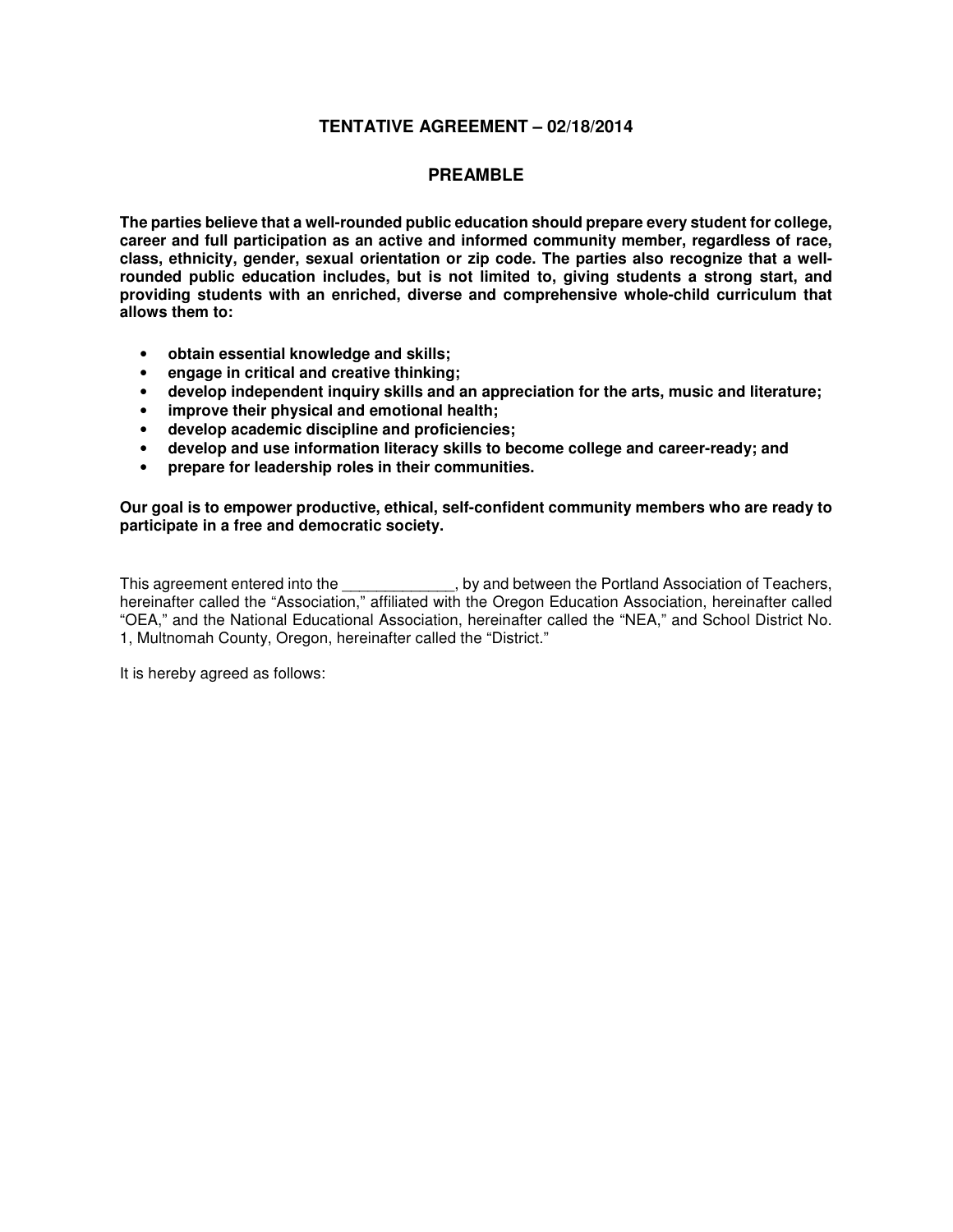## **TENTATIVE AGREEMENT – 12/18/2013**

## **ARTICLE 1 STATUS AND EFFECT OF AGREEMENT**

### A. **Recognition of Exclusive Representative**

- 1. The Board **District** recognizes the Association as the sole and exclusive collective bargaining representative for all **regular and temporary professionally and/or academically licensed employees of the District including,** licensed teaching personnel employed or to be employed in the District in a position for which a teaching license is required by state or regulation, School Psychologists, Social Workers, Child Development Specialists, Student Services Specialists and Audiologists. Such recognition also includes those assignments specified in Appendices B and **Appendix** C of this Agreement.
- 2. Such recognition excludes **supervisory, confidential, educational support professionals (ESP) and substitute employees and positions appropriately included**  include the Superintendent and the Central Office Administrative Staffs, Principals, Vice-Principals, Administrative Assistants and persons ordinarily engaged at least 50% of the time in administration, supervision or evaluation of teaching personnel. The term**s** "unit member, when used herein, refer**s** to members of the bargaining unit. (Moved to definitions section below.)

### B. **Definitions**

**For this contract, the following definitions apply unless otherwise indicated:** 

- **1. District: School District Number 1, Multnomah County Oregon (Portland Public Schools).**
- **2. Association: Portland Association of Teachers (PAT)**
- **3. Agreement: The collective bargaining agreement between the District and the Association covering bargaining unit members other than substitutes.**
- **4. Day or Workday: Unless specifically defined as calendar days, all days in this agreement mean contract days for the bargaining unit included in the 190 day calendar; excluding holidays, weekends, and other non-contract days including winter, spring and summer breaks.**
- **5. Professional Educator or Educator: All professional educators represented by the Association in the bargaining unit as defined in Section A above.**
- **6. Supervisory Employees: District Administrators including the Superintendent and the Central Office Administrative Staff, Principals, Assistant Principals, and persons ordinarily engaged at least 50% of the time in administration, supervision or evaluation of teaching personnel.**
- **7. Probationary Educator: A professional educator who has not completed the probationary period. A professional educator is probationary for his/her first three years of employment with the District. Contract Educator: A professional educator who has completed three consecutive years employment with the District in a bargaining unit represented position and has been retained for a fourth.**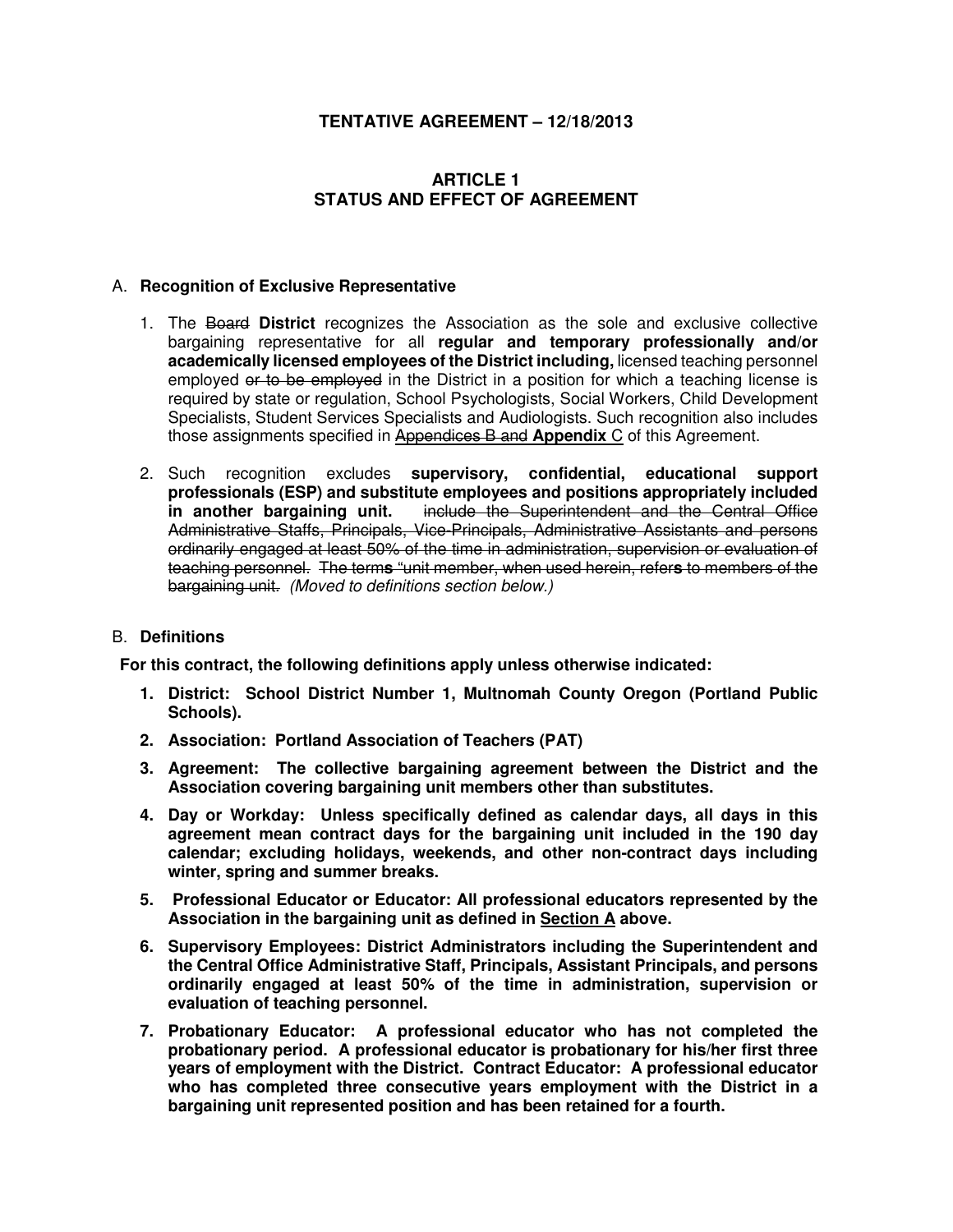**8. Professionally or Academically Licensed: All professional educators required, as a condition of employment, to possess an academic certificate, license, degree, or the equivalent, issued by TSPC, the State of Oregon, an institution of higher education, or a professional society,** 

**Or** 

**Anyone who performs the functions reserved (under OAR 584-036-0011) for professional educators who hold a professional or academic license.** 

- **9. Substitute: Anyone employed to take the place of a regular educator who is temporarily absent. A substitute may not replace any individual educator for more than sixty (60) workdays in the same school year.**
- 10. **Temporary:** Temporary unit members will be hired only to: **Anyone employed to** 
	- **a.** Replace a unit member **professional educator** on a leave of absence. **Such position designation shall not extend beyond two (2) school years;**
	- b. Fill a vacancy **of more than sixty (60) days** which occurs after the opening of school. **(For purposes of this section "opening of school" shall mean the first student day. "Fill a vacancy" shall mean that the temporary educator has initiated employment after the first student day of school.)**; or
	- c. Fill a position which has been designated as temporary or experimental. Such position designation shall not extend beyond two (2) school years. (Moved From Article 10.D.10.)
- C. This Agreement shall modify, replace or add to any policies, rules, regulations, procedures or practices of the District which shall be contrary to or inconsistent with its terms. The provisions of this Agreement shall be incorporated into and become part of the established policies, rules, regulations, practices and procedures of the District. Existing policies, rules, regulations, practices and procedures which are consistent with this Agreement are not modified.
- D. There shall be two (2) signed copies of the final Agreement for the purpose of records. One shall be retained by the District and one by the Association. Within one month of the ratification of the Agreement by both parties, the Board **District** agrees to print sufficient **one thousand (1,000)** copies of this Agreement for all unit members and agrees to deliver those copies to the Association for distribution, **and to post a copy of the Agreement on the District's website.**  to all unit members. One page of the Agreement will contain the Association name, address, telephone number and officers. The parties acknowledge that during the negotiations which resulted in this Agreement, each had the right and opportunity to make demands and proposals with respect to any subject appropriate for bargaining, and that the understandings and agreements arrived at by the parties after the exercise of that right and opportunity are set forth in this Agreement. The parties mutually agree that the terms and conditions set forth in this Agreement incorporate the entire understanding and agreements of the parties on all matters which were subject to negotiations. The Board **District** and the Association agree that, during the term of this Agreement, the other shall not be obligated to negotiate or bargain collectively with respect to any such matter covered by this Agreement. This Agreement may be altered, changed, added to, deleted from or modified only through the voluntary, mutual written consent of both of the parties in amendment thereto.
- E. Nothing contained in this Agreement or mutually relied on in bargaining will be interpreted and/or applied so as to eliminate or reduce any current management right or established working condition that is a mandatory subject for bargaining. The Board, however, may otherwise reserve the right to unilaterally change its policies relating to all matters which do not involve mandatory subjects of bargaining.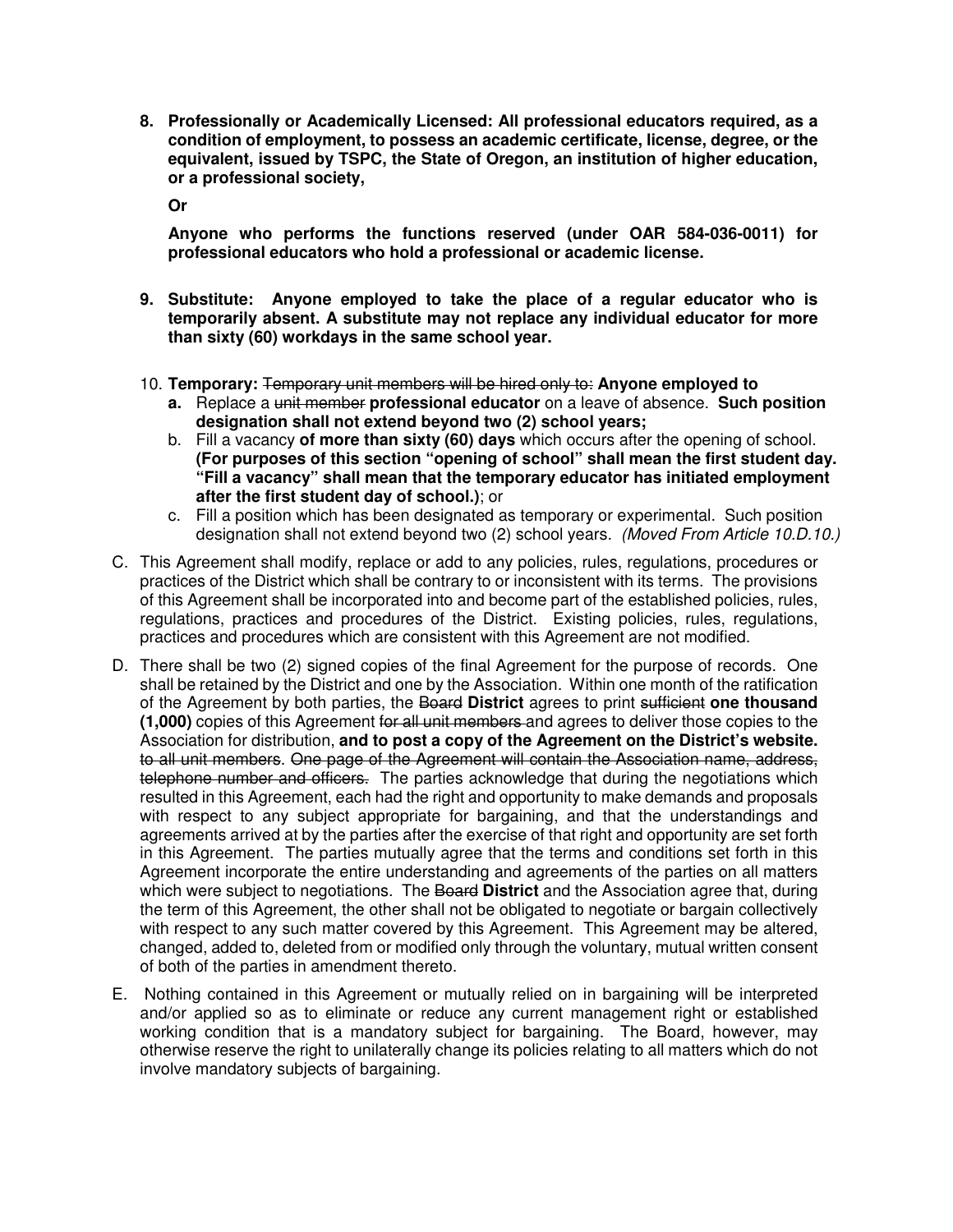- F. Should any Article, Section or clause **provision** of this Agreement be declared illegal by a court or agency of competent jurisdiction, said Article, Section or clause **provision**, as the case may be, shall be automatically deleted from this Agreement to the extent that it violates the law, but the remaining Articles, Sections and clauses **provision(s)** shall remain in full force and effect for the duration of this Agreement, if not affected by the deleted Article, Section or clause. The subjects of the deleted provision**(**s**)** and the affected provision**(**s**)** shall be subject to further collective bargaining during the term of this Agreement with respect to the period covered by this Agreement.
- G. Any contract between the Board **Distric**t and an individual unit member **professional educator** shall be expressly subject to the terms and conditions of the Agreement.
- H. **The Association has a process for contract exceptions to allow professional educators at a work site to apply for an exception to the terms and conditions of the Agreement. Contract exceptions must be submitted to the PAT Advocacy Committee using the process required by the Association. Contract exceptions must be approved by the PAT Advocacy Committee and the District prior to implementation. A contract exception is valid only for the school year for which it was approved.**
- I. The Association shall continue to be the exclusive collective bargaining representative, as provided in Section A of this Article, during the term of this Agreement unless, under applicable law, some other method of representation or some other applicable representative is elected. Should another method or representative of the unit members **professional educators** be so elected during the term of this Agreement, this Agreement shall not terminate but thereafter no provision of this Agreement shall be construed to require the Board **District** to bargain with the Association and the recognition and authority of the Association as contained in this Agreement and its duty of fair representation shall terminate.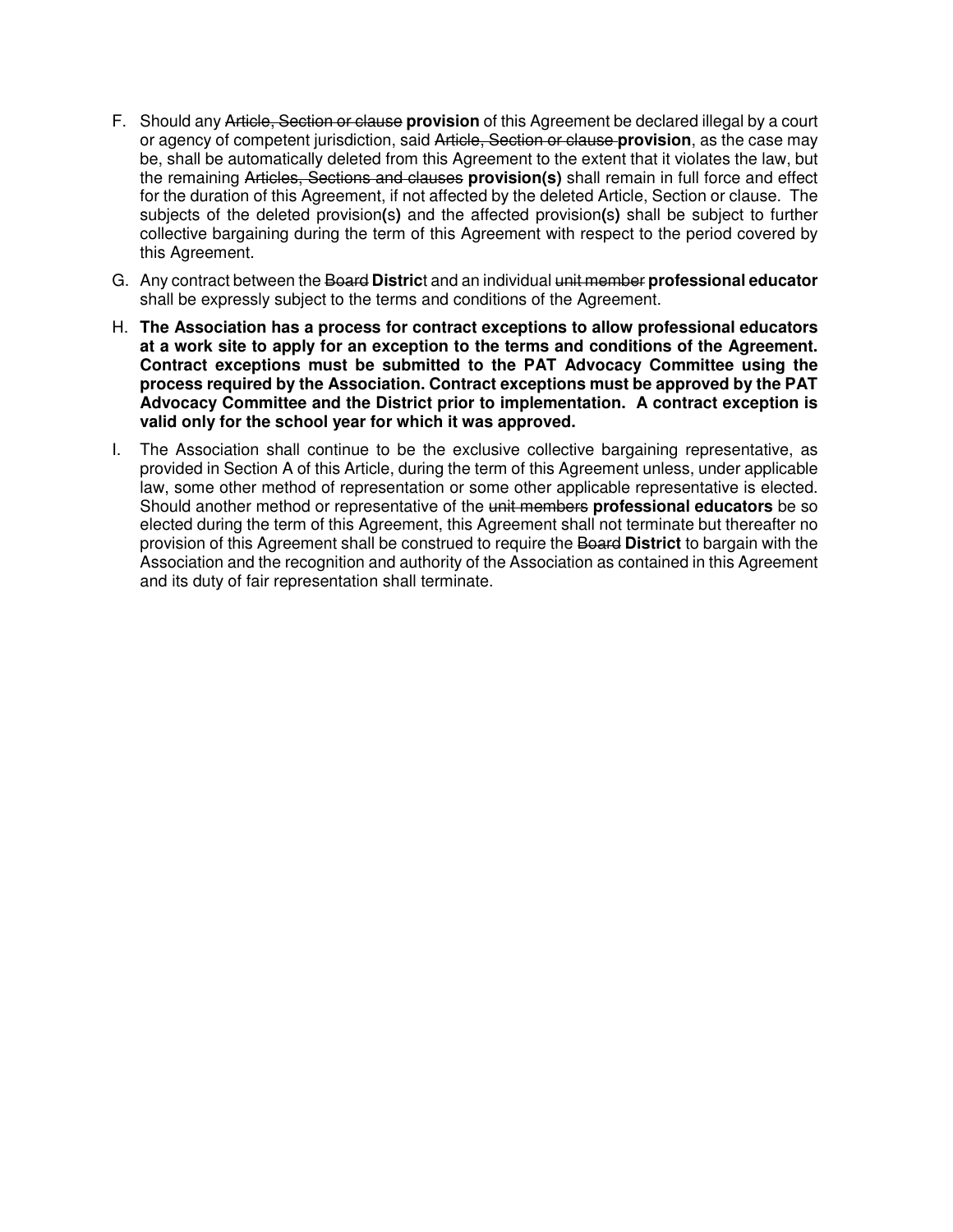## **TENTATIVE AGREEMENT – 12/16/2013**

## **ARTICLE 2 ASSOCIATION RIGHTS**

- A. Except for Section G below, the Association rights conferred on the Association in this Agreement shall be exclusive except as provided by law.
- B. The Association or its representatives shall have the right to transact official Association business on school **D**istrict property at all reasonable times; use school **D**istrict facilities and equipment including **but not limited to** typewriters, mimeographing machines, other duplicating equipment, calculating machines, audiovisual equipment, **and District email,** provided the same are not otherwise in use; post notices of activities and matter of Association concern on teacher **designated** bulletin boards, at least one of which shall be provided in each school building **for Association use**; use the District mail service and teacher **professional educator** mailboxes for communications, and place small symbols on such mailboxes but limit the size of logos to one inch (1") or less. and larger logos that are presently displayed should be replaced with the new ones. A clearly identified Association mailbox at each worksite will be reserved for Association communications. If a box is unavailable, the Association may place a mailbox that is comparable in size and appearance with the staff mailboxes that exist at the individual worksites for Association communications. Use of the District's mail service shall be in accordance with the Memorandum of Agreement dated November 7, 1988, **The Association shall have the right to use the inter-building mail facilities and mailboxes (Pony),** unless the use of an employer's mail system by an incumbent labor organization is specifically clarified by Legislation, the U.S. Postal Service, or a court of competent jurisdiction. The Association shall pay for the reasonable cost of all materials, supplies and special services required beyond the normal operation incidental to such uses. The exercise of Association rights under this Section shall not interfere with or interrupt classes or other normal school operations. Association notices should not be made available to students.
- C. The District shall furnish the Association upon request all reasonably available factual information necessary to its function as exclusive bargaining representative.
- D. The Association shall have the right to make brief announcements as a scheduled item on the agenda of any faculty meeting or any other required meeting, if held, in the event two (2) or less faculty meetings are held in any month.
- E. Association Representatives Meeting
	- **1. The District shall notify all schools and departments that no activities are to be scheduled by the District for Association representatives on the Monday preceding the beginning of the work year.** (Duplicated from A20 A.)
	- 2. The Association may call general meetings of its Association representatives during school time up to five (5) times during the school year. Such representatives shall be released without loss of pay but the Association shall reimburse the District for the cost of substitutes. Two (2) weeks**'** advance written notice shall be furnished to the Superintendent of a meeting and it shall not be called for a day when other teacher absences eliminate the availability of a sufficient number of substitutes. One (1) Association representative within a building shall be given one (1) period of release time per week during the workday at a regularly scheduled time, established by the principal provided the principal in his/her discretion determines that a teacher or administrator within the building is available to supervise the students of the Association representative.
- F. Building/Program Area Committees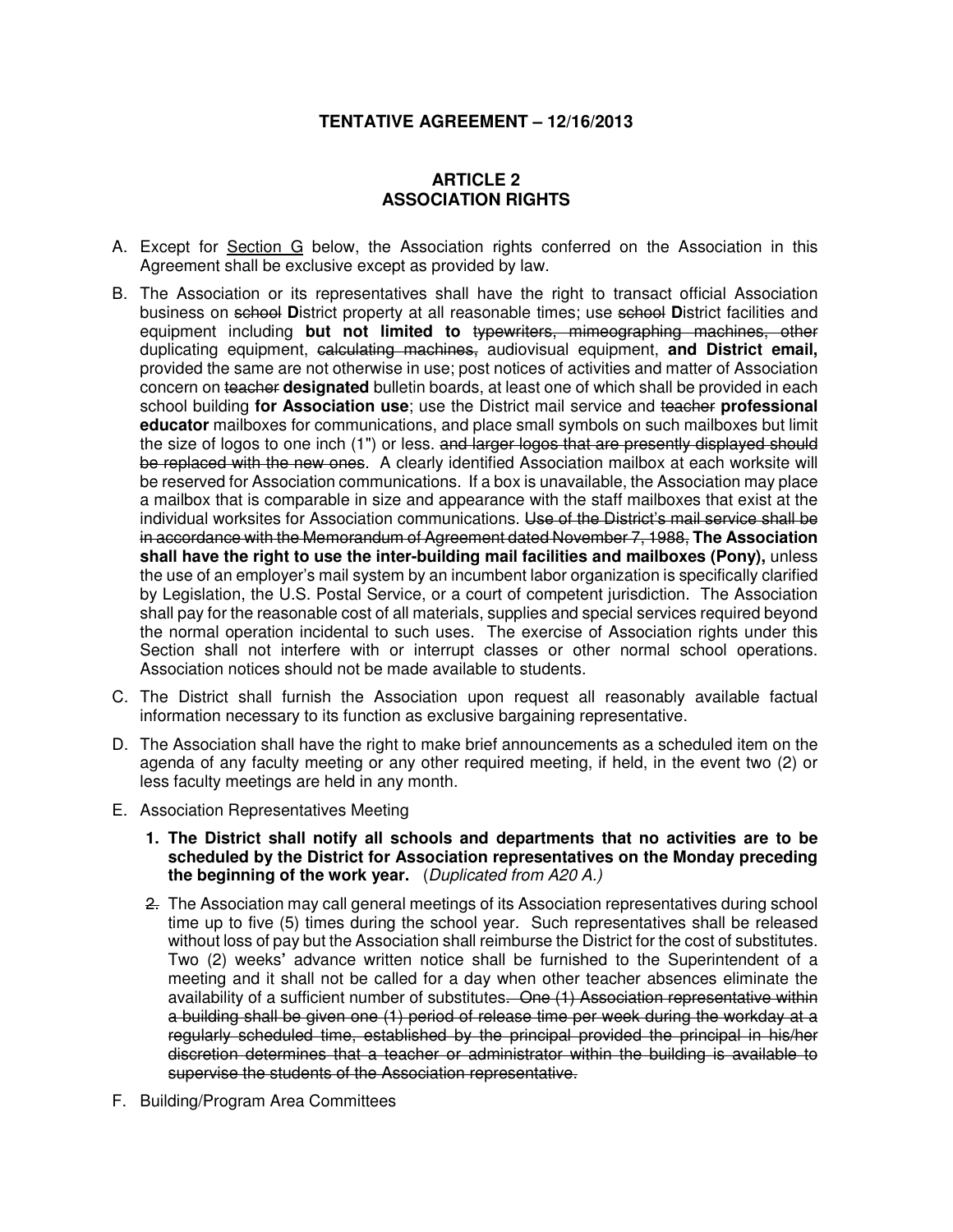Any general standing faculty-administration or administratively appointed faculty committee, or faculty senate, or co-op committee, at the building level, shall include the Association faculty representative or his/her designee as a member. Supervisor's team meetings are not included. If evaluation and/or employee performance is to be discussed at a supervisor's team meeting, the Association representative will be invited to attend.

### **Any District committee that included designated Association representatives shall have those Association representatives appointed by the Association.**

G. Orientation Programs

The Association shall be provided time on the agenda at all general orientation programs for new unit members **professional educators** only to provide general information on the Association and its duties as exclusive bargaining agent.

- H. School Board Meetings (References to Board shall remain that way for this section.)
	- 1. The Association shall be provided time on the agenda of each regular Board meeting for brief comments.
	- 2. If the Association has a formal presentation it shall be afforded a reasonable amount of time as determined by the Board. By noon of the fourth calendar day prior to the meeting, the Association shall notify the Office of the Superintendent of the proposed length of the Association's formal presentation, the subject matter thereof, and any specific action to be requested from the Board or administration at the meeting. The Association agrees not to use its right under this Section for the purpose of collective bargaining with the Board or any of its members.
	- 3. Prior to the commencement of each meeting, the Association shall be provided a copy of the "Agenda of Board of Education" and any related informational materials**/full Board of Education packet** that appears appropriately related to an issue with which the Association is involved. **This information may be provided electronically. However, the Association shall receive a copy of all printed Board materials at the meeting or prior to the meeting.**
- I. Instructional Program Council

The District recognizes the expertise and ability of unit members **professional educators and the value for their participation in** to provide valuable input regarding education program planning. Therefore, meetings between the Superintendent and/or his designee(s) and representative of the Association shall occur monthly for the purpose of discussing the District's instructional programs. It is intended that Items planned as major district-wide change shall be discussed in these meetings prior to implementation. The Association president may appoint up to five (5) unit members **professional educators** as representatives to such meetings. Such unit member **professional educators** shall be released without loss of pay for attending the meetings.

J. Release of unit members **professional educators** by the District from their normal work assignments to work on activities jointly sponsored by the Association and the District shall be without loss of pay.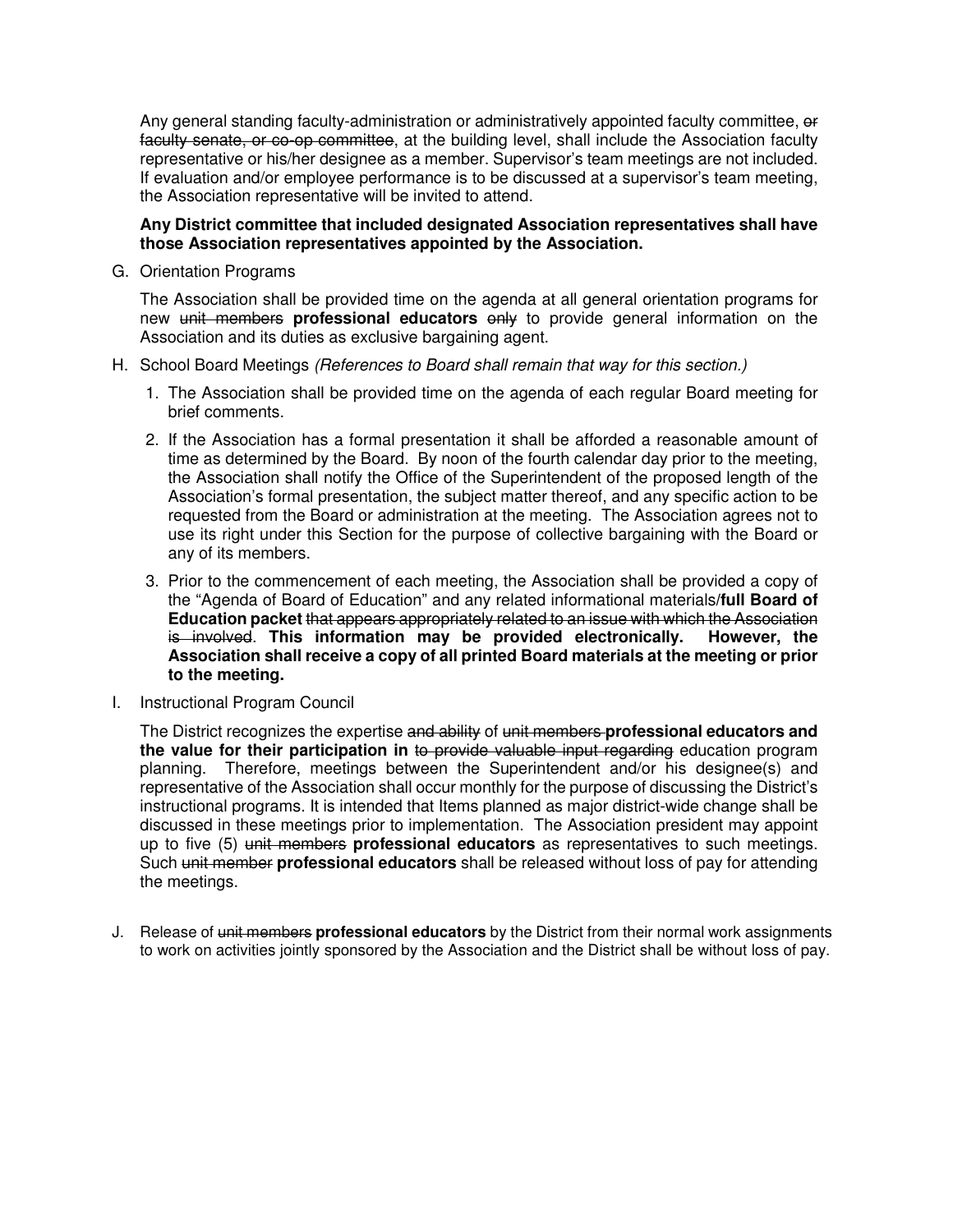# **TENTATIVE AGREEMENT – 12/6/2013**

## **ARTICLE 3 MANAGEMENT RIGHTS**

Subject to the expressed terms of this Agreement, the Board and its designees hereby retain and reserve unto itself all powers, rights, authority, duties and responsibilities conferred upon and vested in it by the laws of the State of Oregon, including the functions and programs of the District, its standards of services and education, its overall budget, utilization of technology and its organizational structure, the selection, direction and assignment of its personnel, **and** the use of its facilities, and all areas of discretion in matters of inherent managerial policy.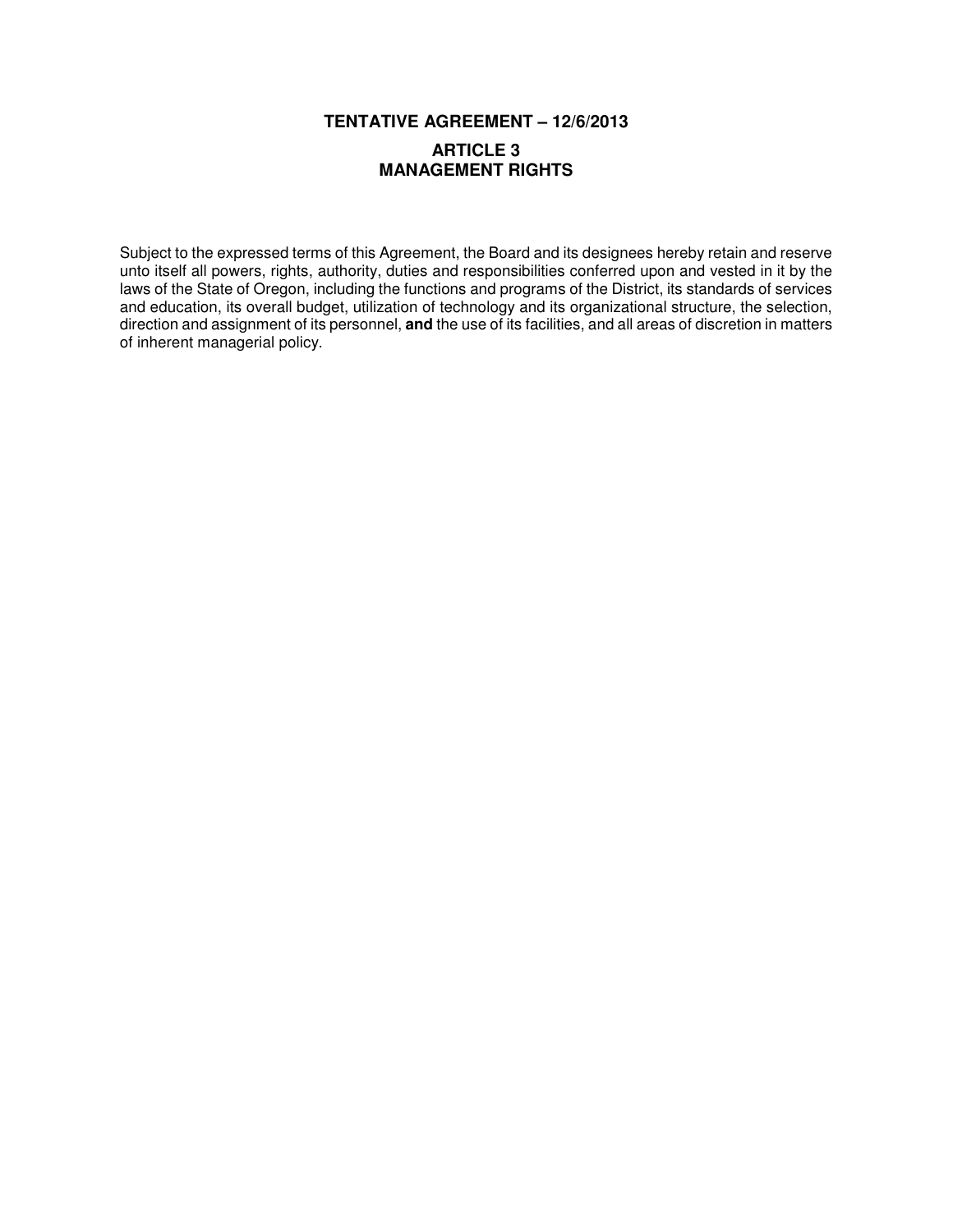## **TENTATIVE AGREEMENT – 7/11/2013**

## **ARTICLE 4 NEGOTIATION PROCEDURES**

- A. Neither party shall have any control over the selection of the representatives of the other party.
- B. The parties mutually pledge that their representatives will hold all necessary authority to make and consider proposals and concessions in the course of bargaining, subject to ratification by the Board and Association, respectively.
- C. The parties agree to enter into collective bargaining over the successor agreement no later than the first teacher workweek in January of any affected year.
- D. Release time with pay shall be allowed to a maximum of five (5) **six (6)** Association representatives to the committee for up to **twenty-five (25)** thirty (30) bargaining meetings. Up to two (2) representatives representing the Association may be released from assigned responsibilities for full-time, but without pay from the District. Other negotiation meetings conducted during the workday shall be at the cost of substitute(s) to the Association. Upon mutual agreement, these meetings may occur during off-duty hours.
- E. **Strikes and Lockout** 
	- 1. Unit members **Professional Educators** and the Association will not be involved in any form of illegal work stoppage, boycott, or picketing concerning the District. Legally sanctioned activities authorized by ORS 243.726 or during reopened negotiations provided for in this Agreement are permissible. The District is not required to pay unit members **professional educators** during any work stoppage. (Moved from Article 20.)
	- 2. **There will be no illegal lockout of professional educators by the District, as a consequence of any dispute arising during the period of this Agreement.**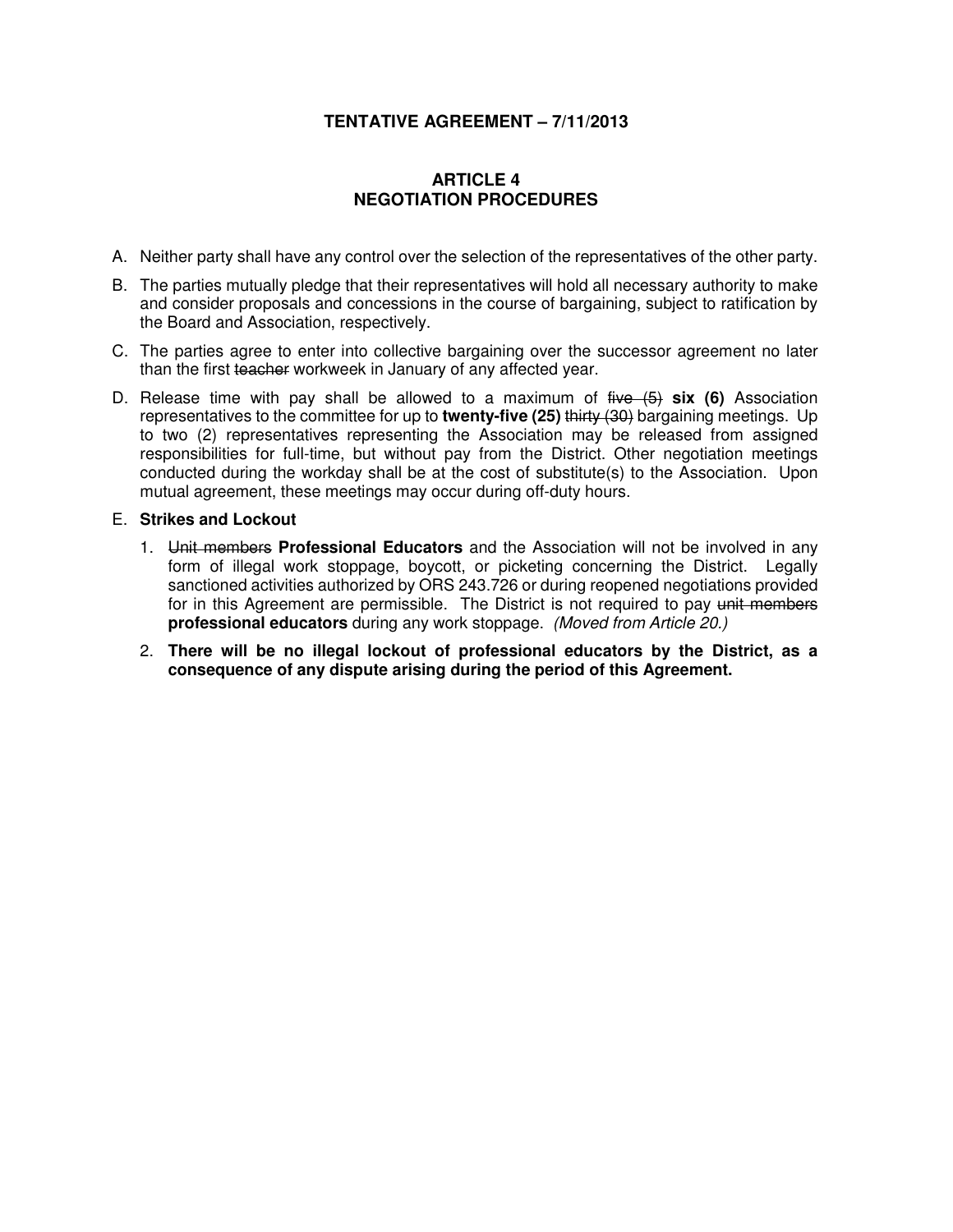## **TENTATIVE AGREEMENT – 08/12/2013**

## **ARTICLE 5 ADMINISTRATION OF AGREEMENT**

### A. Contract Administration Meetings

- 1. Meetings between designated representatives of the District and the Association shall normally be held monthly for the purpose of reviewing specific problems relating to this Agreement. Such meetings are not intended to bypass the grievance procedure. Such meetings shall constitute an "informal grievance" hearing if the issue concerns an action of a central administration office having impact on unit members **professional educators** and qualifies as a grievance under the terms set forth in **Article 6, Section A1.** Section A.1. of Article 6 of this Agreement. If, after seven (7) days, the issue is not resolved at one or more meetings, the Association may file a formal grievance at Level II.
- 2. Each party shall submit to the other, on or before the Friday prior to the meeting, an agenda of items to be discussed.
- 3. Release time with pay shall be provided to a maximum of three (3) Association representatives for attendance at up to eight (8) such meetings. **Additional representatives may be released, as needed, to address a specific agenda item, generally with one (1) week's notice.**
- B. Amendment of Contract

Should an administration meeting result in a mutually acceptable amendment of the present contract, then said amendment shall be subject to ratification by the Board and the Association, provided that the designated representatives shall be empowered to effect temporary, mutually agreed upon alterations to resolve special problems.

C. Written Communications

Written responses regarding unresolved issues when requested by either party shall be made within two (2) weeks following the meeting. "Responses" may be only preliminary in nature. This Article does not preclude modification of positions or responses.

### **D. Building/Program Contract Administration Meetings**

At the request of the Association designated representative, principal, or program supervisor, a monthly meeting shall be held for the purpose of reviewing the administration of this Agreement as it pertains to that building or program and resolving problems thereunder which may arise. By mutual consent, an additional representative and/or administrator may attend such meeting. **These meetings shall include elected Association building/program representatives and building/program administrators.**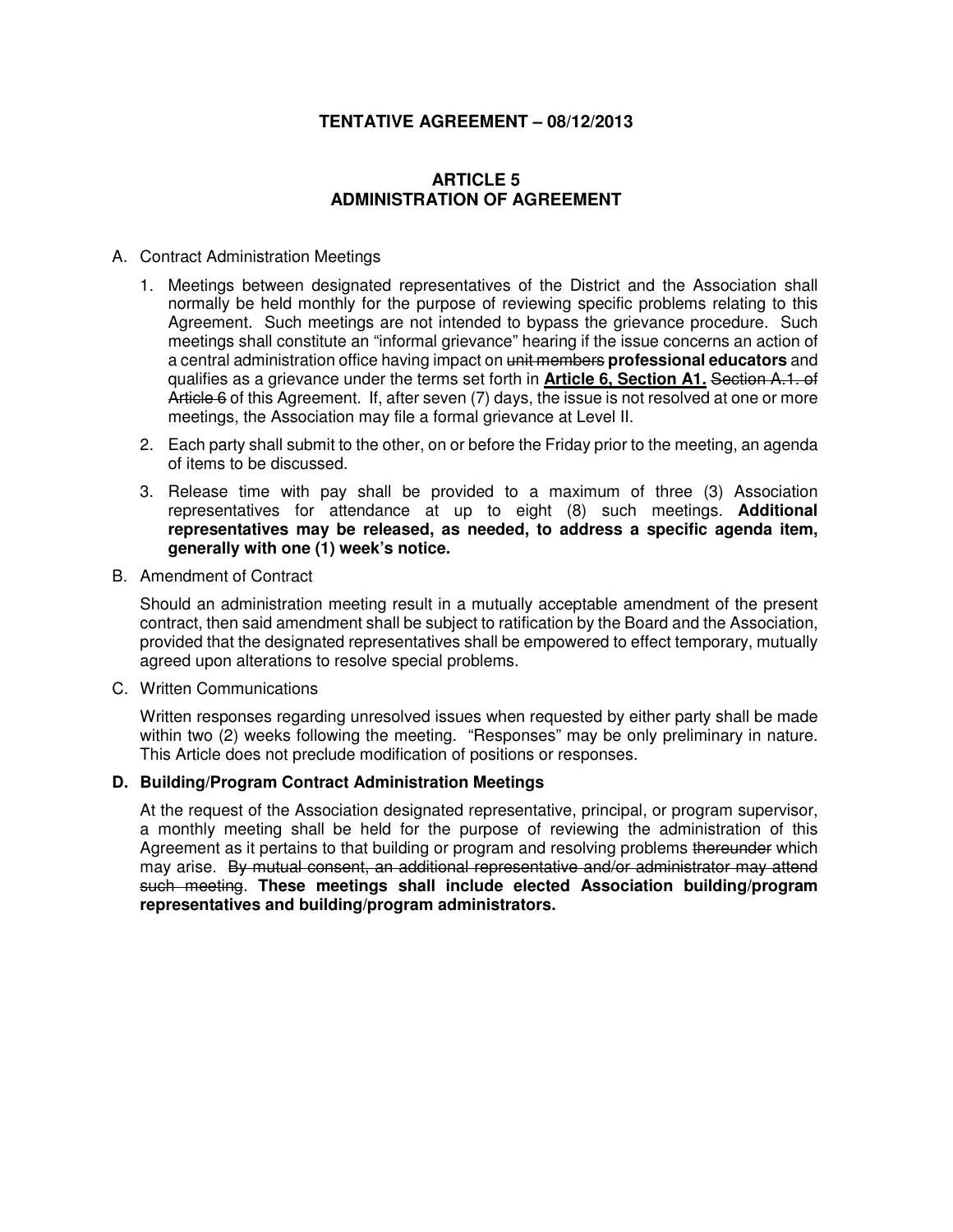## **TENTATIVE AGREEMENT – 12/10/13**

## **ARTICLE 6 GRIEVANCE PROCEDURE**

**SECTION A** - Definitions, Time Limitations on Filing and Joinder

1. Grievance

**A "grievance" is defined as an allegation by a professional educator, a group of professional educators or the Association that there has been a violation of any provision of this Agreement.**

2. "**Grievance**" is defined as a complaint that this Agreement has been violated.

- a. "Employee grievance" is defined as a complaint **a grievance** by one (1) or more unit members **professional educators,** that the District has violated provisions of this Agreement, provided the conduct complained of directly affects the unit member **professional educator**(s).
- b. "Association grievance" is defined as a complaint grievance by the Association that the District has violated provisions of this Agreement. where the conduct complained of affects one or more unit members **professional educators** or the Association.
- **c. Group grievance: If, in the judgment of the Association, a grievance affects a group or class of professional educators, the Association may submit such grievance in writing to the Chief Human Resources Officer or designee directly and the processing of such grievance shall be commenced at Level II. However, a group grievance affecting professional educators at a single building or an Association grievance affecting professional educators at a single building shall be initiated at Level I with the principal or immediate supervisor.**
- **d. If a grievance arises from action or inaction on the part of a member of the administration at a level above the principal or immediate supervisor, the grievant shall submit such grievance in writing to the Chief Human Resources Officer and the processing of such grievance will be commenced at Level II.** Grievances regarding salary placement and/or placement on the Appendix A salary schedule shall be filed with the **Chief Human Resources Officer** Director of Personnel and shall be considered as a Level II grievance**. The Level II, Step 1 hearing may be waived by mutual agreement.**  (Moved from Section D, Level 1, Step 1 below.)
- **e.** Grievances that are reasonably related shall be joined and processed together.
- 2. **Grievant: A "grievant" is the professional educator or professional educators or the Association making the claim.**
- **3. Day or Workday: Unless specifically defined as calendar days, all days in this agreement mean contract days for the bargaining unit included in the standard calendar; excluding holidays, weekends, and other non-working days including winter, spring and summer breaks.** During the summer recess, a grievance may proceed upon mutual consent of the parties. (Moved from below.)
- 4. All grievances shall be filed within thirty (30) days after the first knowledge by the injured party of the factual occurrences constituting the basis of the grievance. In case of an assignment, or other continuing classification or condition, a grievance concerning either past or future effects thereof-shall have been commenced within thirty (30) days of the grievant's first knowledge thereof **may be limited in its remedy of past effects to adjustment no more than thirty (30) days prior to the filing of the grievance.**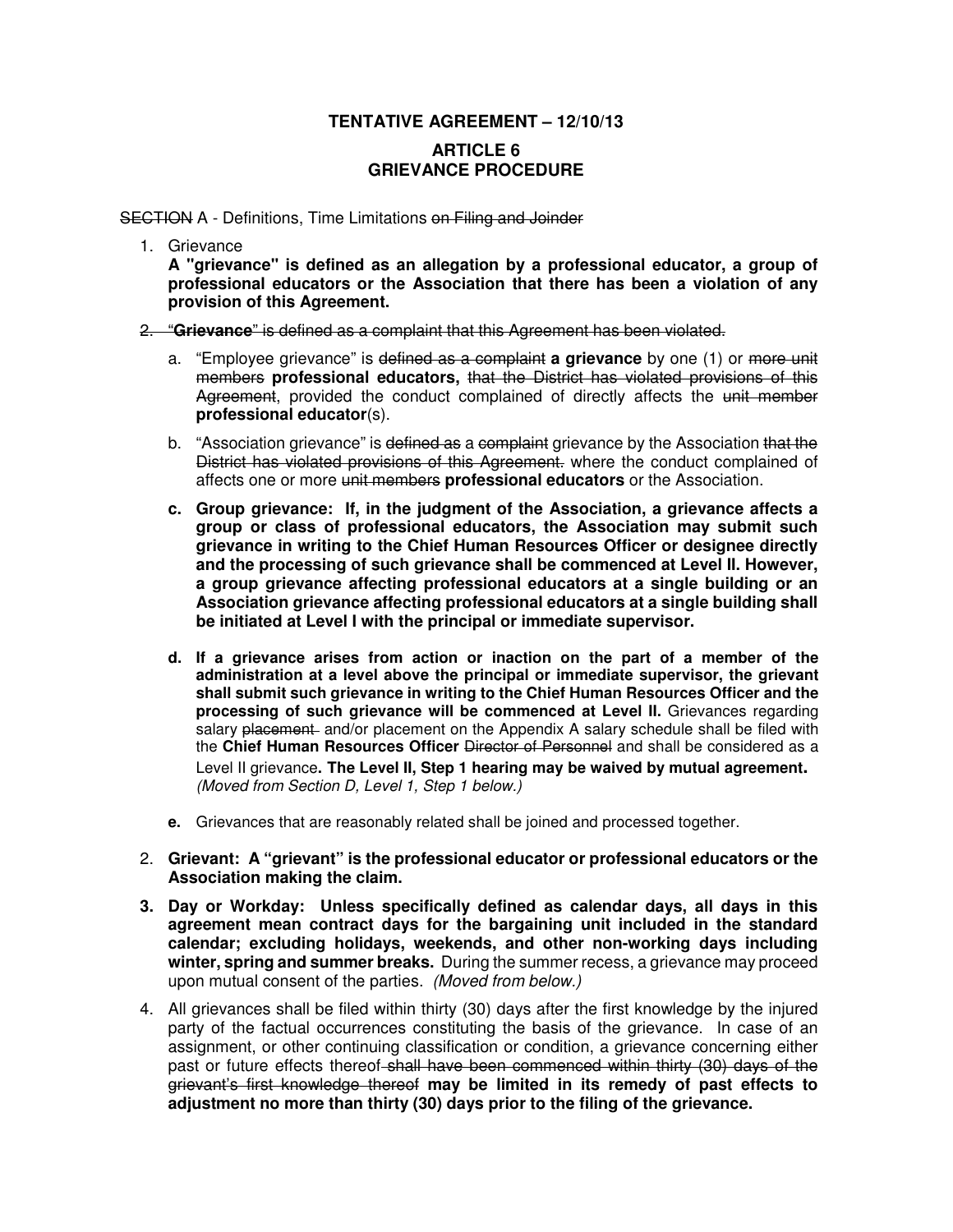- 1. "Day" is defined as a working school day**.** During the summer recess, a grievance may proceed upon mutual consent of the parties. (Moved above.)
- 5. A grievance may not be filed over a unit determination matter or a 1(e) violation of ORS 243.672 or a matter that would cause the District to commit an unlawful act or a matter imposed upon the District by a higher authority.
- 6. The District shall continue, with respect to unit members, to provide the separate grievance procedure in existence with respect to issues arising solely under policies and regulations other than this Agreement, or regarding matters which are not employment relations as defined by law.

### **B. Purpose**

**The purpose of this procedure is to secure, at the lowest possible level, equitable solutions to the problems that may from time to time arise affecting professional educators. Both parties agree that these proceedings will be kept informal and confidential as may be appropriate at any level of the procedure.** 

### **SECTION C.** General Procedures

1. Representation

A unit member **professional educator** who initiates a grievance may elect to be represented by the Association or the unit member **professional educator** may elect to represent himself/herself at Levels I & II. If the unit member **professional educator** elects to represent himself/herself, the unit member **professional educator** shall so indicate in writing and shall include a statement that the unit member **professional educator** assumes responsibility for all costs which the unit member **professional educator** incurs associated with the processing of the grievance.

2. Parties Present

The grievant **shall have the right to be present with witnesses at any level of the grievance process (but may waive this right through the Association representative).**  must be present at Level I, Step 2 and shall have the right to be present the Level II hearing (with witnesses) if present at any step, may require. The presence of the administrator whose action is the subject of the grievance **may be required.** A unit member **The grievant**  is entitled to Association representation at any meeting or hearing held under this procedure.

 When it is necessary, pursuant to the grievance procedure provided for in this Agreement, for **grievants**, **building or program** school representative**s,** a member**s** of the **Association's Advocacy Committee,** or any other representative designated by the Association to attend a grievance meeting or hearing during a school day, s/he **up to up to two representatives and the grievant(s)** shall, upon notice to his/her supervisor or principal, and to the Superintendent, be released without loss of pay, as necessary, in order to permit participation in the foregoing activities. However, should the participation of witnesses in the grievance procedure necessitate the employment of a substitute, the Association shall assume the responsibility for payment of the cost of the substitute. (Moved from B13.)

3. Individual Adjustment

Any unit member **professional educator** may file and process a grievance through Level II of this procedure and have said grievance adjusted without intervention of the Association **provided** if: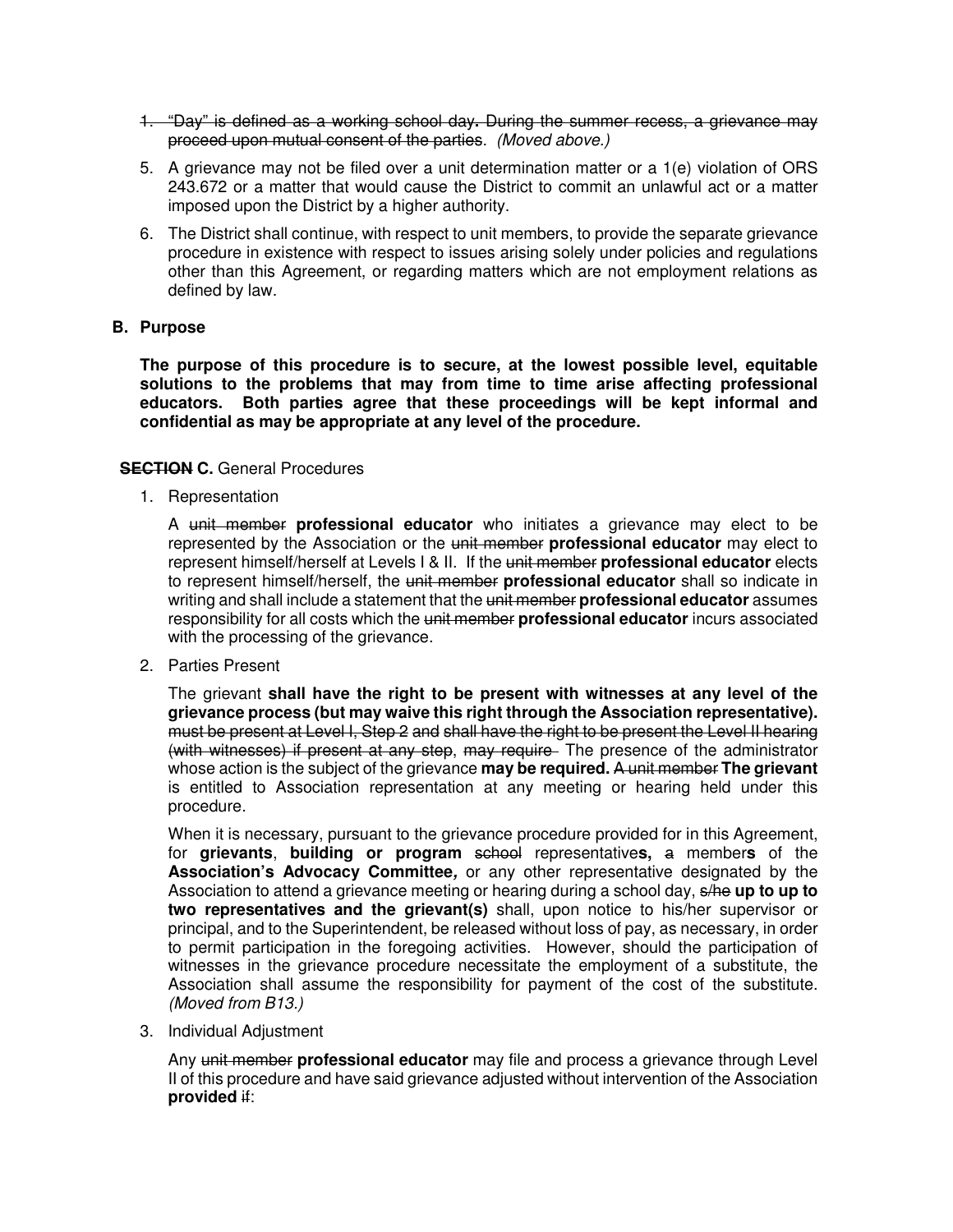- a. The adjustment is consistent with the terms of this Agreement; and
- b. The Association, or its designated Association representative at Level I, has been notified in advance of and given opportunity to be present at all meetings held pursuant to this Article. Any such grievance decision shall be forwarded to the Association.
- 4. Time Extensions

Time extensions shall be consented to in writing and shall be with the mutual consent of the grievant, or the Association, on behalf of a grievant, and the District.

### 5. Default

Failure at any step of this procedure to communicate the decision in writing on a grievance within the specified time limit shall permit the grievant to proceed to the next step.

Failure at any step of this procedure to appeal the decision to the next step within the specified time limit shall be deemed to be acceptance of the decision rendered at that step.

5. Cooperation

All parties shall cooperate in the investigation of a grievance and promptly supply any readily available relevant information or documents to the other party.

### 6. **Limitation of Remedies**

Except as otherwise provided by law, this grievance procedure shall constitute the exclusive remedy of unit members and the Association.

7. Contents of Grievance

The written formal grievance filed at any level shall**, if applicable,** contain the specific Agreement article **and** section that has allegedly been violated (e.g., Article 18.H.1.), **and/or identify the basis for the grievance and include** a short statement of the facts giving rise to the **allegation** and the relief sought. The written response shall include the decision and the rationale for such decision.

8. Minutes

Except at Level I, Step 2, appropriate minutes shall be kept at District expense of proceedings at all levels of this procedure. Such records shall be available to all parties. Additional records or transcription of the proceedings may be made by the Association or the District, the cost of which shall be paid equally by the Association or the District if both request this service. If only the District requests such additional service, it shall bear the cost and, if only the Association requests such service, the Association shall pay the cost thereof.

8. Separate Files

All documents, communications and records dealing with the processing of a grievance shall be filed in a separate grievance file which shall constitute a "personnel file," within the meaning of the confidentiality provisions of ORS 342.850. Access to those files shall be limited to those directly involved in the case and/or those processing grievances of a similar nature.

10. Forms

Grievance forms shall be prepared jointly by the administration and the Association and given appropriate distribution so as to facilitate operation of the grievance procedure.

11. Privacy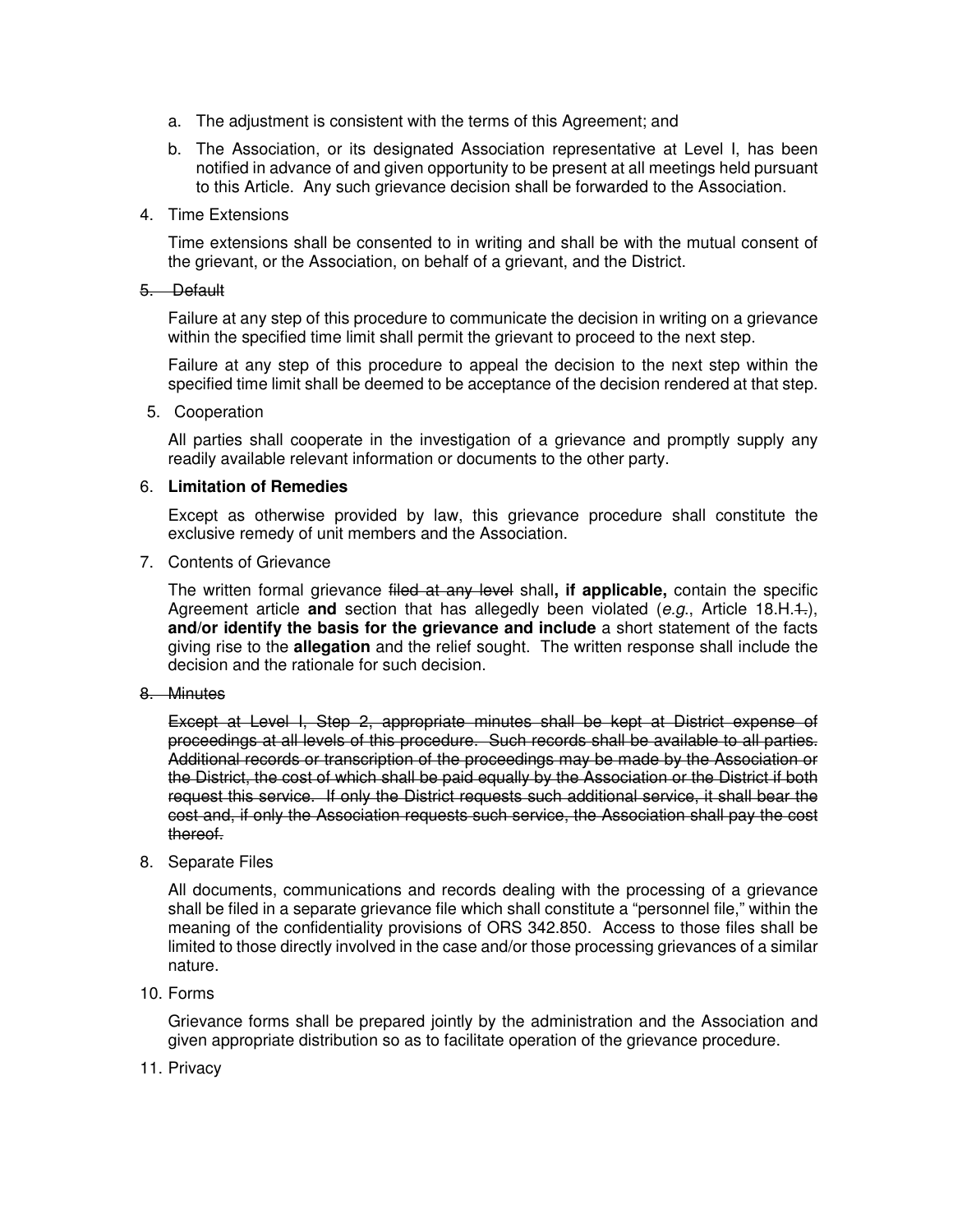Except as otherwise provided by law or by agreement of the parties, meetings and hearings under this procedure shall not be conducted in public.

13. When it is necessary, pursuant to the grievance procedure provided for in this Agreement, for, a school representative, a member of the**,** or any other representative designated by the Association to attend a grievance meeting or hearing during a school day, s/he shall, upon notice to his/her supervisor or principal, and to the Superintendent, be released without loss of pay, as necessary, in order to permit participation in the foregoing activities. However, should the participation of witnesses in the grievance procedure necessitate the employment of a substitute, the Association shall assume the responsibility for payment of the cost of the substitute. (Moved to C2.)

A reprisal shall not be taken against a unit member in response to that unit member's exercise of the right to file a grievance as provided in this Agreement. (Moved from Article 7.)

### **12. Reprisals**

**No reprisals of any kind shall be taken by the District or by any member of the administration against any grievant, representative, member of the Association, due to participation in the grievance procedure.** 

### **SECTION D.** Levels and Steps

- Level I. **Principal or** Immediate Supervisor
	- Step 1 An employee grievance or an Association grievance affecting unit member(s) **professional educators** at a single building shall be raised by the filing of a formal written complaint setting forth the material required by Section **B7 C** B, paragraph 8, at the office of the unit member's **professional educator's** supervisor. Grievances regarding salary placement on the Appendix A salary schedule shall be filed with the Director of Personnel and shall be considered as a Level II grievance. (Moved to Section A1d above.) The Level II, Step 1. hearing may be waived by mutual agreement.
	- Step 2 Within seven (7) **ten (10)** days the grievance shall be discussed by the supervisor and the unit member **professional educator** and, if requested by the unit member **professional educator**,  $\frac{up}{up}$  to two (2) persons approved by the Association, one (1) of which shall be designated as the official representative for the unit member **professional educator**.
	- Step 3 In the event no settlement occurs at the Step 1 meeting, the supervisor, within seven (7) **ten (10)** days of the meeting, shall set forth the reasons for the decision.
	- Step 4 In the event no settlement occurs at Step 3, the grievance may be appealed to Level II by filing a written appeal within seven (7) **ten (10)** days of receipt of the Step 3 response. Such appeal must specify the portions of the Step 3 response which are in disagreement and the manner in which each portion is in error. Alleged violations not raised in the written appeal are waived and shall not thereafter be raised or considered under this procedure.

### Level II. Superintendent **Chief Human Resources Officer or designee**

An appeal of a grievance from Level I or a grievance filed by the Association affecting unit members **professional educators** in more than one (1) building shall be filed at this level. **In addition, certain administrative actions included in Section A1d shall also be initiated at this level.**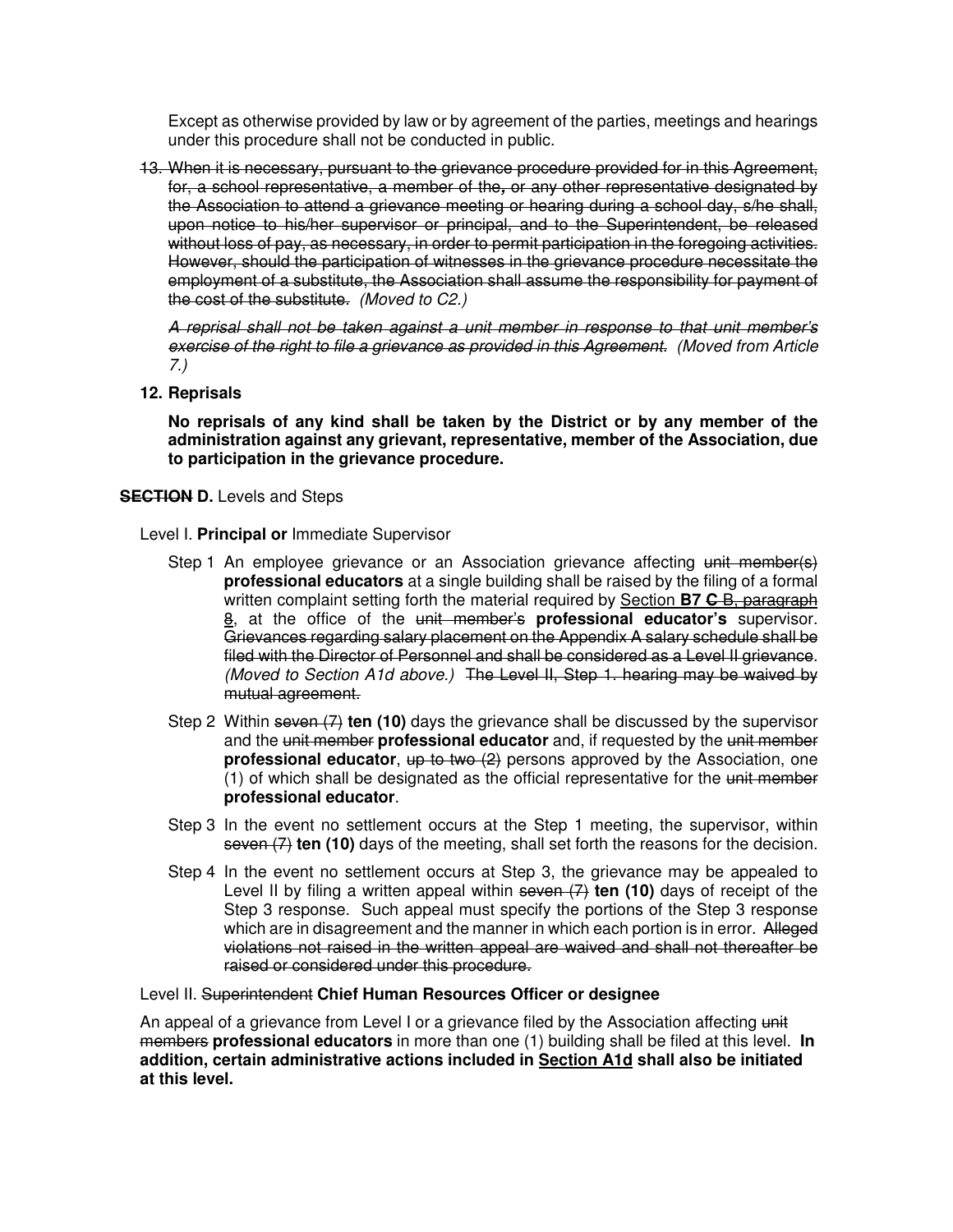- Step 1 Within ten (10) days of receipt of the grievance, the Superintendent or designee shall conduct a grievance hearing.
- Step 2 Within seven (7) **ten (10)** days following completion of the Level II, Step 1 hearing, the Superintendent **Chief Human Resources Officer or designee** shall provide a written decision to the parties. However, at the request of the Superintendent **Chief Human Resources Officer or designee**, or the grievant, an informal hearing will be held within five (5) days to discuss the grievance and decision. In such case, the written decision shall be issued within three (3) **five (5)** days following the meeting.
- Step 3 If the grievance is not settled at Level II, Step 2, **a copy of** the decision of the Superintendent **Chief Human Resources Officer, or designee** shall be submitted to the **Superintendent and the** Board of Education. Board action shall take place at the next scheduled Board meeting beyond seven (7) days from the date of the Level II, Step 2 decision. Within three (3) days following Board action, a written decision shall be mailed to the Association.

### **SECTION E. - Arbitration**

- 1. If the grievance is pursued to arbitration, the issues before the arbitrator shall be limited to those presented at Level II. Only the District and the Association, in its own behalf or in behalf of a unit member or group of unit members, shall be parties in arbitration. **If a grievance is not resolved at Level II, it may be appealed to arbitration within sixty (60) days of receipt of the Level II Step 2 decision. Only the Association may appeal a grievance to arbitration.**
- 2. Requesting an Arbitrator

 After receipt of the Level II, Step 2 response or decision, the Association may request a list of seven (7) Oregon and Washington arbitrators from the Oregon State Conciliation Service who are members of the American Arbitration Association Labor Panel. A copy of the request shall simultaneously be filed with the District. Each party shall then alternately strike one (1) name from the list supplied until one (1) name remains and that person shall be arbitrator. **The winner of a coin toss shall be the first to strike names.** In the alternative, the parties may jointly agree upon any person to serve as arbitrator.

3. Authority of Arbitrator

 The arbitrator shall **be encouraged to** issue a decision within twenty (20) days of the close of the hearing or submission of briefs, whichever occurs later. The arbitrator's decision shall be in writing and shall set forth findings of fact, reasons and conclusions. The arbitrator may not add to, subtract from, or modify the terms of this Agreement, and may not award punitive damages. The arbitrator's decision shall be final and binding.

4 Costs

 Fees and expenses for the arbitrator shall be borne equally by the Association and the District.

4. Attendance

 Persons having a direct interest in the arbitration are entitled to attend hearings but the arbitrator shall have the power to require the retirement of any witness during the testimony of other witnesses

5. Evidence

 Except for evidence used solely for impeachment or rebuttal or to refresh recollection, evidence shall be restricted to exhibits made known to the other party at least twenty-four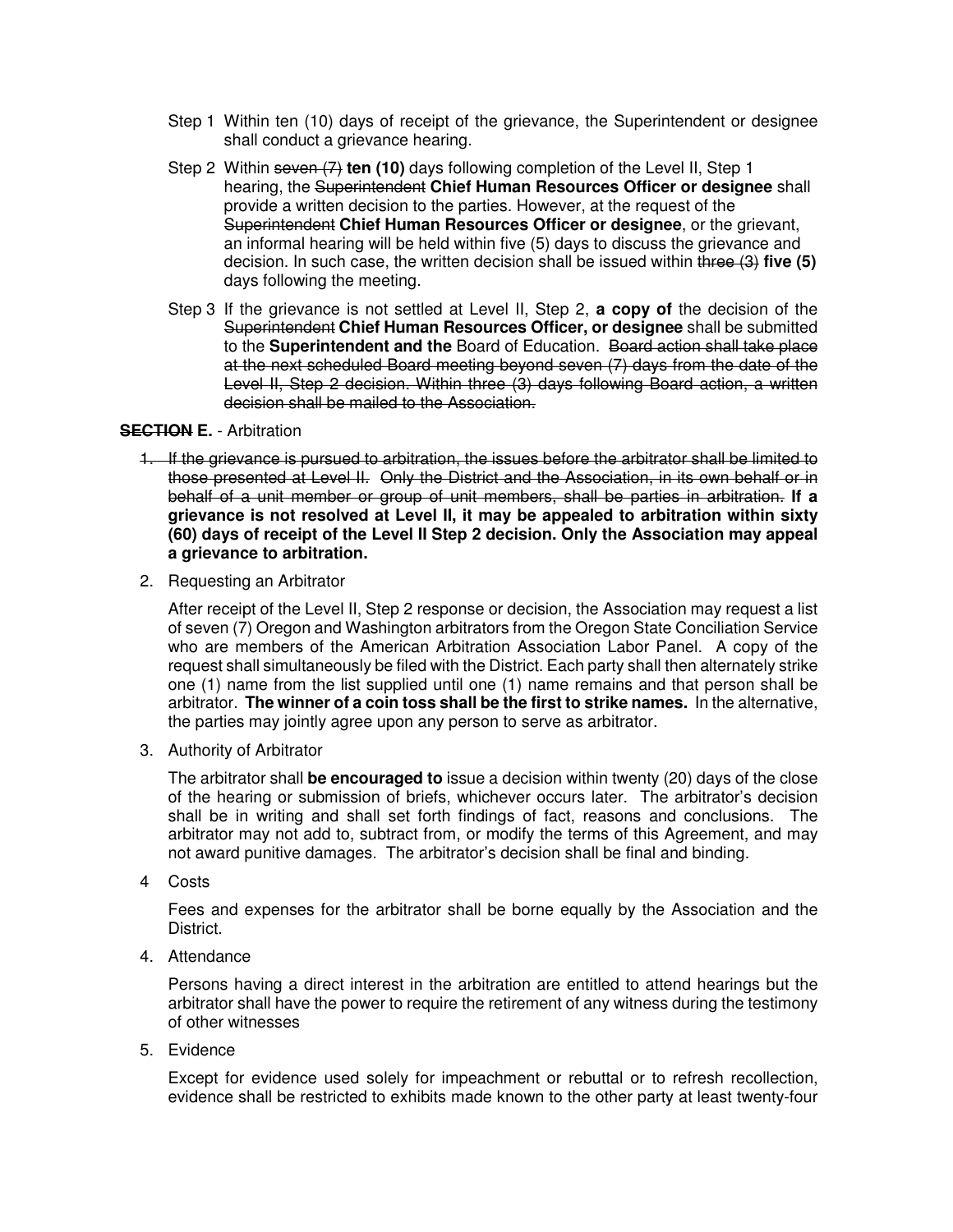(24) hours prior to the first arbitration session and to testimony from witnesses whose names were made known to such party within said time; provided that the arbitrator may, upon a showing of good cause or to prevent injustice, relieve a party from this restriction.

6. Affidavits

 The arbitrator may receive and consider the evidence of witnesses by affidavit, but shall give it only such weight as s/he deems proper after consideration of any objections made to its admission.

7. Oaths

 Before proceeding with the first hearing, the arbitrator may take an oath of office. The arbitrator may require witnesses to testify under oath administered by any duly qualified person.

8. Waiver of Oral Hearings

The parties may provide by written agreement for the waiver of oral hearings.

9. Time and Place

 The arbitrator shall fix the time and place for each hearing. At least five (5) days prior thereto, s/he shall mail notice of the time and place thereof to each party.

10. Order of Proceedings

 The arbitrator may, at his/her discretion, vary the normal procedure under which the initiating party first presents the claim (except in discipline cases) but in any case shall afford full and equal opportunity to all parties for presentation of relevant proofs. The hearings may be reopened by the arbitrator on his/her own motion or on the motion of either party for good cause shown at any time before the award is made, but if the reopening of the hearing would prevent the making of the award within the time specified in these procedures or any other specified time agreed upon by the parties in writing, that matter may not be reopened unless both parties agree upon the extension of such time limit.

11. Serving of Notices

 Each party shall be deemed to have consented and shall consent that any papers, notices or processes necessary or proper for the initiation or continuation of an arbitration under these rules and for any court action in connection therewith or the entry of judgment of an award made thereunder may be served upon such party (a) by mail addressed to such party or his/her attorney at his/her last known address, or (b) by personal service on such attorney or the Employee Relations Department or the Office of the Association as applicable.

12. Communication with Arbitrator

 Except as expressly authorized herein, there shall be no communication between the parties and the arbitrator other than at oral hearings and those necessary to accomplish the filing of evidence, briefs and papers, to arrange the order of proceedings and to provide notice. Prior to contacting an arbitrator, the opposing party shall be given notice by the initiator.

13. Arbitrability / Review of Arbitration Decision

 Review of Arbitration Decision**.** Upon request of either party, the arbitrator shall first hear and rule in writing on questions of procedural and substantive arbitrability. Grievances, in order to be arbitrable, must have been processed according to this grievance procedure. Grievances must include only those issues described in Section **A**1 of this grievance unless otherwise agreed to by the parties. Grievances shall be heard unless the contract clearly is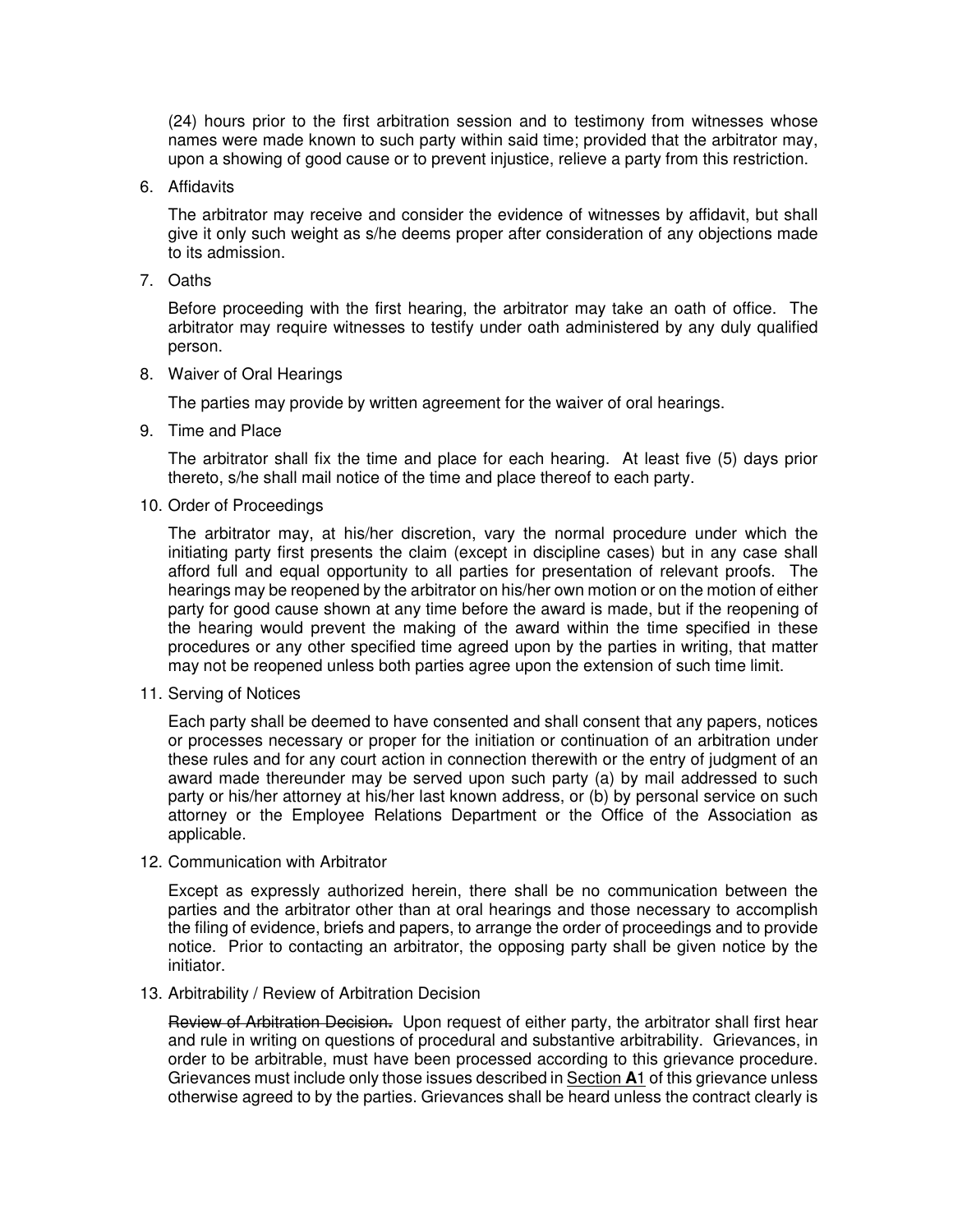not susceptible to the interpretation cited in the grievance. Ambiguity shall result in the grievance being considered. If neither party requests a separate hearing on grounds of arbitrability, and if the arbitrator still rules that a grievance is not arbitrable, s/he shall not comment on the merits of the grievance in any way.

### 14. Conflict of Interest

 No person shall serve as arbitrator in any arbitration in which he or she has any financial or personal interest in the result of the arbitration, unless the parties, in writing, waive such disqualification. Prior to accepting the appointment or immediately upon receiving notice of this rule, whichever is later, the prospective arbitrator shall disclose to the parties any circumstances likely to create a presumption of bias or which might disqualify him or her. If either party declines to waive the presumptive disqualification, the vacancy shall be filled in accordance with the procedures described below.

#### 15. Substitute Arbitrator

 If any arbitrator shall resign, die, withdraw, refuse or be unable or disqualified to perform the duties of the office, it shall be vacant and the matter may be reheard by a new arbitrator. A party desiring to fill such vacancy and continue arbitration must give notice thereof to the other party at the Oregon Employment Relations Board within five (5) days of the date of receipt of knowledge of the vacancy and request that the Employment Relations Board furnish an additional list of seven (7) arbitrators. The successor shall then be selected in the same manner as in the original selection.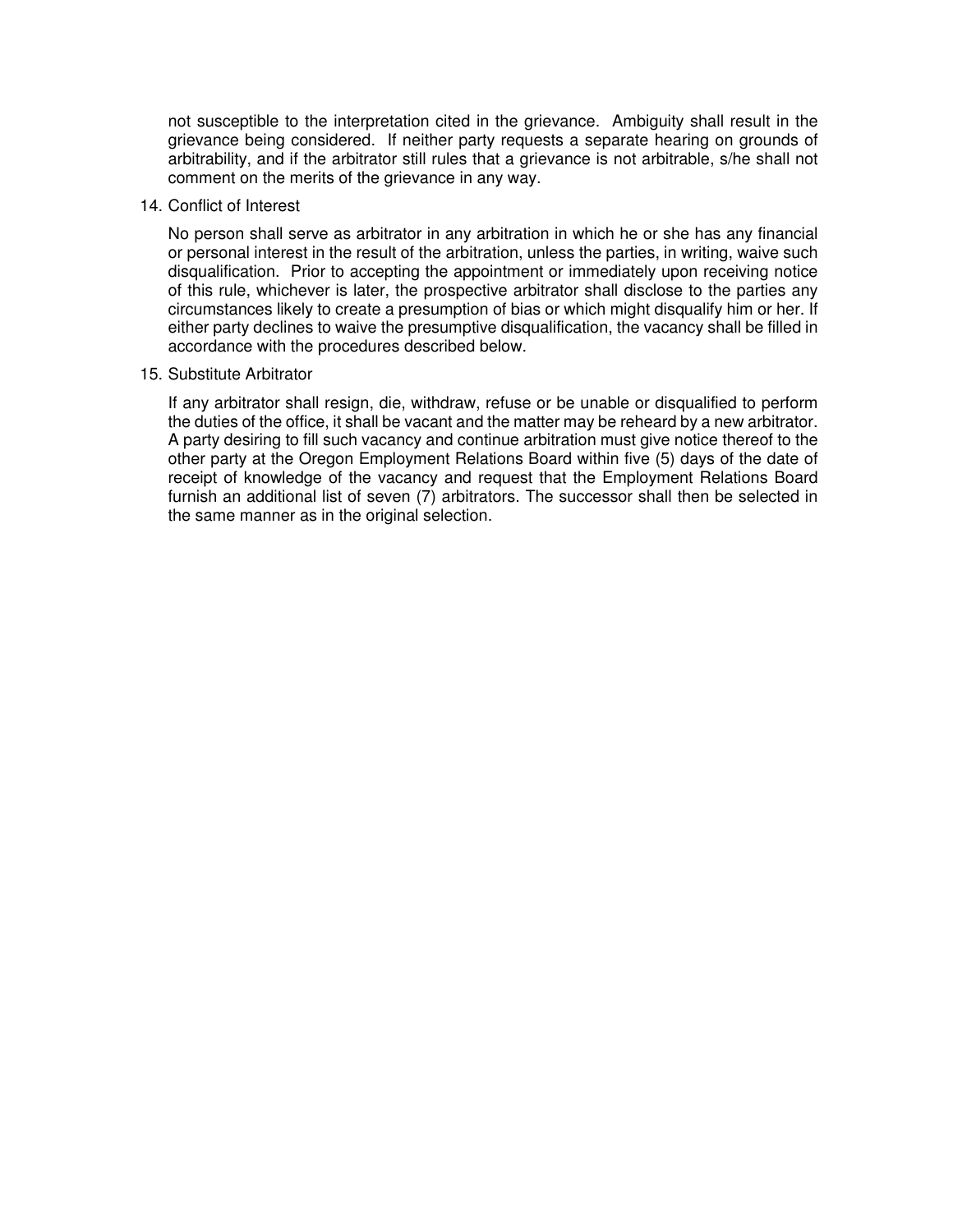## **TENTATIVE AGREEMENT – 12/6/2013 ARTICLE 7 NONDISCRIMINATION AND ACADEMIC FREEDOM**

### A. Nondiscrimination

In matters of wage, hours and employment relations, or any other matter covered by this Agreement, the District agrees to follow a policy of not discriminating against any unit member **professional educator** on the basis of race, color, national origin, ancestry, sex, age, weight, height, marital status, religion, disability, sexual orientation, gender identity, lawful off-duty political activity or associations, membership or non-membership in the Association or participation in its activities, (moved to Article 9) the fact that the unit member's **professional educator's** residence is outside the District, or as otherwise provided by School Board policy. However, this provision shall not be construed to prevent the following:

- 1. District participation in program conducted in an effort to increase opportunities for minority groups, subject to the provisions of this Agreement.
- 2. Distinctions authorized by law.
- 3. Consequences of District policies pertaining to assignment of spouses both employed by the District if one is an administrative or supervisory employee.
- 4. It is the intention of the parties that The interpretation given to this Article shall be consistent with the proper interpretation of the provision of the Oregon Fair Employment Practices **Act** Law contained in ORS **Chapter** 659**A**.028 and 659.030. A grievance alleging violation of Section A of this Article shall **may** not be subject **appealed** to arbitration **if the alleged discrimination is based on one or more protected classes.** if the grievant elects to pursue the complaint through means established by statute. (New legal ruling in this area.)
- B. Academic FreedomUnit members shall be guaranteed academic freedom in instructional presentations and discussions and in faculty discussions of education policy. Unit members may introduce controversial materials provided such presentations, discussions and materials are appropriate and relevant to course content and grade level and that balanced view-points on a controversial issue are presented consistent with the administrative regulations in effect during 2002-03 that speak to the District's Academic Freedom Policy 6.20.010P. (Moved to Article 9 Section I)
- C. A reprisal shall not be taken against a unit member in response to that unit member's exercise of the right to file a grievance as provided in this Agreement. (Moved to Article 6.)
- D. The personal life of a unit member is not an appropriate concern of the District, except where it relevantly affects the unit member's fitness for or performance of his/her professional duties. (Moved to Article 9.)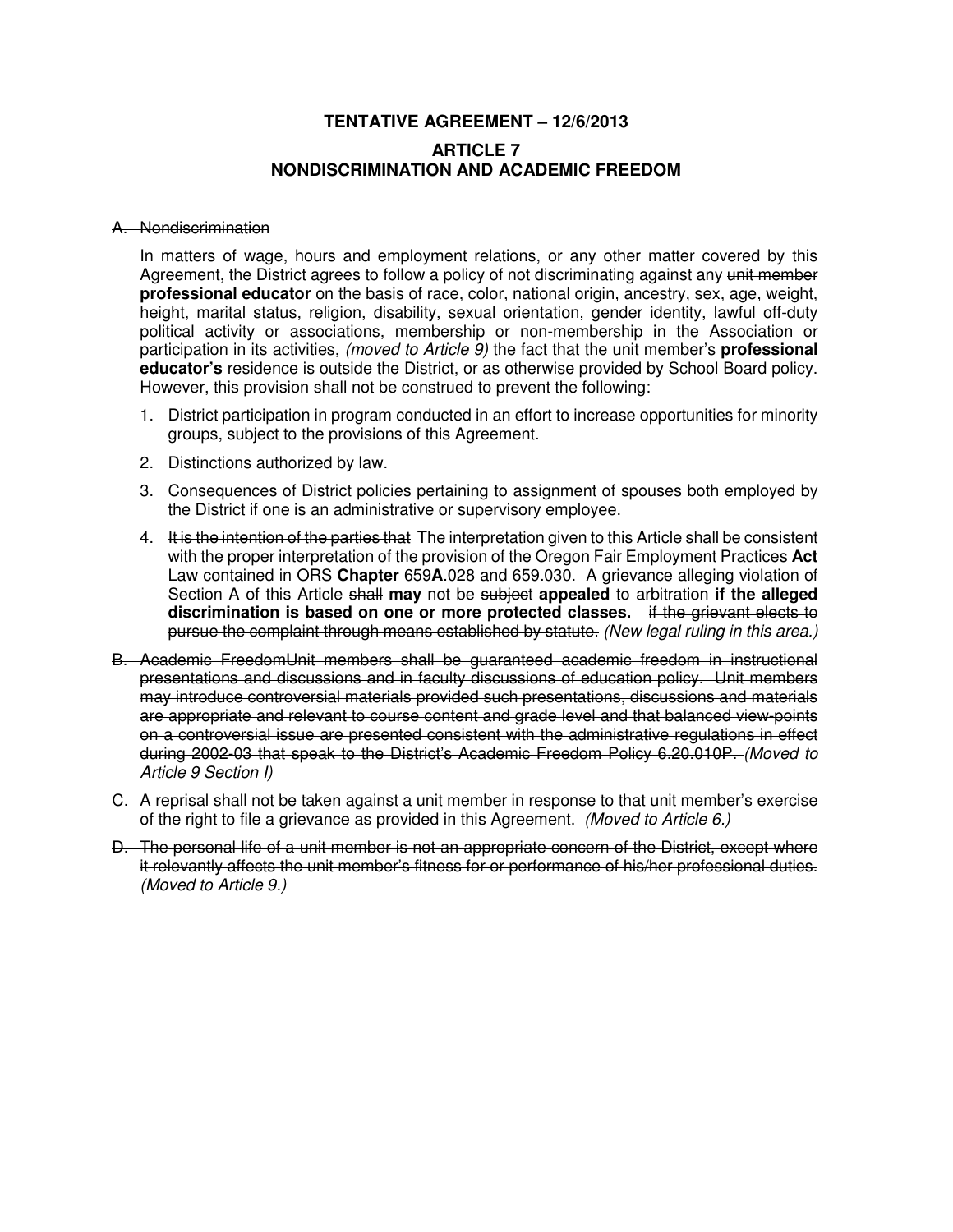## **TENTATIVE AGREEMENT – 12/18/2013 ARTICLE 8 - A EVALUATION**

- A. The performance of unit members **professional educators** shall be evaluated in writing **in accordance with the provisions of the Portland Public Schools Handbook for Professional Growth and Evaluation (hereafter referred to as the "Handbook") dated \_\_\_\_\_\_\_. Any revisions of the Handbook shall be mutually agreed upon.**
- B. **The Handbook and appendices shall be made available in electronic form to all professional educators and District administrators. An electronic copy of the Handbook and appendices, including the Framework and** appropriate written forms setting forth criteria to be used in evaluations**,** shall be distributed to the affected unit members **professional educators whenever the Handbook is revised and to all professional educators who are being newly evaluated using the Handbook.** Additional forms need not be given in subsequent years unless they have been modified or requested by a unit member. No member of the bargaining unit shall be the individual responsible for the evaluation of another member of the unit. (Original Section B moved here. The last sentence is moved to the next section.)
- **C. An evaluator's rating of a professional educator in an element or a component shall be based on direct evidence supporting the rating and the evaluator shall include the evidence in the written evaluation.**
- D. **Testing:**

Student performance on District-wide and/or other standardized tests may indicate where modifications of instruction are required and the implementation of such modifications may be part of the evaluation process. However, evaluations or criticism of a unit member **a professional educator** shall not be based specifically on the issue of comparisons of such student performances. (Moved from original Section K.)

E. While varied sources of information are weighed and considered, **observations** of a **professional educator's** unit member's performance and written evaluations will **shall** be done only by licensed administrators. No member of the bargaining unit shall be the individual responsible for the evaluation of another member of the unit. **Observations of professional educators made by non-administrators in the course of the non-administrators' duties shall not be shared without written permission of the observed professional educator.**

(Second to last line was moved from the original Section B.) (Leave bargaining unit member in the last sentence.)

- **F. Evaluation Cycle:**
	- **1. The evaluation cycle differs for probationary educators and contract educators. All professional educators in the bargaining unit shall be included in the definition of probationary or contract educators in accordance with Article 1.**
	- 2. Probationary **professional educators** teachers shall be **formally** evaluated at least two (2) times during the school year. Such **written formal** evaluations shall be completed by the last working day preceding the winter break and by March 1st.
	- 3. Unless substantive reasons exist, **contract professional educators in Option 1 shall be on a two-year evaluation cycle. During year one 1, the Supported Phase of the cycle,**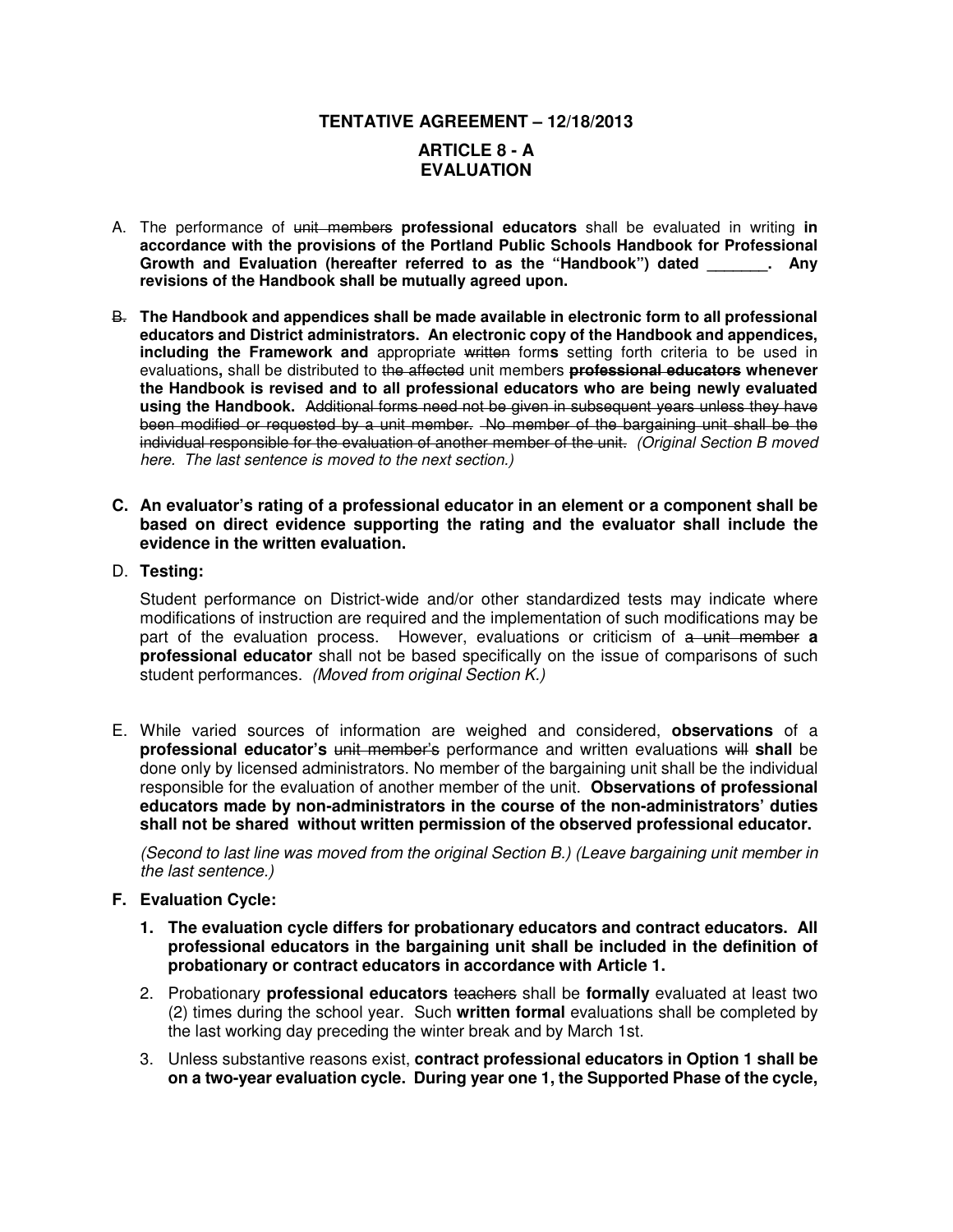**contract professional educators will continue to work on their goals and reflect on their practice. During year one 1, the evaluator may conduct informal observations.** 

**During year two, the Supervised Phase of the cycle, the process of observations and conferences described in the Handbook will culminate in a summative evaluation meeting in which the evaluator and professional educator shall review a written summative evaluation report. The summative evaluation report** shall be submitted by May 1st of the year it is due**.**

**Substantive reasons shall include evidence of unsatisfactory performance as defined by the evaluation Framework, and as documented through informal observations. Assignment to a new building shall not be considered a substantive reason to be placed on a Supervised Phase.**

- 4. **U**nit members in positions for which licensure is not required shall be evaluated, in writing at least once by April 1st, each school year during their first three (3) full years of employment. Thereafter, written evaluations shall be made by May 1st, every other year.
- 4. Upon request, a unit member **professional educator** shall be provided with a copy of **the original** notes made by the evaluator during an observation.

A copy of the written evaluation shall be submitted to the unit member **professional educator** at the time of the formal evaluation conference or within ten (10) days thereafter; one (1) copy is to be signed and returned to the administration, the other is to be retained by the unit member **professional educator.**

5. A unit member **professional educator** having more than one supervisor shall not be subject to more than one evaluation cycle **/ supervised phase.** (Moved from original section L.)

### **G. Evaluation Committee:** (Moved from Appendix I.)

 Portland Public Schools and the Portland Association of Teachers to form an evaluation committee to update the Handbook. The **C**ommittee was comprised of five (5) representatives appointed by each party. The committee made recommendations to the Superintendent by the end of the 2010-2011 school year. The Recommended changes to the Handbook were mutually agreed upon by the District and the Association.

The work group Evaluation Committee will continue to meet in the 2011-2012 school year to continue its work on the evaluation process **and Handbook.**

### **H. Observations and Conferences:**

- **1. Formal Observations:** 
	- **a. Formal observations shall be preceded by a pre-observation conference and shall be followed with a post-observation conference.**
	- **b. Following the observation, the evaluator shall give a copy of the original observation notes to the professional educator.**
	- **c. A post-observation conference between the professional educator and evaluator shall take place generally within five working days following the formal observation and shall be private.**
- **2. Summative Evaluation:**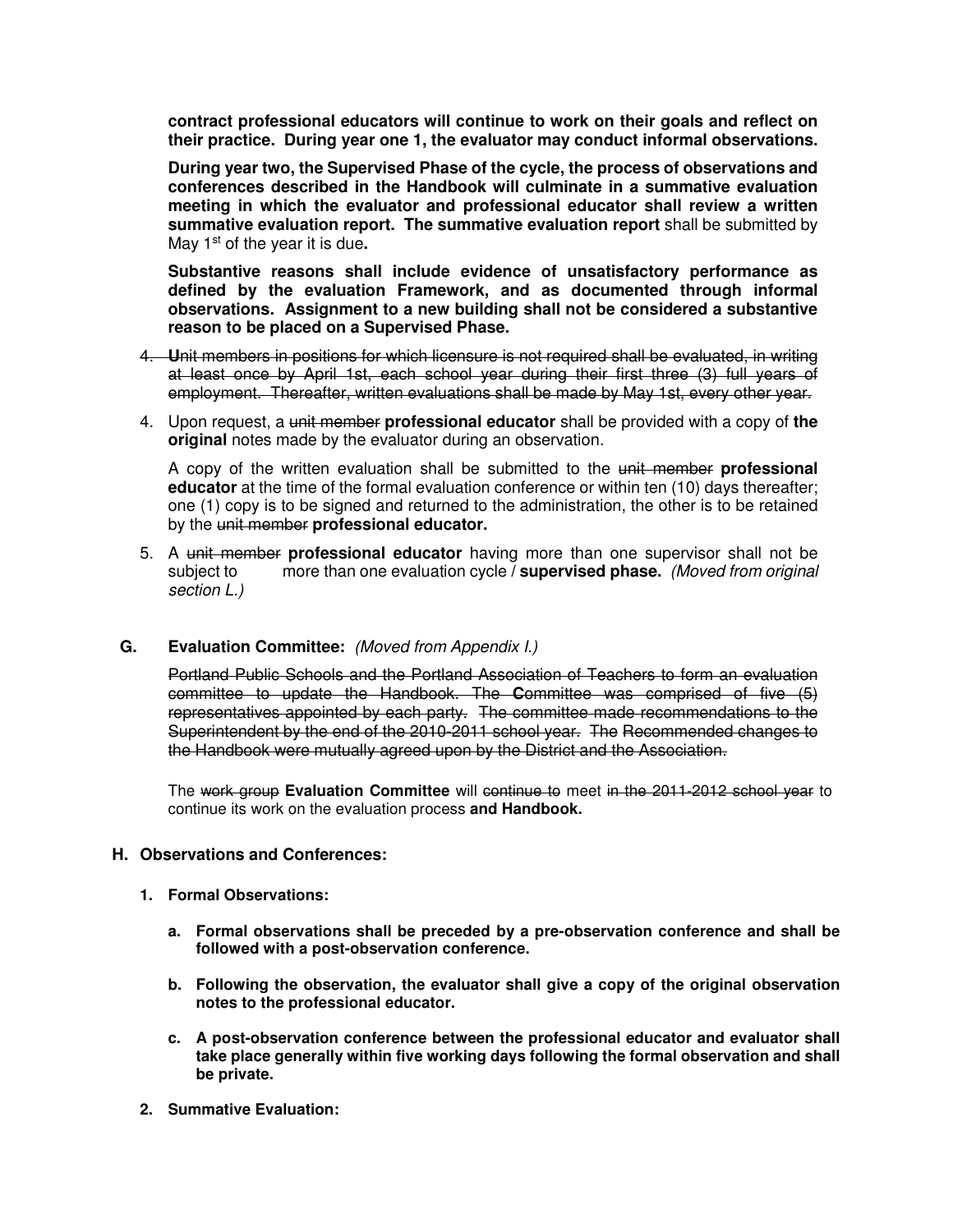- **a. A Summative Evaluation Report shall be completed for probationary professional educators and submitted by March 1. A Summative Evaluation Report shall be submitted for contract professional educators at least every other year by May 1st of the Supervised Phase.**
- **b. The educator shall sign a copy of the Final Summative Evaluation Report to signify receipt of, not agreement with, the Report.**
- I. A unit member **professional educator** or an administrator may request the presence of an observer at any formal evaluation meeting. in accordance with Administrative Directive/Regulation 5.20.081(5). (Moved from original Section J.)
- J. In the event that the unit member **professional educator** feels that the evaluation was incomplete or unjust, s/he may put his/her objections in writing and have them attached to the evaluation **report** to be placed in his/her personnel file. Such written objections shall normally be made within thirty (30) days of receipt of the evaluation.

## **K. Program of Assistance for Improvement**

- 1. The Program of Assistance **for Improvement** shall be in writing and include the following:
	- a. A description of the deficiency which is to be addressed by the Program of Assistance for Improvement; **and**
	- **b. A program for achieving the desired performance improvement. The program of assistance shall include:** 
		- (1) The description of the improvement in performance that the unit member **educator** is expected to achieve;
	- c. A program for achieving the desired performance improvement;
		- (2) A description of resources to be used and assistance to be provided by the District; and
		- (3) The program shall contain a reasonable timeline for completion and include a schedule for assessing progress towards achieving improvement in performance.
- 2. Upon request of the unit member **professional educator**, following successful completion of a Program of Assistance for Improvement, the unit member **educator** shall be given written verification. A copy of this form **notice** shall replace the Program **be placed** in the personnel file.
- 3. Waiver
	- a. The parties agree that the provisions of ORS 342.895(5) are hereby waived by the District for the duration of this Agreement. That is, should a grievance or other claim of violation of applicable evaluation procedures or fundamental unfairness in a Program of Assistance for **I**mprovement be held by the Association or individual **professional educator** bargaining unit member, such grievance shall be filed in a timely manner pursuant to the provisions of the grievance procedure set forth at Article 6 of this Agreement. Such a grievance shall not be held in abeyance for the timeline set forth in ORS 342.895(5). This waiver is subject to the repeal or amendment of ORS 342.895(5) during the term of this Agreement.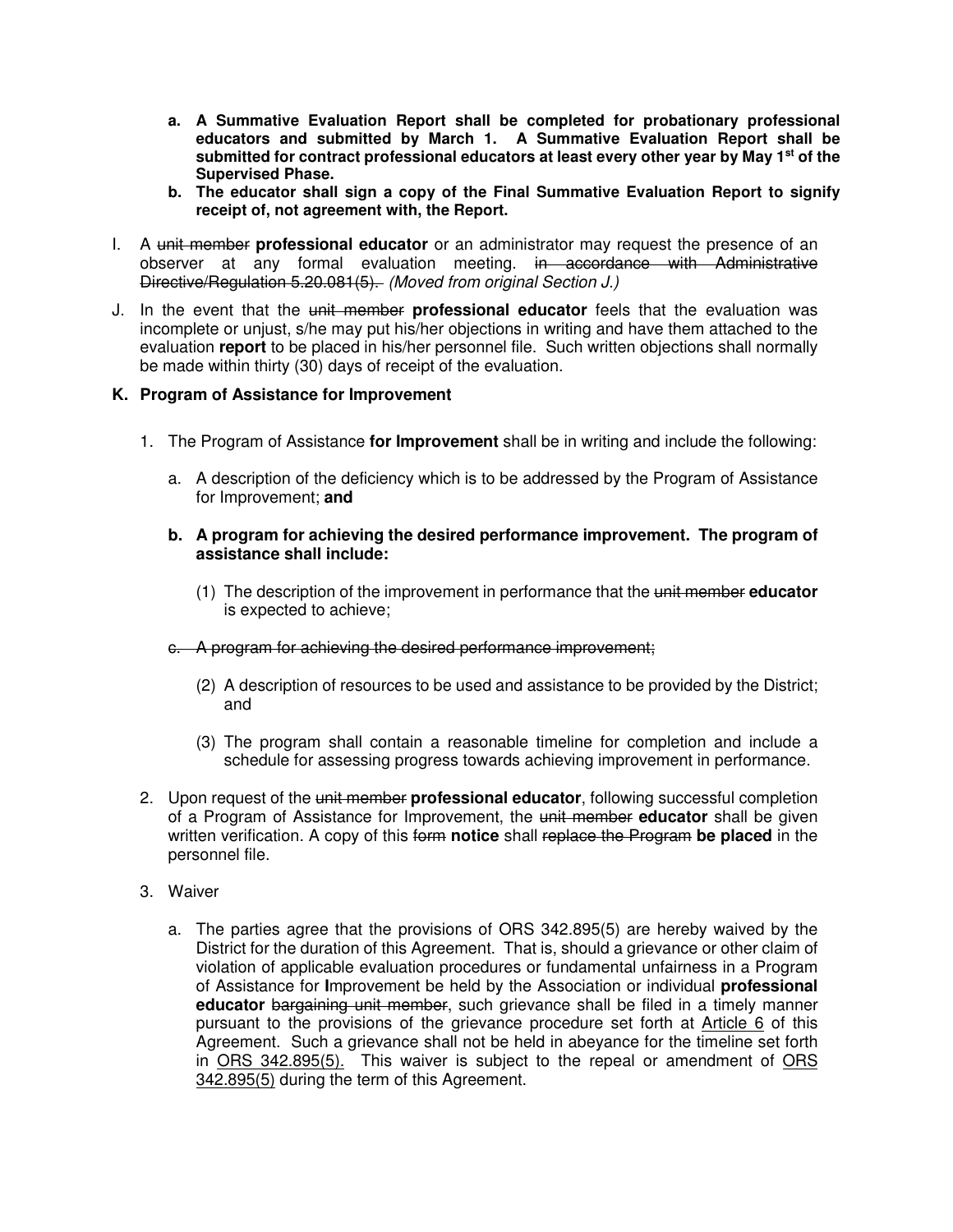- b. The parties understand that the filing of a grievance as described above shall not operate to delay or otherwise impede the District's right to implement the Program of Assistance **for Improvement.**
- L. A grievance relating to an evaluation of a unit member **professional educator** may be filed to the extent that it alleges:
	- **1.** Bad faith, or that An item is clearly untrue, or
	- **2.** A violation of the procedural requirements of this Article, or
	- **3.** A violation of the procedural requirements of (a) specific provision(s) of the **Handbook.**  "Portland School District Teacher Evaluation Process" document and any revisions to that document. Revisions recommended to the Superintendent shall be jointly developed by members of the District and the Association.
- M. Nothing in this Agreement shall be construed to limit the opportunity of the teacher **professional educator** or of either party, to make claims concerning alleged violations of this Agreement or of policies, in their presentations to the Fair Dismissal Appeals Board.
- N. A grievance arbitration will not result in a requirement that the evaluation be modified or withdrawn unless it is shown that a violation of the evaluation process as described in E. **O** above directly affected the outcome of the evaluation. If an arbitrator determines that a probationary **professional educator** teacher was not evaluated as described in E. **O** above and that the failure to follow the evaluation process directly led to the nonrenewal, discharge or dismissal, the arbitrator may reinstate the teacher **professional educator** but shall have no authority to grant any additional years of employment status, including contract teacher status, beyond that which existed at the time the original evaluation which was subject of the grievance occurred. Thus, the arbitrator shall have no authority to rule separately on the issue of the nonrenewal, discharge or dismissal of the teacher **professional educator.**
- H. Complaint Procedure (Moved to new Article 8-B.)
	- **1.** If a complaint is made to a supervisor about the unit member and the supervisor believes it warrants further consideration, such complaint shall be handled as follows:
		- a. After hearing the complaint, the supervisor will request that the complainant discuss the matter directly with the unit member. The supervisor shall not be involved in this discussion unless his/her presence is requested by either party.
	- **2.** If the complainant refuses to discuss the matter with the unit member or, if after discussing the matter with the unit member the complainant is still dissatisfied, the supervisor will cause the complaint to be reduced to writing.
	- **3.** If the supervisor decides to proceed further with the written complaint, it shall be processed within fourteen (14) days of receipt under the following circumstances:
		- a. If the evaluating supervisor intends to make a record in the evaluation report of the unit member against whom the complaint was made;
		- b. If the supervisor intends to place a record of such complaint in the unit member's personnel file or the building file;
		- c. If in the supervisor's judgment such complaint is sufficiently relevant to the unit member's performance so as to indicate the desirability of a conference, the unit member may have a representative present at any such conference; and
	- d. If a unit member learns of a complaint and requests a conference.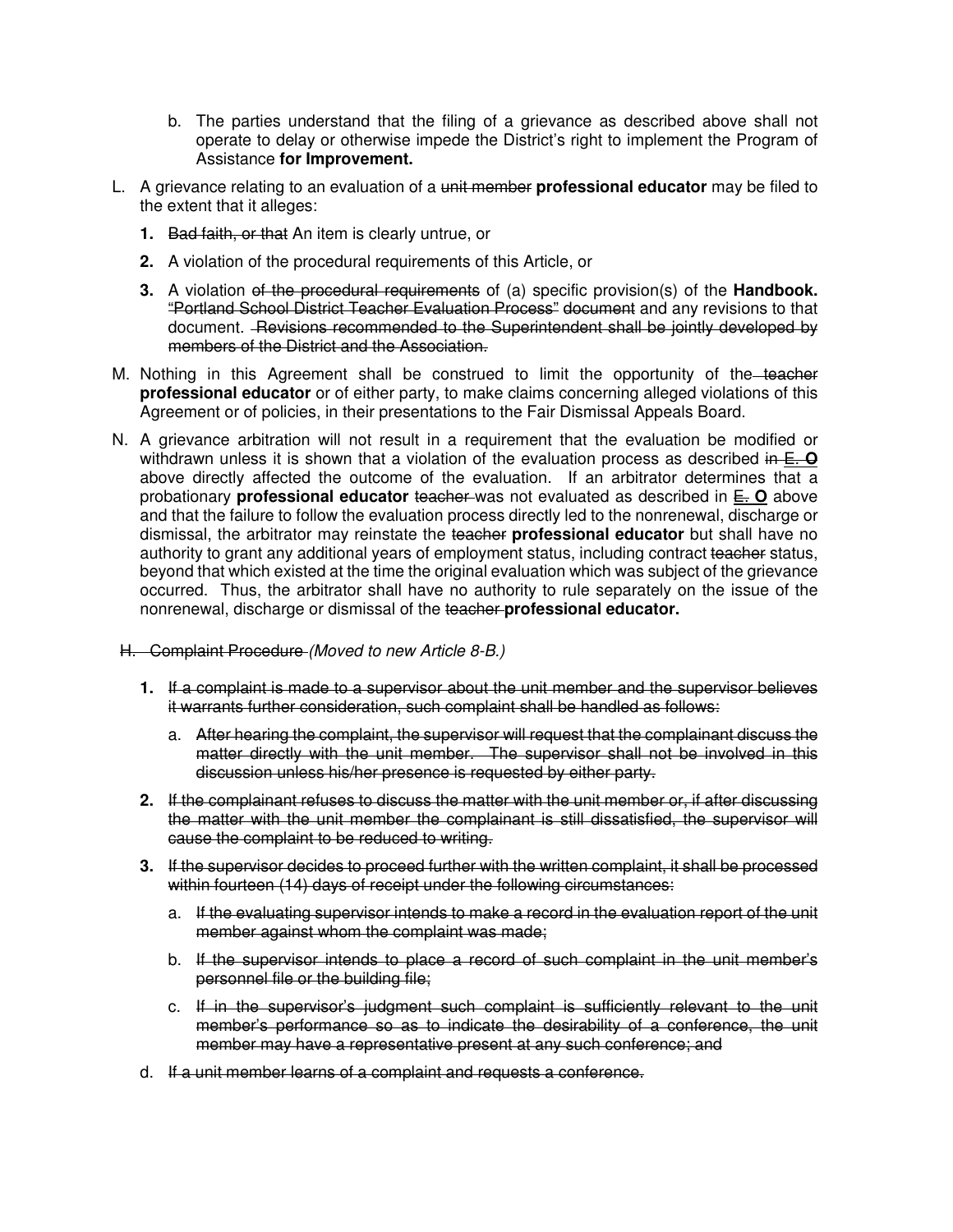e. The supervisor shall meet with the unit member and shall describe the nature of the complaint including specific examples of the time, place and type of action complained of, if known, at the conference. The unit member may have a representative**)** present at such conference. The name of the complainant may be given as part of the discussion of such specifics. The unit member will have an opportunity to respond fully to the complaint**)**. If, however, the complaint is used in any manner to support actual or recommended discipline, administrative transfer, nonrenewal or dismissal, such record shall be placed in the personnel file and the complainant's name shall be disclosed if the unit member so requests. "Complaint" means an allegation made against the unit member brought by a parent or other citizen, or a nonsupervisory third party

(Moved to a new Article 8-B

### B. Personnel File(Moved to new Article 8-C.)

Each unit member shall have the right upon request to review the contents of his/her District personnel file as well as any similar building file maintained by his/her supervisor With the exception of items which are duplicates of those in the District file, evaluation materials as described in the District Evaluation Handbook, inservice records and other official records, materials in the supervisor's building file shall be removed when either the supervisor or the unit member is transferred. A representative of the Association may (1) at the unit member's request accompany the unit member in this review, or (2) be authorized by the unit member in writing to review the file. A unit member shall be provided a copy of any materials relating to the unit member's work performance if such materials are to be placed in the unit member's personnel file A complaint shall not be placed in the unit member's personnel file unless accompanied by a written directive from the administrator. Each unit member's personnel file subject to such review shall contain the following minimum items of information:

All unit member evaluation reports

Transcript of academic records

Contract status recommendation

The unit member may respond to any item placed in the unit member's personnel file or the record described above of the unit member maintained by the supervisor and said response shall become a part of the file. A unit member may request and have granted that any materials in the District personnel file (excluding evaluations and disciplinary materials) be removed from his/her file if after three (3) years of being written no subsequent similar entries have been made into the unit member's personnel file. A unit member may request and have granted that letters of warning and reprimands be removed from his/her building file if after three (3) years of being written no subsequent similar entries have been made into the unit member's building or personnel file. (Moved to a new Article 8-C.)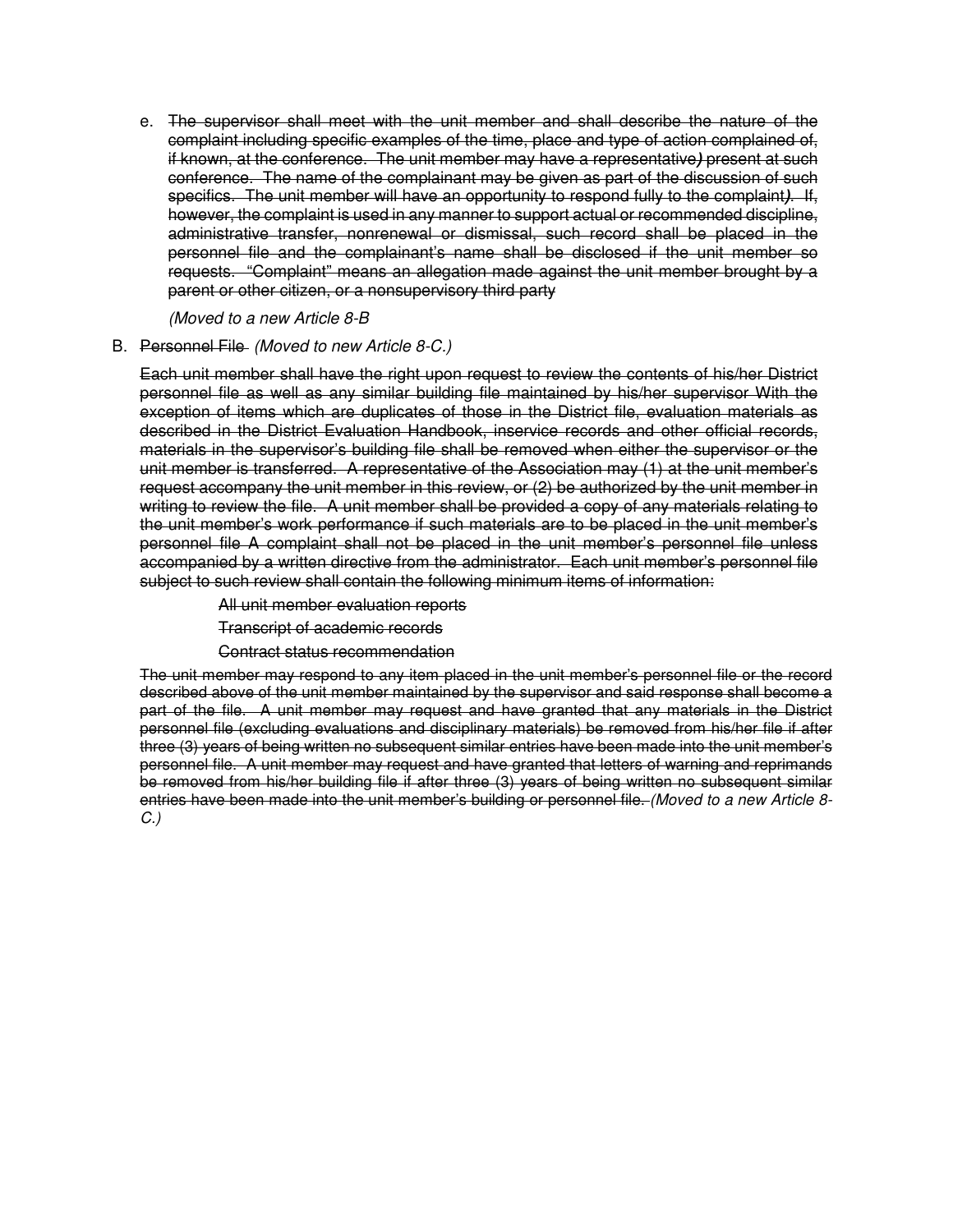## **TENTATIVE AGREEMENT – 12/18/2013**

### **ARTICLE 8-B COMPLAINT PROCEDURE**

(Moved from Article 8, Original Section H.)

- 1. If a complaint is made to a supervisor about **a professional educator** the unit member and the supervisor believes it warrants further consideration, such complaint shall be handled as follows:
	- a. After hearing the complaint, the supervisor will request that the complainant discuss the matter directly with the **professional educator** unit member. The supervisor shall not be involved in this discussion unless his/her presence is requested by either party.
	- b. If the complainant refuses to discuss the matter with the **professional educator** unit member or, if after discussing the matter with the **professional educator** unit member the complainant is still dissatisfied, the supervisor will cause the complaint to be reduced to writing.
- 2. If the supervisor decides to proceed further with the written complaint, it shall be processed **the professional educator shall be provided notice** within fourteen (14) days of receipt under the following circumstances:
	- a. If the evaluating supervisor intends to make a record in the evaluation report of the **professional educator** unit member against whom the complaint was made;
	- b. If the supervisor intends to place a record of such complaint in the **professional educator's** unit member's personnel file or the building file;
	- c. If in the supervisor's judgment such complaint is sufficiently relevant to the **professional educator's** unit member's performance so as to indicate the desirability of a conference, the **professional educator** unit member may have a representative present at any such conference; and
	- d. If a **professional educator** unit member learns of a complaint and requests a conference. The supervisor shall meet with the **professional educator** unit member and shall describe the nature of the complaint including specific examples of the time, place and type of action complained of, if known, at the conference.
	- 3. The **professional educator** unit member may have a representative present at such conference. The name of the complainant may be given as part of the discussion of such specifics. The **professional educator** unit member will **shall** have an opportunity to respond fully to the complaint. If, however, the complaint is used in any manner to support actual or recommended discipline, administrative transfer, nonrenewal or dismissal, such record shall be placed in the personnel file and the complainant's name shall be disclosed if the **professional educator** unit member so requests.
	- 4. "Complaint" means an allegation made against the **professional educator** unit member brought by a parent or other citizen, or a nonsupervisory third party.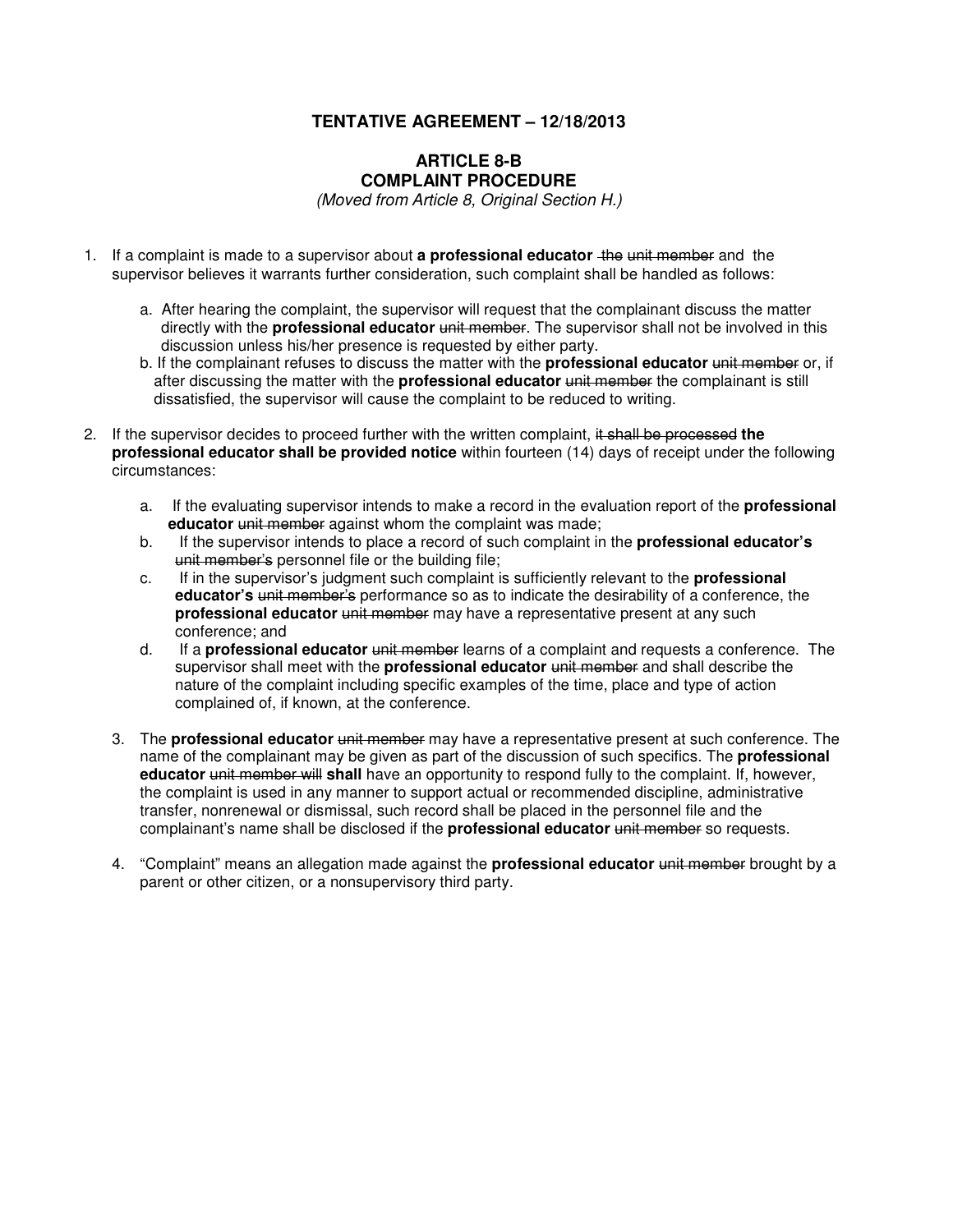### **TENTATIVE AGREEMENT – 12/18/2013**

#### **ARTICLE 8-C PERSONNEL FILE**

(Moved from Article 8, Original Section I.)

### A. **There shall be only one official District personnel file which shall be maintained by the Human Resources Department.**

- B. Each unit member shall have the right upon request to review the contents of his/her District personnel file as well as any similar building file maintained by his/her supervisor. (Moved to Section C below.)With the exception of items which are duplicates of those in the District file, evaluation materials as described in the District **Teacher** Evaluation Handbook **(Revised to become the PPS Handbook for Professional Growth and Evaluation)**, **and** in-service records, and other official records, materials in the supervisor's building file shall be removed when either the supervisor or the unit member **professional educator** is transferred.
- C. Each unit member **professional educator** shall have the right upon request to review the contents of his/her District personnel file as well as any similar building file maintained by his/her supervisor. (Moved from original Section A.) (Order different in the District proposal.) A representative of the Association may (1) at the unit member's **professional educator's** request accompany the unit member **professional educator** in this review, or (2) be authorized by the unit member **professional educator** in writing to review the file.
- D. A unit member **professional educator** shall be provided a copy of any materials relating to the unit member's **professional educator's** work performance if such materials are to be placed in the unit member's **professional educator's** personnel file. A complaint shall not be placed in the unit member's **professional educator's** personnel file unless accompanied by a written directive from the administrator. Each unit member's **professional educator's** personnel file subject to such review shall contain the following minimum items of information:
	- 1. All unit member **professional educator** evaluation reports
	- 2. Transcript of academic records
	- 3. Contract status recommendation
- E. The unit member **professional educator** may respond to any item placed in the unit member's **professional educator's** personnel file or the record described above of the unit member **professional educator** maintained by the supervisor and said response shall become a part of the file. A unit member **professional educator** may request and have granted that any materials in the District personnel file (excluding evaluations and disciplinary materials) be removed from his/her file if after three (3) years of being written no subsequent similar entries have been made into the unit member's **professional educator's** personnel file. A unit member **professional educator** may request and have granted that letters of warning/and reprimands be removed from his/her building file if after three (3) years of being written no subsequent similar entries have been made into the unit member's **professional educator's** building or personnel file.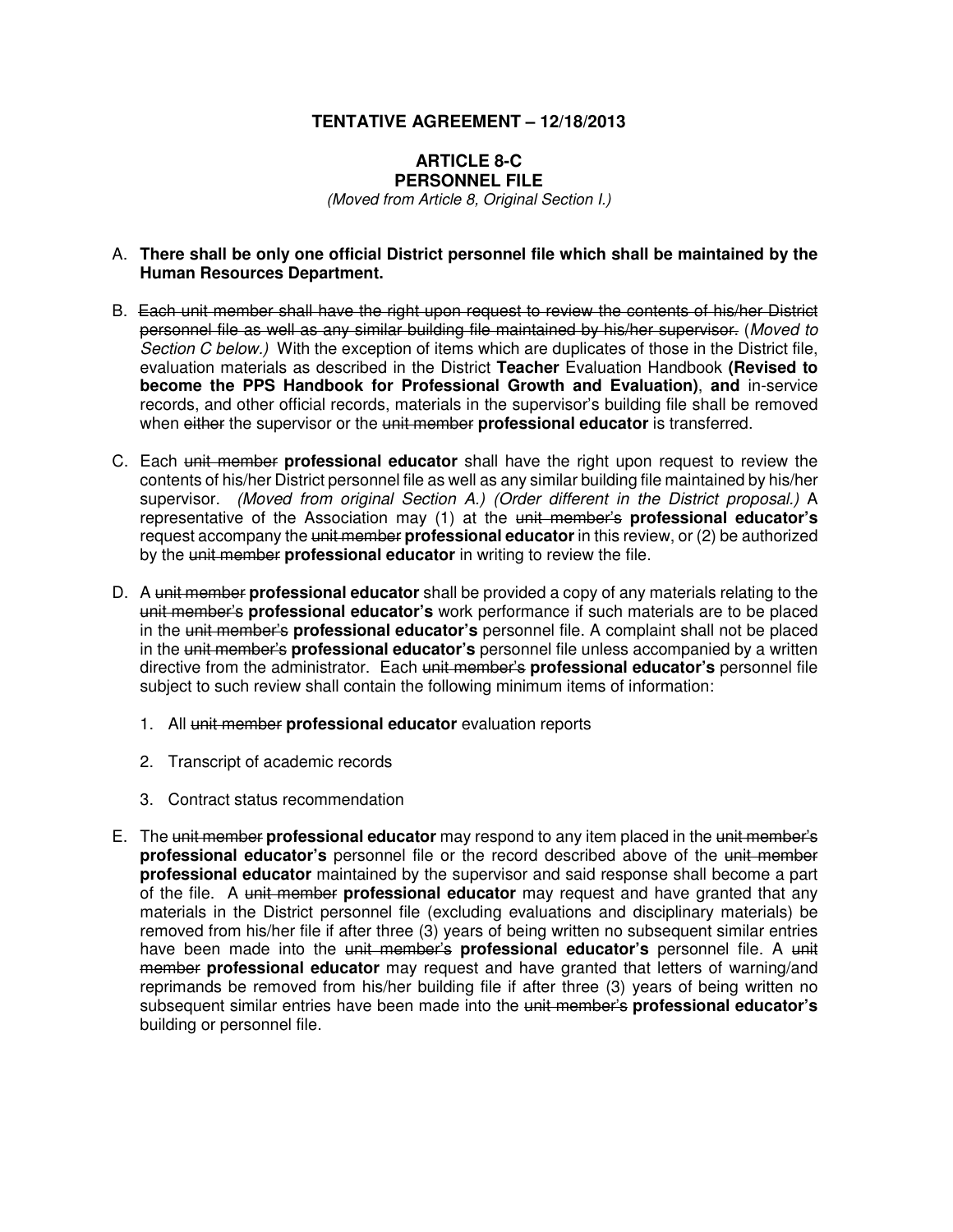## TENTATIVE AGREEMENT – 02/18/14

### ARTICLE 9

### **UNIT MEMBER PROFESSIONAL EDUCATOR** RIGHTS AND JUST CAUSE

A. No unit member **professional educator** shall be disciplined, reprimanded, or reduced in compensation without just cause. Reprimands shall be made privately and not in the presence of students, parents, unit members **professional educators** or members of the community. Unit members **Professional educators** who have completed three (3) full years of service and are not covered by the Fair Dismissal law shall not be dismissed without just cause.

A polygraph examination shall not, except upon the unit member's **professional educator's** initiation, be used in any way that would affect any unit member's **professional educator's** condition of employment. The District shall comply with Chapter 318, Oregon Laws 1979 (SB 756).

- B. **The District shall comply with Oregon law that prohibits the use of polygraph examinations for employment purposes (ORS 659A.300); and prohibits an employer from requiring an employee to provide access to the employee's personal social media account (HB 2654 effective January 1, 2014).**
- C. This Article does not apply to dismissal, except as provided in **Section** paragraph **G** below, or nonrenewal of teachers **professional educators.** or special salary placements under Appendix C. Appendices B & C. However, employees **professional educators** subjected to nonrenewal or dismissal shall be afforded the procedural rights of due process.
- D. If a unit member **professional educator** is removed **non-renewed** from an extended responsibility assignment, upon request s/he shall be given the reasons in writing and afforded the opportunity to have a representative present in any discussion with the supervisor.

**If a professional educator starts an extended responsibility assignment during a school year, and the professional educator is removed from the responsibility during the school year, the professional educator shall be paid the entire salary due for that assignment, unless the professional educator is physically unable to perform the extended responsibility assignment.** 

**Dismissal of a professional educator whose assignment includes extended responsibility as an extension of the assignment (e.g., TOSA, Media Specialist, Music Teacher) is subject to Section G below.** 

- G. In the event of dismissal from employment, a unit member **professional educator** having contract status may elect to appeal the dismissal to binding arbitration in accordance with Article 6D of this Agreement or the Fair Dismissal Appeals Board, but not both. The unit member **professional educator** must so notify the Superintendent, in writing, within ten (10) calendar days after receipt of notice of the dismissal decision of the District's School Board.
- H. Whenever a unit member **professional educator** is directed to meet with an administrator or other representative of the District regarding a matter which could result in disciplinary action, termination, nonrenewal or layoff, the unit member **professional educator** shall be given prior written notice of the reasons for such meeting and the right to have a representative of the Association or legal counsel present to advise the unit member **professional educator** during the meeting. **The parties shall cooperate in good faith to schedule the meeting within a reasonable period of time.** This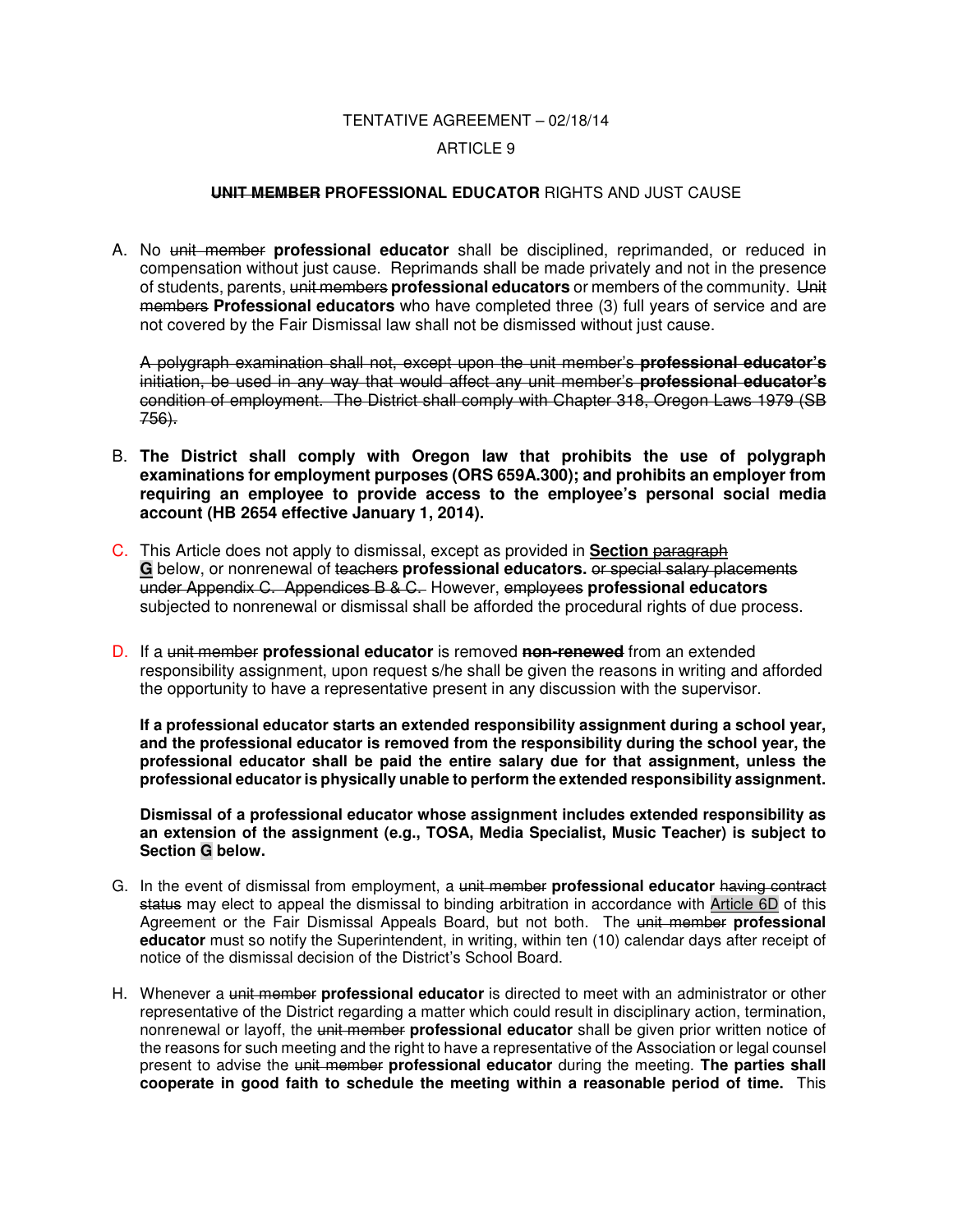section does not apply to a meeting where the sole reason for the meeting is to discuss reassignment.

- I. A unit member **professional educator** has the right to administrative support at any meeting with a parent. Unit members **Professional educators** shall not be required to meet with a parent without a workday's advance notice. If during any meeting with a parent and administrator it appears to the unit member **professional educator** that complaints are being made that could result in the discipline of the unit member **professional educator**, that unit member **professional educator** has the right to ask for representation before continuing the meeting. A unit member **professional educator** has the right to ask the supervisor to take administrative charge of the meeting when such a meeting is dealing with the job performance of or a possible action against the unit member **professional educator**. Tape recorders will **shall** not be allowed without the consent of the unit member **professional educator**.
- J. The District may direct a unit member **professional educator** to be examined by the unit member's **professional educator's** physician if there exists substantive reasons which call into question a unit member's **professional educator's** ability to perform assigned duties. The unit member **professional educator** shall be counseled as to the concern that has prompted the referral. The unit member **professional educator** shall provide the District a statement from his/her personal physician that confirms that the District's concern is being addressed and that the unit member **professional educator** is able to perform assigned duties or is unable to continue at the present time. The unit member **professional educator** will not be required to release her/his private medical records.

If the unit member **professional educator** does not have a physician, or a substantive reason exists, the District may direct the unit member **professional educator** to be examined by the District's physician. **The District shall provide the professional educator with the reasons prior to being examined by the District's physician.** The District shall pay for any such examinations and also provide the necessary release time. The District shall request that the physician only disclose medical information specific to the reason that prompted the referral.

- K. A unit member **professional educator** will **shall** not be required by the District to involuntarily submit to testing of bodily fluids unless there is a substantive reason to believe the health and safety of others is at risk.
- L. Any suspension of a unit member **professional educator** pending charges shall be with pay. **The District shall describe in writing the reason the professional educator is suspended or placed on administrative leave. If a professional educator is suspended or placed on administrative leave pending an investigation, such investigation shall be conducted promptly in order to limit the time that the professional educator is involuntarily away from work. If the suspension/administrative leave pending investigation lasts longer than ten (10) work days, the District shall notify the professional educator in writing of the reasons.**

(District moved Academic Freedom here from Article 7, and returned it here. PAT moved it to 12B.)

J. Student Grades

Student grades issued by a teacher in accordance with District policies shall not be changed by a supervisor unless a substantive reason clearly exists. This Section shall not be interpreted to cause a unit member(s) to assign grades in any manner which deviates from general districtwide practices. If an administrator changes a student grade such administrator will notify the teacher in writing of such change, and the reason(s) for such change. (Moved to Article 12B.)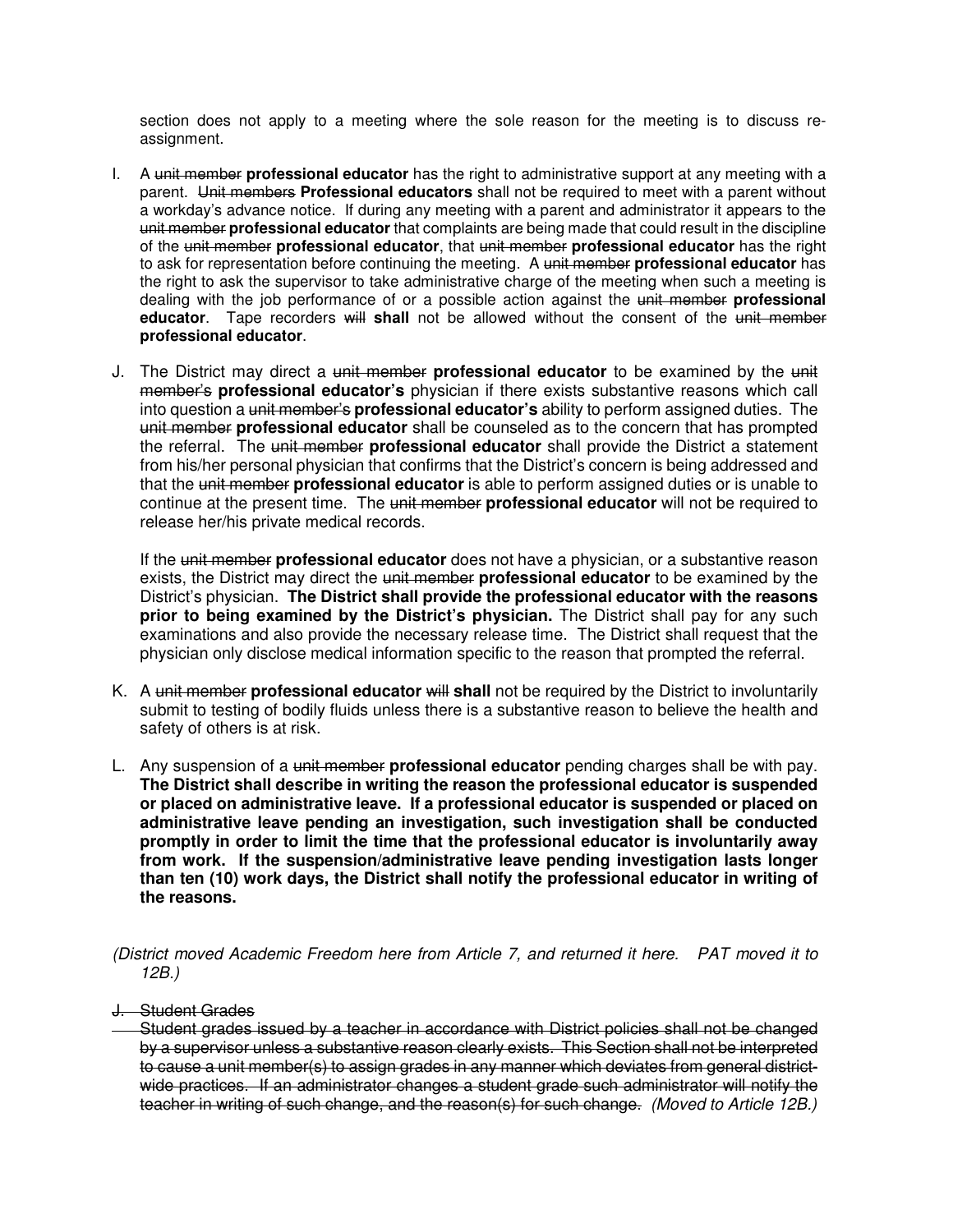### L. Safety(Moved to Article 12A.)

- 1. A unit member shall have the right to refuse to expose himself/herself to immediate danger created by an unsafe working condition when such danger threatens substantial bodily injury or would be a significant health hazard to the unit member. The unit member shall give notice of the condition to his/her supervisor and shall be subject to assignment to another location or duty while the condition is being investigated and/or corrected. The District recognizes the responsibility to make every reasonable effort to enhance the security of buildings and grounds as may be required through the use of necessary lighting and other safety precautions. The District will comply with all state and federal OSHA requirements to post notice when non-routine cleaners, paints, sealants, and other chemicals are to be used at the worksite and shall take all reasonable steps, in good faith, to post such notices even where not required by state or federal OSHA.
- 2. The District shall furnish employment and places of employment which are safe and healthful for unit members, and shall furnish and use such devices and safeguards, and shall adopt and use such practices, means, methods, operations and processes as are reasonably necessary to render such employment and places of employment safe and healthful and shall do every other thing reasonably necessary to protect the life, safety and health of such unit members.

### **M. Exceptional Medical/Health Care Needs**

 Teachers **Professional Educators** routinely have assigned to their regular classrooms/classes students with special needs. special needs students. Some of these students have exceptional medical/health care needs that are of a nature requiring the use of technical procedures, medical hardware, or supplies in personal health maintenance cycles. Such teachers will **Professional educators shall** not be required to have back-up training or responsibilities for the medical procedure. (This does not eliminate the option of teachers **professional educators** assisting in emergencies or in volunteering to participate in training and practices for which they feel some comfort.)

- L.Duties assigned during the workday to unit members shall not infringe upon their duty-free lunch period and/or planning and preparation time. Good faith consideration of fairness and balance will be made in assigning such duties to unit members. (Moved to Article 2O.)
- J. The District shall assure the continuation of a tobacco abatement program, through the Health and Welfare Trust, for unit members and their families. (Moved to Article 14.)

## **N. Lost Keys**

Unit members **Professional educators** shall not be required to reimburse the District for lost keys. Unit members **Professional educators** will not be responsible for re-keying District facilities. Unit members **Professional educators** shall be responsible for safeguarding keys in accordance with District regulations. (Moved from Article 12.)

**O.** The personal life of a unit member **professional educator** is not an appropriate concern of the District, except where it relevantly affects the unit member's **professional educator's** fitness for or performance of his/her professional duties. (Moved from Article 7.)

### **P. Standardized Testing**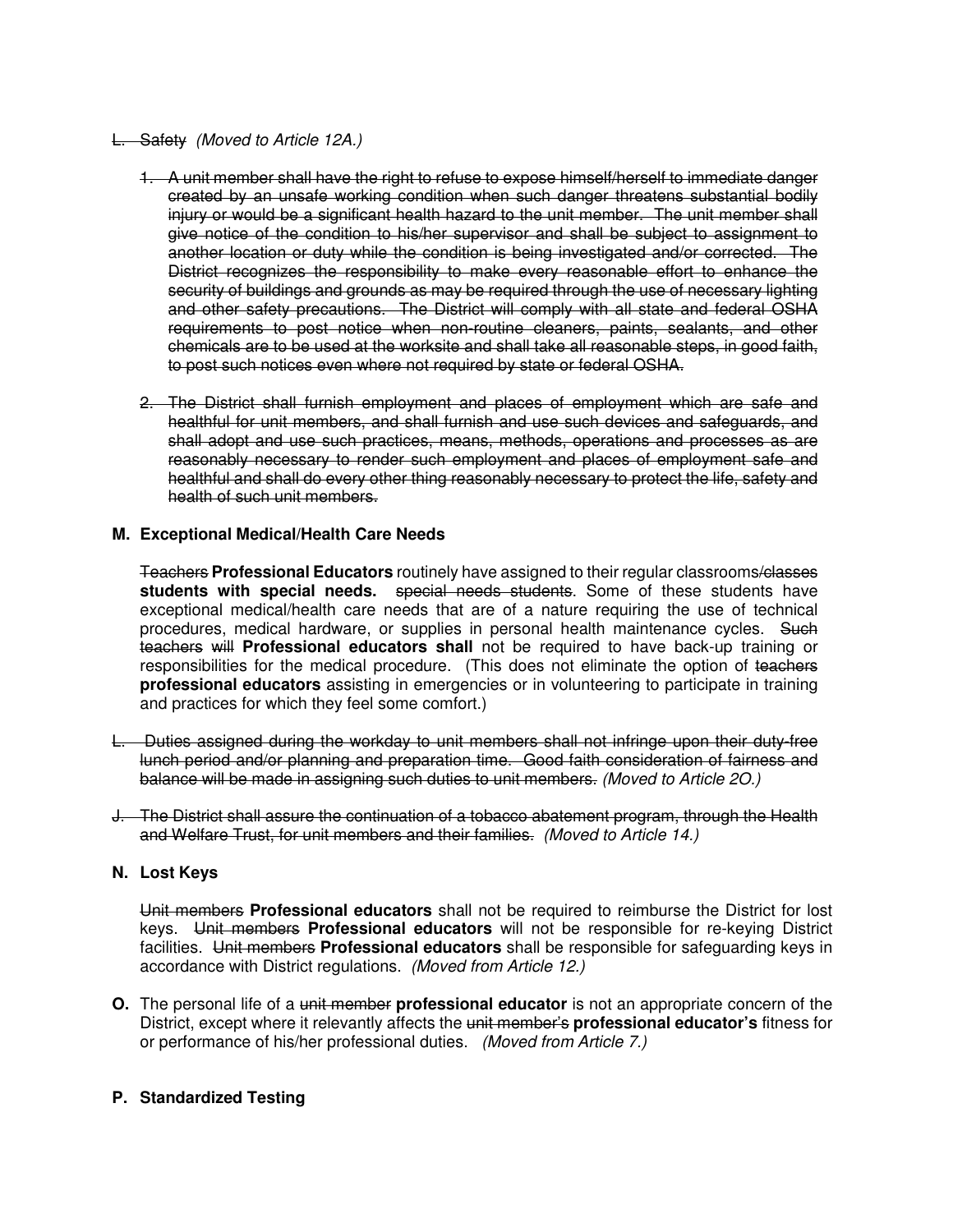**Student performance on standardized tests is not designed or intended to and shall not serve as the basis for involuntary transfer, layoff, recall, placement on the salary schedule, and/or disciplinary action.** 

**Q. Respectful Working Environment** 

**Purposeful, intentional conduct by an individual or group of individuals against another, if a reasonable person would consider the behavior to be threatening, intimidating or offensive, is inconsistent with a respectful work environment. Examples include verbal abuse or other behavior that demeans, threatens, humiliates or intimidates others in the workplace. No professional educator shall be retaliated against for reporting, grieving or protesting such behavior. Likewise, no professional educator shall retaliate against a co-worker, or other District staff for reporting, grieving and/or protesting such behavior on the part of a professional educator.** 

**Reasonable counselling, discipline or job performance evaluations are consistent with a respectful working environment and are not prohibited by this provision.**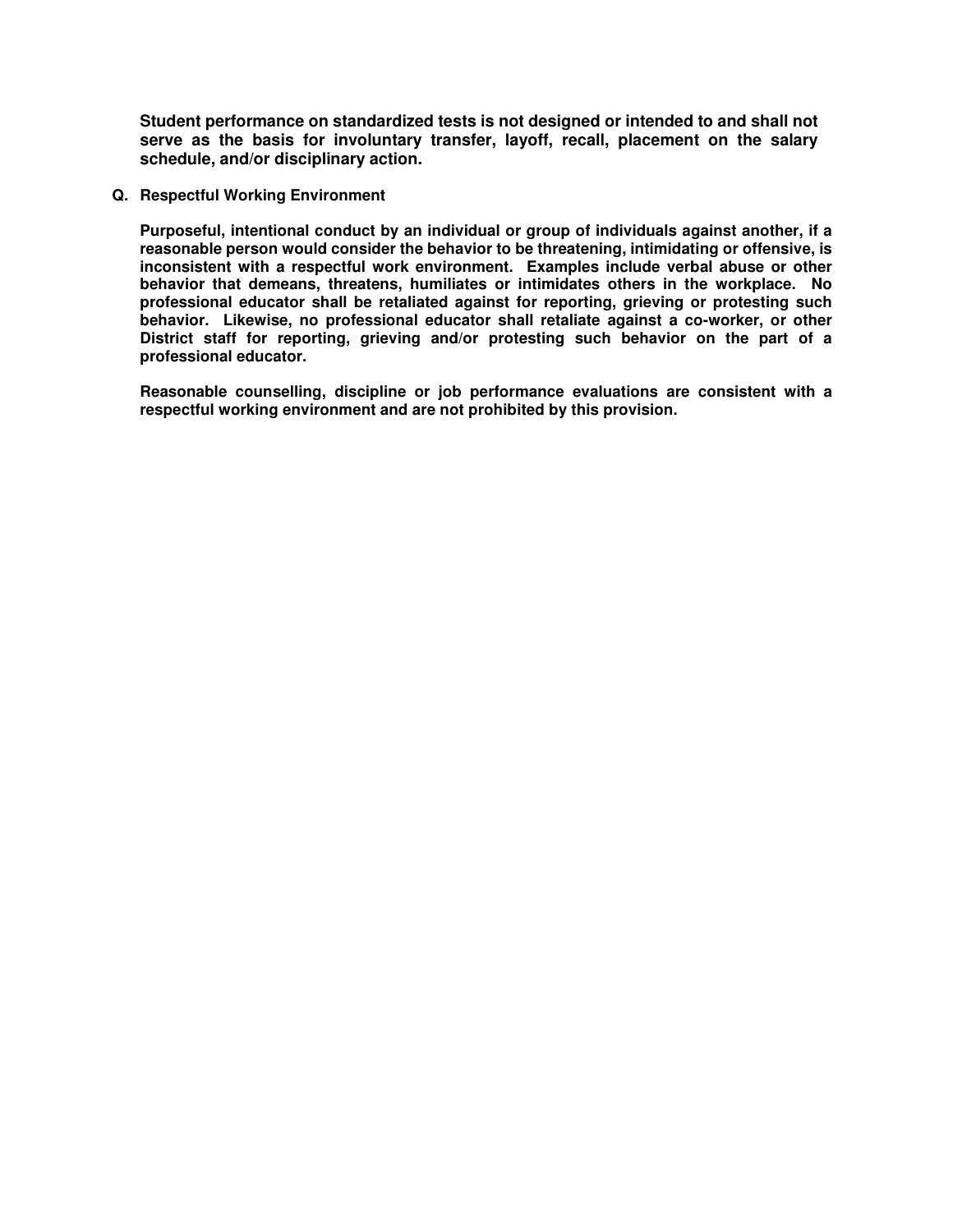## TENTATIVE AGREEMENT – 021814 ARTICLE 10 UNIT MEMBER TRANSFERS

### A. Assignment Notices

- 1. **"Assignment" is defined as the bargaining unit position in which a professional educator is placed.**
- 2. **"Transfer" is defined as a change from one assignment to another.**
- 3. **For purposes of determining competence under this Agreement, "subject" shall be defined in accordance with Appendix X. Competence is defined in Article 11, Section B2.**
- **4. A professional educator shall not be assigned to a position outside of his/her licensure and competence except by mutual agreement between the professional educator, and the District.**
- 5. Prior to the end of the school year, principals and other supervisors shall give written notice to unit members **professional educators** of their specific assignments for the subsequent school year. Affected employees **unit members Professional educators** shall be **promptly** notified in writing of any assignment changes that occur during the summer recess period.

### B. **Notice of Resignation/Vacancies**

- 1. If a unit member **professional educator** gives written notice of resignation **(excluding resignation in lieu of termination, non-renewal or non-extension)** or retirement no later than February 15<sup>th</sup>, the unit member professional educator will receive \$1250. If a unit member professional educator gives such written notice no later than March 15<sup>th</sup>, unit member **professional educator shall** will receive \$700. If a unit member gives such written notice no later than April 15<sup>th</sup>, the unit member will receive \$500. Such payment shall will be received in the **unit** member's **professional educator's** final paycheck. (Moved from C6 below.) (Copied to Article 22.)
- 2. When written notice is received by a supervisor that a unit member **professional educator** is resigning or transferring and will no longer occupy a position for the subsequent school year, the supervisor will promptly forward said notice to the Human Resources Department which will determine and validate that a vacancy exists. A vacancy shall be deemed to exist if the position is continuing for the subsequent year, or when a new position is created by the District. (Moved from C5 below.) (Between B6 and B7 in PPS supposal.)

### C. Posting Procedures

- 1. As the District prepares to fill vacancies for the subsequent school year, **but prior to the consideration of applicants from outside of the District,** a posting of such vacancies, including special assignments, shall be made at **by** the Human Resources Department and at each worksite.
- 2. Such vacancies shall be posted for a **minimum of five (5) workdays.** five-day period. Posting is not required for vacancies to be occupied by unassigned unit members **professional educators**, or to be occupied by other administrative transfers. The District will begin Round I no later than May 1 of each school year. If the District determines that Round I must be delayed, the Contract Administration Committee will convene no later than April 15 to discuss a revised schedule. *(Moved to E 4 below.)* Positions previously posted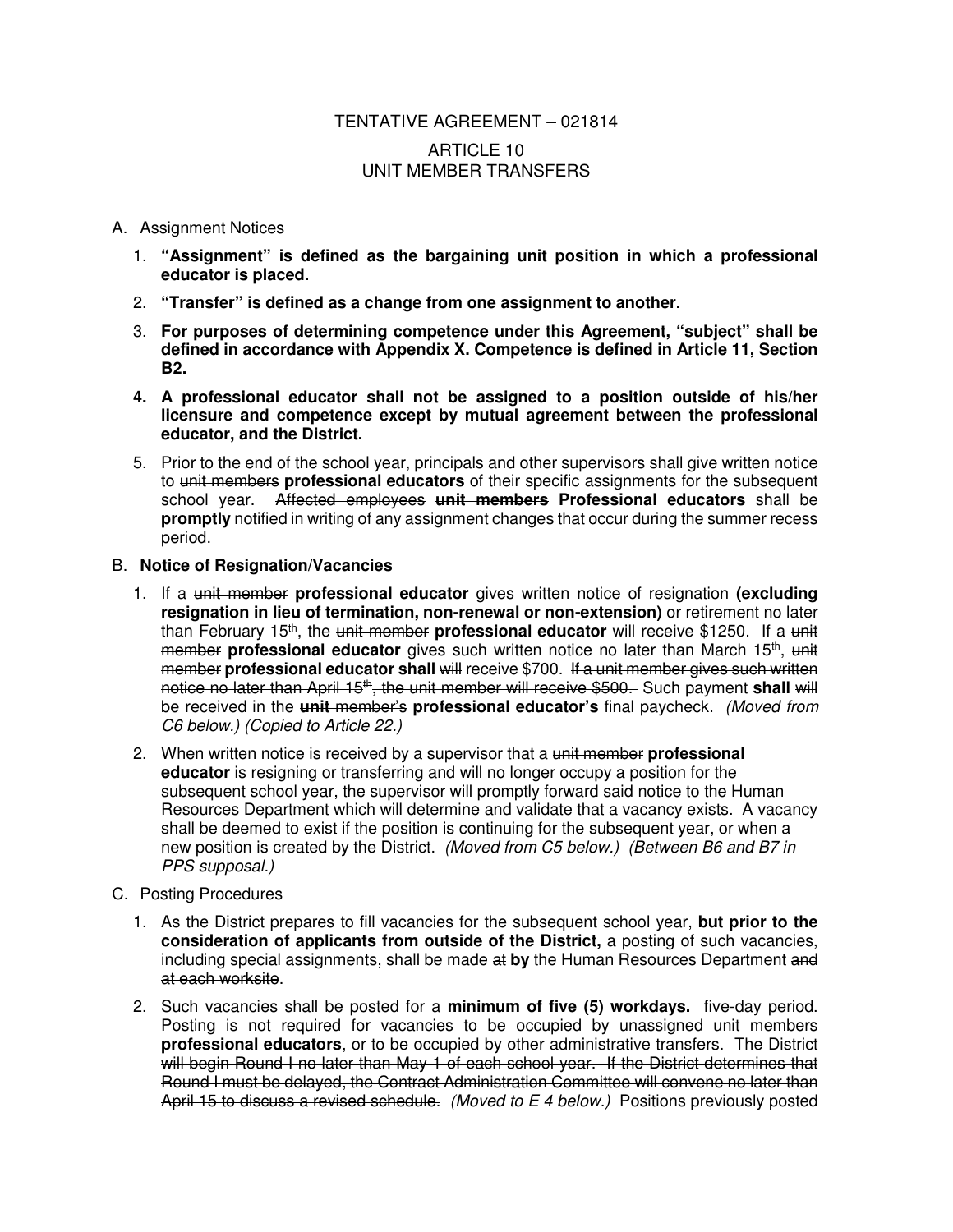for which there were no qualified internal applicants need not be posted again. (Moved from below and reinstated language.)

- 3. Postings will **shall** contain a description of the expected assignment (i.e., **e.g.,** chemistry/biology, third grade, SLC-B, etc.) Preferred skills, training, experience and methodologies to be considered may be identified. Other desired building needs may also be included.
- 4. Unit members **Professional educators** shall have five (5) working days from the date of initial posting to submit a transfer request form with respect to a posted vacancy.
- 4. Vacancies which first become known between the last workday of the previous standard school year and October 14 need not be posted at each worksite if the vacancy is to be filled during that period. They will be posted in Human Resources unless they occur within fifteen (15) work days prior to the first workday of the new school year, however,
- 5. The five-day posting requirement shall be waived after July 1st. After July 1, **professional educators** may make application for posted positions as they become available. **Professional educators** who have applied for positions prior to the closing date indicated on the posting will be given consideration as outlined in accordance with Section C.3 of this Article. Such positions shall be posted for a minimum of three (3) workdays.  $-\theta$ workday.
- 6. Positions which are filled temporarily during the school year must be posted for the subsequent school year if the position continues, unless a position is to be occupied by someone a professional educator returning from a leave of absence as per **Article 18.D.1 18 E.1** or to be occupied by an administrative transfer. **A temporary professional educator**  has been assigned to the position for sixty (60) days or more may apply only

**for the position held during the internal transfer process. Such applicant shall be considered as an external candidate when compared to other internal candidates.** (Moved from old  $D$  12 below.)

- D. Filling of Vacancies
	- 1. The following shall apply to the filling of vacancies which occur near the beginning of the school year:
		- a. Current unit members **professional educators** or newly hired unit members **professional educators will shall** be used to fill permanent positions that are vacant or new (except positions of unit members **professional educators** who are on leave) on or before the first workday.
		- b. Substitute teachers may be hired to fill all vacancies that occur after the first day of the school year prior to October 15.
		- c. After October 15, all such positions that are to continue for the remainder of the school year will **shall** be filled by:
			- (1) transferring a current unit members **professional educators**, or
			- (2) hiring the incumbent substitute as a temporary unit member **professional educator** retroactive to his/her first day in the assignment, or
			- (3) hiring a new temporary unit member **professional educator**.
	- 2. Vacancies due to long-term absences of the incumbent unit member **professional educator** shall be filled as follows:
		- a. Those of sixty (60) days or less will be filled by substitute teachers.
		- b. Those of more than sixty (60) days will be filled as follows: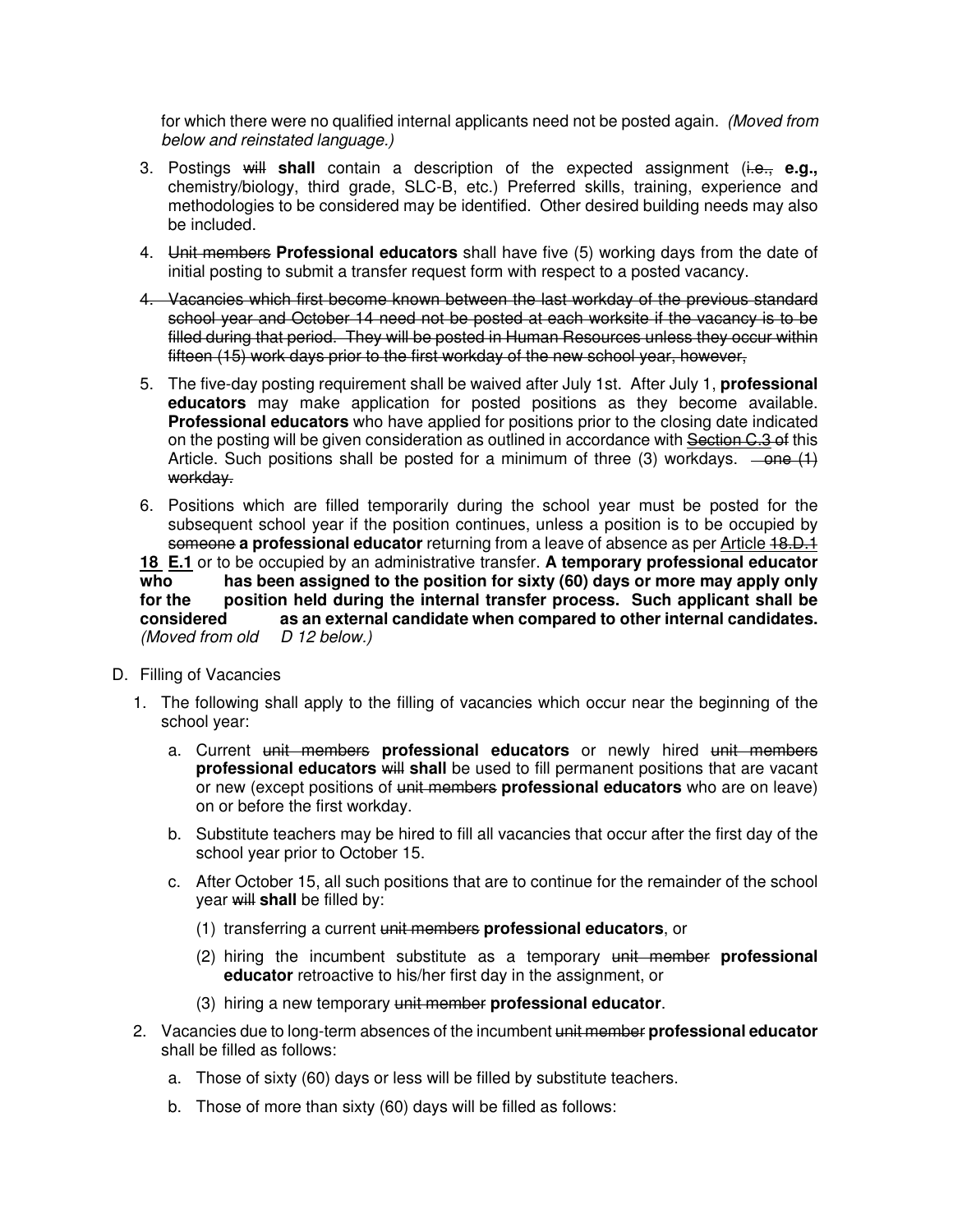- (1) If the length of the absence is not known at its beginning, the substitute will become a temporary unit member **professional educator** if retained beyond sixty (60) days. In such assignments, the temporary unit member **professional educator** may be released at a normal break in the school year to allow for continuity of instruction as the regular unit member **professional educator** prepares to return to the assignment.
- (2) If a specific ending date beyond sixty (60) days is known at the beginning of the leave, a temporary unit member **professional educator** will be hired on the first day.

When filling positions from voluntary transfers and outside applicants, any of the following criteria may be used: (Moved to F below.)

- 3. (Bargaining unit member used in this section to distinguish between current members and new employees.)
	- a. That the applicants are properly licensed for the assignment, or
	- b. That the selection would be consistent with District affirmative action or racial balance objectives, or
	- c. That the individual selected has significantly greater experience, training or preparation for a specific assignment, or
	- d. That the individual selected has greater experience and ability to perform the highest level of a high school extra duty assignment found in all District high schools.

If qualifications are found to be equal, unit members requesting voluntary transfers will **shall**  be chosen over outside applicants.

### E. Unit Member **Professional Educator** Initiated Transfer

- 1. Unit Member **Professional Educator** initiated transfers are those in which a unit member **professional educator** requests a transfer from one **assignment** building to another.
- 2. A unit member **professional educator** may initiate a transfer by making application for a posted vacancy. A unit member **professional educator** who files a transfer request for a posted position shall be subject to assignment in the position unless the unit member **professional educator** notifies the supervisor by the end of the second day following the interview that the unit member **professional educator** is no longer interested in the assignment. (Moved from number D14 below.)
- 3. **A professional educator who accepts a transfer is not eligible to apply for a subsequent transfer in the same year unless said professional educator was initially involuntarily unassigned prior to applying for the initial transfer.**

A teacher of a self-contained special education classroom with three (3) consecutive years in the assignment who voluntarily transfers shall have the option to return to the assignment after one (1) school year providing the assignment continues. The teacher must specify his/her intent to return prior to the transfer. The replacements of those teachers wishing to return shall be in a temporary assignment.

### **4. Voluntary Unassignment with Rights**

A unit member **professional educator** who has served in a building assignment for five (5) or more years may volunteer to be placed on the unassigned list along with other unit members **professional educators** who are unassigned pursuant to 10.E.2 10.F.1 of this Article. Such volunteers shall be considered for voluntary administrative transfer. If no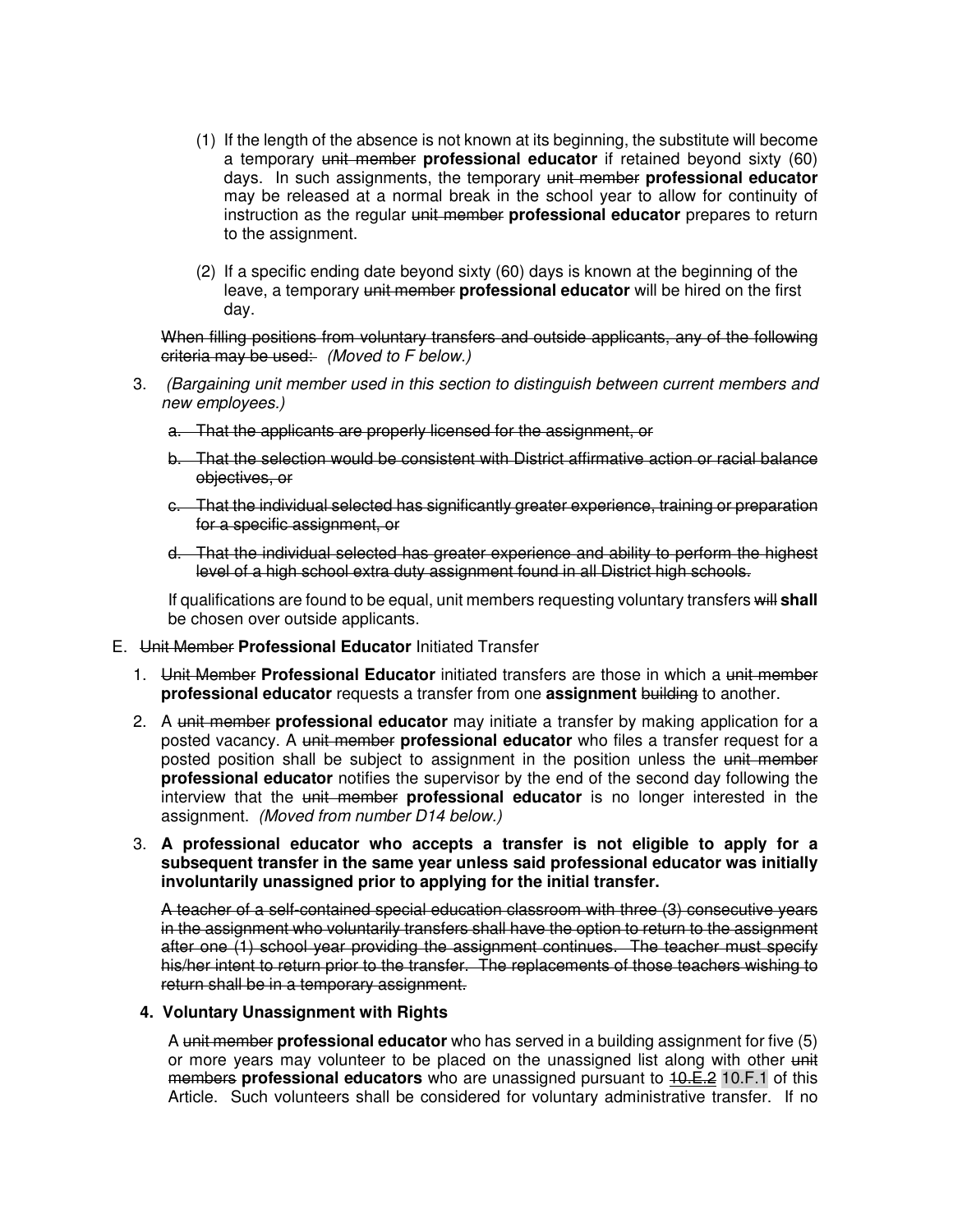mutually agreeable voluntary administrative transfer occurs, they shall be continued in their present position.

- 5. A unit member **professional educator** making a timely transfer request shall be promptly notified when s/he is no longer under consideration**.** Unit members **Professional educators** with five (5) or more years of service with the District shall be interviewed except that in no case will a supervisor having three (3) or more vacancies be required to interview more than three (3) applicants for each vacancy. A supervisor with fewer than three (3) vacancies will not be required to interview more than five (5) applicants for each vacancy.
- 6. A part-time assignment which is identified as full-time for the subsequent school year may be filled by the incumbent unit member **professional educator** after Round 1 **the internal transfer round process** if mutually agreed by the unit member **professional educator** and the District, without posting as long as unassigned unit members **professional educators** who are properly licensed for such assignment have positions.
- 7. Unit members **Professional educators** on a Program of Assistance **for Improvement** which will continue into the subsequent school year may request a transfer to a posted vacancy. **Professional educators on a Program of Assistance for Improvement shall not normally be approved for transfers. However, there may be occasions when a transfer into a more suitable assignment makes sense.** However, If a transfer is approved, the Program of Assistance **for Improvement** will **shall** continue in force, and the unit member **professional educator** will not cite any additional work or adjustment required by the transfer as reason why expectations of the program cannot be accomplished according to the program timelines.
- 8. Temporary unit members will be hired only to:
	- a. Replace a unit member on a leave of absence;
	- b. Fill a vacancy which occurs after the opening of school; or
	- c. Fill a position which has been designated as temporary or experimental. Such position designation shall not extend beyond two (2) school years. (Moved to Article 1.)
- 9. Two unit members **professional educators** may trade assignments by transferring when approved by the responsible administrators and the Human Resources Department.
- F. Administration Initiated Transfers
	- 1. When the administration is of the opinion that a unit member **professional educator** should be transferred the situation shall be discussed with the unit member **professional educator**. All reasonably practicable efforts will be made to effect a suitable re-assignment fairly and objectively, including consideration of the unit member's **professional educator's** preference. A unit member **professional educator** will be notified **of the new assignment** through consultation as soon as possible but at least seven (7) calendar days prior to the transfer date. **Except in the annual staffing process in F2, an administrative transfer shall not result in a professional educator being "unassigned".** 
		- a. A teacher **professional educator** who is administratively transferred to a different worksite and assignment or to a different grade level at the elementary level during the summer break, exclusive of the traditional spring round of transfers, shall be provided one (1) planning day**s two (2) planning days** to prepare for the new assignment. (Partially moved from A3 above.)
		- b. A teacher **professional educator** who is administratively transferred**.** to a different worksite and assignment or to a different grade level at the elementary level after the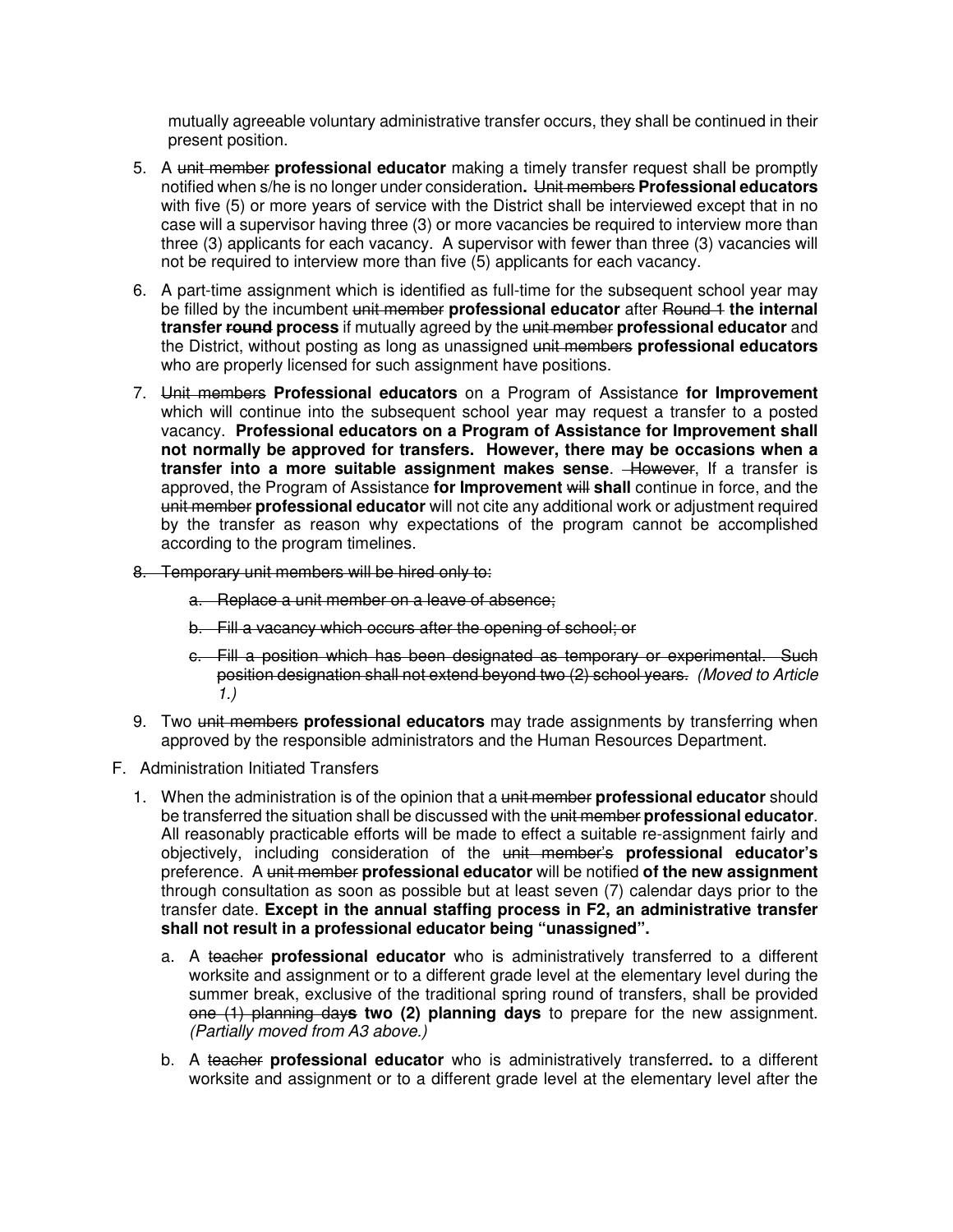work year has begun, exclusive of the traditional spring round of transfers, shall be provided two (2) planning days to prepare for the new assignment.

- c. A teacher **professional educator** who is assigned to a different grade level **subject area** at the middle or high school **level** or to a different room within a building after the work year has begun, shall be granted **provided** up to one (1) planning day **two (2) planning days** to prepare for the new assignment. (*E1c*)
- **d. A professional educator who is relocated to a different room within a building after the work year has begun shall be provided one (1) planning day to prepare for the new assignment.**
- **e. Such additional planning days shall be provided each time a professional educator is administratively transferred or relocated as described above.**
- f. Unit members **Professional educators** other than teachers will **shall** discuss with their supervisor the revision of their schedule of activities to provide equivalent amounts of preparation time to that specified above. Unit members **Professional educators** on special assignment are considered as administrative transfers and not subject to other provisions of this Section.
- **g. Professional educators who are granted planning days to prepare for new assignments as described above shall have the option of receiving substitute time during the work year, or being paid at the professional educator's per diem rate of pay to complete the work outside of the work year or work day.**
- 2. In the event that a tax base or levy failure, declining enrollment, program change, or change in funding results in reduction of staff in a building or program area, transfer of staff will be based on educational criteria as described below with respect to the program requirements as determined by the District. Volunteers will first be requested and considered from among the **appropriately licensed professional educators.** staff members. Such volunteers will **shall** be selected for transfer if they are from within the grade level(s) or subject matter area(s) where the positions are to be eliminated provided the volunteer(s) are not on  $a$ <sup> $a$ </sup> Evaluation **a** Program of Assistance **for Improvement**. In the absence of volunteers, the unit member **professional educator** having the least seniority in the District shall generally be transferred. It is understood for purposes of this provision that Child Development Specialists, School Psychologists, Student Services Specialists, Social Workers, and Audiologists are to be treated as individual classifications rather than as a part of the building teaching staff. (Moved to Section F2 below.) Exceptions to seniority may be made by the responsible administrator based only upon any of the following educational criteria: with the understanding that reference to a unit member **professional educator** in (a), (b), (c), (d), and (e) refers to within a given job classification, such as Teacher, Social Worker, School Psychologist, Student Services Specialist, Child Development Specialist, and Audiologist: [Deleted in PPS E2]
	- a. That a **The** unit member(s) **professional educator(s)** being retained has**/have unique** licensure for a specific existing assignment being considered; or
	- b. That for Gender balance: Transfer of a unit member **professional educator** would decrease the building's percentage of under-represented male or female unit member **professional educator** to less than thirty percent (30%) (or primary/intermediate/upper grades percentage in an elementary building).
	- c. or that for Racial balance: If transfer of a unit member **professional educator** would decrease the building's percentage of minority teachers to less than the student minority percentage in the building or below the percentage of minority unit members **professional educators** in the District.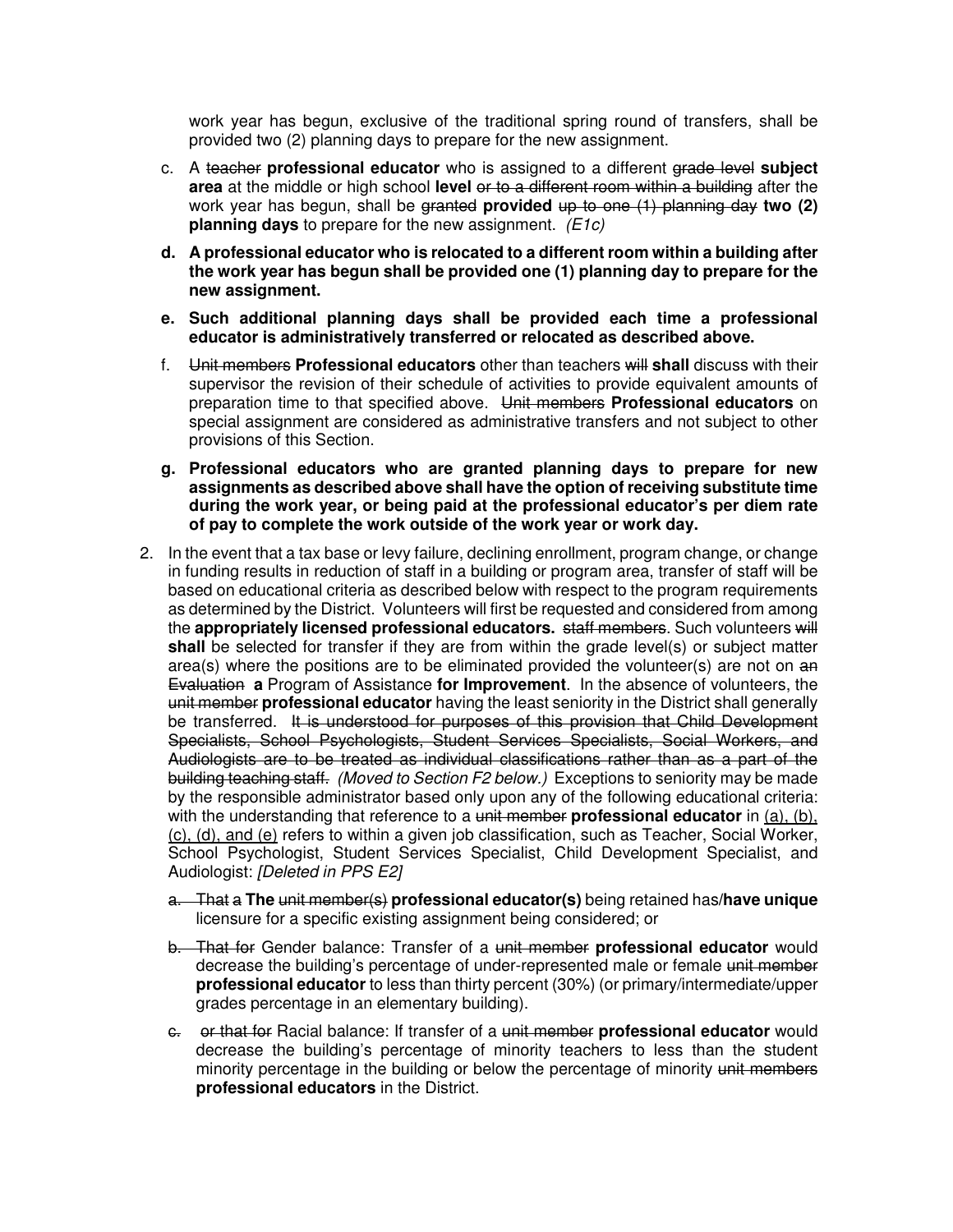- d. **That professional educator being retained has bilingual (or multilingual) ability relevant to the assignment.** (Parameters jointly established by the parties to be put in an MOU.)
- d. That If a **The** unit member(s) **professional educator(s)** being retained has**/have** significantly greater experience (understood to be three (3) years or more) and training related to an assignment or classification. Assignments mean more than one-half of the grade levels DK-K, K-3, 3-5, 6-8, SLC-A/Life Skills, SLC-B, ERC or subjects in a teaching assignment, assuming the teacher **professional educator** being retained had some experience teaching all subjects in the assignment.
- e. That a **The** unit member(s) **professional educator(s)** being retained has an extended responsibility assignment as defined in Appendix C which is an extension of a classroom subject taught (e.g., drama, forensics, music, yearbook, newspaper) or is a department chairperson, head teacher or unit leader. [This is the first sentence in PPS of E2f]

(See PPS 2f)

- f. **Up to five (5) (with no more than three (3) in athletics) professional educator(s) at the high school level** being retained has an extended responsibility assignment as defined in Appendix C. which is, or is one of five (5) other (with no more than three (3) in athletics) extra duty positions designated by the building principal. Such designation shall be done at each high school prior to the time of the initial posting for the subject **next** school year. A subsequent designation may be made in the event an employee **a professional educator** transfers by applying for a posted position or resigns, but in no event will the number exceed that specified in each classification in this paragraph. The positions so designated must be only at the highest level of a given extended responsibility category and are those typically found at District high schools. **"Highest level" is defined as the following extended responsibility positions:** 
	- **Athletic Director**
	- **Head Coaches**
	- **Activities Director**
	- **College and Financial Aid Coordinator**
	- **Varsity Cheer**
	- **Testing**
	- **TAG**
- 2. It is understood for purposes of this provision **Article 10, Section** F that Child Development Specialists, School Psychologists, Student Services Specialists, Social Workers, and Audiologists are to be treated as individual classifications rather than as a part of the building teaching staff. (Moved from F1 above.) (School psychologist assignment and transfer procedures shall be jointly developed by the parties and incorporated into an MOU.)
- 3. The District will **shall** begin Round I **post vacancies for the internal transfer round process** no later than May 1 of each school year. (B2 in PPS proposal.) If the District determines that Round I must be delayed, the Contract Administration Committee will convene no later than April 15 to discuss a revised schedule. (Moved from C2 above.) Any contract or third-year probationary teacher **professional educator** may apply for a posted position **in the internal transfer process. First year and second year probationary professional educators who are unassigned may also apply for a posted position in**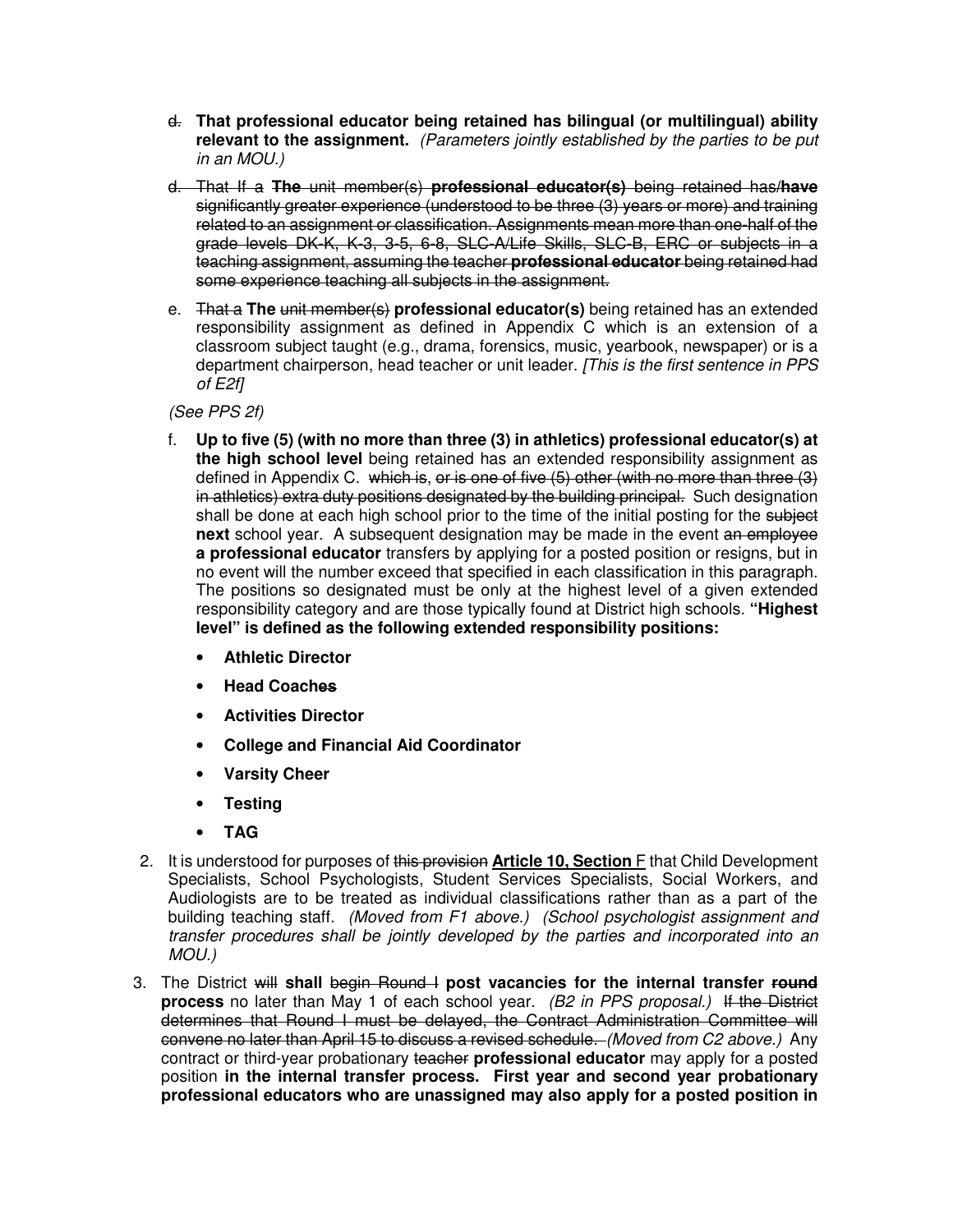**the internal transfer process. External applicants and temporary professional educators (except as provided in C6) may not apply for positions in the internal transfer process.** Any Child Development Specialist, Student Services Specialist, Social Worker, or Audiologist in at least their third year of employment may also apply for a posted position providing they meet the qualifications for the position. However, a Child Development Specialist, School Psychologist, Social Worker, Student Services Specialist, or Audiologist applying for a posted position must have previously been employed by the District as a third-year probationary or contract teacher **professional educator**. (Moved from E4 above.) (D6 in district proposal, and not deleted.)

- 4. **A professional educator who remains unassigned after the internal transfer process shall be transferred into a remaining vacant position for which the professional educator is both licensed and competent prior to the consideration of applicants from outside of the District.** When filling positions from voluntary transfers and outside applicants, any of the following criteria may be used: (Moved from D3 above.) (C5 in PPS mediation proposal.)
- 5. Following the initial posting of vacancies for the subsequent school year **internal transfer process** Round I), **any** unit members **professional educator** may apply for any posted vacancy **except a professional educator who has accepted a voluntary transfer under the provisions of 10.E.2 – 10.E.3**. (E4 in PPS proposal.) After Round 1 **Following the internal transfer process** a vacancy may also be posted externally unless there is an unassigned unit member **professional educator** who is properly licensed **and competent** for such position. (Second D6 in District proposal.)
- 6. If a unit member **professional educator** has been administratively transferred under the provisions of 10.E.2. 10.F.2 and a position for which the unit member **professional educator** is qualified at his or her original school or program becomes available, the unit member **professional educator** may be returned to that school under the provisions of 10.E.1. **10.F.2** If such a position occurs while the unit member **professional educator** is unassigned, the unit member **professional educator** shall be returned to that school or program. (At the end of E2 list in PPS supposal.)
- 7. After the initial posting (Round I) unit members **professional educators** including unassigned unit members **professional educators** and members returning from a leave of absence may apply for any posted positions. A position may be posted externally unless there is an unassigned unit member **professional educator** who is properly licensed for such position. (This repeats information in F5.)
- 7. In the event of a merger of classes or programs from two (2) or more schools, the followthe-student concept shall prevail. A merger causes a school to be comprised of at least forty percent (40%) of its students from the original school if two (2) schools are involved or thirty-three percent (33%) if three (3) schools are involved. In this case, unit members **professional educators** from merged schools or programs will be compared equally using the criteria described in F.1 above in filling all the positions in the school. ( $E3$  in PPS supposal.)
- 8. When classes or programs from two (2) or more schools are combined in one school, unit members **professional educators** who have their program or school closed shall be placed in the school where their program or class is transferred provided there are sufficient positions available. If there are insufficient positions, the criteria of F.1 shall apply. (After E3 in PPS supposal.)

9. On occasion, the District may consider the transfer of a unit member **professional educator** for reasons other than those set forth in paragraph 40.E.2. 10.F.1 above. (*PPS E5*) The following procedures shall apply when the reason for transfer is due to unresolvable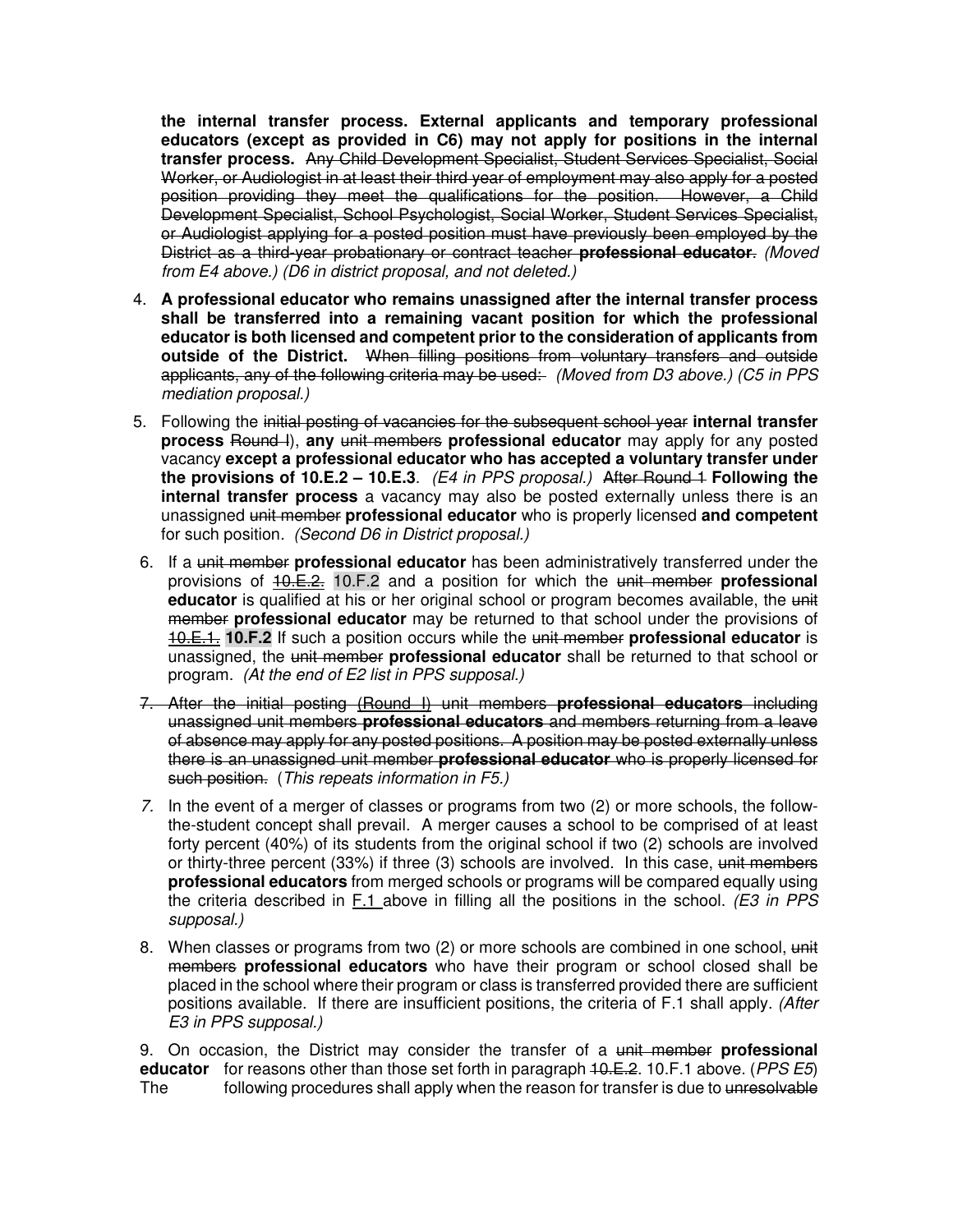**irresolvable** differences between the unit member **professional educator** and the supervisor:

- a. The supervisor shall hold a conference with the unit member **professional educator** for the purpose of discussing all the reasons for the perceived need for the transfer. This conference shall be for the purpose of information-sharing and problem-solving and shall not be used as a litigation preparation meeting. The unit member **professional educator** will **may** respond by making suggestions for addressing the concerns if the unit member **professional educator** opposes a transfer. If a unit member **professional educator** objects to the transfer, the unit member **professional educator** and the supervisor will discuss options to resolve the issue including possible alternative placements.
- b. The Director of Student Achievement **Chief Human Resources Officer** will **shall** get involved if it appears the transfer may not be agreed to or if there is need for his/her help in finding a placement. At a minimum, if the issue is not resolved between the supervisor and the unit member **professional educator**, the unit member **professional educator** is entitled to a meeting with the Chief Human Resources **Officer**
- c. If after these discussions the District continues to feel that an involuntary transfer is necessary, and the unit member **professional educator** continues to refuse, a neutral third party professional, such as Cascade Centers, Inc., or other professional mutually acceptable by the District and Association, will be contracted by the District to meet with the parties with the goal of resolving the conflict, if possible. The neutral professional will assess whether or not the situation is correctable. The assessment will **shall** not be placed in the personnel file of the unit member **professional educator, will shall** not be used for any personnel decision other than the administrative decision, and will be treated confidentially. If the assessment is that the situation is not correctable with reasonable certainty in a reasonable period of time, the transfer proceeds. If the assessment is that the situation is correctable, the neutral professional will provide a statement of how the supervisor and the unit member **professional educator** can make correction. With cooperation of the unit member **professional educator**, the supervisor will make a good faith effort to work out the problem including following the plan provided by the neutral professional. The District shall pay the expense of the neutral professional for up to six (6) hours. If the District and the Association mutually determine it would be necessary, additional hours will be made available.
- d. By agreeing to participate in this counseling process, the unit member also agrees not to contest the decision through the use of the grievance process.
- 3. In other types of involuntary administrative transfers under paragraph 10.E.1. a unit member can appeal an unconsented to administrative transfer to review by the Director of Student Achievement. The unit member will also be given opportunity to present his/her position to the Director of **Chief** Human Resources **Officer** who would have to approve the unconsented-to transfer before it can occur.

(Moved from Section 1 above.)

**10.** No **unit** member **professional educator** will **shall** be transferred for reasons that are arbitrary or capricious. An illustration of an arbitrary and capricious transfer would be one based on union activity. An illustration of an involuntary transfer decision which would not be arbitrary and capricious is a transfer due to a long-standing unresolvable **irresolvable** conflict between a unit member **professional educator** and supervisor. The involuntary transfer could not occur for performance deficiencies that would be dealt with in an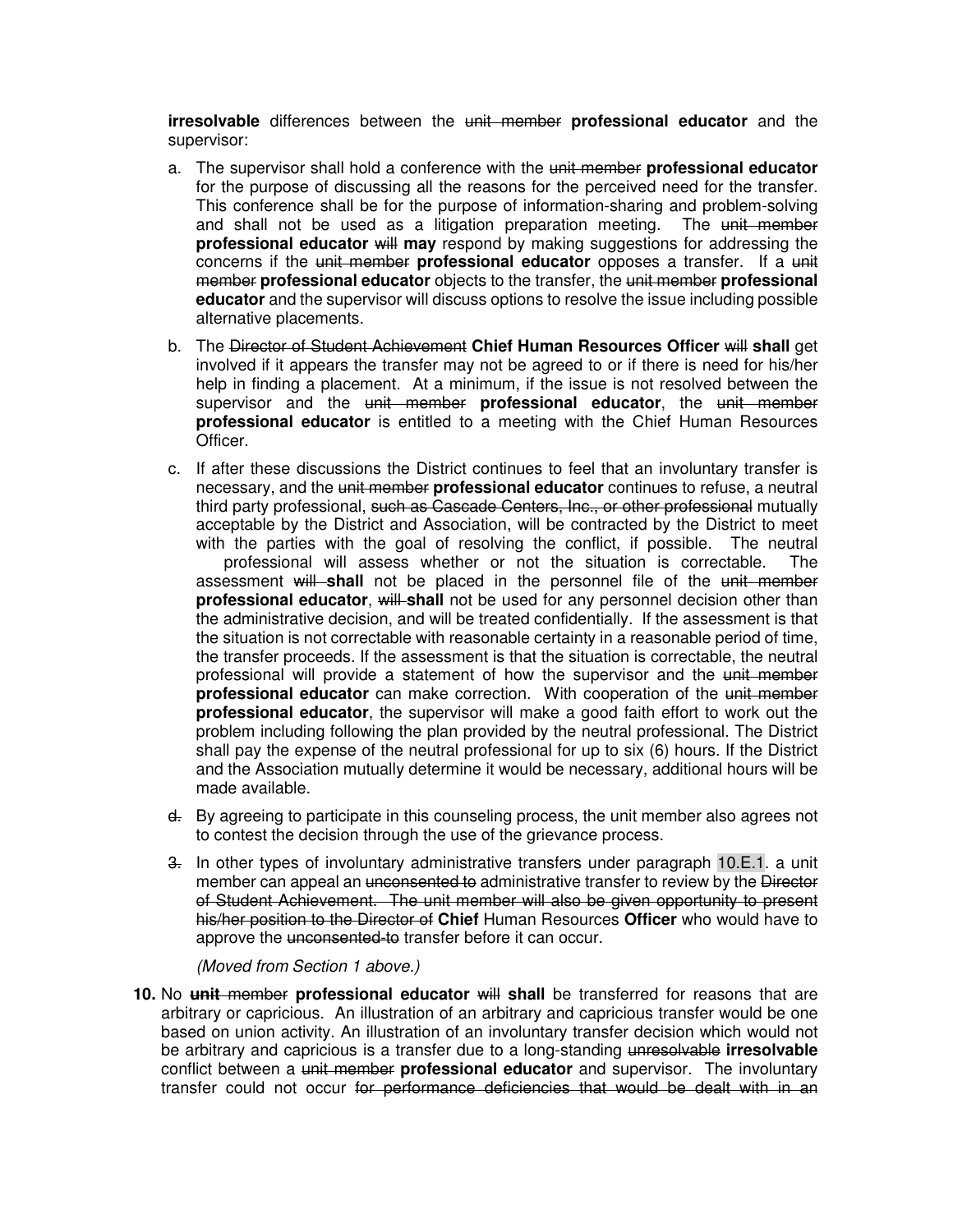evaluation or Program of Assistance **for Improvement** or for any other reason that would violate **any provision(s) of** this **Agreement** contract.

- G. Except for meetings with a mutual third party professional, P**rofessional educators** are entitled to have an Association representative present during any meeting with an administrator concerning this process. The **professional educator** shall be given twenty-four (24) hours advance notice of any such meeting.
- H. If a decision to transfer a unit member **professional educator** is reversed by an arbitrator, the unit member **professional educator** shall be reinstated to the building no later than the beginning of the next semester after the arbitration decision.
- I. Job Sharing/Part-Time Work

Two (2) unit members **professional educators** in the District, if both are full-time, can request consideration to transfer to an assignment on a job-sharing basis. Establishing or discontinuing job-sharing assignments shall be at the discretion of the building administrator or supervisor. A job-sharing assignment, if established, will continue for that school year unless one of the unit members **professional educators** resigns. If one unit member **professional educator** in a job-sharing assignment resigns from the District or transfers, the remaining unit member **professional educator** shall have the right to be considered for assignment to the position on a full-time basis.

K. A contract unit member **professional educator** teacher, Social Worker, Child Development Specialist, Student Services Specialist, or Audiologist shall not remain unassigned longer than one (1) semester. He or she shall have the right to replace the least senior assigned unit member **professional educator** in the same classification provided the senior unit member's **professional educator's** licensure, training and experience are comparable to those of the least senior unit member **professional educator**. (Moved to Article 11.)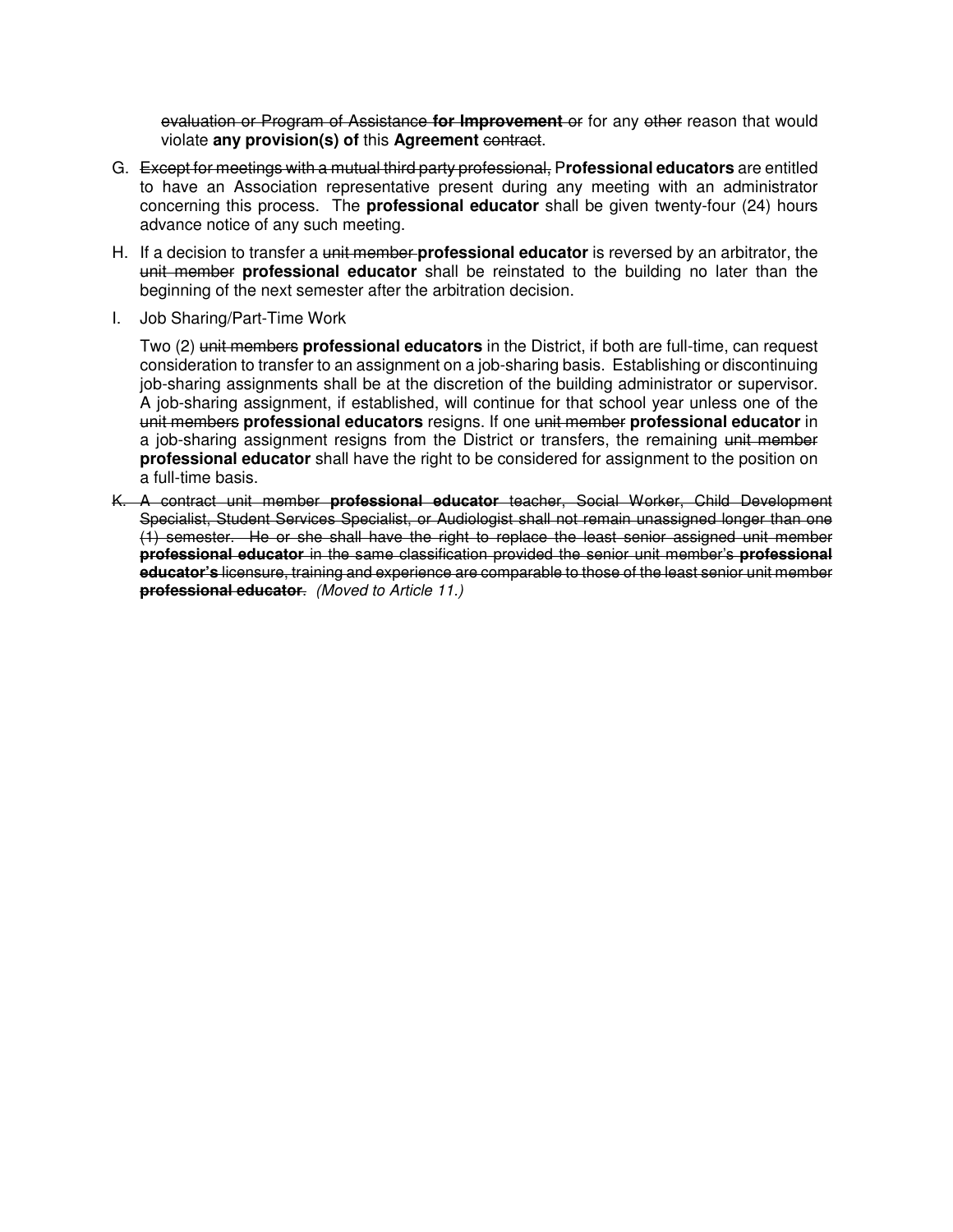# **TENTATIVE AGREEMENT – 02/18/14 ARTICLE 11 REDUCTION IN STAFF/LAYOFF**

## **A. Notification of Reduction in Force/Layoff**

- 1. **I**n the event a layoff of unit members **professional educators** is required during the course of the school year, the District will **shall** notify the Association **and the affected professional educators** sixty (60) calendar days prior to the effective layoff date. If the layoff is to become effective the subsequent year, the District will **shall** notify the Association as soon as the layoff decision is made.
- 2. Along with the notification, the District will **shall** provide the Association with **all relevant data, including but not limited to** a seniority listing of unit members **professional educators** in the areas of licensure or classification in which the layoff is required. **The District shall schedule at least one (1) meeting annually with the Association to review the staffing process.**
- 3. **The District shall first determine the program(s) or area(s) scheduled for reduction or elimination.** 
	- a. The District will **shall** provide an announcement to unit members **professional educators** in those areas in which the layoff must occur, offering the opportunity for unit members **professional educators** who would not otherwise be laid off, to voluntarily apply for one (1) year unpaid leaves of absence. A unit member **professional educator**  who volunteers for such leave and has ten (10) years of service with the District shall continue to receive District paid medical/dental benefits for up to one (1) year. Upon written request, such leave may be extended for an additional year providing the layoff condition remains in effect. Such unit members **professional educators** shall have the same rights to return to the District as unit members **professional educators** returning from leaves of absence.
	- **b. The provisions of ORS 342.934(2) (a) and (b) relating to transferring professional educators and combining positions to avoid layoff shall apply.**

### 4. **Technology**

 If during the term of this Agreement unit member **bargaining unit** positions are to be eliminated due to technology, the District will first notify the Association of such possibility and allow opportunity for discussions of other options which may be available, including retraining. *(Moved here from original Section I.)* 

#### **B. Lay-off**

1. Members **Professional educators** will **shall** be laid off according to length of continuous service with the District provided that those members **professional educators** who are retained **are both competent or will qualify as competent, and** hold necessary licensure from TSPC or necessary certification or licensure under other professional disciplines. Length of service (seniority) shall be based on the first day of actual service with the School District. Leaves shall not be considered as interruptions of continuous service. If two or more members **professional educators** have the same first date of actual service, seniority shall be determined by predetermined lot (done prior to the effective notice of layoff). Unit members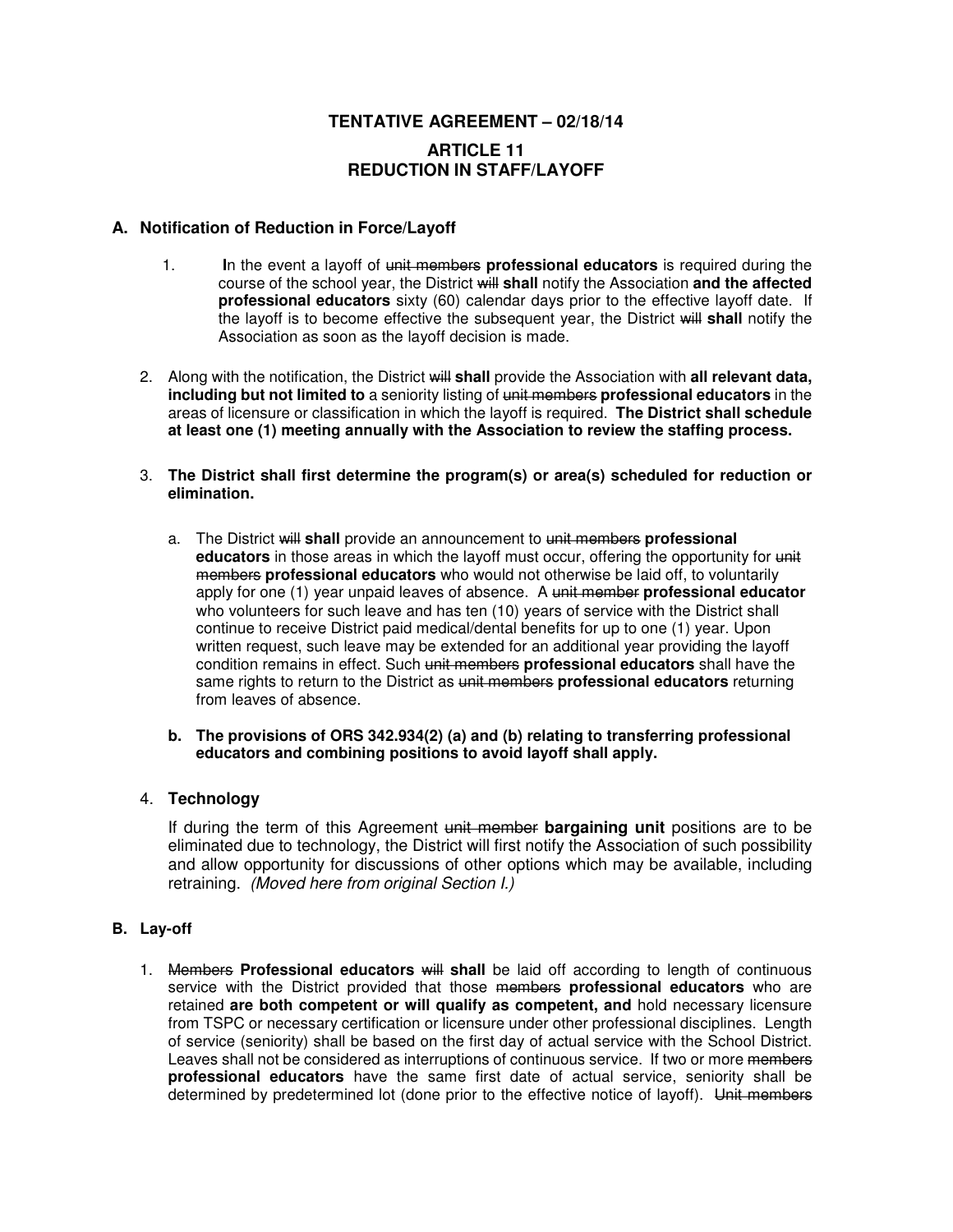**Professional educators** of less than half-time shall not be used to supplant unit members **professional educators** who are half-time or more.

K. A contract unit member **professional educator** teacher, Social Worker, Child Development Specialist, Student Services Specialist, or Audiologist shall not remain unassigned longer than one (1) semester. He or she shall have the right to replace the least senior assigned unit member **professional educator** in the same classification provided the senior unit member's **professional educator's** licensure, training and experience are comparable to those of the least senior unit member **professional educator**. (Moved from Article 10.)

The District may elect to retain a less senior member based upon a determination that the less senior member has **significantly** greater competence **than the more senior unit member.**

- 2. Competence shall be defined as the ability to teach an "area of endorsement" **a subject** or grade level based on recent teaching experience related to that "area of endorsement" **subject, as further defined by Appendix X,** or grade level within the last five years, **or educational obtainments, or both,** but not based solely on being licensed to teach. **The District shall consider a professional educator's willingness to undergo additional training or pursue additional education in deciding upon questions of competence.** Grade level shall mean the grade levels PK-8, or 6-12. For the purpose of **the articles on layoff and transfer** this Article, Behavior Management Specialists, Student Services Specialists, Child Development Specialists, Social Workers, School Psychologists, Audiologists, Special Education, English as a Second Language, and Bilingual Programs will **shall** be considered as "areas of endorsement **subjects**." For the purpose of **the articles on layoff on transfer** this Article, a Bilingual Program is defined as a program where 50% or more of student instruction is in a language other than English.
- 3. Members **Professional educators** who do not have recent experience in the **subject** areas of endorsement<sup>"</sup> or grade level where they seek to be retained may nevertheless qualify as competent if they have completed recent (within the most recent five years) training that is agreed upon by both the district and the unit member **professional educator** as adequate preparation for the assignment or are willing to complete training applicable to that **subject** area of endorsement" or grade level.
- 4. If the member **professional educator** asserts a right to be retained in a position(s) where he/she has not had recent training or experience as defined above, the District and member **professional educator** shall review the member's **professional educator's** training and experience to that date and determine the course of training to be completed. The District will **shall** reimburse the member **professional educator** for tuition according to Article 15(B)(4) for any credit hours required by the District in this retraining plan. members **Professional educators** may use their 12 hours of tuition reimbursement for a two-year period without limit in any one year for coursework required by the retraining plan. Such training will not exceed twelve (12) credit hours or District in-service credits within two (2) years from the date of notice. If the District and unit member **professional educator** mutually agree, mentoring or other educational opportunities may be substituted for all or part of the college or District in-service credit required. Consultation with officials from appropriate university and college training programs and the TSPC may be sought to resolve any disagreements. The District will **shall** provide final notification of the training or additional education requirements to be required and the timeline required, and the member **professional educator** will **shall** either accept the training as a condition of accepting the position or will **shall** decline and thus be laid off.
- **5.** Following the implementation of a layoff, the District may administratively transfer unit members **professional educators** in accordance with Article 10 who remain as necessary
- to meet staffing needs.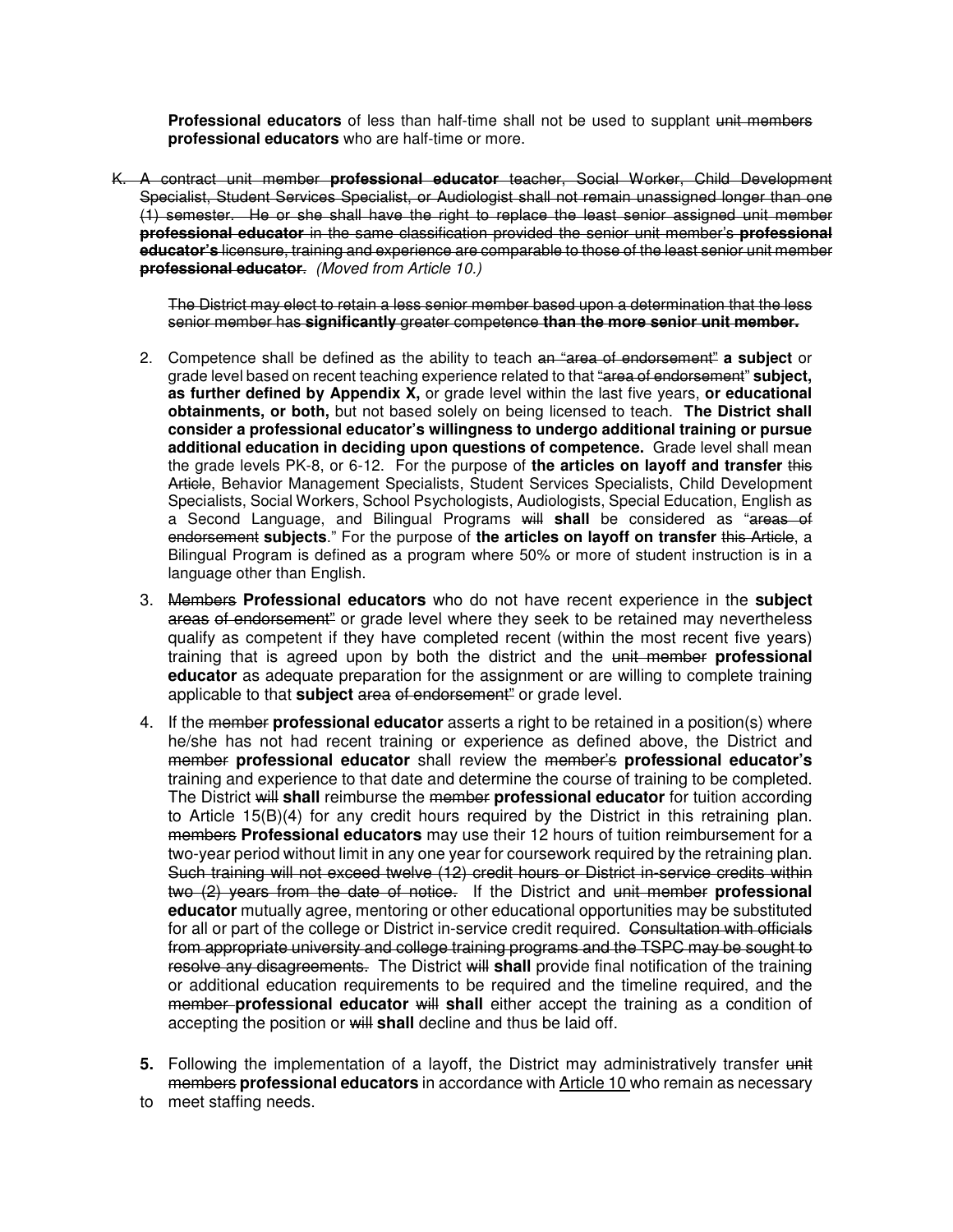- **6. If a professional member is to be/is fully or partially laid off and a portion of an assignment becomes available for which the professional educator is licensed and competent, the District shall assign the FTE to the professional educator or offer to recall the professional educator to that portion of the assignment. Professional educators who are partially laid off (have reduced FTE) shall have recall right to the portion of their position that was reduced. However, the District may reduce and/or increase FTE between .5 and .66, .67 and .74, and/or .75 and .99 without this resulting in a layoff.**
- **7.** No member **bargaining unit** position in the District shall be considered "vacant" for purposes of ORS 342.845(5) if filling the position with a non-extended administrator would cause another unit member **professional educator** to be laid off, or if there is a unit member **professional educator** on the recall list who would otherwise be entitled to be recalled to that position. (Moved from Original Section G.)

## **C.** Layoff Benefits

1. The District will **shall** continue providing **provide** medical benefits to unit members professional educators who are laid off for a period of three (3) months following the month in which their coverage would otherwise end. The laid off unit member **professional educator** may then continue medical benefits at their own expense in accordance with the provisions established by the Health and Welfare Trust.

#### 2. **Professional educators covered by this Article shall be given consideration for work as a substitute; such will not affect the professional educators' recall rights.**

### **D. Recall**

- 1. Such Unit members **Professional educators who are laid off** shall have the responsibility when asked originally to notify the e **D**istrict of their interest in and willingness to be recalled. They must reaffirm such interest by notification to the District's Human Resources Department, in writing, if asked, on or before April 1 of every year for three (3) years following their **effective** date of termination **layoff.** (Changed order in original paragraph. Moved this section before the next paragraph.) (D3 in PPS proposal.)
- 2. Members **Professional educators** who are laid off shall be recalled to positions they are licensed and have competence or will qualify as competent (as defined in Section B and G above) to fill when a vacancy occurs, in the order of most senior first. (Moved from 6 below.) (D1 in PPS proposal.)
- 3. A member **professional educator** who has been laid off may refuse one (1) job offer without loss of recall rights. (D2 in PPS proposal.)
- 4. **Professional educators who are recalled for an FTE amount less than their FTE amount at the time of layoff may decline the position and remain on the recall list until another position becomes available that is comparable in FTE to the position at the time of layoff. A member on lay-off who accepts a lower FTE job offer, shall remain on the recall list for their original FTE position.**
- 5. The District's obligation to recall a unit member **professional educator** shall terminate following three  $(3)$  years of layoff status or upon two  $(2)$  refusals by a unit member **professional educator** to accept a position offered by the District or if the unit member **professional educator** resigns.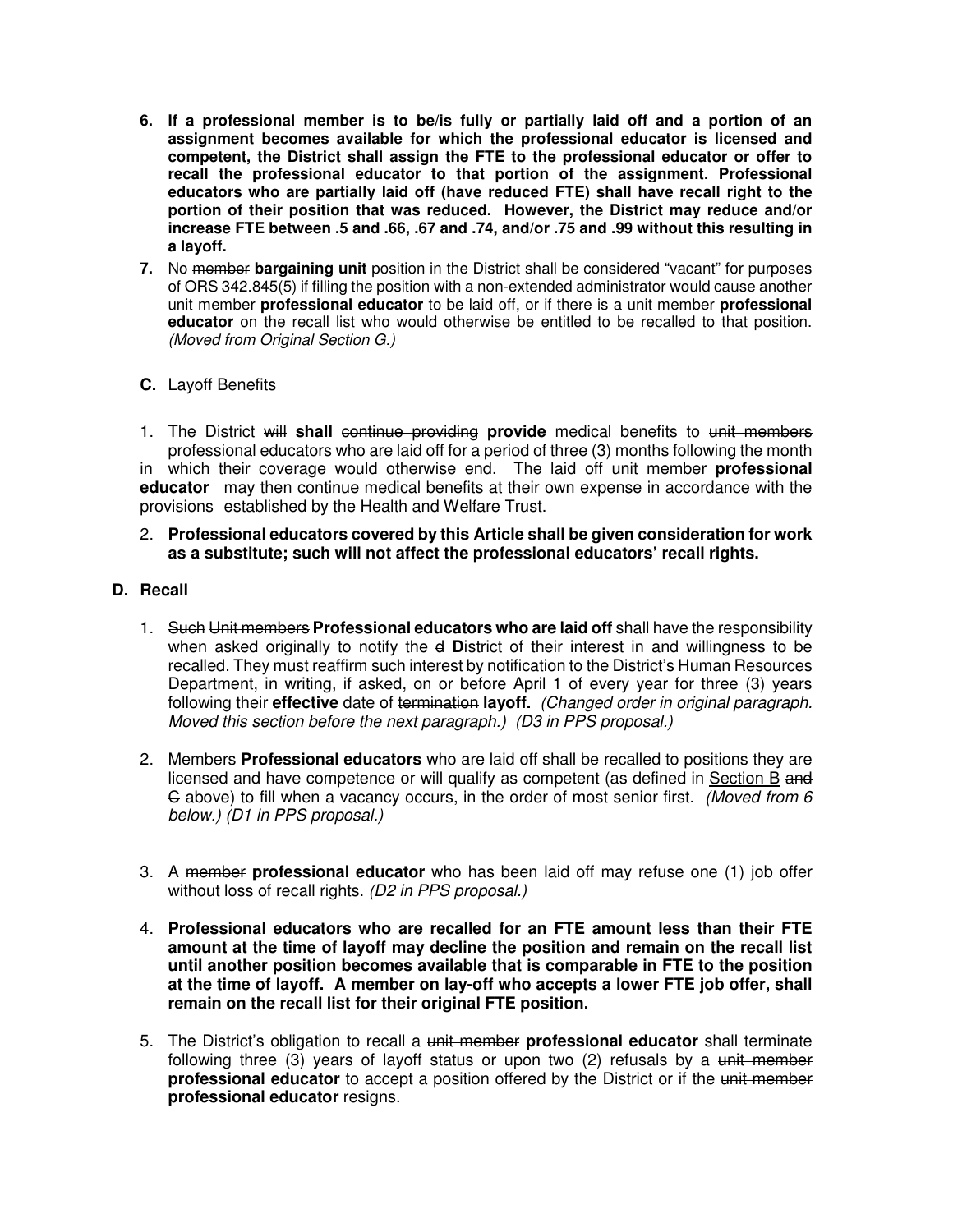- 6. If a unit member **professional educator** is recalled, the unit member **professional educator** must indicate his or her acceptance within five (5) days following receipt of the notice of recall. The unit member **professional educator** and must report for work within thirty (30) days **within** up to sixty (60) days if the employer does not release such employee **professional educator** or sixty (60) days if employed by another District**)**, following receipt of such notice or be considered to have refused the position. and, In doing so, shall relinquish any and all rights under this Agreement and shall be deemed as having resigned their employment with the District.
- 7. A **unit member professional educator** who is recalled and returns to work shall return with the same probationary or contract status, placement on the salary schedule and all other seniority-related and accrued benefits held prior to being laid off. Probationary periods will be the same for all new hires.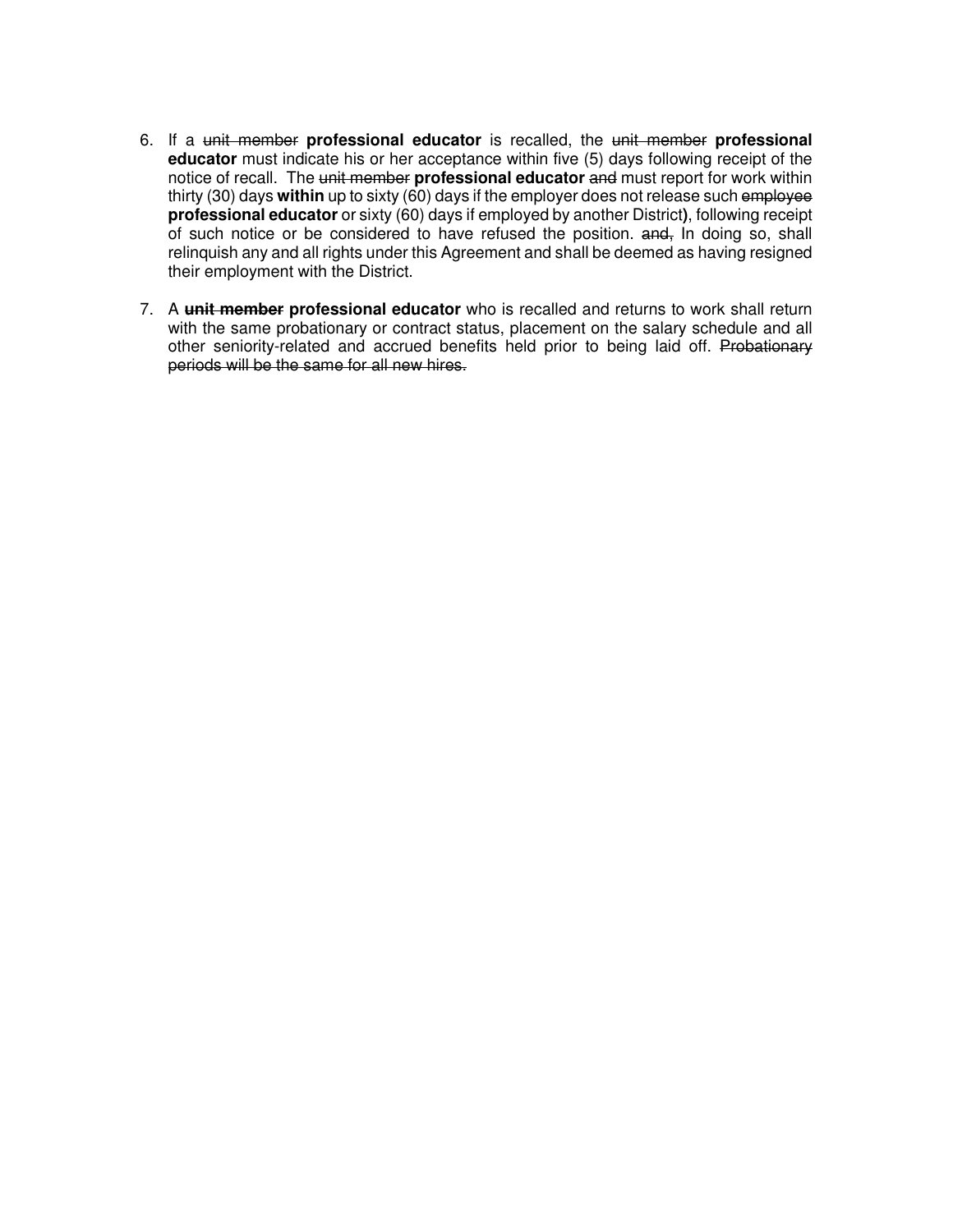# **TENTATIVE AGREEMENT – 12/17/2013**

### ARTICLE 12 **A**  UNIT MEMBER AUTHORITY AND PROTECTION **STUDENT DISCIPLINE / SAFETY**

#### A. Sources of MaterialsProfessional Educator Authority And Protection

The following sources for determining unit member **professional educator** authority and protection shall be provided for an Association representative in each building:

- 1. Oregon Statutes on Discipline, Attendance and Exclusion of Students, Chapter 339 Oregon Revised Statutes.
- 2. Current Disciplinary Procedures in the Portland Public Schools.
- 3. All administrative directives which are for the general knowledge of unit members **professional educators including building handbooks/rules**;
- 4. In addition, the volumes entitled "Polices and Regulations" shall be maintained at each building.

It is recognized that there may be normal delays between the time of adoptions and delivery of such materials to the building.

5. The District shall supply and maintain materials in current adoptions. All unit members shall have access to a copy machine and an adequate amount of paper to meet the required needs of instruction. (Moved to Article 20. District has same language in 12A.))

#### B. **Lost Keys**

Unit members shall not be required to reimburse the District for lost keys. Unit members will not be responsible for re-keying District facilities. Unit members shall be responsible for safeguarding keys in accordance with District regulations. (Moved to Article 9.)

1. Commencing in the 2000-2001 school year e **E**ach member of the bargaining unit will receive seventy-five dollars (\$75) **(**per school year to purchase materials. This stipend is in addition to those materials and supplies that are normally budgeted by the District. (Moved to Article 20.)

#### C. **Personal Injury Benefits and Property Loss** (Moved to later in Article.)

- 1. Any case of assault upon a unit member while acting within the scope of his/her duties shall be promptly reported in writing to the immediate supervisor who shall forward a copy to the appropriate Central Office Administrator for investigation and resolution.
- 2. The District shall reimburse unit members for loss of or damage to personal property excluding the unit member's automobile under the following circumstances:
	- a. When the loss is a result of any assault on the unit member's person suffered during the course of employment.
	- b. Property stolen or damaged by the use of forcible entry on a locked container. Every school shall provide a secure and lockable location for unit members to use for such storage. (Moved from below.)
	- c. Loss of the unit member's work related equipment when the use of that equipment has been approved in writing by the principal/supervisor providing that the equipment was stored in a locked container when otherwise not in use.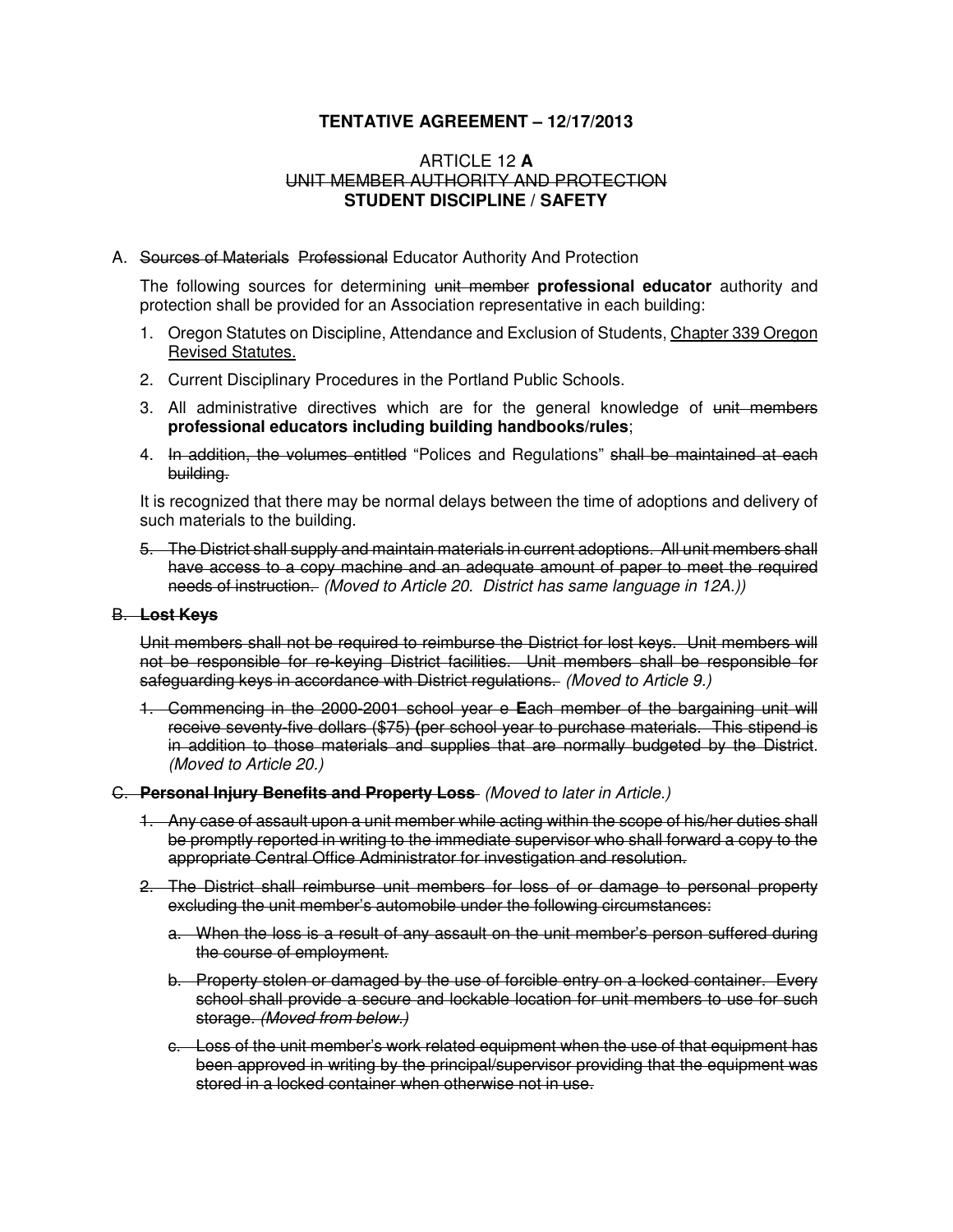Every school shall provide a secure and lockable location for unit members to use for such storage.

- 3. Reimbursement shall be at replacement cost (not exceeding actual cost) less any insurance or worker's compensation reimbursement. Reimbursement shall not be made for losses of less than Five dollars (\$5.00) or that portion in excess of Four hundred dollars (\$400) and shall not be made when carelessness or negligence on the part of the unit member was evident.
- 4. Unit members shall cooperate and support the District in its investigation and resolution of any reported loss. The District will provide assistance in attempting to investigate and/or reclaim other stolen or damaged personal property including automobiles. (Moved to later in this article.)
- B. Student Discipline
	- 1. The principal, supervisor or professional staff designee with input from the staff shall include the following minimum procedures in developing a written student discipline plan. Such procedures will **shall** exist in each building or program. The process must be in conformance with District policies and regulations.
		- a. Use by the unit member **professional educator** of individual independent in-class expectations, rules, and plans for student management, in conformance with the building's discipline plan.
		- b. That a unit member **professional educator** may remove a student from class who is disrupting the educational program in a manner requiring immediate action by the unit member **professional educator**, or who has exhibited a pattern of disruptive behavior, and send the student to a location designated by the principal.
		- c. That the principal, supervisor or his/her designee shall, at the unit member's **professional educator's** request, confer with the unit member **professional educator** without disrupting the unit member's **professional educator's** classes. Such conference generally shall take place prior to returning the student to class unless the principal, supervisor or his/her professional designee is not available, in which case the conference shall take place when the principal, supervisor or professional designee becomes available.
		- d. That a procedure will **shall** exist for handling students removed from class when the principal, supervisor or professional designee is out of the building and, therefore, not available for a conference required by the unit member **professional educator**. Such procedure shall provide that only professional personnel shall have a decision making role in the handling of such students.
		- e. That if unacceptable student behavior continues, at either's request, the principal, or supervisor, and the unit member **professional educator** will **shall** develop and implement a mutually acceptable behavior correction plan involving, as appropriate, the principal, supervisor, unit member **professional educator**, student and parent(s) and other resource staff. The plan could include, but would not be limited to, behavior contracts, special education referral, involvement of appropriate community agencies, use of time-out rooms or other activities. The plan shall include the specific areas of concern to be addressed, a timeline for completion, and the responsibilities of the student, unit member **professional educator**, administrator and others.
		- f. If the plan does not result in a change in the disruptive behavior, the administrator in conference with the unit member **professional educator** will take additional steps as may be appropriate which are consistent with and guided by the Students' Rights and Responsibilities Handbook.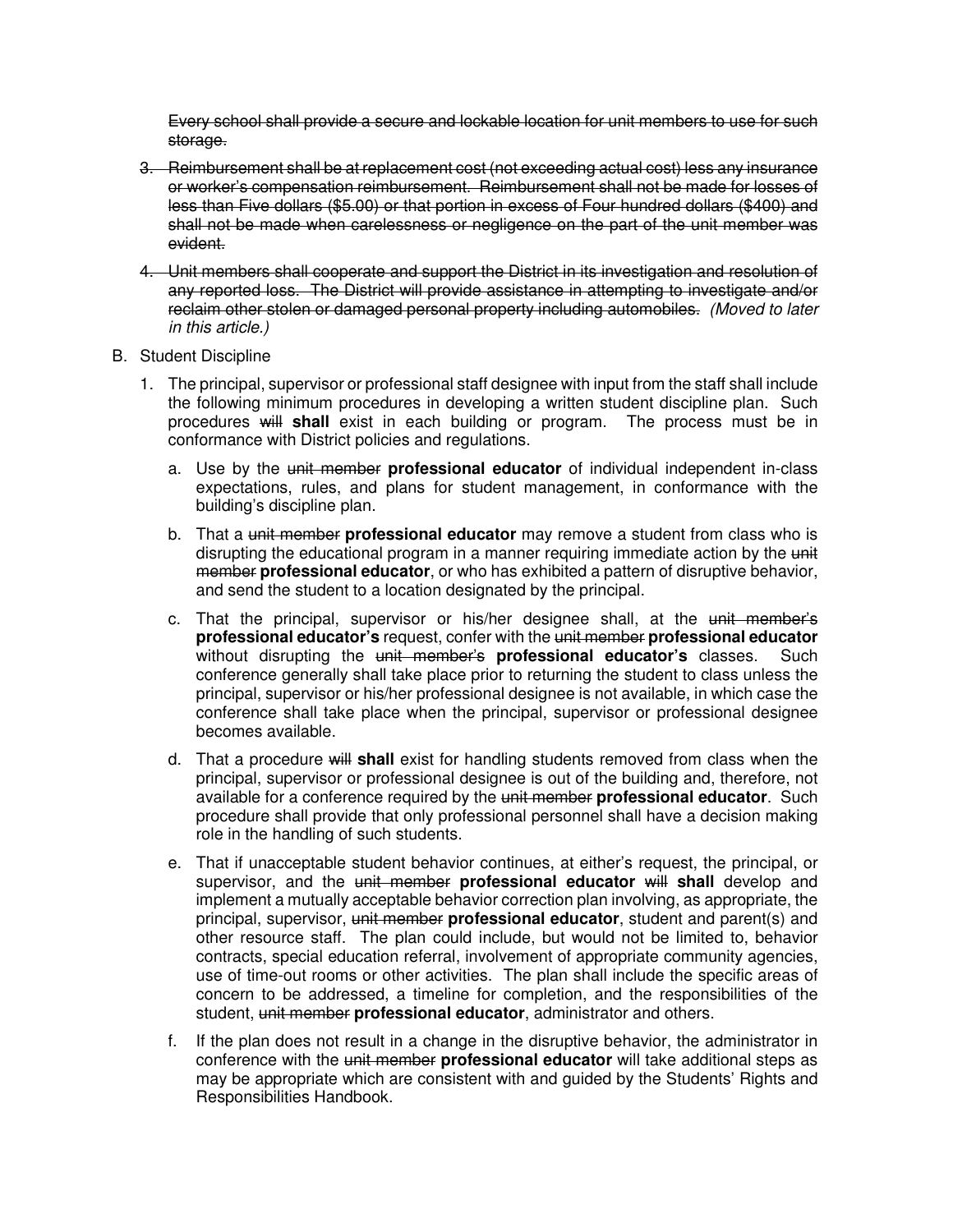- g. An allegation that a student has committed assault or battery upon a unit member **professional educator** shall result in the removal of the student from the responsibility of the unit member **professional educator** pending administrative investigation of the incident. The administrator shall exercise appropriate progressive discipline as set forth above. If the investigation shows battery did occur and the unit member **professional educator** so recommends, the student will shall not be returned to the affected unit member's **professional educator's** responsibility.
- h. In accordance with the Students' Rights and Responsibilities Handbook, any student who has been involved in a violation of state or federal law regarding weapons at school will shall be immediately suspended pending administrative investigation. If the investigation confirms that the student was in violation of state or federal law regarding weapons at school, the student shall be reported to the appropriate law enforcement agency. The student shall be expelled from school for a period of not less than one calendar year. The Superintendent may modify the disciplinary consequences on a case-by-case basis.
- i. Student behavioral records shall be accessible to the receiving unit member **professional educator**. School officials will **shall** set up procedures so that information about students with records of violence including weapon violations will **shall** be available, in accordance with the law, to members who "need to know" as a result of an assignment to teach or supervise the student.
- j. Any student found to have committed assault or battery upon a unit member **professional educator** shall be immediately subject to appropriate discipline in accordance with the Students' Rights and Responsibilities Handbook. However, there shall be a minimum of five (5) days suspension for a threat (assault) and mandatory expulsion for the remainder of the year for battery. The Superintendent may modify the disciplinary consequences on a case-by-case basis.
- k. Any student making a serious or menacing threat of harm to the person, property or family members of a unit member **professional educator** shall be immediately subject to appropriate discipline in accordance with the Students' Rights and Responsibilities Handbook.
- 2. The building discipline procedure shall be reviewed by the staff by June 1st. The staff's suggested changes shall be carefully reviewed by the principal. If the changes are rejected it shall be only for substantial reasons including staffing, and funding. Printed copies of these specific building procedures shall be distributed to parents and building staff members by the end of the second student week of each year and will **shall** be filed in the appropriate Central Office.
- **3. In the exercise of authority by a professional educator to control and maintain order and discipline, the professional educator may use reasonable and professional judgment concerning matters not provided for by specific policies adopted by the Board and/or federal and state laws or regulations.**
- C. Personal Injury Benefits and Property Loss
	- 1. Any case of assault**/battery** upon a unit member **professional educator** while acting within the scope of his/her duties shall be promptly reported in writing to the immediate supervisor who shall forward a copy to the appropriate Central Office Administrator **and the Superintendent** for investigation and resolution.
	- 2. The District shall reimburse unit member **professional educator** for loss of or damage to personal property excluding the unit member's **professional educator's** automobile under the following circumstances: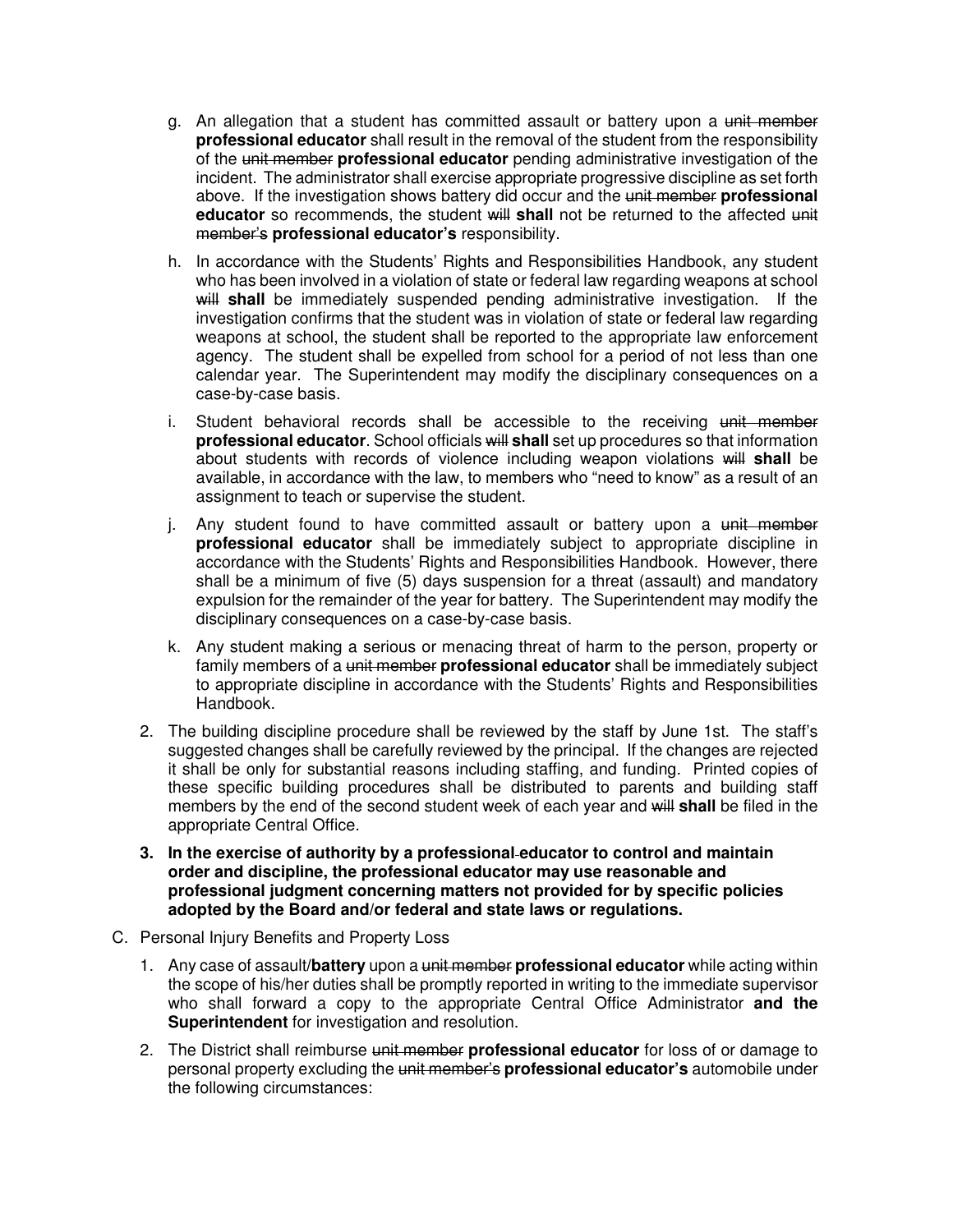- a. When the loss is a result of any assault/**battery** on the unit member's **professional educator's** person suffered during the course of employment.
- b. Property stolen or damaged by the use of forcible entry on a locked container. Every school shall provide a secure and lockable location for unit member's **professional educator's** to use for such storage.
- c. Loss of the unit member's **professional educator's** work related equipment when the use of that equipment has been approved in writing by the principal/supervisor providing that the equipment was stored in a locked container when otherwise not in use.

#### Every school shall provide a secure and lockable location for unit members to use for such storage.

- 3. Reimbursement shall be at replacement cost (not exceeding actual cost) less any insurance or worker's compensation reimbursement. Reimbursement shall not be made for losses of less than Five dollars (\$5.00) or that portion in excess of Four hundred dollars (\$400) **one thousand dollars (\$1,000)** and shall not be made when carelessness or negligence on the part of the unit member **professional educator** was evident.
- 4. Unit members **Professional educators** shall cooperate and support the District in its investigation and resolution of any reported loss. The District will **shall** provide assistance in attempting to investigate and/or reclaim other stolen or damaged personal property including automobiles.
- D. The District shall provide a legal defense and indemnification to unit members **professional educators** arising out of tort claims for any alleged act or omission occurring in the performance of the unit member's **professional educator's** duty in accordance with, but subject to, the limitations provided in ORS 30.285 and 30.287. Unit members **Professional educators** shall cooperate with the Board and counsel in connection therewith as provided in ORS 30.287(2).
- E. Safety (Section moved from Article 9.)
	- 1. A unit member **professional educator** shall have the right to refuse to expose himself/herself to immediate danger created by an unsafe working condition when such danger threatens substantial bodily injury or would be a significant health hazard to the unit member. The unit member **professional educator** shall give notice of the condition to his/her supervisor and shall be subject to assignment to another location or duty while the condition is being investigated and/or corrected. The District recognizes the responsibility to make every reasonable effort to enhance the security of buildings and grounds as may be required through the use of necessary lighting and other safety precautions. The District will **shall** comply with all state and federal OSHA requirements to post notice when non-routine cleaners, paints, sealants, and other chemicals are to be used at the worksite and shall take all reasonable steps, in good faith, to post such notices even where not required by state or federal OSHA.
	- 2. The District shall furnish employment and places of employment which are safe and healthful for unit members **professional educators**, and shall furnish and use such devices and safeguards, and shall adopt and use such practices, means, methods, operations and processes as are reasonably necessary to render such employment and places of employment safe and healthful and shall do every other thing reasonably necessary to protect the life, safety and health of such unit members **professional educators**.
	- **3. The District shall assure that there are emergency protocols at all worksites (including non-district worksites where professional educators work. These protocols shall include procedures for supporting professional educators who are assaulted and/or battered.**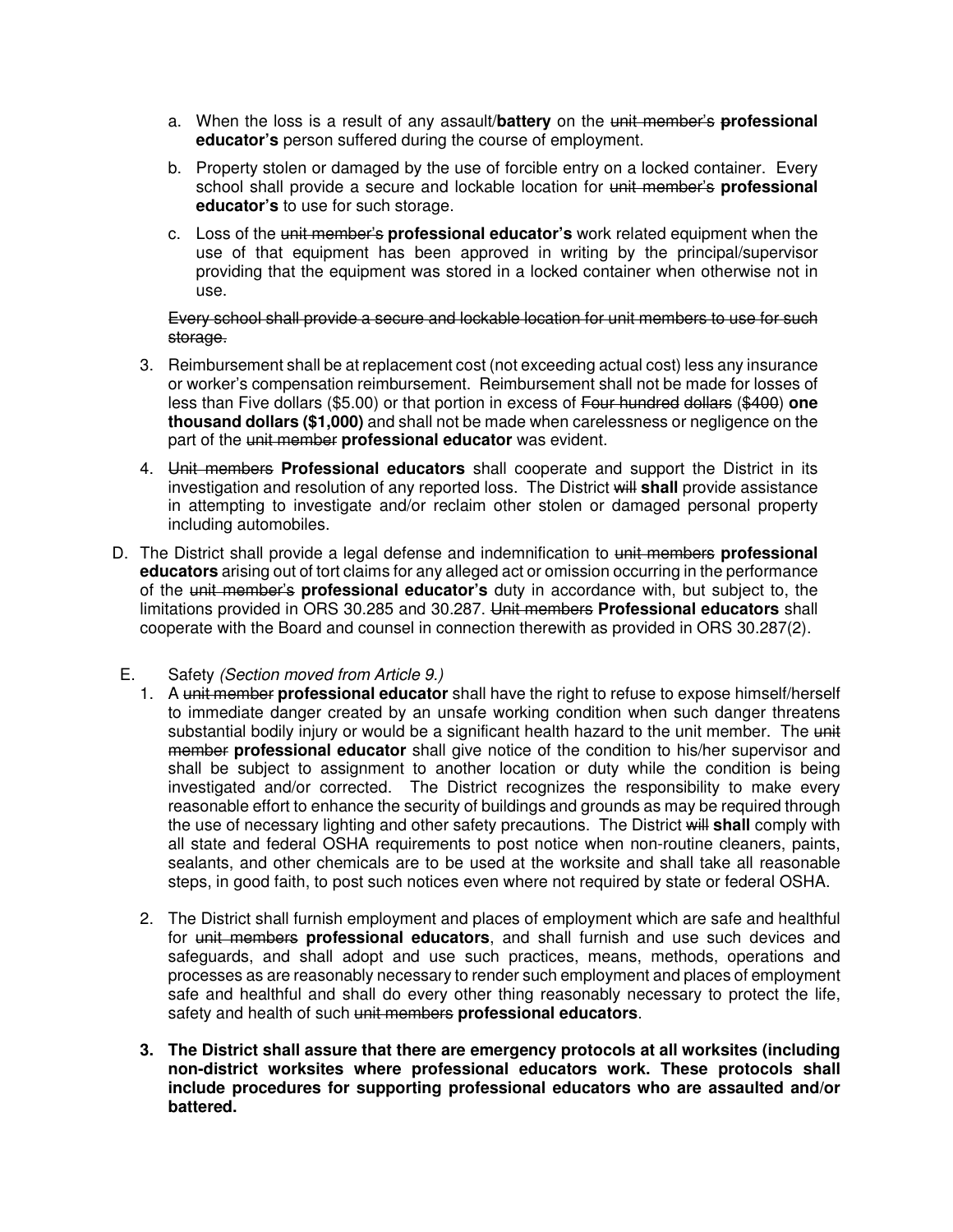- **4. Reports from county/state/city law enforcement/courts concerning student information that may inform professional educators about potential safety issues shall be shared on a need to know basis. The District shall maintain a system to distribute these alerts on an ongoing basis.**
- E. Each unit member may request access to a phone in a private area during the time they are on duty, and a good faith effort will be made to provide such access. (Moved to Article 20.)
- F. Unit members shall have access to a computer as may be necessary to carry out their responsibilities. (Moved to Article 20.)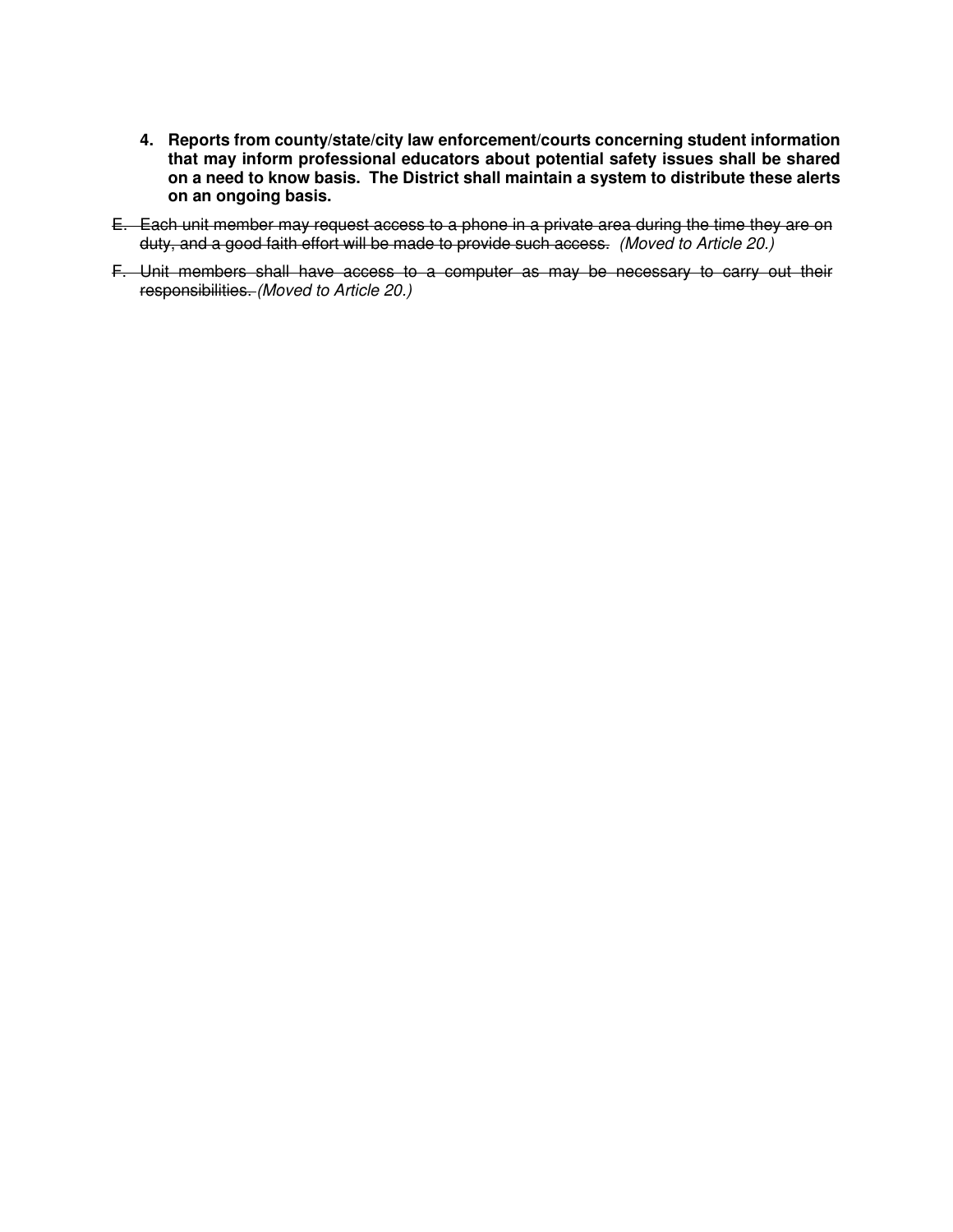# **TENTATIVE AGREEMENT – 02/18/14 ARTICLE 12B ACADEMIC FREEDOM AND INSTRUCTION**

# **A.** Academic Freedom

1. Unit members **Professional educators** shall be guaranteed academic freedom in instructional presentations and discussions and in faculty discussions of education policy. Unit members **Professional educators** may introduce controversial materials provided such presentations, discussions, and materials are appropriate and relevant to course content and grade level **subject to accepted standards of professional responsibility (see PPS Academic Freedom in the Instructional Program 6.20.011-AD as of 03-15- 13).** and that balanced view-points on a controversial issue are presented consistent with the administrative regulations in effect during 2002-03 that speak to the District's Academic Freedom Policy 6.20.010P. (Moved from Article 7.)

**2. The District shall consult with professional educators over decisions regarding the selection of districtwide textbooks. Within generally accepted professional and content standards, professional educators are responsible for determining the supporting materials and methods used for day to day instruction, including differentiating instruction based on student needs.** 

## B. Student Grades

Student grades issued by a teacher **professional educator** in accordance with District policies shall not be changed by a supervisor **or altered due to software limitations of the District's grading system** unless a substantive reason clearly exists. This Section shall not be interpreted to cause a **professional educator(s)** unit member(s) to assign grades in any manner which deviates from general district-wide practices. If an administrator changes a student grade such administrator will notify the teacher **professional educator** in writing of such change, and the reason(s) for such change. (Moved from Article 9.)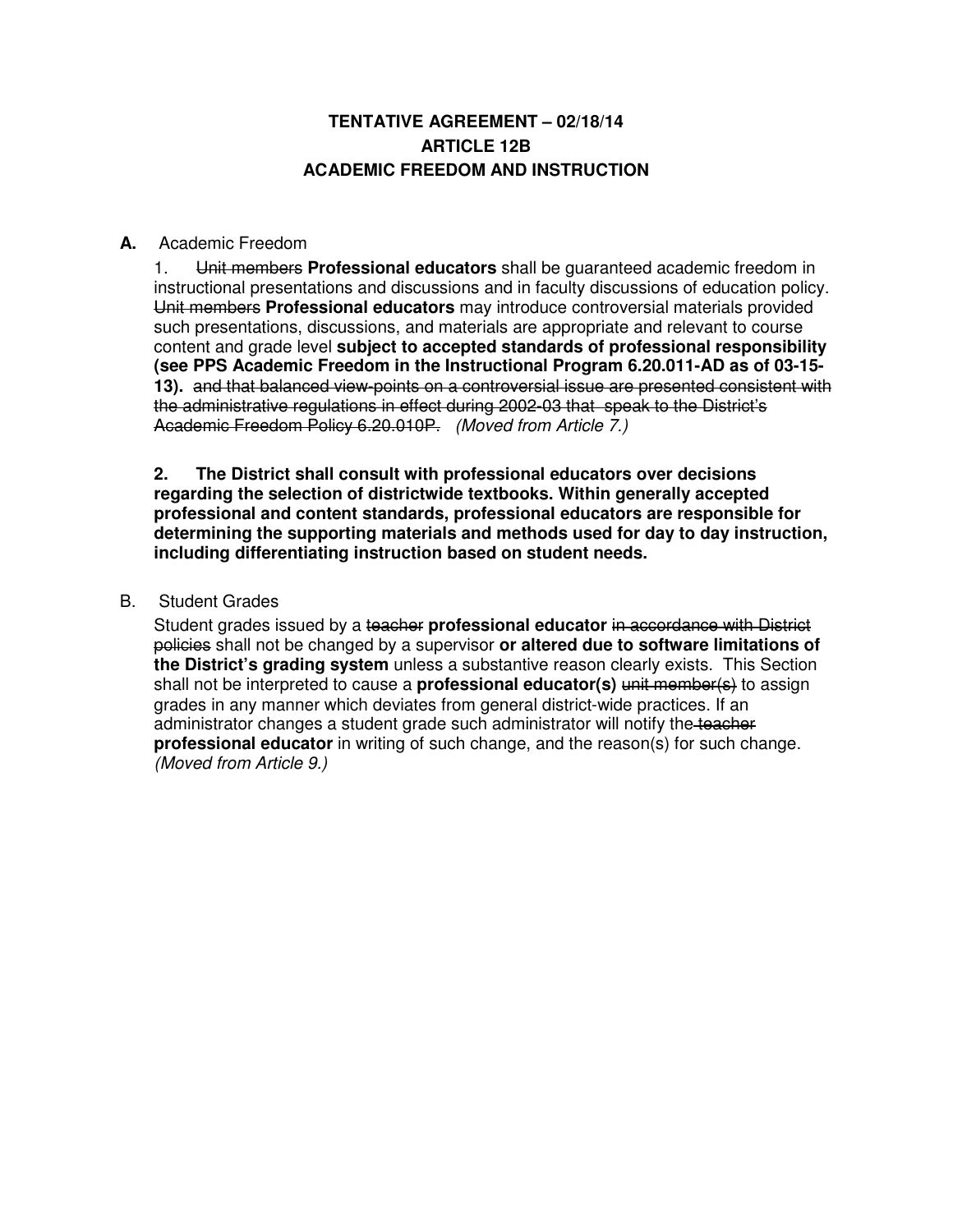# **TENTATIVE AGREEMENT – 4/29/2013 ARTICLE 13 DUES AND PAYROLL DEDUCTIONS**

## A. Fair Share Agreement

- 1. The District shall deduct an amount established by the Association, not to exceed usual and customary dues, each pay month from the pay of each unit member **professional educator** who is not a**n active** member of the Association, beginning with the paycheck issued in the month of September. However, the Association may change the date for deductions to begin by notifying the District by June 1 of the year in which the change is to occur. The Association may not change the date again during the life of the Agreement once this option is exercised. Such an amount shall represent compensation to the Association for any purpose authorized by law for use of fair share fees.
- 2. Any unit member **professional educator** who has not requested payroll deductions of Association dues under Section B of this Article or who has not certified to the District that s/he has paid his/her dues directly to the Association shall be subject to the provisions of this Section.
- B. Dues
	- 1. Any unit member **professional educator** who is a member of the Association or who has applied for membership, may sign and deliver personally and through the Association to the Superintendent an assignment authorizing deductions of membership dues in the United Education Profession (i.e., PAT-OEA-NEA). Such authorization shall continue in effect from year to year, unless revoked in writing as hereinafter provided. Pursuant to such authorization, the District shall deduct one-twelfth of such dues from the first regular salary check of the unit member each month for twelve (12) months, beginning September and ending August of each year. However, the Association may change the date for deductions to begin by notifying the District by June 1 of the year in which the change is to occur. The Association may not change the date again during the life of the Agreement once this option is exercised. Deductions for unit members **professional educators** who join the Association after the commencement of the school year shall be appropriately prorated so that payments will be completed by the following August. In the case of unit members **professional educators** who have elected to receive their annual compensation in ten (10) equal monthly payments, the dues deduction shall be made monthly of onetenth of such dues.
	- 2. Withdrawing the payroll deduction for such dues may be accomplished by writing a letter to the Office of the Association and to the Office of the Superintendent and delivered prior to the first day of October of any year. Letters received prior to October 1 shall be effective October 1 of the same year. Otherwise they shall be effective October of the ensuing year.
	- 3. The Association covenants and warrants that its present Bylaws provide for and agrees to indemnify, defend and hold the District harmless for the foregoing fair share deductions and dues deductions authorizations and withdrawals procedures. In the event the District invokes this paragraph, then the Association will provide the attorney and the parties will fully cooperate in any litigation. In the event the District wishes to use its own attorney, then the District will pay the cost of said attorney. The aforementioned Bylaws make such authorizations irrevocable except as stated in Paragraph 2. In the event of any amendment to such Bylaws lessening the restrictions on withdrawal, the Association will give the Office of the Superintendent written notice thereof prior to the tenth day of any month for which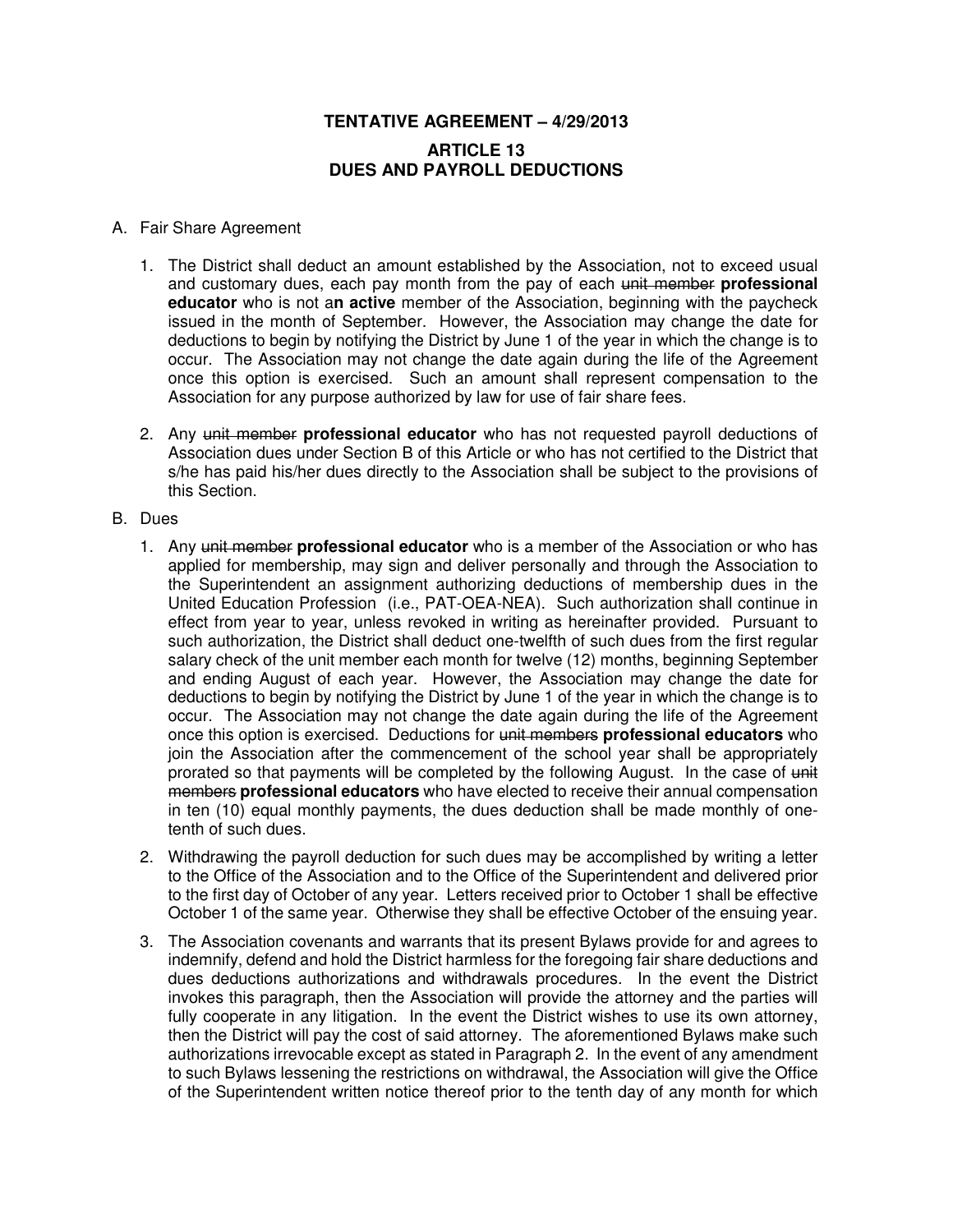such amendment permits withdrawal of authorizations. In the event of such notice, the District may permit such withdrawal on the basis of such new provisions.

- 4. A **record, in a format accessible to the Association,** computer printout of employees **professional educators** on Association dues deductions and Fair Share fees shall be sent to the Association, together with the remittance due the United Education Profession (i.e., PAT-OEA-NEA), within five (5) working days, following the end of the calendar month in which the payroll check has been issued, including a listing of all additions and deletions to the membership list from the previous month. The Association agrees promptly to advise the Superintendent of all members of the Association in good standing from time to time, and to furnish any other information needed by the Superintendent to fulfill the provisions of this Article, and not otherwise readily available to the District. The District shall complete reasonable Association forms and submit them monthly with the remittance to the Association.
- C. Other Payroll Deductions
	- 1. Upon appropriate written request from the unit member **professional educator**, the District shall deduct from the salary of the member **professional educator** and make appropriate remittance for the following approved deductions within five (5) working days following the end of the calendar month in which the payroll check has been issued:

Savings Bonds Fixed or Variable Tax Deferred Annuity Plans School District No. 1 Health & Welfare Trust Premiums Credit Union Approved Charitable Organizations NFIE

The National Foundation for Improvement of Education is a part of this list and will not be removed except by mutual consent. In addition, the District shall perform the same service for Association members for any insurance plans offered exclusively by the Association for Association members, within the mechanical limits of the District's payroll system.

- 2. The District, upon appropriate authorization of the unit member **professional educator**, shall deduct from the salary of the unit member **professional educator** and make proper remittance for any other plans or programs jointly approved by the Association and the Board.
- D. Unit members' **Professional educators'** payroll checks shall itemize all sources of pay, payroll deductions, accumulated sick leave and retirement contributions.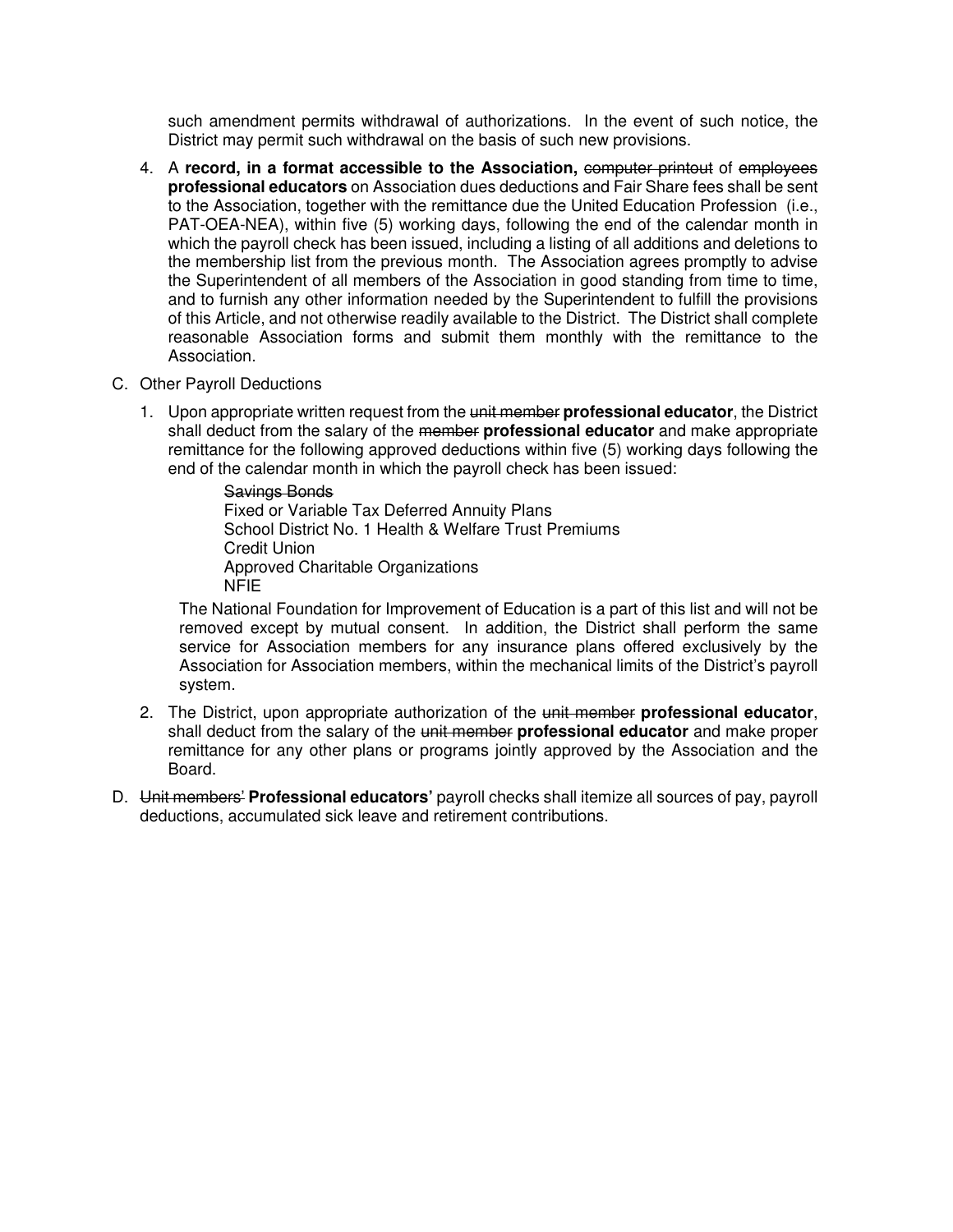# TENTATIVE AGREEMENT – 02/18/14 ARTICLE 14 INSURANCE PROTECTION

#### A. Health and Welfare Trust

- 1. The District and the Association agree to continue participation in the School District No. 1 Health and Welfare Trust per the Trust Agreement as adopted November 9, 1972, and any amendments thereto.
- 2. Subject to the qualifications stated below, the monthly District contribution to the Trust toward the costs of health insurance benefits, including medical, dental, vision, prescription drug, disability and group term life insurance, and associated administrative costs and Trust reserves for full-time unit members **professional educators**, and their eligible dependents and domestic partners (as defined in a Memorandum of Understanding cited in Appendix G) is as follows:
	- a. Beginning February 1, 2006, and every February 1 thereafter The District will **shall**  contribute for full-time eligible bargaining unit members **professional educators**, and their eligible dependents and domestic partners ninety-three percent (93%) of the PAT composite premium.
	- b. The bargaining unit members **professional educators** shall pay any remaining amount of the PAT composite premium as a payroll deduction. **Such payments shall continue to be paid as a tax-sheltered employee deduction as permitted by IRS regulations.**
	- c. **Group term life insurance with accidental death and dismemberment (AD&D) with shall be provided with a benefit of \$50,000. Professional educators shall have the ability to purchase additional coverage by payroll deduction.** (Moved from 3b below.)
	- d. **Long Term Disability**

**Eligible professional educators must enroll in Long Term Disability (LTD) coverage. The Association shall be responsible for setting the eligibility and plan requirements, subject to adoption by the Trust. The premium cost of the LTD plan shall continue to be included in the calculation of the super-composite rate, and professional educators shall continue to pay the full LTD premium.** 

- 3. The benefits in existence on the date of execution of this Agreement shall be maintained by the District for the full term of this Agreement, except if mandated by a new state insurance plan.
- 4. The District shall make this contribution from September through August of the school year. As used in this Paragraph, the words "through August" refer to the payment made by the District in early August, even though the unit member **professional educator** contributions remitted by the District for such payment may have been deducted from July payroll checks. Before such payment per month, as indicated above, is required with respect to a unit member **professional educator**, the Trustees shall certify to the District that the unit member **professional educator** (himself or herself) has such medical/hospitalization coverage  $(1)$  through the Trust. or  $(2)$  from other coverage which is substantially equal to or greater than that provided by the Trust. A full contribution shall be made by the District for unit members **professional educators** having a work schedule of seventy-five percent (75%) or more of a full-time unit member **professional educator**. The District shall make a contribution of fifty percent (50%) of the composite rate for unit members **professional**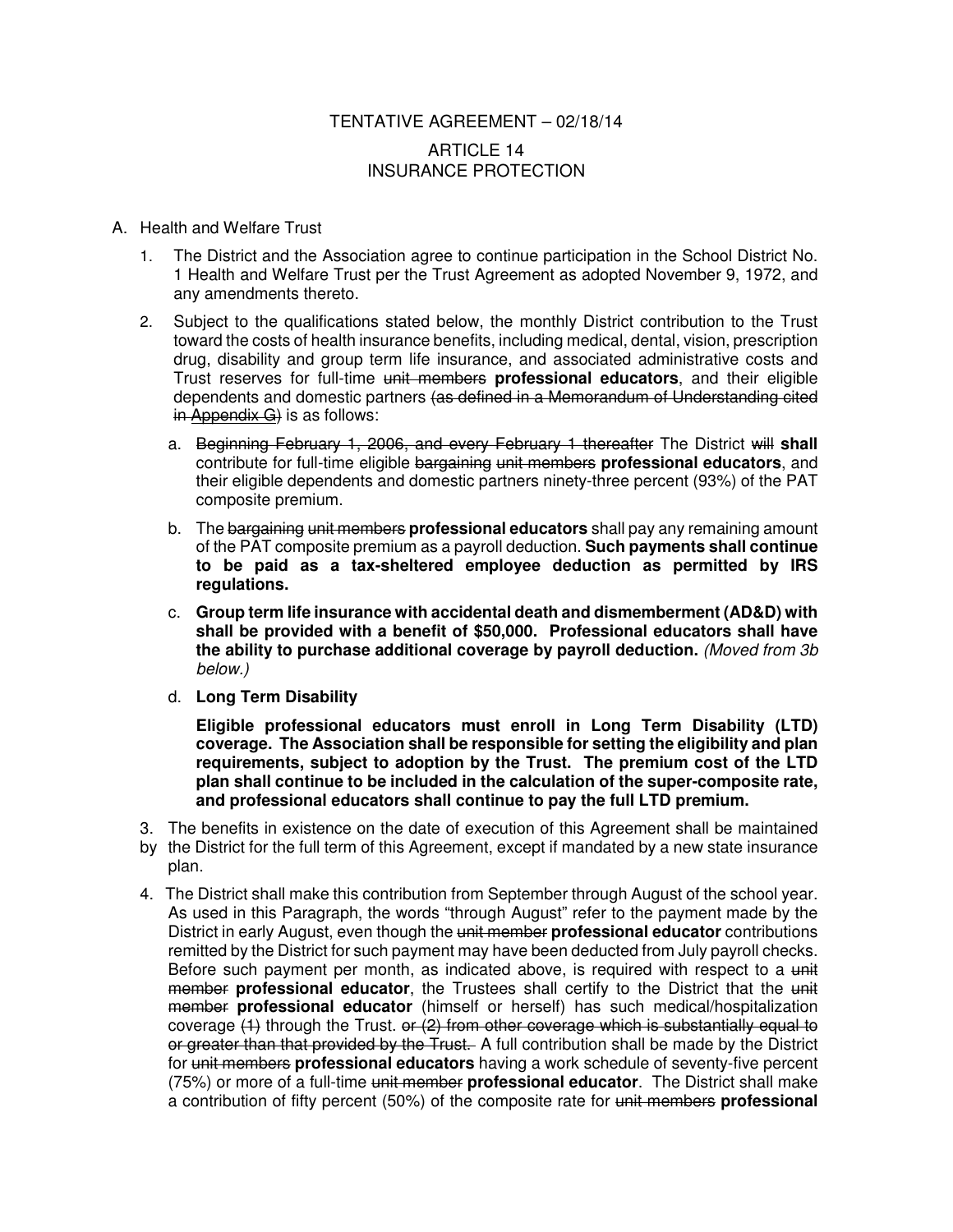**educators** having a work schedule of between fifty percent (50%) and **up to** seventy-five percent (75%) of a full-time unit member **professional educator**.

 Changed back to 74% based on information supplied by Brock on how the district would calculate part-time percentages; especially at the HS level.

- 5. The District shall contribute to the Trust the cost of medical/hospitalization plan for unit members who: (a) elect early retirement on or after June 30, 1998 and are eligible to retire under the Public Employees Retirement System (PERS); (b) have completed at least fifteen (15) years of service with the District; (c) are at least sixty (60) years of age, but not yet eligible for Medicare; and (d) are eligible under such plan then offered by the Trust. The District shall pay one-half (1/2) of the cost for the spouse/or domestic partner of the retiree enrolled in the Plan. For retirees, the list of benefits in existence on the date of execution of this Agreement shall be maintained by the District for the full term of this Agreement. Self-pay for such cost shall be available for qualified early retirees exercising this option to age sixty (60). This provision shall also apply, for up to five (5) years or until eligible for Medicare, whichever comes first, for unit members who become unable to work because of disability as determined by PERS, or the Disability Insurance Program provided by the Health and Welfare Trust. A qualifying retiree below age sixty (60) must maintain their coverage in order to be eligible for District contributions to commence at age sixty (60). An employee below age sixty (60), however, may elect to have District contributions commence upon retirement, but the District shall then cease its contributions at the end of sixty (60) months. Such employee may continue to maintain his/her coverage on a selfpay basis until age sixty-five (65). (Moved to Article 22 – Retirement.)
- 6. The District shall make a contribution to the Health and Welfare Trust in accordance with Paragraph 2 of this Section for two (2) months following the end of the standard work year, as defined in Article 21, Section B, for full-time unit members and part-time unit members who work at least half-time if the unit members during the entire standard work year or who worked on less than a half-time basis during that year. Such contributions shall not be required for any unit member who did not work during the entire preceding standard work year.

**For temporary professional educators, the District shall make a contribution to the Health and Welfare Trust in accordance with Paragraph 2 of this Section for two (2) months following the end of the standard work year, as defined in Article 21, Section B, if the temporary professional educator(s):** 

- work**ed** at least half-time**, and worked at least half of the contract year, and finished the contract year in a bargaining unit position; employed by the District; or**
- work**ed** at least half-time **and is retained in a bargaining unit position for the following school year.**
- 7. Unit members **Professional educators** on unpaid leave of absence shall not suffer loss of benefit in excess of the period of time not worked during the regular work year. **If paid leave extends up to the beginning of** winter, spring and**/or** summer recess periods, **such recess periods shall** will not count as time not worked.
- 8. The District shall assure the continuation of a tobacco abatement program, through the Health and Welfare Trust, for unit members **professional educators** and their families. (Moved from Article 9.) (A5 in PPS supposal.)
- B. Liability Insurance

The District shall provide, on a fully paid basis, bodily injury, liability and property damage insurance coverage, to the limits carried by the District for the use of automobiles owned, leased or hired by a unit member **professional educator** while in the normal course of his/her duties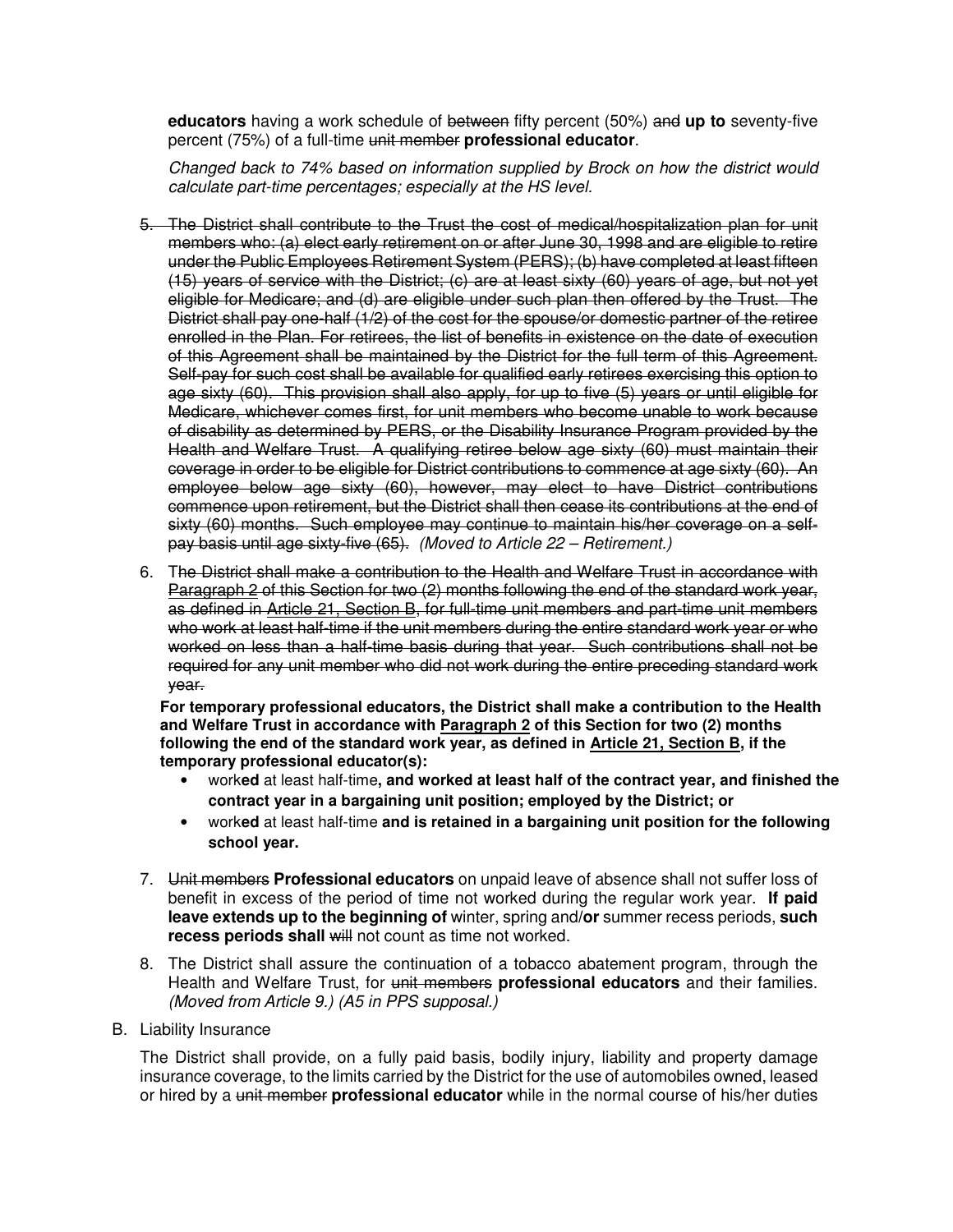as an employee of the District. This coverage shall apply only as excess insurance over and above other valid and collectible liability insurance carried by the unit member **professional educator**. The District may require as a condition to this coverage that before the vehicle is used on District business, the unit member **professional educator** provide a license of insurance showing that he or she has at least the minimum amount of insurance required to license a vehicle in the State of Oregon. The District will reimburse the unit member **professional educator** for any deductible cost the unit member **professional educator** is required to pay, as a result of an on-duty accident, not to exceed Two Hundred Fifty Dollars (\$250) **five hundred dollars (\$500).** Reimbursement will not be made if the unit member **professional educator** is convicted of or admits to driving under the influence of intoxicants or with a suspended license.

C. Professional Association Insurance Program

The District shall recognize the rights of the Association to select carriers of insurance programs where membership in said program is contingent upon membership in the Association. Subject to the mechanical limits of the District's payroll system, the District shall make available payroll deductions for unit member **professional educators** participating in such insurance programs. Such deductions made during 1988-89 shall continue.

- D. The District will continue the I.R.C. Section 125 Flexible Benefit Plan during the term of this Agreement.
- E. **Domestic Partners**

**Insurance coverage for same sex and opposite sex domestic partners shall be provided the same as spousal benefits. The definition of domestic partner is included as Appendix G.** 

F. **Employee Assistance Program (EAP)** 

**The District shall continue to provide an Employee Assistance Program (EAP) that allows each professional educator to refer themselves confidentially to the EAP provider.** 

*(INTENT IS TO NOT PROHIBIT MANDATORY REFERRALS.)*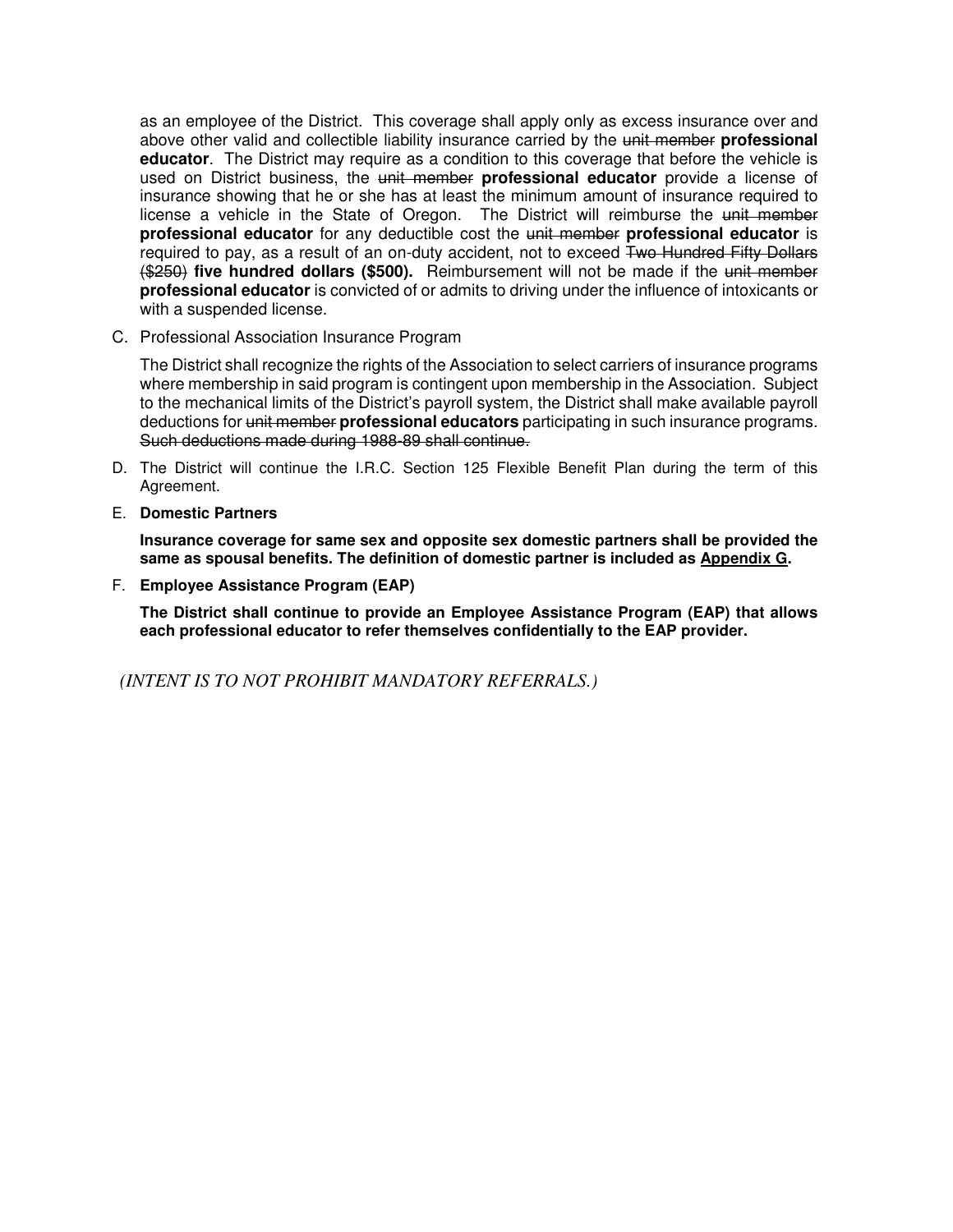# **TENTATIVE AGREEMENT – 12/10/2013 ARTICLE 15**

# **MENTOR PROGRAM /** PROFESSIONAL GROWTH / IN-SERVICE CLASSES

## **A. Mentor = Professional Educator Program (Moved from Appendix E)**

Portland Public Schools

**1. The District intends to maintain a mentor program for the purpose of providing support and assistance to new and/or inexperienced professional educators. Depending on the needs of the District and the mentor program, mentors may be assigned on either a full-release or an extended responsibility basis.**

- **a. Full-release mentors shall be compensated according to placement on the salary schedule plus one thousand five hundred dollars (\$1500) per school year.**
- **b. Extended responsibility mentors shall be compensated according to placement on the salary schedule plus receive extended responsibility pay per school year in accordance with Appendix C.**
- **2. The mentor program shall operate within the following parameters:** 
	- **a. A professional educator must have contract status and four (4) or more years of experience in the District in order to be eligible to be a mentor. No professional educator shall be designated as a mentor without his/her consent.**
	- **b. Mentors shall not participate in the evaluation of beginning professional educators (mentees). Observations made and data collected by the mentor shall be used solely for the purpose of providing assistance to the mentee and shall not be used in the evaluation of the mentee. Supervisors/evaluators and mentors shall not discuss individual mentee concerns/areas for improvement without the prior approval of the mentee. Written or other reports of a mentor regarding a mentee may not be used in the mentee's evaluation.**
	- **c. The mentor program shall not be used as part of a Program of Assistance for Improvement for any professional educator.**
	- **d. Collaborative Assessment Logs (CAL) shall not be shared with supervisors or used in the evaluation of the mentee. Self-assessment instruments shall not be used to evaluate mentors or mentees.**
	- **e. Mentees shall not be required to develop additional professional goals beyond what is required in the PPS Handbook for Professional Growth and Evaluation.**
	- **f. Any professional educator released from regular duties to participate in activities related to the mentor program shall be released without loss of pay and shall not be charged leave. Mentors and mentees who are asked and volunteer to work up to five (5) days outside the standard school year shall be compensated at their per diem rate of pay.**
	- **g. The ratio of mentors to mentees in the full-release model shall be no more than 1 to 15. Any change to the ratio shall be by mutual agreement between the District and the Association. The extended responsibility mentor model operates on a one-to-one basis.**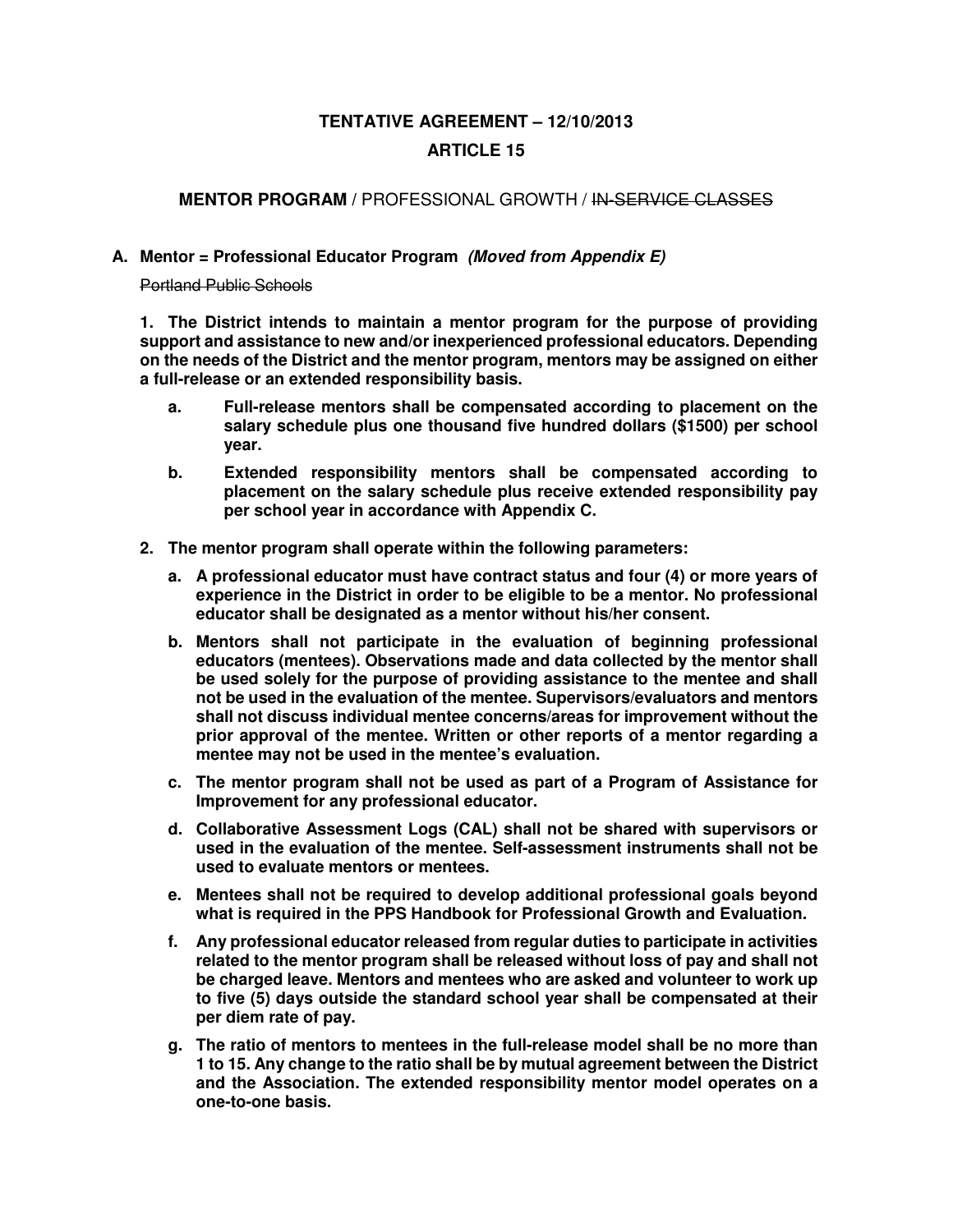- **h. The Association shall partner with the District in the selection of mentors. The Mentor Selection Rubric shall not be used to evaluate a professional educator. Videos of mentors' coaching practices shall not be used in the evaluation of mentors.**
- **i. Reconsideration of assignments shall not result in a reduction of FTE assigned to any mentor.**

**3. The mentor program may be expanded or discontinued at the discretion of the District.** 

**4. The Memorandum of Understanding (MOU) concerning the Mentor Program dated 08/14/13 shall remain in effect until June 30, 2014.** 

- 1. ( \_\_\_\_\_\_\_\_\_\_) The District may provide a mentor program for the purpose of providing support and assistance to inexperienced and/or new unit members professional educators, within the following parameters:
	- a. This Memorandum of Understanding sets forth the basis for a Mentor Teacher Program within the Portland Public Schools pursuant to the 21<sup>st</sup> Century Schools Act.
	- b. Job descriptions for the mentor**s** teachers and relevant procedures will be developed by a joint committee under the auspices of the contract administration committee.
	- c. No teacher shall be designated as a mentor without the consent of the teacher**.**
	- d. A teacher must have contract status in the Portland Public Schools to be eligible to be designated as a mentor.
	- e. At least ninety (90) hours of direct contact between the mentor and the beginning teacher shall occur during the course of the school year.
	- f. The mentor teacher shall not participate in the evaluation of the beginning teacher**.** Observations made by the mentor shall be solely for the purpose of providing assistance to the beginning teacher and shall not be used in the evaluation of the beginning teacher or shared with any person.
	- g. The **M**entor teacher **P**rogram shall not be used as a part of a program of assistance for any teacher**.**
	- h. Teachers released from their regular duties for participation in approved activities related to the Mentor Teacher Program shall continue to receive their regular compensation and shall not be charged leave.
	- i. A mentor teacher shall receive extended responsibility pay of One Thousand One Hundred Twenty-seven Dollars and Forty-six Cents (\$1127.46) per school year. This amount will be increased by the base salary increases in the 2012 - 2013 school year**.**
	- j. The District may expand or discontinue the Mentor Teacher Program at its discretion.
	- k. Mentors and new teachers mentees who are asked and volunteer to work up to five (5) days outside of the school year will be compensated at their per diem rate of pay. Whenever asked to attend meetings, training, or work sessions, beyond the normal work hours or work year, the mentor and the mentee will be paid at their normal per diem/hourly rate. In such cases, the mentor and the protégé **mentee** will **shall** be given a minimum of one (1) week's notice. The PAT/PPS mentor committee will make recommendations to the Superintendent regarding this program by June 1, 2013.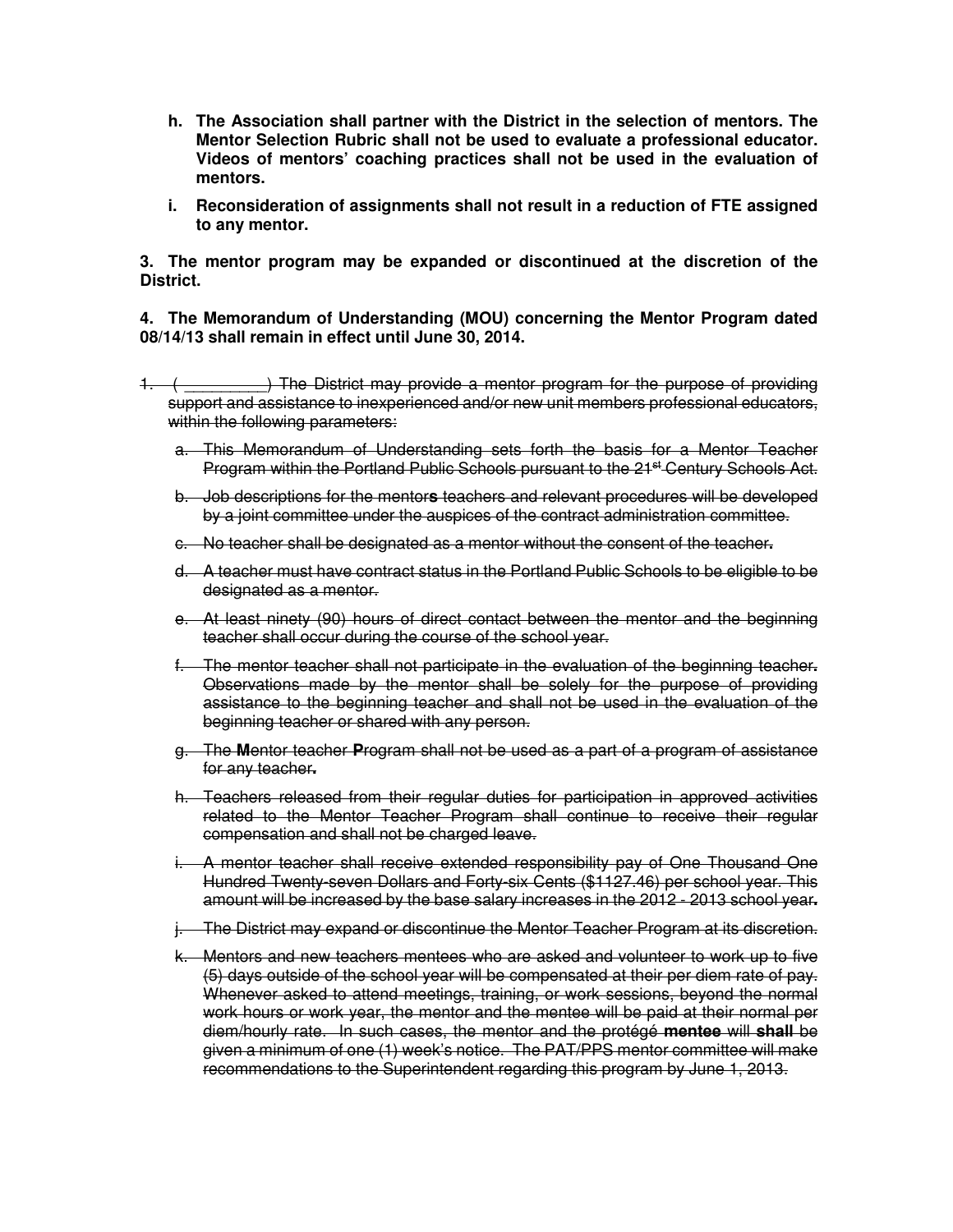- 2. This Memorandum of Understanding shall become part of the Agreement and shall remain in effect through June 30, 2013 (Moved from Article 17)
- B. Salary Increments
	- 1. Plus hours beyond degree salary increments (e.g. initial placement on a column of the salary schedule at the time of employment) must be based on coursework at accredited colleges or universities.
	- 2. At such time that the State of Oregon requires completion of a "5th year" program for licensure, new teachers **professional educators** shall be given credit for the hours required following the Bachelor's degree for completion of a "5th year" program up to a maximum of forty-five (45) quarter hours. Currently employed teachers **professional educators**, who have completed a "5th year" program but were not given credit at the time of employment, shall be given credit on the salary schedule up to the BA+45 column.
	- 3. Vocational unit members **professional educators** may receive credit for technical coursework taken at a community college. Such courses shall be relevant to the unit member's **professional educator's** field of preparation and to service as a unit member in this District.
	- 4. In order to receive a salary adjustment retroactive to the beginning of the current school year, a unit member **professional educator** must, by October 31st, provide the Personnel **Human Resources** Department with proof of completion of coursework. Adjustments based upon proof received after October 31st will be made effective the second month following the month received.
- C. The Guidelines for Professional Growth/In-service shall be revised by the District and the Association and distributed to professional educators unit members. (Our intent is to review Appendix P for quick changes to propose during this process. We most likely will need a committee to review the complete Guidelines and to update them. We are concerned that much of the language on in-services is outdated and may no longer be applicable. This may be an appropriate topic for a subcommittee.)
- D. Continuing Education Obligations

The District shall not require adherence to the portions of Board Policy 5306 that require six (6) credits for every four (4) years.

- 1. **If the District requests that a unit member professional educator participate in a professional growth activity, the District shall pay all expenses.** It is recognized that there may be in-service offerings for which attendance that professional educators **are requested by the District to attend** outside the normal professional work day described in Article 21 may be required by the District. In such cases, teachers **professional educators who agree to attend** shall be paid for attendance at the unit member's **professional educator's** regular hourly rate under the salary schedule.
- 2. **Tuition Reimbursement**
	- a. The District shall pay the full cost of tuition and other reasonable coursework expenses (e.g. laboratory fees, books, and the like) incurred in connection with any specific courses, workshops, seminars, conferences, in-service training sessions, or other such sessions in which attendance is required **specifically requested** by the District. **This section applies to coursework and other expenses (including testing and other licensure fees) related to adding highly qualifies (HQ) status and other licensures requested by the District.**
	- b. The District shall reimburse probationary and permanent teachers, including social workers and child development specialists **professional educators** for tuition cost for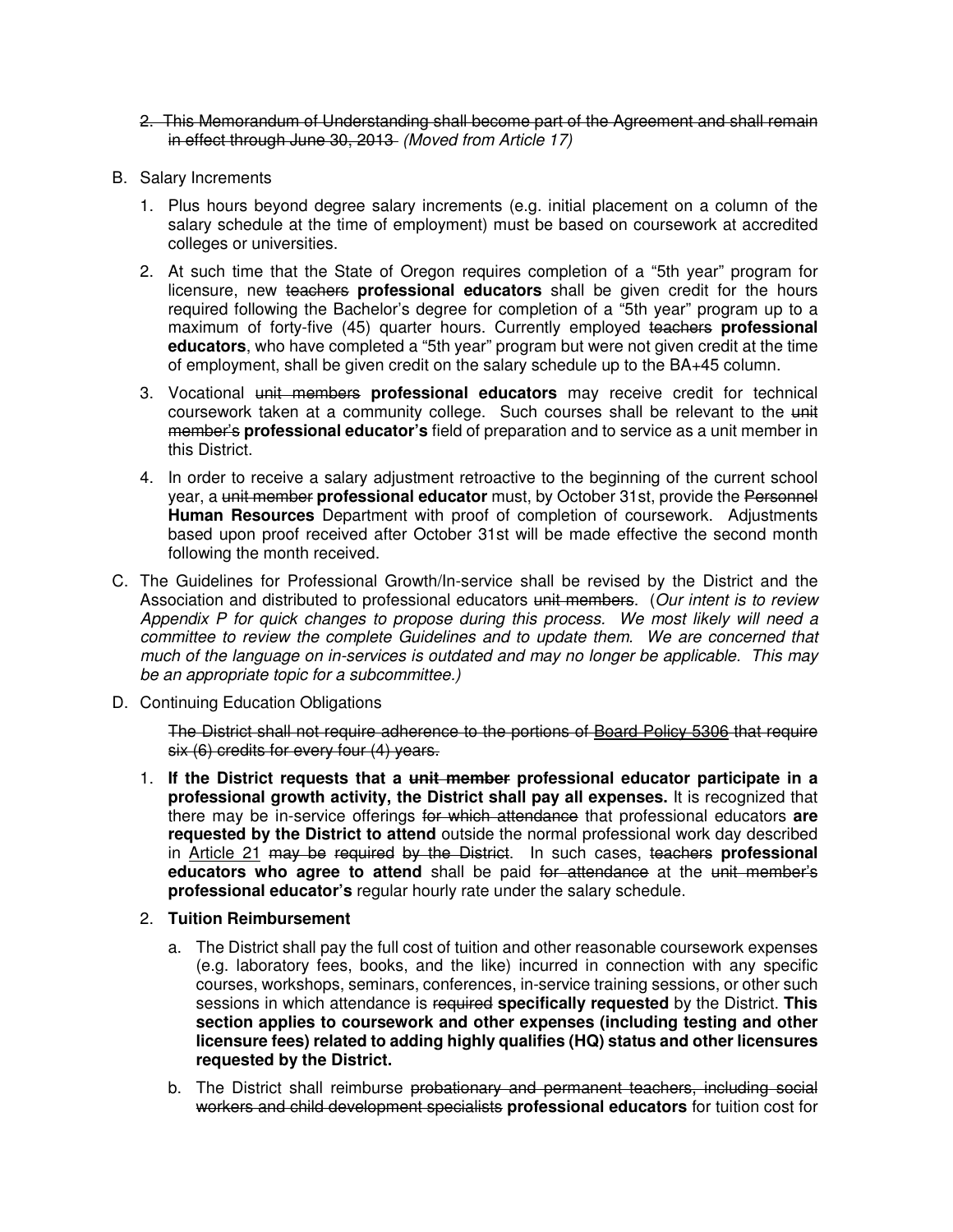up to six (6) non-cumulative hours in a 12-month period for which graduate credit is granted by a college or university. Reimbursement shall be for the cost of tuition or the tuition rate for graduate courses at Portland State University, whichever is less. Coursework must be toward an advanced degree, TSPC licensure, professional education course**s,** or related to the unit member's **professional educator's** assignment. Evidence of a passing grade is required. Reimbursement shall not be made for books, lab fees, I.D. cards, gym fees, food, housing, transportation, supplies or other tuition expenses. Unit members will **Professional educators shall** be reimbursed within sixty (60) days of submitting proof of satisfactory completion of the course. A **professional educator** receiving reimbursement must remain employed with the District for at least one (1) semester following reimbursement.

### 3. **National Board Teacher Examination**

Reimbursement shall also be made for the fee charged a teacher **professional educator**  who takes and passes the National Teacher Examination to obtain a specialty area endorsement. This amount shall be within the tuition cost as stated in paragraph 4 above.

#### 4. **State-Approved Professional Exams**

A unit member **professional educator** may access their professional growth funds for requests for High Objective State Standards of Evaluation (HOUSSE) assessments or for State Approved Core Academic exams such as the Praxis or Oregon Educator Licensed Assessment (ORELA) **Oregon Educator Licensure Assessment (ORELA:NES).** Unit members will **Professional educators shall** be reimbursed following sixty (60) days of submitting documentation of a passing score or a copy of the HOUSSE request submitted to TSPC.

The District shall provide unit members with related core instructional materials and an opportunity for in-service before requiring implementation of new adoptions, programs or curricula. (Moved to Article 20.)

- E. The District shall pay, either through reimbursement to the unit member **professional educator**  or direct payment to the appropriate agencies, for the cost of fingerprinting for licensure/certification renewal.
- F. **Because Speech and Language Pathologists participate in Medicaid billing for services, the District shall pay for licensure costs/fees for Speech and Language Pathologists to obtain or renew licensure from Board of Examiners for Speech-Language Pathology and Audiology.**

G. During the 1999-2000 school year, A task force consisting of four (4) representatives appointed by the Association President and four (4) representatives appointed by the Superintendent shall develop and recommend to the Board a District Continuing Professional Development Plan (CPD). Such plan will include an appeal process for any individual whose verification of completion is denied. (Moved from Appendix H.) (PAT is open to discussing the inclusion of this item if it still is needed.)

### G.Student Teachers**/Interns**

**Upon mutual agreement between the professional educator and the District,** student teachers, **interns** or observers shall **may** be placed with unit members **professional educator.** The District teachers who have agreed to the placement. The District will request that the college or university advise the teachers **professional educators** of the type and amount of honorarium to be paid at the time the teachers **professional educators** are asked to be a supervising teacher/**educational professional.** (Moved originally from Article 21 and recently from Article 16.)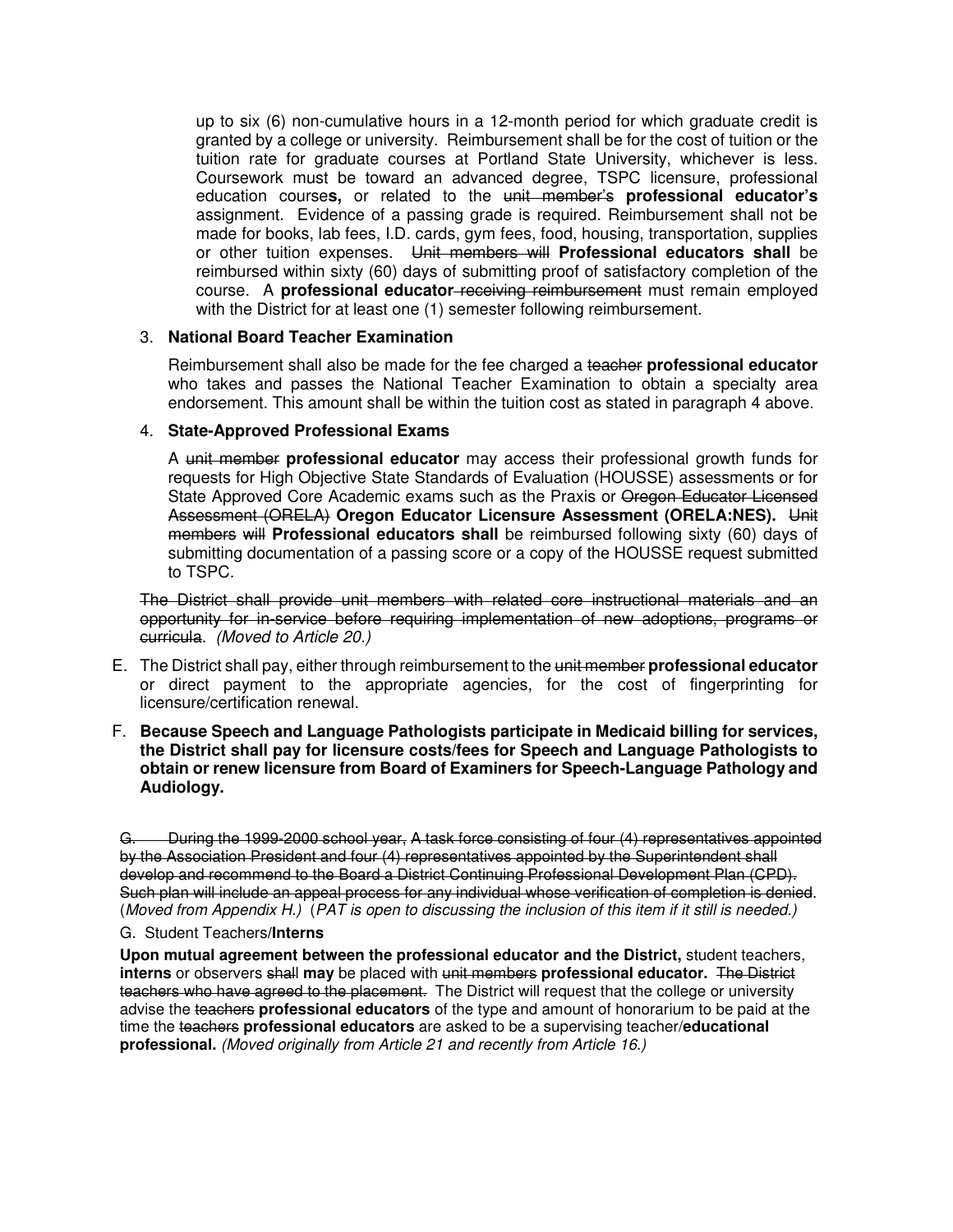## **TENTATIVE AGREEMENT – 7/11/2013**

# **ARTICLE 16 PROFESSIONAL IMPROVEMENT**

A. The Board **District** and the Association support the principle of continuing training for unit members **professional educators**, participation by unit members **professional educators** in professional organizations in the areas of their specializations, and leaves for work on advanced degrees or special studies, foreign travel and participation in community education projects.

### **B. Professional Improvement Fund**

The Board **District** agrees to annually budget a fund to pay the expenses of unit members **professional educators** who work half-time (.5) or more to attend professional conferences**.** , and for the cost of fees charged by agencies for fingerprinting and the accompanying criminal check required by TSPC or the ODE. (Fingerprinting section moved to Article 21.) The amount of the fund shall be determined as follows:

- 1. Multiply the number of unit members based on the November ending payroll, who work half-time (.5) or more, times the Portland State University tuition cost for two 3-hour graduate classes (currently \$688.50. The amount shall be adjusted annually to reflect the fall term PSU tuition rate;
- 2. Subtract the actual cost of the previous fiscal year's tuition reimbursement which was made in accordance with Article 15.B.4. of this Agreement;
- 3. Multiply the remainder by two-tenths (.2). The result shall be the amount available for professional improvement during the following fiscal year.

The base amount for six (6) credit hours will be used to calculate the total amount budgeted each year for professional improvement throughout the life of this Agreement.

- C. A conference to be attended may be selected by the unit member **professional educator**  subject to approval by the principal, or when applicable, the supervisor or other authorized representative of the Superintendent. **Approval shall not be denied provided the conference has a legitimate pedagogical purpose.** Transportation, meals, lodging, and registration shall be deemed appropriate expenses. Meals will be reimbursed at the IRS rate, which will be adjusted annually. A unit member **professional educator** attending such conferences and meetings shall be granted sufficient leave time to attend without loss of compensation. The approval shall designate what portion, if any, of such leave time shall be charged against professional leave. Unit members **Professional educators shall** will, upon request, submit a written report regarding such conferences. Insofar as reasonably practicable, the fund shall be allocated to classroom teachers in proportion to their numbers in the teaching staff. Unit members **Professional educators** are eligible for advances on professional improvement funds when necessary documentation is presented. If an advance is not requested, unit members will **professional educators shall** be reimbursed within thirty (30) days of submitting complete and accurate documentation of expenses.
- D. A unit member **professional educator** may access their **her/his** professional improvement funds for requests for High Objective State Standards of Evaluation (HOUSSE) assessments or for State Approved Core Academic exams such as the Praxis or Oregon Educator **Licensure** Licensed Assessment (ORELA**).** Unit members will **Professional educators shall** be reimbursed following sixty (60) days of submitting documentation of a passing score or a copy of the HOUSSE request submitted to TSPC.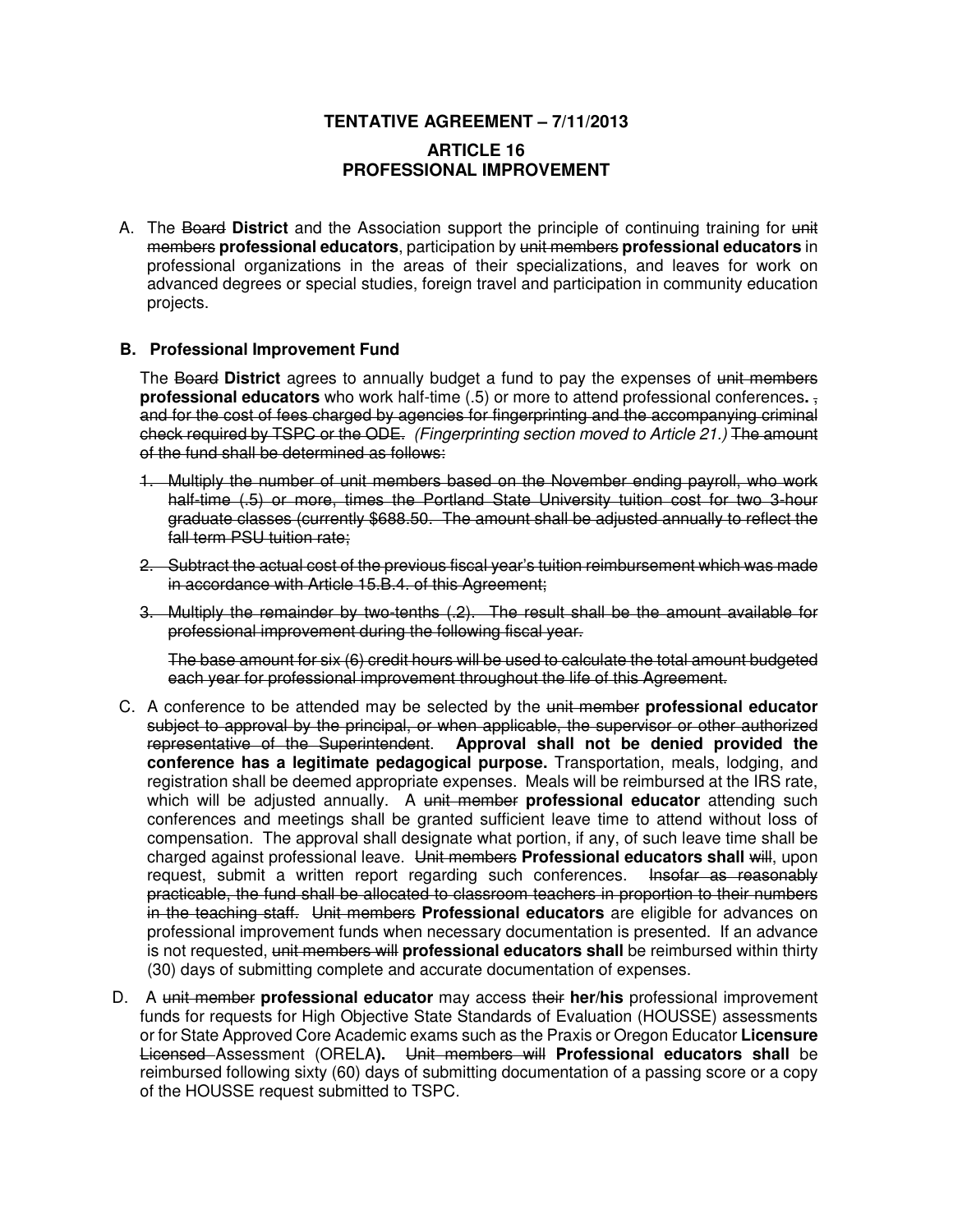- E. Sixty percent (60%) of the funds shall be appropriated and made available during the first semester; the remaining forty percent (40%) is to be made available on the first day of the second semester.
- E. The cost of substitutes made necessary by attendance at conferences for which expenses are paid from the fund shall be borne by the District and shall not be charged against the fund.
- G. An annual report of the use and distribution of these funds will be available in the District and a copy of each completed request and response will be sent to the Association. The report shall list the total number of applications made, the number granted, and the amount of monies requested and the amount granted. This shall be broken down by elementary, secondary and miscellaneous groupings as described below. This report should be available by May 15 of each year.
- F. The Guidelines for use of the Professional Improvement Fund shall be revised by the District and the Association and distributed to unit member **professional educator**s. Under this Agreement, the following suggested guidelines shall be implemented:
	- 1. Eighty percent (80%) of the funds each year shall be made available to unit members assigned to specific school buildings, prorated based on the number of unit members;
	- 2. Twenty percent (20%) will be available to unit members not assigned to specific school buildings but to district programs;
	- 3. Of the proportion going to unit members in specific district buildings, two-thirds (2/3) will be available to elementary teachers (Pre-K-8) and one-third (1/3) to high school**s** teachers (9-12);
	- 1. Funds will be allocated based upon seniority of the unit members **professional educators**  who make application. A unit member **professional educator** who receives funds will rotate to the bottom of the eligibility list and will not again receive funds until other applicants have done so, except that a Professional Improvement Fund grant of less than One Hundred Dollars **Fifty** (**\$150** \$100) will not cause a unit member **professional educator**  to be placed at the bottom of the eligibility list;
	- 2. One Thousand **Five Hundred** Dollars **(\$1500** \$1000) will be available to unit members **professional educators** only once every three years;
	- 3. Applications must be processed within one (1) week of being submitted by the **professional educator** unit member; and
	- 4. These funds will **shall** not be available to temporary **professional educators** teachers.
- I. Successful Schools Program
	- 1. A unit member who receives a monetary reward under the Successful Schools Program (SB 880 [1-3]) shall individually decide how to use the reward.
	- 2. The District will not attempt to pressure, coerce or direct a unit member in making this decision, nor will the unit member suffer any adverse consequences based on the decision.
	- 3. A unit member's choice to use a reward under the Successful Schools Program for professional development or tuition reimbursement will not reduce the professional development or tuition reimbursement money or other benefits available under this Agreement.
	- 4. When the Successful Schools Program grant terminates, the unit member will be under no obligation to continue the grant activities.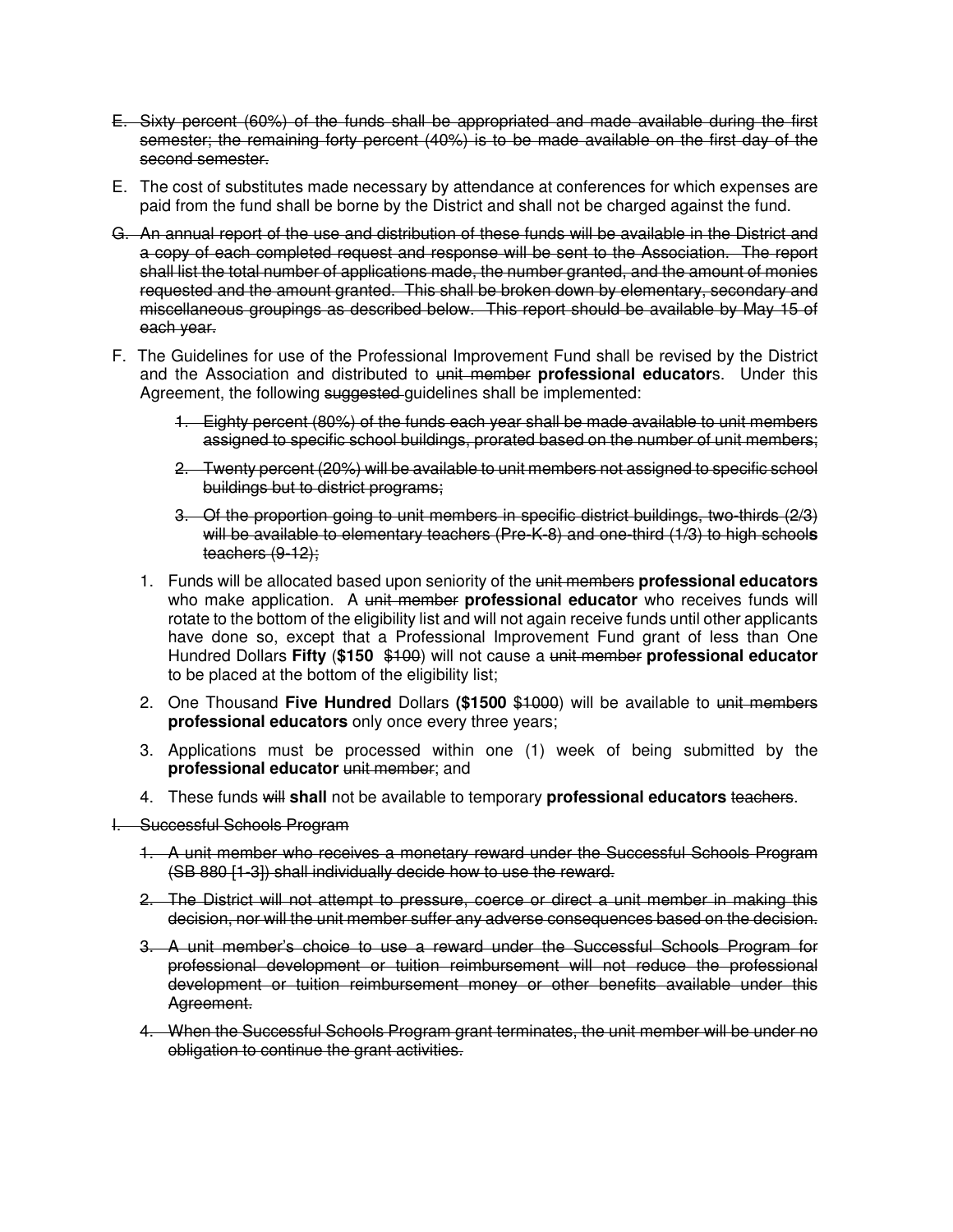5. If Portland Public Schools expands the Successful Schools Program, such programs would use dollars from non-general fund sources. If the criteria for such programs differ from (SB 880 [1-3]) the District will consult with the Association.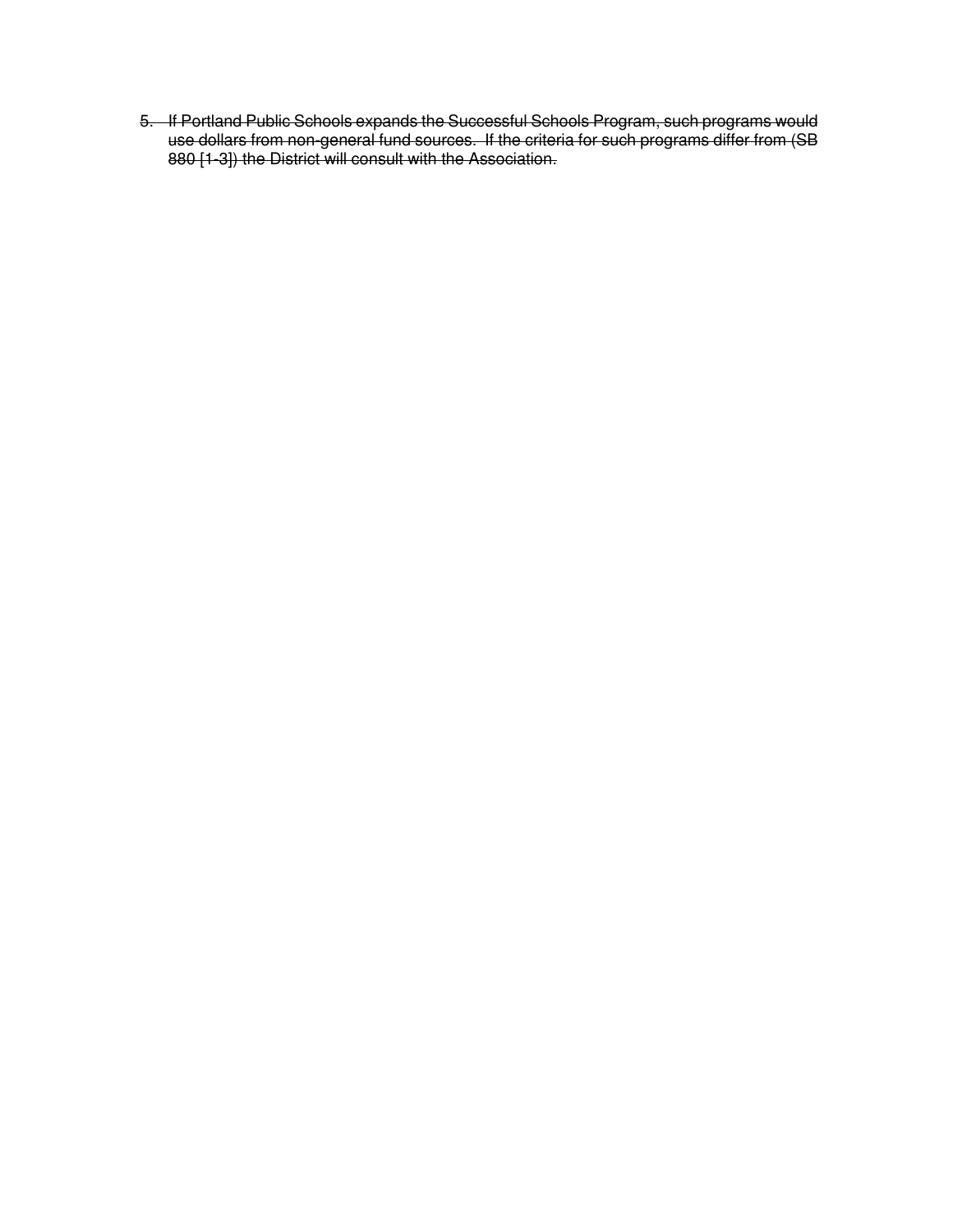# **TENTATIVE AGREEMENT – 12/6/2013 ARTICLE 17 PROFESSIONAL INVOLVEMENT/SCHOOL IMPROVEMENT COUNCILS**

#### A. **School Improvement Councils**

A. Purpose

The District and the Association agree to establish a process for involving bargaining unit members **professional educators** in enhancing the quality and effectiveness of education for the purpose of improving student knowledge, skills and attitudes. The District and the Association agree to come into compliance **comply** with the school site council requirements of **the 21st Century Schools Act.** HB 2991. through a phased-in process that will take into consideration options experienced in the pilot efforts currently underway.

#### B. District Site Committee

The Joint Contract Administration Committee will function as the District Site Committee in matters related to the 21<sup>st</sup> Century Schools Act. The Joint Contract Administration Committee will shall be solely responsible for establishing its own procedures for compliance with this Act. If the District decides to participate in building site committees, then Contract Administration will **shall** be responsible for determining the procedures by which the site committees would **will** function. Any such procedures would **shall** be in compliance with the Agreement between School **the** District No. 1 and the **Association** Portland Association of Teachers. (Moved from Appendix D.)

C. Council Participation

Participation by bargaining unit members **professional educators** on a school site council will shall be voluntary. Council members shall be allotted as provided by law. The District and PAT will **The Association shall** develop the rules by which the elections of bargaining unit members **professional educators** will **shall** be conducted. The head PAT representative and building principal shall jointly conduct an annual secret ballot election no later than October 15 to select PAT bargaining unit members **professional educators** to the council.

D. Council Roles and Responsibilities

Actions and decisions of the council will be in accordance with law, existing Board policies, established administrative procedures and applicable collective bargaining agreements. Achieving consensus among site council members is a desired operational goal. If consensus is not reached, the council will **shall** make its determination by majority vote. **Professional educator** unit member on site councils shall be given copies of the site budget and other public documents upon request.

E. Implementation of Decisions

Prior to implementation of a council decision, it shall be communicated in writing to the bargaining unit members **professional educators** at the school worksite. Once a decision is finally reached, it shall be implemented by all at the site. However, if requested by twenty five percent (25%) of the **professional educators** bargaining unit members, the pending decision shall be put to a vote of the **professional educators** bargaining unit members. To implement the decision, a majority of those participating in the vote shall be required.

F. Meetings

When school site council meetings are held, business will be conducted by those members present Until the promised state funding for the implementation of HB 3565 is made available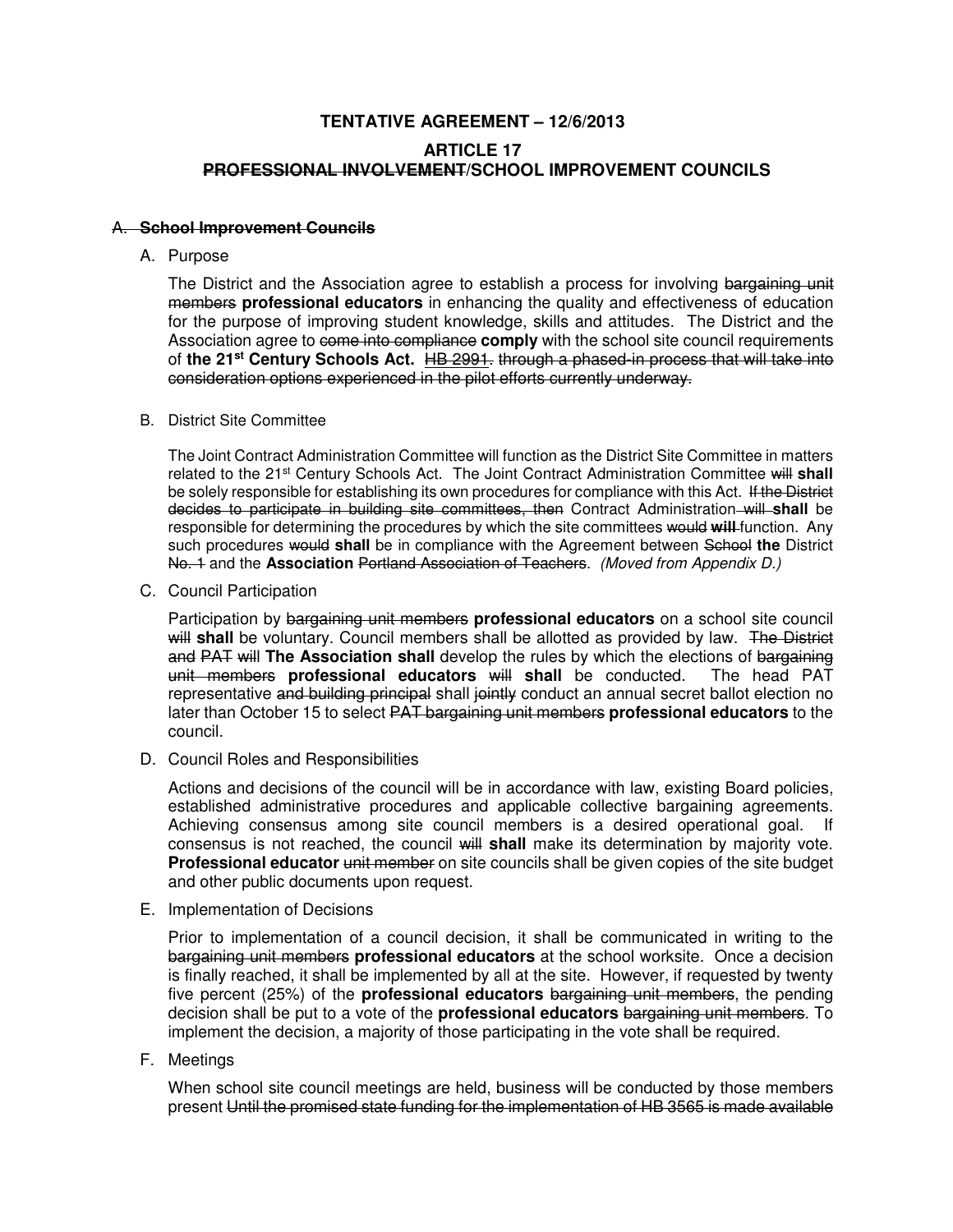to the School District, **C**ouncil meetings will be held within the bounds of the school workday and workweek. The parties agree to process waiver **shall consider** requests **from school site councils asking for an exception to the meeting time requirements of** for this Section submitted by school site councils for consideration at contract administration.

G. Training of Councils

The District and the Association will cooperate in the development of training programs. Costs of training shall be paid by the District.

The site based language in response to House Bill 2020 is added as Appendix D.

B. The mentor language in response to House Bill 2020 is added as Appendix E. (Moved to Article 15)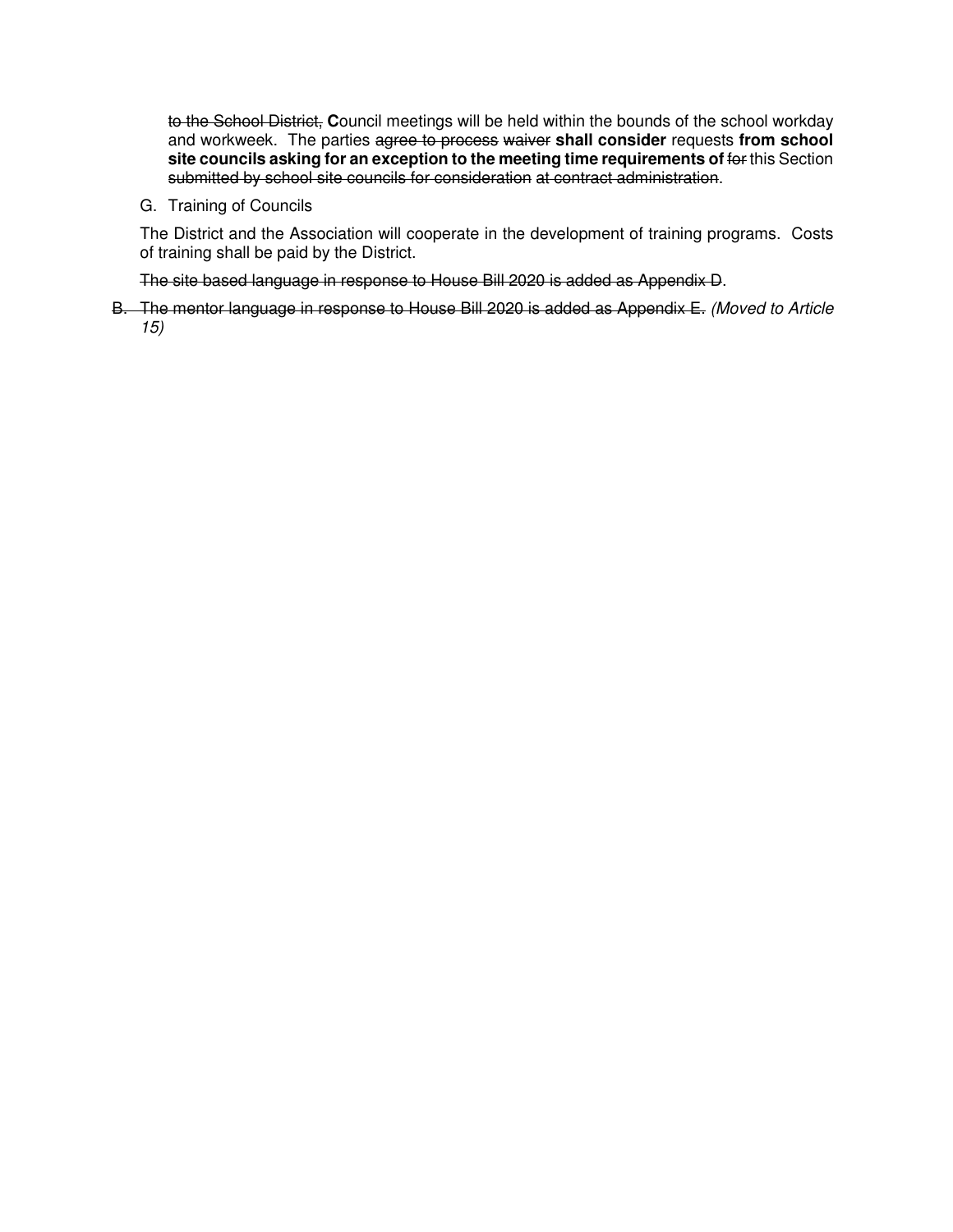# TENTATIVE AGREEMENT – 12/10/13 ARTICLE 18 LEAVES

### A. **General Provisions**

- 1. Leave Applications
	- a. All applications for and **approval** grants of extensions or renewals of leaves shall be in writing. (Moved from Section D2.)
	- b. Charges **Leave applications** must be made to the appropriate leave category **(e.g. sick leave, family illness leave, personal leave, bereavement leave).**
	- c. Paid and unpaid leaves for unit members **professional educators** set forth in this Article are intended to be used only when necessary.
- 2. **The District shall comply with Federal, State and local laws regarding leaves, including but not limited to the Family and Medical Leave Act (FMLA) and the Oregon Family Leave Act (OFLA).**
- B. Paid Leaves
	- 1. Sick Leave
		- a. Accumulation
			- (1) Unit members **Professional educators** shall be granted ten (10) days sick leave which includes the statutory requirement during each school year. Such sick leave shall be credited to said **professional educators** unit members **on the first contract day of the school year.** school day of the fall semester. Unit members **Professional educators** who begin service after the beginning of the school year shall receive one (1) day of sick leave for each payroll month remaining in the school year with all such days being credited on the unit members' **professional educator's** first day of employment.
			- (2) A unit member **professional educator** who uses his/her annual sick leave accrual and subsequently resigns, for reasons other than illness or retirement, prior to completing the work year shall be obligated to refund the District an amount equal to one (1) day sick leave for each month not worked. The District shall deduct such amount from any final pay due the unit member **professional educator**.
			- (3) Unit members **Professional educators** on extended work year and/or summer school shall be credited with one (1) additional sick leave day for each additional twenty (20) days worked not to exceed a total of twelve (12) days of sick leave credit per fiscal year.
			- (4) The total unused sick leave days can be accumulated and shall be unlimited in accordance with state statutes.
			- (5) A unit member **professional educator** who has accumulated sick leave during employment in another Oregon school district shall be entitled to transfer any accumulated sick leave from such district, upon proper verification. The transfer of sick leave accumulated with another Oregon district shall be effective when the unit member **professional educator** has completed thirty (30) working days in the District.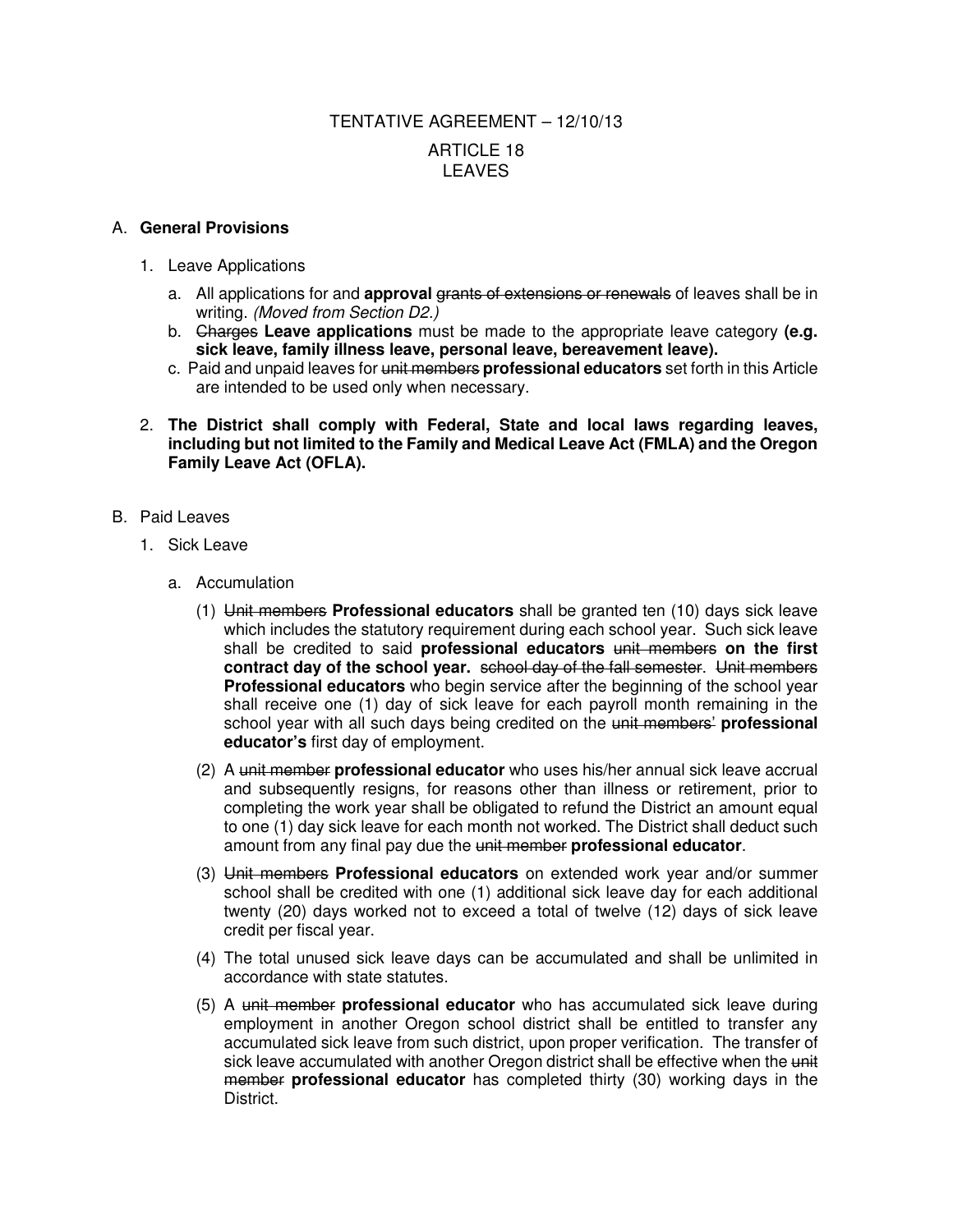- (6) When a unit member **professional educator** has exhausted his/her sick leave, s/he shall receive additional leave equal to one (1) day for each school year of at least 135 days of service in this district at two-thirds (2/3) of his/her daily rate under his/her basic salary. Credit for any year can only be utilized once.
- (7) Unit members **Professional educators** shall not be credited with any sick leave with respect to periods during which they are on an unpaid leave of absence from work with the District of more than one (1) month duration.
- b. Utilization
	- (1) Unit members **Professional educators** who are absent because of personal illness or medical/dental appointments shall receive compensation during such absence in accordance with provisions pertaining to sick leave allowances.
	- (2) A unit member **professional educator** assigned to work **working an extended contract** beyond the normal school year, or during summer school, may charge absences due to personal illness to his/her sick leave account. The District shall pay the cost of any required substitute.
	- (3) Unit members Professional educators on any extended leave (more than one (1) month) will not be charged with days of sick leave or paid for days of illness during such leave, except when an illness or injury is the factor which entitled the unit member **professional educator** to the leave in question.
	- (4) A unit member **professional educator** may charge against his/her accumulated sick leave for up to twelve (12) weeks following the birth or adoption of a child. If accumulated sick leave has been exhausted, the unit member **professional educator** may use **other paid or** unpaid leave for part or all of the twelve (12) week period. **The professional educator is entitled to all benefits guaranteed under the FMLA and/or OFLA which may exceed this provision.**
	- (5) A unit member's **professional educator's** accumulated sick leave shall not be charged on days designated as paid holidays under this Agreement, or when an absence was directed by the District.
	- (6) The District will establish **shall maintain** a sick leave bank of eight hundred (800**)** hours per year for use by member **professional educator** who have exhausted their accumulated sick leave. Use of this leave shall only be for the disability of the unit member. The Association can solicit voluntary contributions up to **three thousand two** sixteen hundred (**3200** 1600) hours per year. Use of the sick leave bank will be monitored through the contract administration process.
- 2. Family Illness Leave
	- a. Unit members **Professional educators** shall receive up to three (3) days family illness leave per school year with pay in case of illness of a member of the unit member's **professional educator's** immediate family. Unit members **Professional educators** who commence employment after the end of the first semester shall be entitled to one and onehalf (1-1/2) days of family illness leave (Sentence moved from below.). Inherent in use of this leave is that care or attention by the unit member **professional educator** is needed. (Sentence moved from below.). In the event emergency conditions arise, an extension of family leave shall be determined upon individual merit by the Superintendent.
	- b. "Immediate Family" shall be interpreted to mean spouse, **domestic partner,** children, parents, brothers, sisters, mother-in-law, father-in-law, grandparents, grandchildren**,** or other persons who regularly live in the **professional educator's** home of the unit member. Inherent in use of this leave is that care or attention by the unit member is needed. (Last sentence moved to paragraph above.)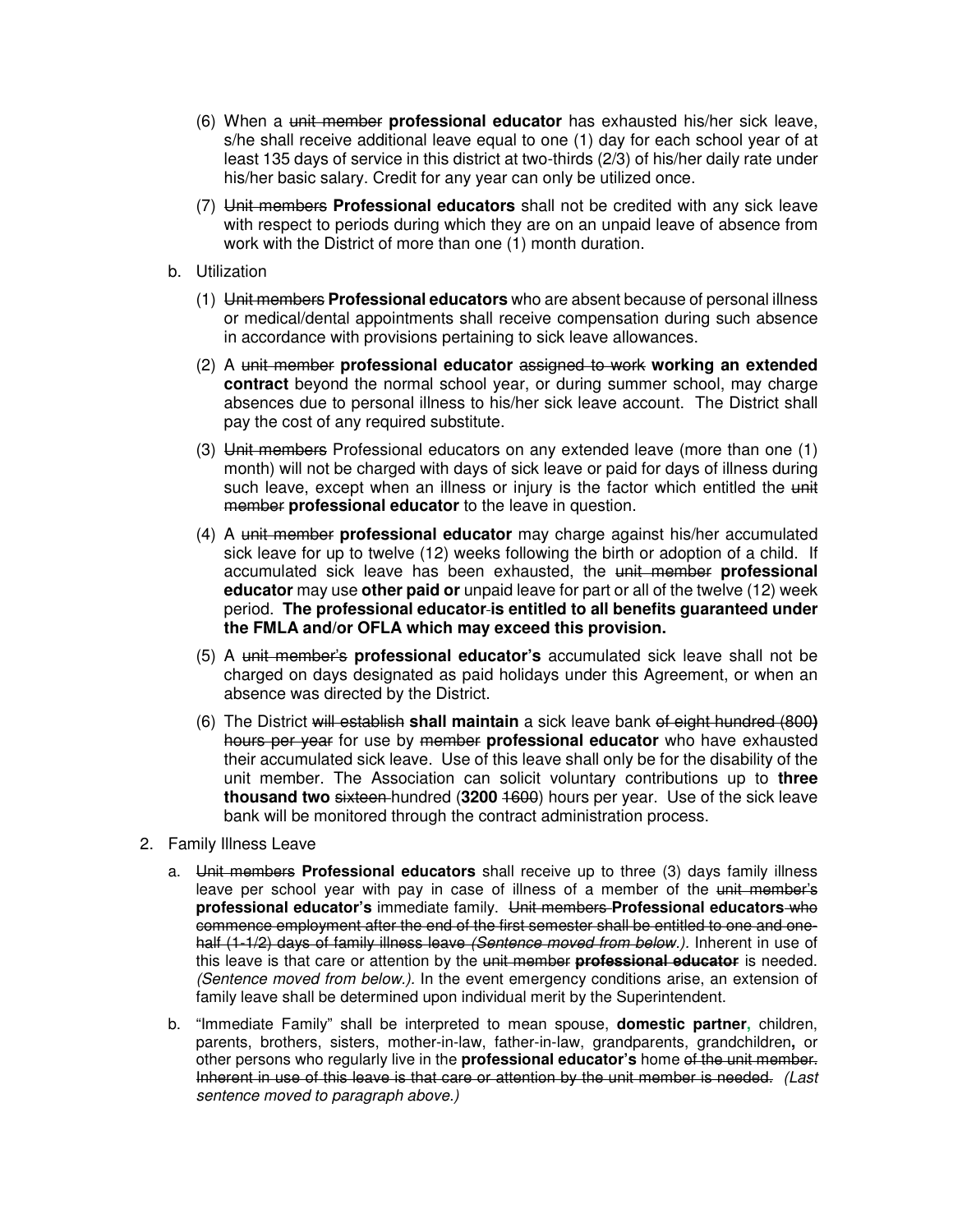c. Unit members **Professional educators** who commence employment after the end of the first semester shall be entitled to one and one-half (1-1/2) days of family illness leave. After utilizing the available days for family illness leave, the unit member **professional educator** may charge against his/her accumulated sick leave when additional time is needed to provide care for a member of the unit member's **professional educator's** immediate family.

## 3. **Absence due to** Injury on Duty

The District shall pay to any unit member **professional educator** who is unable to work due to an on-the-job injury the difference between his/her salary benefits received by the unit member **professional educator** under the Oregon Worker's Compensation Law **and his/her normal salary.** This differential pay shall apply when the absence is due to a compensable injury as defined in ORS Chapter 656 and shall be paid for the period when worker's compensation benefits are paid but not exceeding 180 days for one injury. Absence due to such compensable injury shall not be charged against the unit member's **professional educator's** accumulated sick leave. For other periods of work related injury absence, charge will not be made against the unit member's **professional educator's** accumulated sick leave. In the event differential payment is made by the District and the absence of the unit member **professional educator** is subsequently determined to be non-compensable, charge will be made against the unit member's **professional educator's** accumulated sick leave, if the absence so qualifies, and the unit member **professional educator** shall be obligated to reimburse the District for payments received in excess of accumulated sick leave time.

4. Absence Due to Quarantine

In the event a declaration of quarantine made by the Public Health Official prevents a unit member **professional educator** who is not ill from reporting to work, the unit member **professional educator** shall not suffer a loss in pay and no charge will be made against the unit member's **professional educator's** accumulated sick leave.

- C. Other Paid Leaves
	- 1. **Funeral Bereavement** Leave

**Professional educators** Unit members shall be granted funeral **bereavement** leave with pay **for each death** as follows:

- a. One (1) day to attend **a funeral or memorial service** the funeral **because of the death** of a friend or relative. An additional day shall be granted when travel beyond the one day is required.
- b. Three (3) days because of death in an immediate family (five (5) days in case of parent, spouse, **domestic partner,** or child) and two (2) additional days at two-thirds (2/3) of the **professional educator's** unit member's scheduled salary. "Immediate family" shall be interpreted to mean spouse, **domestic partner,** children, parents, grandparents, grandchildren, mother-in-law, father-in-law, brothers or sisters; and **or** also any person regularly living in the home of the unit member **professional educator** for whom the unit member **professional educator** was responsible.
- 2. Personal Leave
	- a. Each unit member **professional educator** shall be entitled to three (3) days leave without loss of pay for personal business. **Professional educators** Unit members who commence employment after the end of the first semester shall be entitled to one (1) day of personal leave. (Moved from below.)
	- b. Except in cases of emergency, the request for such leave shall be made one (1) week in advance in writing.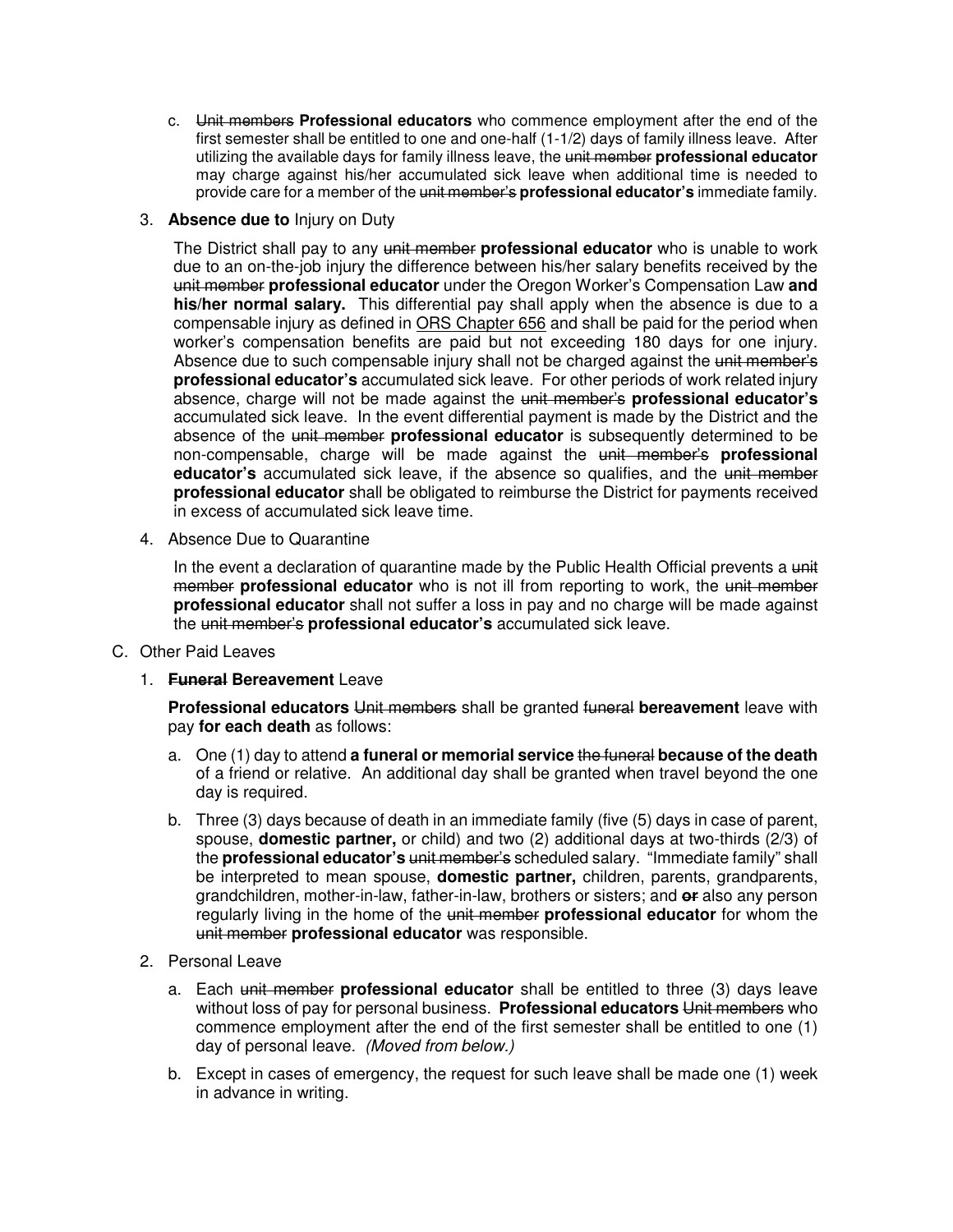- c. It is expected use of such leave will be limited to situations which the **professional educators** unit members cannot address at times other than during the workday.
- d. **Professional educators** Unit members may use this leave for religious observances when attendance is mandatory during the workday.
- e. This leave shall not be used for vacation or recreational purposes.
- f. Unused personal leave shall not accumulate for use in another school year.
- g. Also see unpaid personal leave in Section D.1.
- 3. Mandatory Court Appearance
	- a. When a unit member **professional educator** is required to appear as a witness in court, the Superintendent's Office will **District shall** authorize such absence without loss of pay. If the unit member **professional educator** receives a witness fee, such fees shall be turned in to the Business Office. In cases where the unit member **professional educator** is a party to the action, his/her absence will be personal leave without pay or, at the unit member's **professional educator's** election, leave days provided in B.2 may be used therefore.
	- b. A unit member **professional educator** required to appear in court as a party with the District shall be released without loss of pay. If a unit member **professional educator** is subpoenaed to appear in court as a third party witness because of his/her job duties outside of the contract year, he/she shall receive his/her per diem hourly rate of pay. Witness check fees shall be signed over to the District.
- 4. Jury Duty

Unit members **Professional educators** subpoenaed for jury duty shall be excused for that purpose without loss of pay provided that, when the unit member **professional educator** receives his/her jury fee, said fee shall be sent to the Business Office. On days when the unit member **professional educator** is excused from jury duty s/he will report to their work assignment provided they are able to do so before the end of the lunch period.

- 5. Professional Leave
	- a. At the beginning of each school year, each unit member **professional educator** shall be credited with two (2) accumulative days to be used for professional leave. However, a unit member **professional educator** may not use more than four (4) of these days in any year. Professional leave may be used for the following:
		- (1) Visitation to view instruction techniques or exemplary programs.
		- (2) Conventions, conferences, workshops or seminars related to the unit member's **professional educator's** assignment with the District.
	- b. The unit member **professional educator** shall inform his/her supervisor by submitting a leave request at least one (1) week in advance.
	- c. The unit member **professional educator** may be required to file a written report within one (1) week of attendance at such convention, visitation, conference, workshop or seminar.
	- d. Participation by a unit member **professional educator** in activities on the statewide inservice day shall not be counted against professional leave days.
	- e. If the length or location of a convention, conference, workshop or seminar requires the unit member **professional educator** to be in attendance more than two (2) school days, the unit member **professional educator** may use his/her personal leave.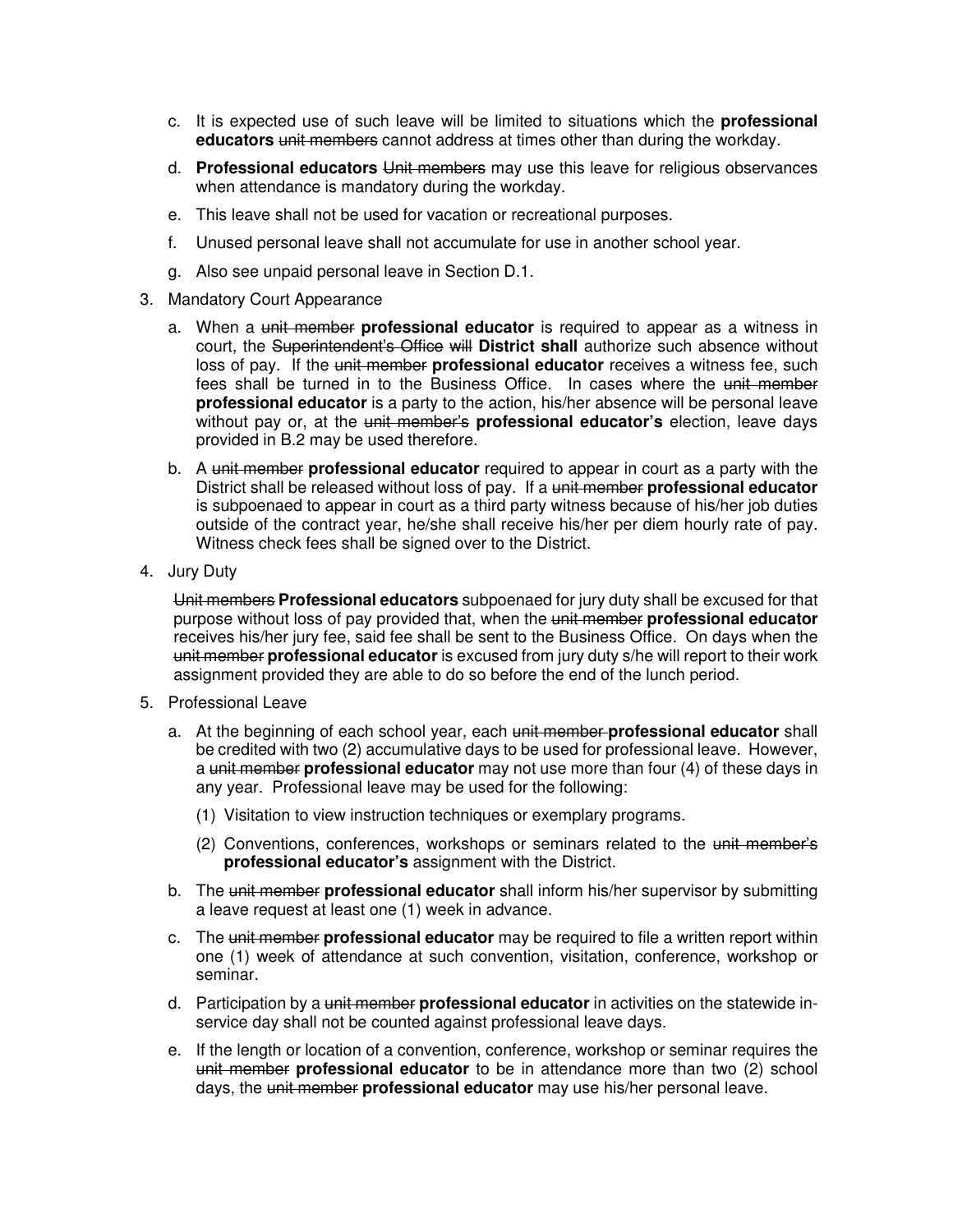6. Leave for service to education-related state agencies.

unit member **professional educator** who serve on NCATE or TSPC evaluation/ accreditation teams or consortia or who are appointed to serve non-paid on educationrelated state agencies shall be released for meetings/hearings/reviews without loss of pay. The District shall provide substitutes for such unit members **professional educators**.

D. Unpaid Leaves

Requests for a full year Personal, Exchange, or Career Development leave of absence, whether (part-time or full-time) for the next school year must be submitted to Human Resources prior to April 15 or the leave will not be approved, except in extenuating circumstances where such leave requests will not be unreasonably denied.

- 1. Personal Leave
	- a. Unit members **Professional educators** shall be entitled to three (3) days **unpaid** leave per year for personal reasons. Except in cases of emergency the request for such leave must be made one (1) week in advance in writing.
	- b. Also see paid personal leave in Section C.2.
- 2. Child Care Leave
	- a. A child care leave (maternity, paternity or adoption) shall be granted for any period up to one  $(1)$  year. Other child care leave may be granted for up to one  $(1)$  year. A unit members **professional educators** requesting such leave shall give at least thirty (30) days written notice except in extenuating circumstances. Requests for a full year leave beyond the first full school year must be made prior to April 15 or the leave will not be approved, except in extenuating circumstances where such leave requests will not be unreasonably denied. The provisions of ORS 342.840 shall apply to probationary unit members. This leave provision shall not apply to temporary unit members **professional educators**.
	- b. The District may require that the expiration of child care leaves coincide with the natural breaks in the school calendar so that the educational continuity is maintained.
- 3. Exchange and Other Teaching Leaves

A leave of absence of up to two (2) years may be granted to a contract teacher or other unit member **professional educator** upon application, for the purpose of participating in:

Exchange Teaching Programs Foreign Military Training Programs Peace Corps Teacher Corps Job Corps VISTA Institutions of Higher Learning

The unit member **professional educator** must be a full-time participant in any such program and state his/her intention to return to the District.

4. Unpaid Career Development Leave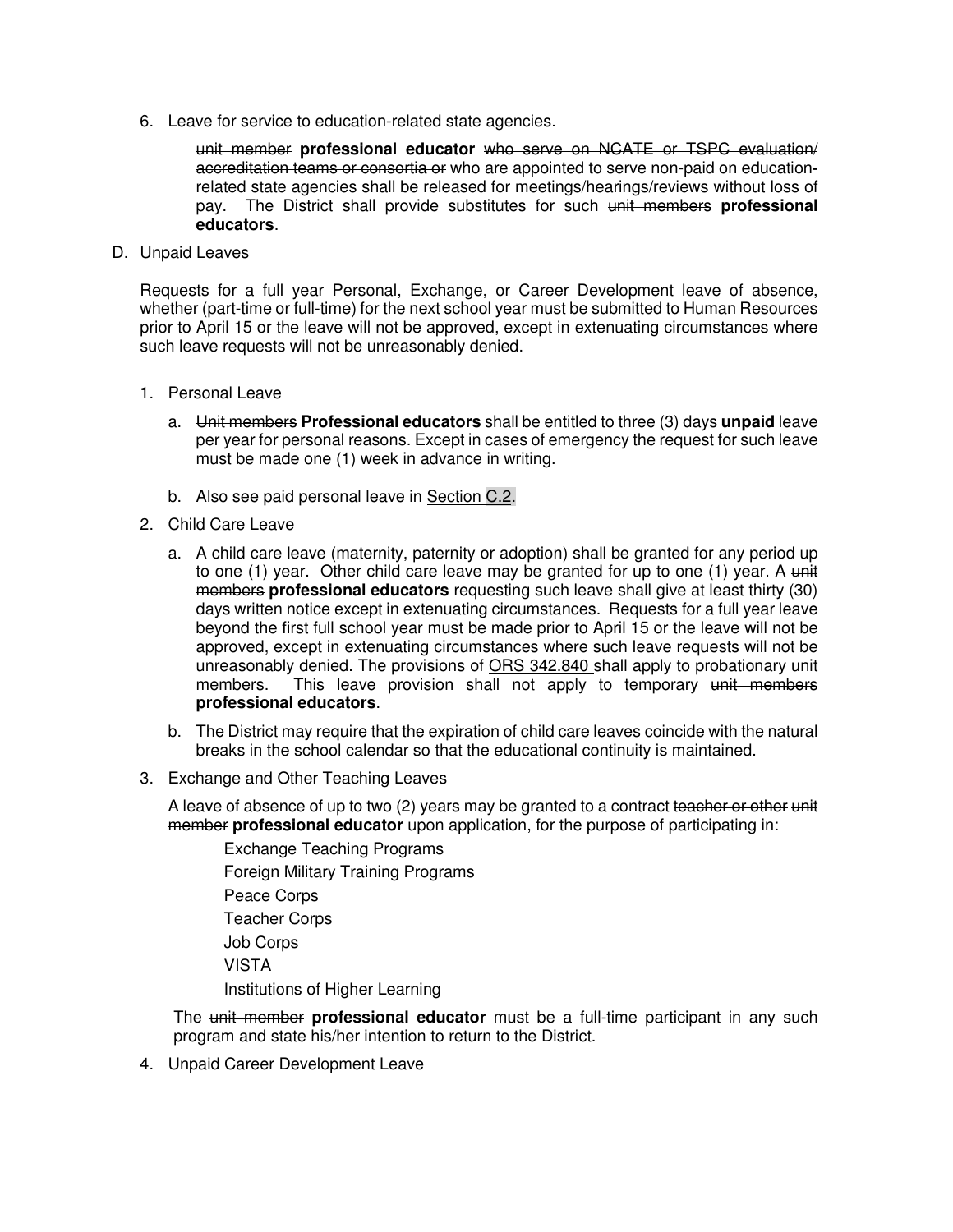A leave of absence of up to one (1) year (must be at least one full term) may be granted to a unit member **professional educator** upon application for the purpose of career development reasonably related to his/her professional responsibilities. At the District's discretion one (1) additional year may be granted.

- 5. Study Leave
	- a. Up to ten (10) FTE study leaves with District paid insurance shall be granted yearly.
	- b. Requirements and Procedures for Study Leaves
		- (1) Application forms will be available in the Human Resources Department and in the Office of the Association.
		- (2) Each candidate for study leave must consult with his/her principal or immediate supervisor.
		- (3) Completed applications shall then be sent to the Human Resources Department which shall present the requests to the Study Leave Committee for evaluation.
		- (4) Completed applications with all necessary information for fall semester for full year study leaves must be filed with the Study Leave committee by the second Monday in February preceding the year of study leave. Such applications for study leave for spring semester must be filed by the second Monday in October preceding the spring semester.
		- (5) Each applicant must submit an explicit outline of the study. The unit member **professional educator** must maintain a minimum of twelve (12) quarter or semester hours each term while on leave. The applicant must give his/her signed assurance that the plans are or are not conditional or dependent upon unresolved grants or other limited factors.
		- (6) Unit member **Professional educators** requesting study leaves of absence must submit with the application for such leave a current health form provided by the District for this purpose, properly filled out and signed by a duly licensed physician attesting to the unit member's **professional educator's** satisfactory health.
		- (7) Study leaves will not be considered a break in consecutive service for the purpose of calculating salary schedule placement, seniority or retirement credit.
	- c. Study Leave Committee
		- (1) The Study Leave Committee shall be comprised of one (1) administrator appointed by the Superintendent and three (3) unit members **professional educators** appointed by the Association for three (3) year terms, with one (1) member being appointed each year. The chairperson of the committee shall be selected from among the three (3) unit members **professional educators** on the committee. In addition, a representative from the Human Resources Department shall be designated as ex-officio member of the committee and shall serve as custodian of all applications for leaves and shall keep appropriate records of committee action.
		- (2) The Study Leave Committee will have responsibility for the administration of the study leave program for unit members **professional educators** as follows:
			- i. It shall make selections for study leaves.
			- ii. It will notify all applicants of approval or rejection of study leave requests. Notice of acceptance or rejection will be made by the first Monday in March for the following fall or school year, or the second Monday in November for the spring leave.
			- iii. The Study Leave Committee will receive and consider requests for reconsideration from applicants previously denied leaves by the Study Leave Committee.
	- d. Selection Criteria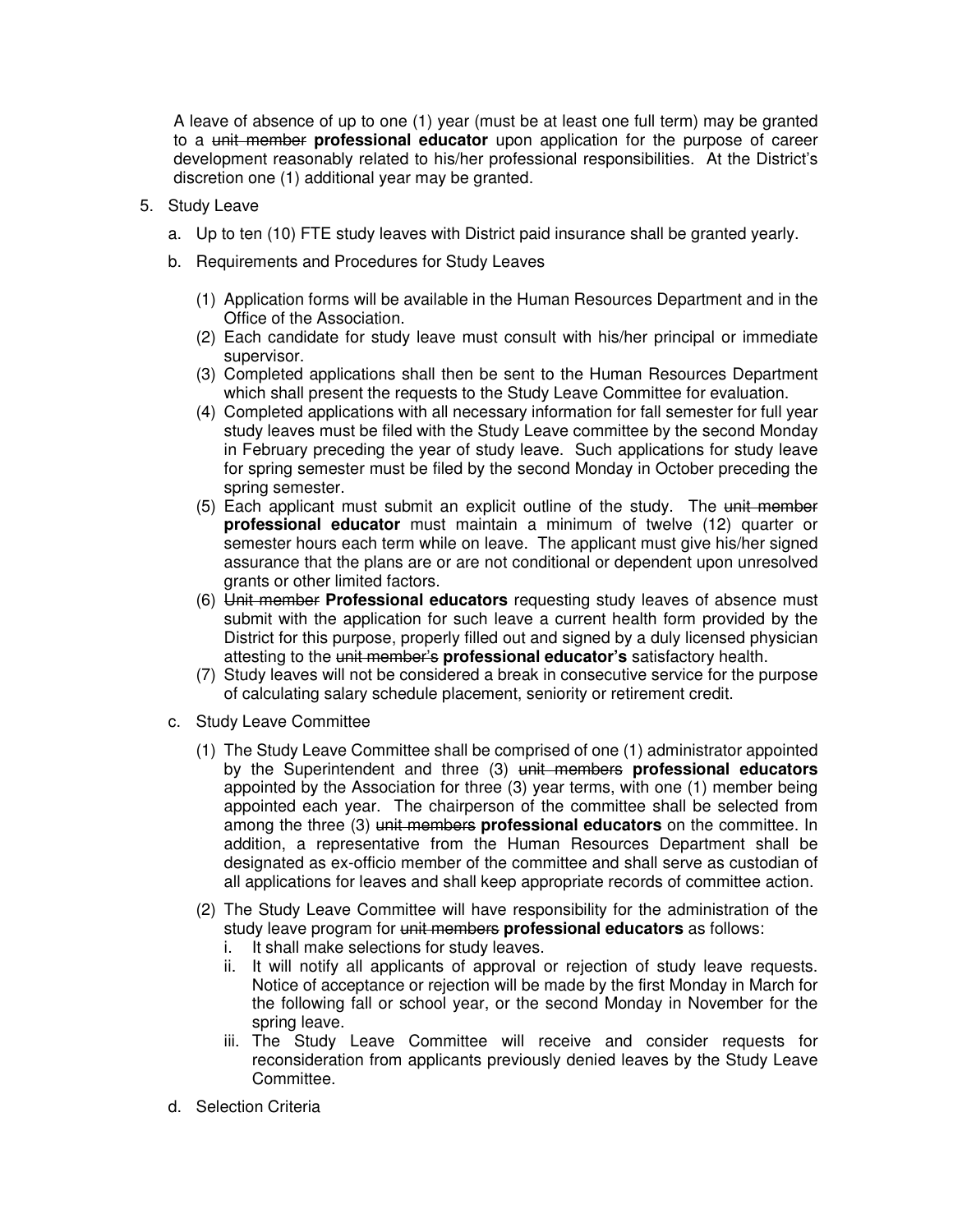Selection will be made by the Study Leave Committee. Selection shall be based upon the following criteria.

- (1) A balance of the needs of the applicant and the needs of the District. The needs of the applicant shall refer to leaves intended for study in his/her current assignment area. The needs of the District shall refer to new assignment areas in the District or to existing areas where insufficient number of unit members **professional educators** exist. The District will furnish the Association by the second week in January with a written description of such needed assignment areas and appropriate supportive data
- (2) A proportionate distribution among eligible elementary, secondary, and special education applicants
- (3) Priority consideration will be given to applicants who have not previously received a study leave
- (4) Length of service in the District.
- e. Status While on Leave
	- (1) A unit member **professional educator** on study leave shall be considered to be in the employ of the District but is not performing work on behalf of or serving as an agent of the District while on leave.
	- (2) A unit member **professional educator** on study leave shall retain all rights of contract status, retirement, insurance, sick leave, and automatic increases in salary as if she/he were working during the period of leave. A study leave shall be counted as a year of service and experience on the salary schedule.
	- (3) In case of injury to, or other illness of the unit member **professional educator** during leave which prevents his/her completing the purpose of the leave, the study leave will be terminated and all provisions for sick leave will apply. These provisions will take effect on the first day of the next pay period following notification of illness to the Study Leave Committee and the Superintendent, verified by a medical report.
	- (4) After illness or injury as in Paragraph 3, upon release by appropriate medical authority the employee will, when possible, be returned to regular duty for the remainder of the school year, or shall be reinstated on study leave.
- f. Status Upon Returning from Study Leave
	- (1) A unit member **professional educator** taking a study leave who wishes to return to his/her worksite must have so indicated on the application form at the time the unit member **professional educator** applied for the leave. In such case, a unit member **professional educator** replacing the member on study leave shall be subject to re-assignment at the conclusion of the leave. If the unit member **professional educator** has indicated in writing at the time of the application that she/he doesn't wish to return to his/her worksite, she/he shall be considered as an unassigned unit member **professional educator** as described in Article 10.
	- (2) Upon returning from study leave to his/her position, the unit member **professional educator** is subject to transfer according to the provisions of Article 10.
- 6. Military Leave
	- a. Military leave of absence, including participation in the reserves, shall be granted to any unit member **professional educator** who shall be inducted or shall enlist for military duty in any branch of the armed forces of the United States.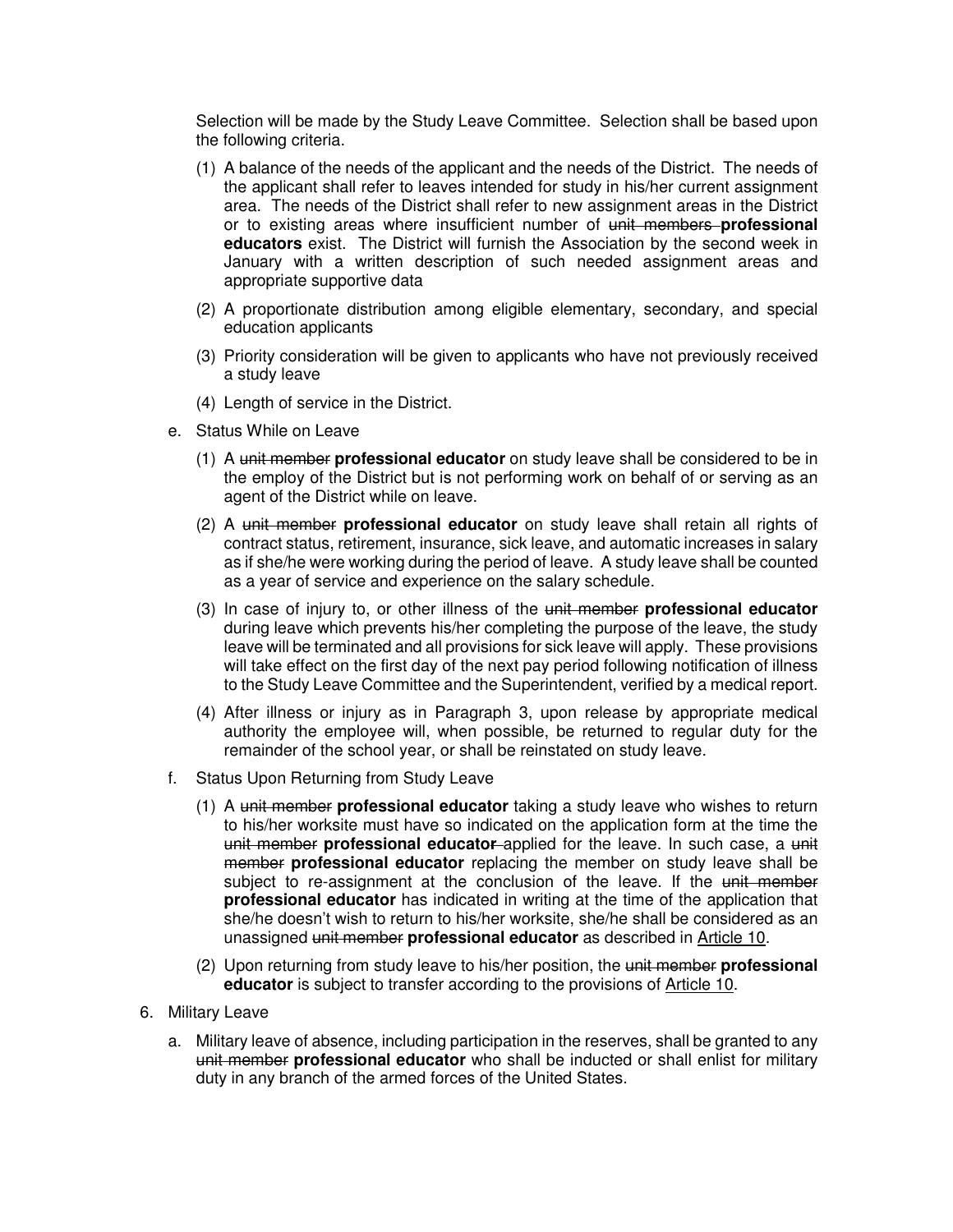- b. Experience credit will be granted to persons on military leave in accordance with ORS 408.270.
- 7. Association Leave
	- a. A leave of absence for up to five (5) years for the President of the Association and up to two (2) years for a second position shall be granted to a contract teacher or other unit member **professional educator** upon application by the Association for the purpose of serving as an officer of the Association or on its staff. The District shall continue to pay such unit member(s) **professional educator**(s) and provide benefits in the normal manner, but will be reimbursed by the Association for the cost of salary and fringe benefits. Upon completion of such leave, a unit member **professional educator** will be returned to the previous school or program if there is a vacancy within that unit member's **professional educator's** licensure. When no such vacancy is available, the unit member **professional educator** will be returned as unassigned. Upon return from such leave a unit member **professional educator** shall be placed on the salary schedule as if s/he had been working each year of the leave.
	- b. The Association agrees to consider carefully each request for release time for unit members **professional educators**. Although leaves for short terms without loss of pay may be granted upon recommendation of the Office of the Superintendent or designee**,** the District will not pay for substitutes to cover classes while members are away from their classes on business of the Association. The Association shall pay the cost of such substitutes upon receipt of billing from the District Business Office.
- 8. Political Leave

A leave of absence for up to two (2) years with up to an additional two (2) years upon request shall be granted to any contract teacher or other unit member **professional educator**, upon application, for the purpose of campaigning for, or serving in, public office.

- 9. Other Leaves
	- a. When the schools and school offices are officially closed by the Superintendent, all unit members **professional educators** will **shall** be paid in accordance with the law.
	- b. Unit members who are assigned to tasks outside their regular responsibilities shall not have this time charged to any leave category.
	- c. The District, at its discretion, may extend leaves or grant other leaves requested by unit member **professional educator**.
- E. Miscellaneous Provisions
	- 1. Return from Leave
		- a. A unit member **professional educator** taking a leave for up to one (1) school year may return to his/her previous position unless the position has been discontinued. Unit members **Professional educators** taking leaves for more than one (1) school year may be subject to reassignment. A unit member **professional educator** taking a leave for more than one (1) school year may return to his/her previous position upon approval of the District.
		- b. A unit member **professional educator** wishing to return from an unpaid leave of absence shall so notify the Human Resources Department as required by the District. A unit member **professional educator** returning from an unpaid leave due to disability shall, upon request, submit a written statement from a qualified physician attesting to the unit member's **professional educator's** ability to resume his/her duties.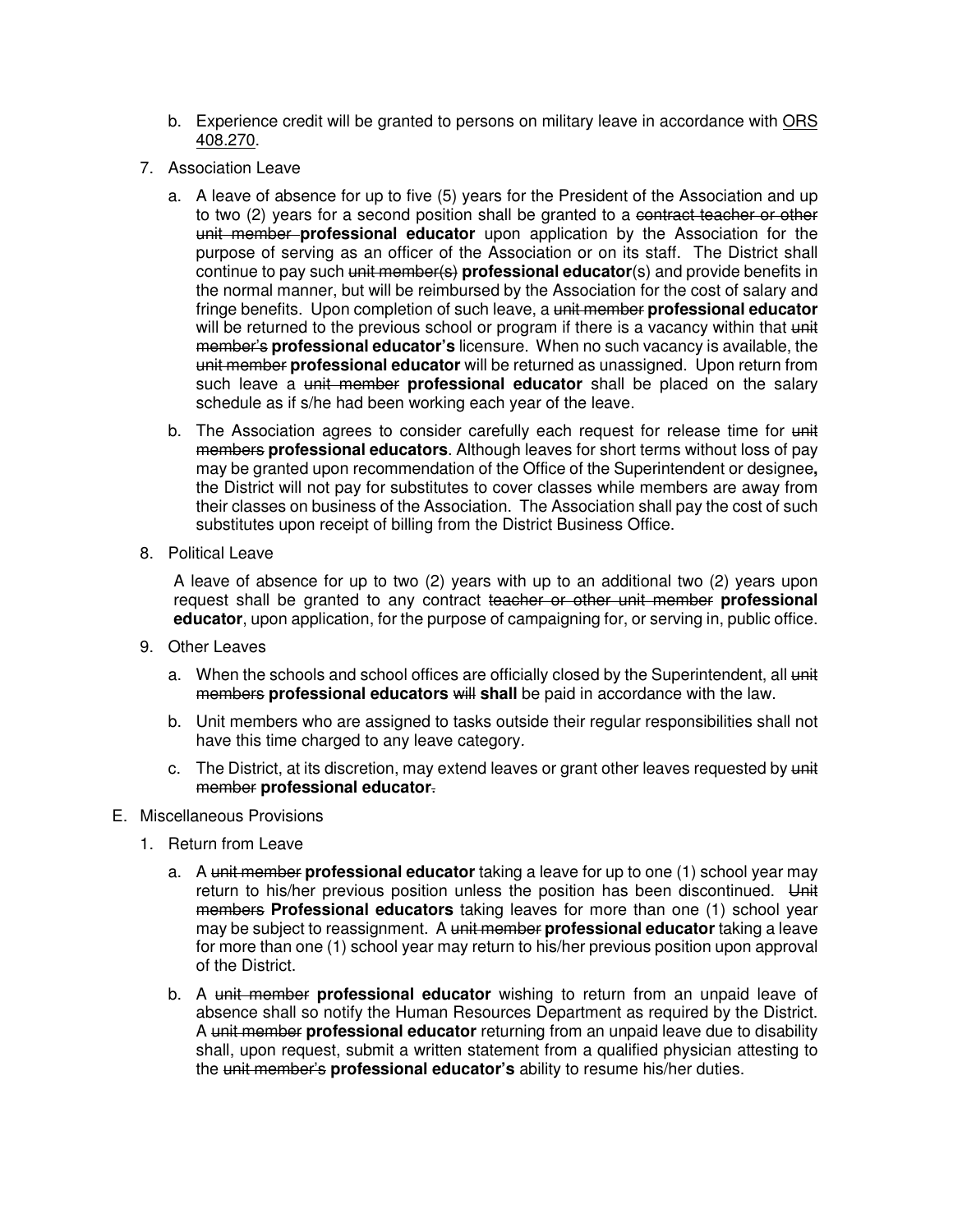- c. A unit member **professional educator** shall be returned to employment on the first workday, during the regular school year, following the expiration date as set forth in the Board action approving the unit member's **professional educator's** leave. A unit member **professional educator** returning from an unpaid exchange or other leave, or unpaid leave of less than one-half (1/2) of the school year, or a paid leave shall be placed on the salary schedule as if s/he had been teaching during said leave. A unit member **professional educator** returning from any other form of unpaid leave (more than one-half (1/2) of the school year) shall be paid at the next step on the current salary schedule above the one occupied during the last full work year prior to commencement of the leave; provided that, should the unit member **professional educator** return in the same school year in which the leave commenced, the unit member **professional educator** shall be placed on the salary step held at the beginning of the leave.
- d. All accumulated unused sick leave, and credits toward study leave eligibility and all other accrued benefits at the time a unit member **professional educator** commences a leave of one (1) or more months duration shall be restored upon return to work.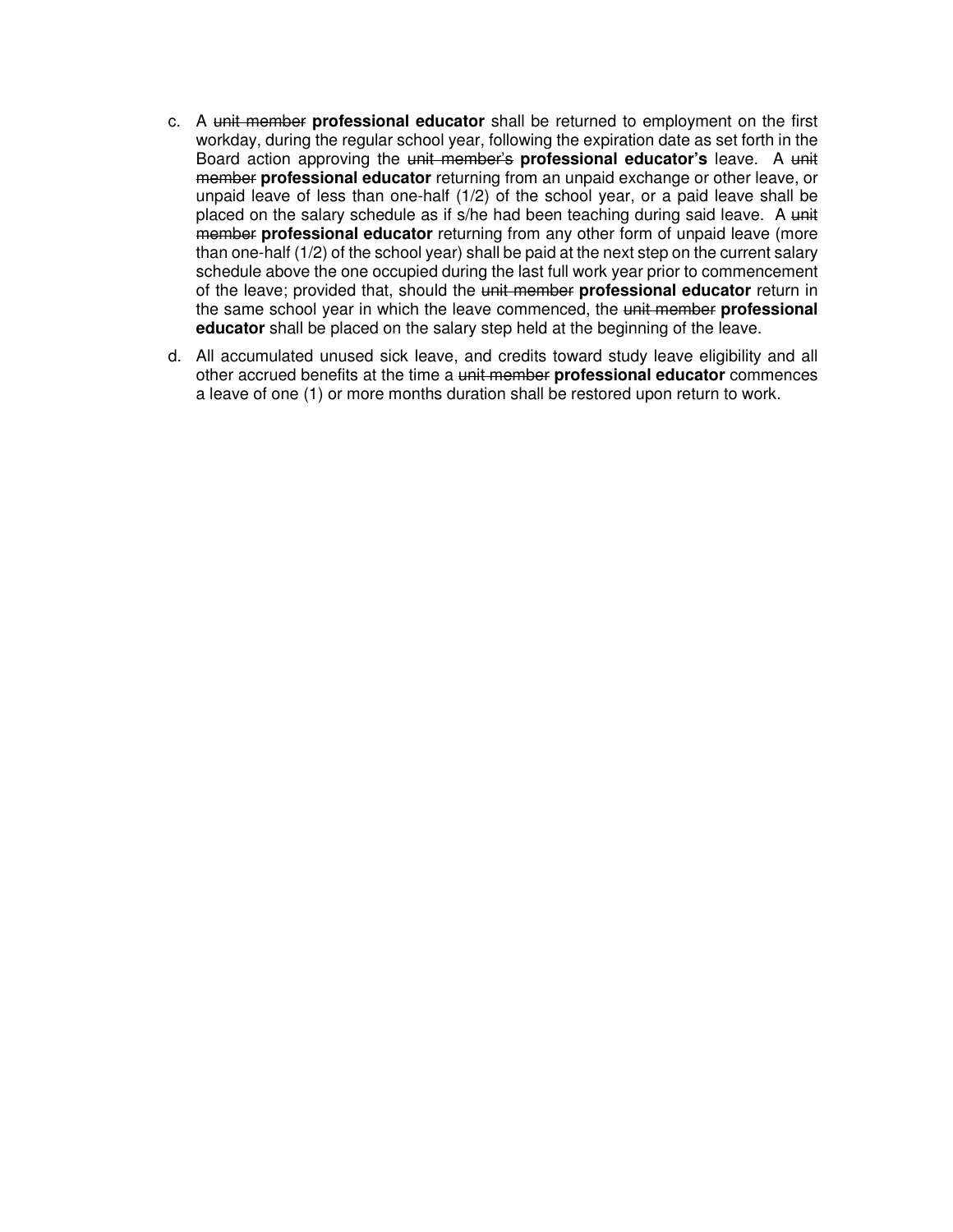# TENTATIVE AGREEMENT – 042913 ARTICLE 19 MILEAGE

#### A. Eligibility

**Professional educator** Unit member who regularly use their automobiles for on-the-job travel shall be entitled to mileage reimbursement provided they have on file with the District a current license from their insurance company verifying they have insurance coverage at least equal to the State of Oregon minimum requirement for licensing a vehicle in the State.

#### B. Reimbursement

Mileage shall be reimbursed at the IRS rate. If during the life of this Agreement, the IRS **rate**  changes, the District will change its reimbursement within thirty (30) days of the effective date of the new IRS approved amount. **Professional educator** Unit member required to use public transportation for on-the-job travel shall receive reimbursement for the fare providing they submit the required verification, or supervisor authorization.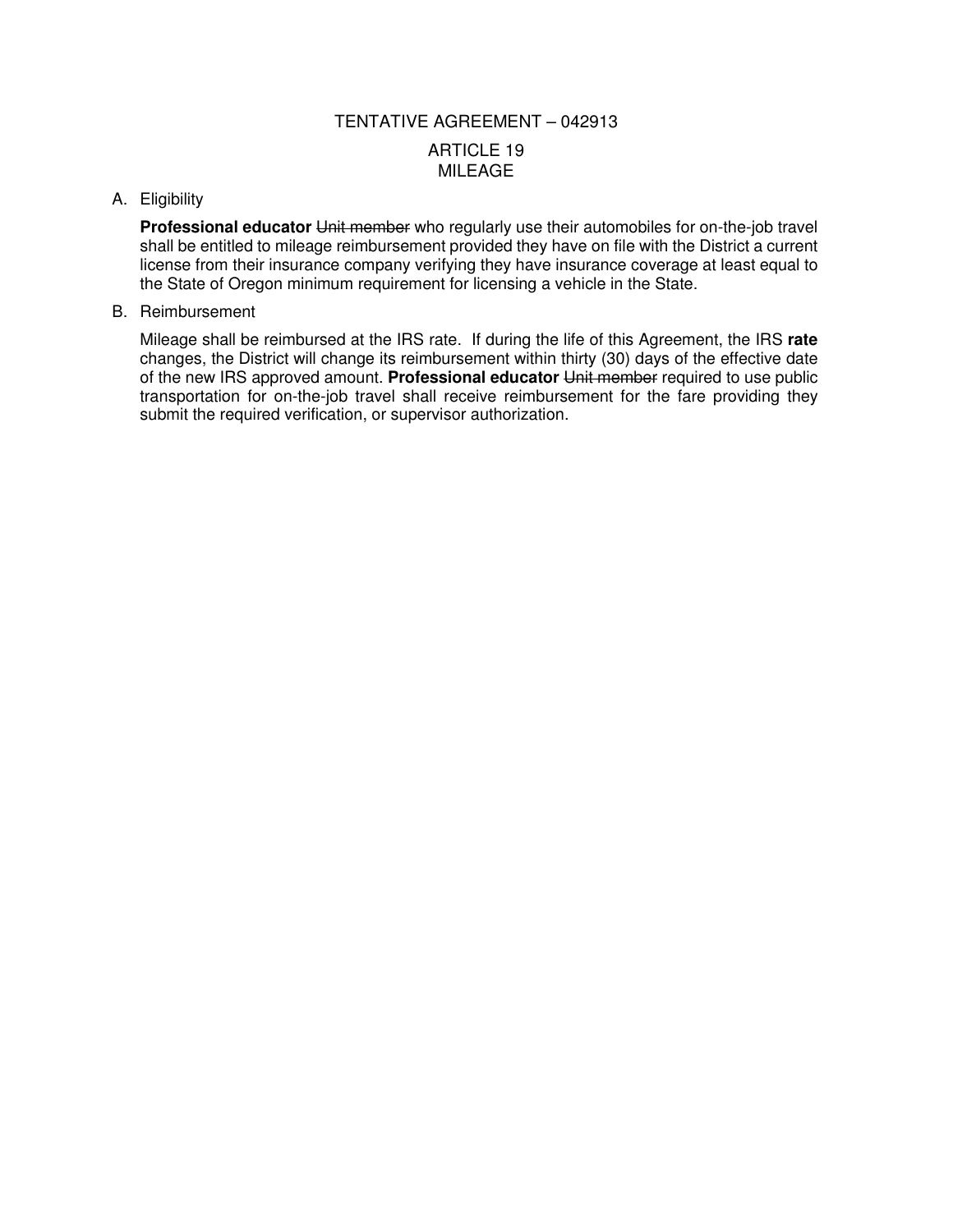# ARTICLE 20

## WORK YEAR / WORKDAY **/ WORKLOAD**

- A. Paid extended responsibility assignments, paid extra duty assignments, and voluntary attendance at in-service classes are excluded from this Article and are covered by **Appendix**  C.
- B. Work Year
	- 1. **Standard Work Year** 
		- a. The standard work year for unit members **professional educators** shall be 190 **contract** days consisting of**:**
			- (1) 177 **176** instructional days
			- (2) Seven (7) **Eight (8)** planning days
			- (3) six (6) paid holidays
		- b. The traditional state-wide in-service day shall no longer not be part of the 190-day work year.
		- c. The District will **shall** notify all schools and departments that no activities are to be scheduled by the District for **Association** P.A.T. representatives on the Monday preceding the beginning of the work year. (Copied in A2D.)

#### **2. Extended/Reduced Work Year**

- a. **Beginning in the 2014-15 school year, the District, at its discretion, may extend the standard work year by up to two (2) days, which shall be paid at a per diem basis, provided that extended days would have to be cut prior to a reduction in staffing levels.**
- b. **Beginning in the 2014-15 school year, the District, at its discretion, may extend the standard work year for professional educators who work in priority and focus schools by up to three (3) additional professional development days paid at the professional educator's per diem rate of pay. These days shall be scheduled contiguous to the standard school year through a collaborative process between the professional educators and the building administration.** (Intent is to allow for the days to replace professional development already in the standard school year or to add more days before and/or after the year. Days may be broken up to segments to be used in late starts or early dismissals. As a result, more instructional time may be gained.)
- c. The District shall determine the number of additional contract days in 2a and/or 2b prior to the beginning of the staffing process in the preceding school year.
- d. Unit members **Professional educators** who agree to work beyond the 190-day work year shall be paid a daily rate of pay computed at 1/190 of their annual basic salary. **With the exception of Sections 2e, 2f, 2g, and 8 below, professional educators shall not be assigned work beyond the standard work year unless there is mutual agreement between the administrator and the professional educator.** Unit members **Professional educators** who work less than the 190-day work year shall have their salary adjusted downward using the same daily rate of pay formula.
- e. Head High School/Middle School Librarians shall be placed by the District on a work year of 200 days. Up to ten (10) additional days will be available when warranted by workload **and mutually agreed upon by the administrator and the librarian.** Any other librarians may be placed by the District on a work year of up to 210 days. Central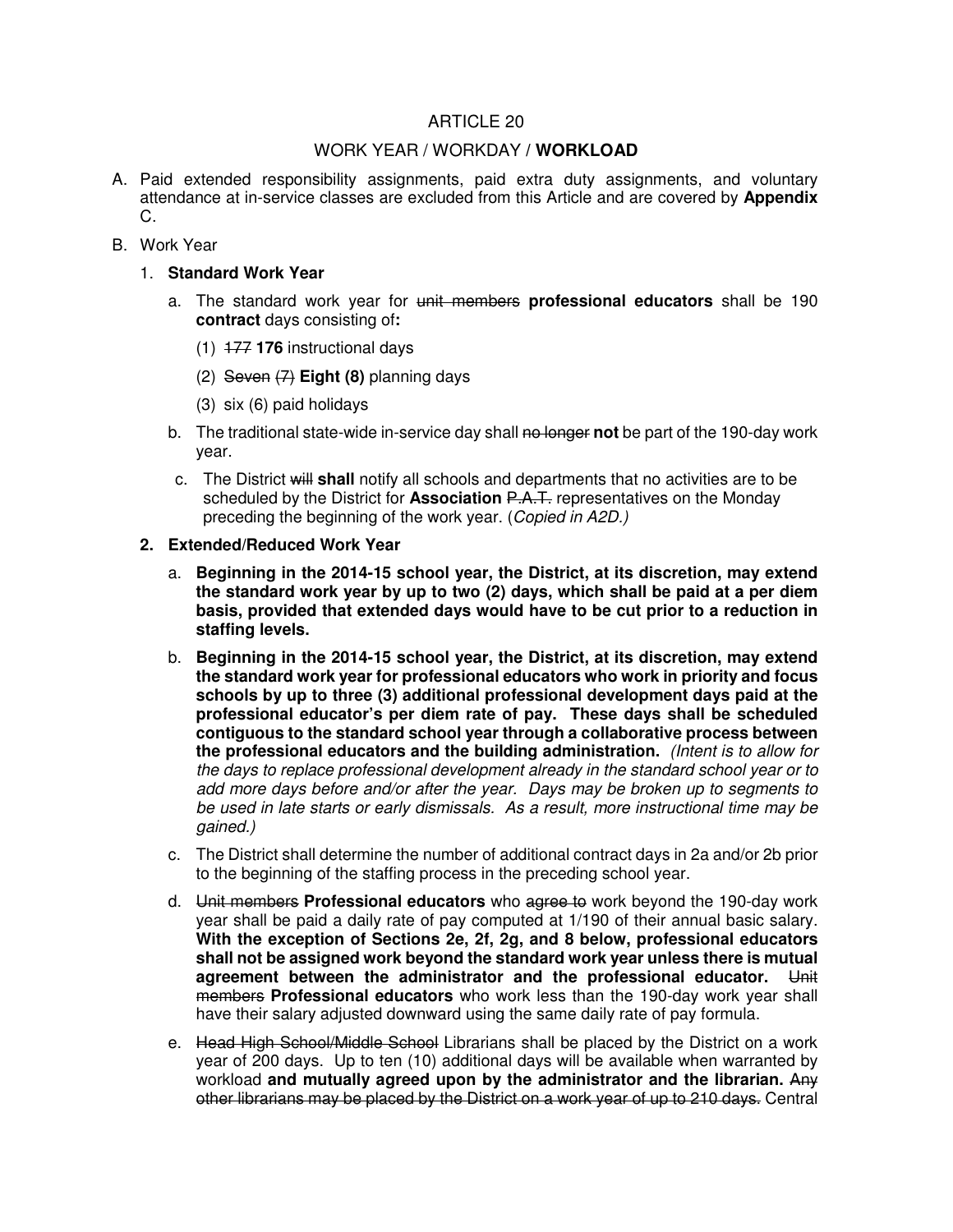Staff Professional Librarians are employed on a twelve-calendar month basis with one (1) month vacation pay.

- f. Gentral Counselors shall be placed by the District on a work year of 200 days. and may be extended to 210 days. **Up to ten (10) additional days will be available when warranted by workload and mutually agreed upon by the administrator and the counselor.**
- g. Athletic Directors may be placed on a work year of 198 days with the approval of his/her supervisor.

(Section 3 above was moved from Appendix B, Section 8 and Section 4 on page 75.)

# 2. **Holidays:**

- a. **The six paid holidays shall be: Labor Day, Veterans Day, Thanksgiving, New Year's Day, Presidents Day, Memorial Day.**
- b. To receive pay for a paid holiday, a unit member **professional educator** must work (or be on paid leave) on the workday immediately preceding or following the holiday. If the first day of work for the newly hired unit member **professional educator** is immediately following the holiday the unit member **professional educator** will not receive pay for the holiday.

# **4. Planning Days:**

The District may designate one **(1)** of the planning days for staff development.

- a. A minimum of two (2) planning days shall be scheduled prior to the first student day in the fall. One-half (1/2) of one of these planning days may be used by the administrator for meetings with unit members **professional educators**. **A minimum of (1) full planning day shall be reserved for professional educators to set-up and plan for the beginning of the year. In addition, there shall be one (1) day of professional development scheduled prior to the first student day.**
- b. There shall be one (1) planning day scheduled at the end of each quarterly grading period. Unit members will **However, professional educators shall** have a minimum of two (2) full working days to prepare **submit** grades/progress reports at the end of each grading period. (Professional educators will report issues to supervisors who will work to extend timelines if need be.)
- c. On planning days other than those held prior to the beginning of the student year **and those scheduled at the end of each quarterly grading period,** a meeting not to exceed one (1) hour may be held. When two (2) such planning days are consecutive, a meeting not to exceed two (2) hours may be held. on each of the two (2) days.
- d. One-half (1/2) of planning day time may be used by administration for meetings with Child Development Specialists, Social Workers, School Psychologists, Audiologists, and Student Service Specialists.

# **e. Special Education Case Management Time:**

Beginning in 1999-2000, In addition to contractually provided planning days, special education unit members **professional educators required** assigned to conference with parents and write IEPs shall be provided **four (4)** three (3) days of released time, per year, for that purpose. A special education unit member **professional educator** may elect to use these days or the equivalent hours before or after the school year or outside his/her workday at his/her per diem hourly rate of pay.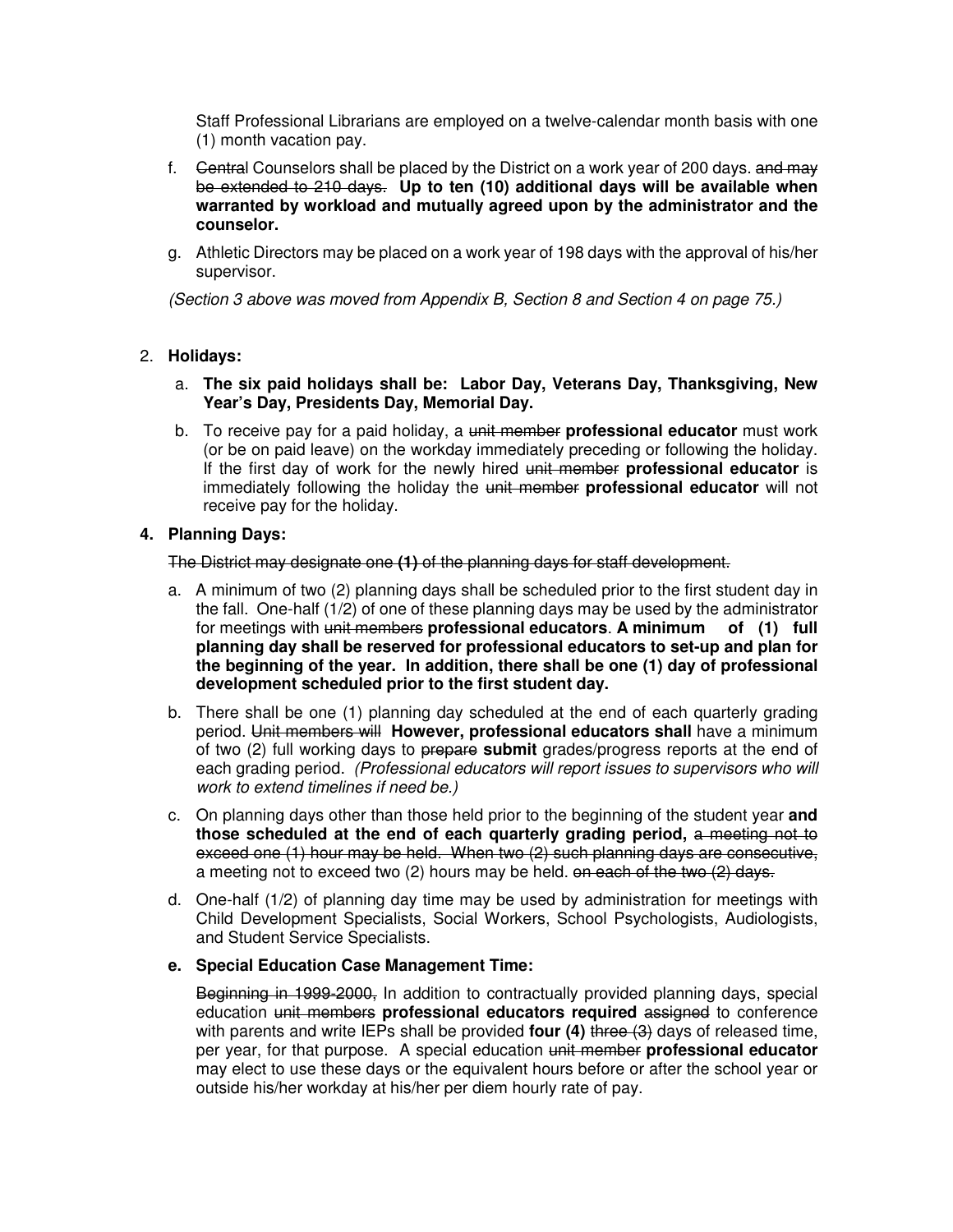# **5. Evening Events / Parent-Teacher Conferences**

- a. Teacher participation **Professional educators may be required to participate** in up to three (3) evening school events per school year. may be required. However, principals will make a reasonable effort to see that teachers **professional educators** are not required to attend more than two (2) evening events a year. Evening meetings **events** shall generally last no more than two (2) hours and end by 9:00 p.m. on Monday through Thursday. A Two-week's written notice shall be provided to affected **professional educators.** teachers. **Evening events shall generally not be required on Fridays or on days preceding holidays.**
- b. In addition, the District may have one  $(1)$  parent conference in the evening and  $\frac{1}{2}$ **shall** continue the current practice of allowing one (1) **half day** afternoon of compensatory time for the evening parent conference. This provision does not apply to Social Workers, Child Development Specialists, School Psychologists, Audiologists and Student Services Specialists.
- **c. At the request of a parent/guardian, a professional educator shall schedule a make-up conference for the parents/guardians who missed the regularly scheduled conference.** (Intent: If parents/guardians do not initiate requests for make-up conferences, professional educators would not be required to schedule make-up conferences.)
- 7. School Calendar

By January 15 of each year, the Association shall submit to the Superintendent its recommendations regarding the school calendar for the subsequent school year. With respect to the calendar ultimately adopted, the **District** Board retains the right and authority to change the days on which school shall be held and make other adjustments to the school calendar**; provided such adjustments are consistent with this article.** (Moved to A1d.) No change in this calendar shall result in any reduction of the annual salary provided for **professional educators** teachers by this Agreement or in increasing the aggregate number of workdays without the consent of the Association. (Copied in A1d)

- C. Workday
	- 1. The standard workday for teachers **professional educators, except as provided in Section 2 below,** shall be seven **and one-half (7-1/2)** hours. Unit member **W**orkdays **for professional educators** shall only be Monday through Friday.
	- 2. The workday for Child Development Specialists, Social Workers, School Psychologists, Audiologists and Student Services Specialists shall be eight (8) hours, including a minimum of thirty (30) continuous minutes for duty-free lunch. The daily work schedules shall allow for a fifteen (15) minute rest period in the a.m. and p.m. The work year shall be the same as that for teachers. (The intent is not to change any practice, since the language has no effect since this applies to all unit members.) With administrative approval, employees **mutual agreement, Child Development Specialists, Social Workers, School Psychologists, Audiologists and Student Services Specialists** may arrange their daily schedule so that time required outside of normal business hours, such as evening or weekend meetings with the parents and students, fall as nearly as possible within the regular **eight (**8**)** hour workday and 40-hour work week. (Intent is to maintain current practices which should be initiated by the professional educator.) The **current** practices in existence during 1988-89 for scheduling the workday for school psychologists, social workers, child development specialists, audiologists and student services specialists will continue throughout the duration of this Agreement.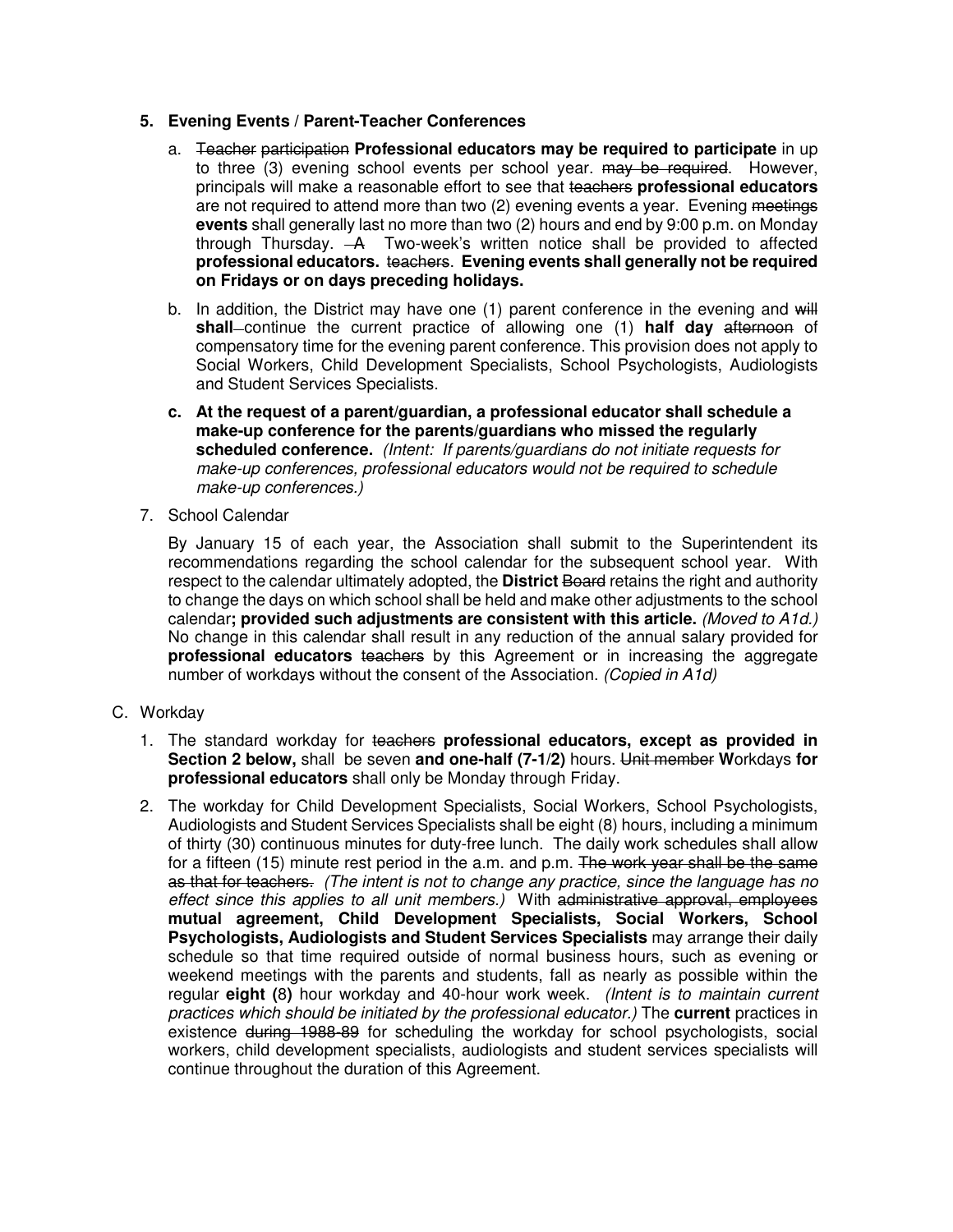3. The workday for teachers professional educators in the building shall begin **at least** fifteen (15) minutes before the student day or a morning preparation period and shall end **extend at least** fifteen (15) minutes **beyond the student day**. after the last regular student period or an afternoon preparation period. (Moved to Section 14 below.) Teachers **Professional educators** may **shall not** be required to perform duties **for more than seven-and-onehalf (7 ½) minutes** up to one-half of the fifteen (15) minutes **immediately** before and/or **for more than seven-and-one-half (7 ½) minutes of the fifteen minutes immediately**  after the student day or preparation period. No teachers **professional educators** shall be required to report prior to 8:00 7:45 a.m. or remain later than 4:00 p.m. , except that the morning beginning time can be adjusted to 7:45 a.m. because of staggered bus schedules. For program reasons the afternoon ending time can be adjusted to 5:00 p.m. for a few teachers **professional educators** in a building providing that volunteers will be solicited whenever possible. The two above exceptions will not extend the number of hours in a teacher **standard** workday.

The teacher workday in high schools shall be seven and one-half (7-1/2) hours.

In buildings other than high schools where the student day was less than six (6) hours, thirty (30) minutes during the 2009-2010 school year, it may not be increased more than fifteen (15) minutes a day in any one (1) year of this Agreement. The teacher workday in schools covered by this paragraph, including preparation periods, shall not exceed seven and one-half (7-1/2) hours a day.

- 4. During the course of negotiations in 2010, the parties agreed to delete student day language in sections  $(A)(3)$  and  $(A)(4)$  of Article 20. The intent of the parties is to maximize individual student's instructional opportunities. By making such changes, it is not the intent of the parties to increase the teacher workday, workweek, or workload for any teacher **professional educator,** and it is not the intent of the parties to add or forecast classes for the general student body. If an administrator requests in writing that a **professional educator** unit member provide instruction (e.g. tutoring **or** small group instruction, or teaching a class) outside of the **professional educator's** unit member's workday, and the **professional educator** unit member volunteers to do so, such **professional educator** unit member will **shall** be compensated at their per diem hourly rate of pay. (Moved from Appendix J**.)**
- **5. Duty-free Lunch**

a. All unit members **professional educators** who work two-thirds (2/3) or more shall have a minimum of thirty (30) continuous minutes of duty-free lunch. **Regardless of FTE, any professional educator who works a full day shall have thirty (30) continuous minutes of duty-free lunch on that day.**

b. Passing time during which a unit member **professional educator** has direct responsibility for students shall not be part of the thirty (30) minutes duty-free lunch. Teachers **Professional educators** who leave the school site during such period will **shall** notify the school office.

# **6. Individual Planning Time:**

- a. Teachers **Professional educators** who work two-thirds (2/3) **time** who directly provide instructional services to students shall be provided planning time during the workday as follows:
	- (1) High Schools **(Grades 9-12):** and Middle Schools Not less than the equivalent of one (1) standard class period per day;
	- (2) **Middle Schools (Grades 6-8, except self-contained 6th grade classes): Not**  less than the equivalent of one (1) standard class period per day. *[Our intent*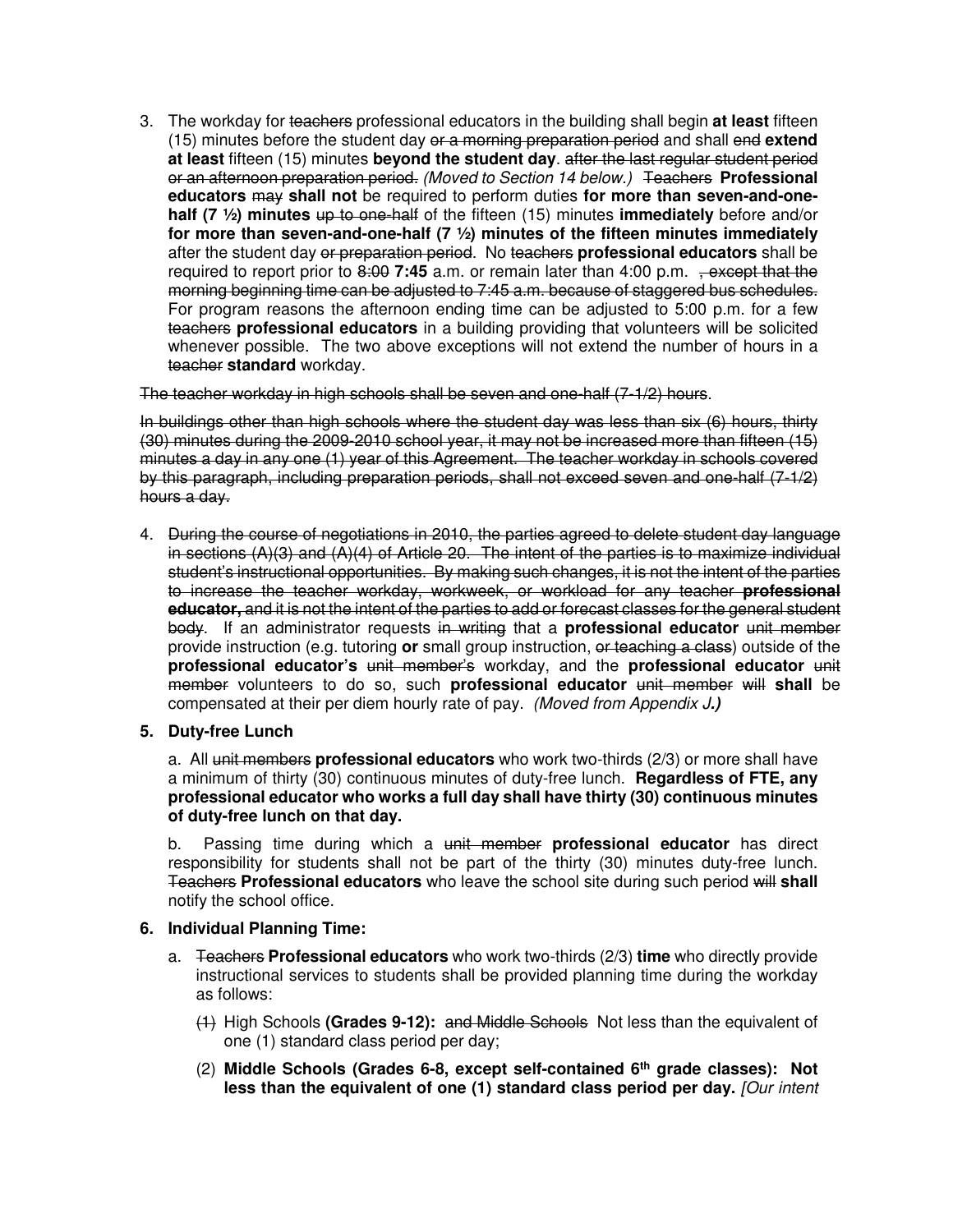is to maintain the status quo of the arbitrator's award on planning time in grades 6- 8 in K8 schools.]

- (3) Elementary Schools (Grades PK-5 and self-contained  $6<sup>th</sup>$  grade classes) and other Schools: **Not less than two-hundred–and–sixty (260) minutes per standard work week (prorated for partial weeks). There shall be at least one daily block of planning time of at least forty (40) continuous minutes.** forty (40) continuous minutes per day except on meeting days at which time the planning time shall be twenty-five (25) minutes.
- (4) **Regardless of FTE, any professional educator who works a full day shall have planning time on that day.**

# **7. Restroom Breaks:**

 The building principal shall ensure that arrangements are made for restroom breaks for unit members **professional educators**. (District has in C7.)

# **12. Meetings / Trainings**

- a. Unit members **Professional educators** may be required to attend meetings or training sessions for up to two (2) hours beyond the workday on Mondays or Tuesdays, but not both.
- b. This provision will apply to Child Development Specialists, Social Workers, School Psychologists, Audiologists and Student Services Specialists only if it falls within their workday/workweek provisions as set out in paragraph A**.** 13. **C2.**
- c. **Part-time professional educators shall not be required to attend meetings/trainings that are not contiguous with their workday. Required attendance at meetings/trainings contiguous with the workday and at evening events/parent teacher conferences shall be pro-rated for part-time professional educators.**

# **13. Itinerants**

- a. The workday of a teacher **professional educator** who works in more than one (1) building or is assigned outside the District shall not exceed the workday specified in paragraphs 1 and 2 above and shall be covered by planning time and other provisions of this Article.
- b. An adequate amount of travel time shall be allowed for unit members **professional educators** who must change worksites during the workday.
- c. **Neither planning time nor the duty-free lunch time shall be used for travel time between worksites**
- d. **If there are disagreements over the itinerant professional educator's schedule and workload, the supervisor(s) and the building representative(s) shall write a summary of the dispute and submit the summary to the Human Resources and the Association for resolution.**

# **14. Part-time**

- a. **The workday and work load for part-time professional educators shall** generally **be proportional to that of full-time professional educators**. (Moved from D2 below.)
- b. The workday for part-time unit members **professional educators** shall be stated as a percentage of full-time **in accordance with the chart below. Other percentages shall be calculated in the same manner.**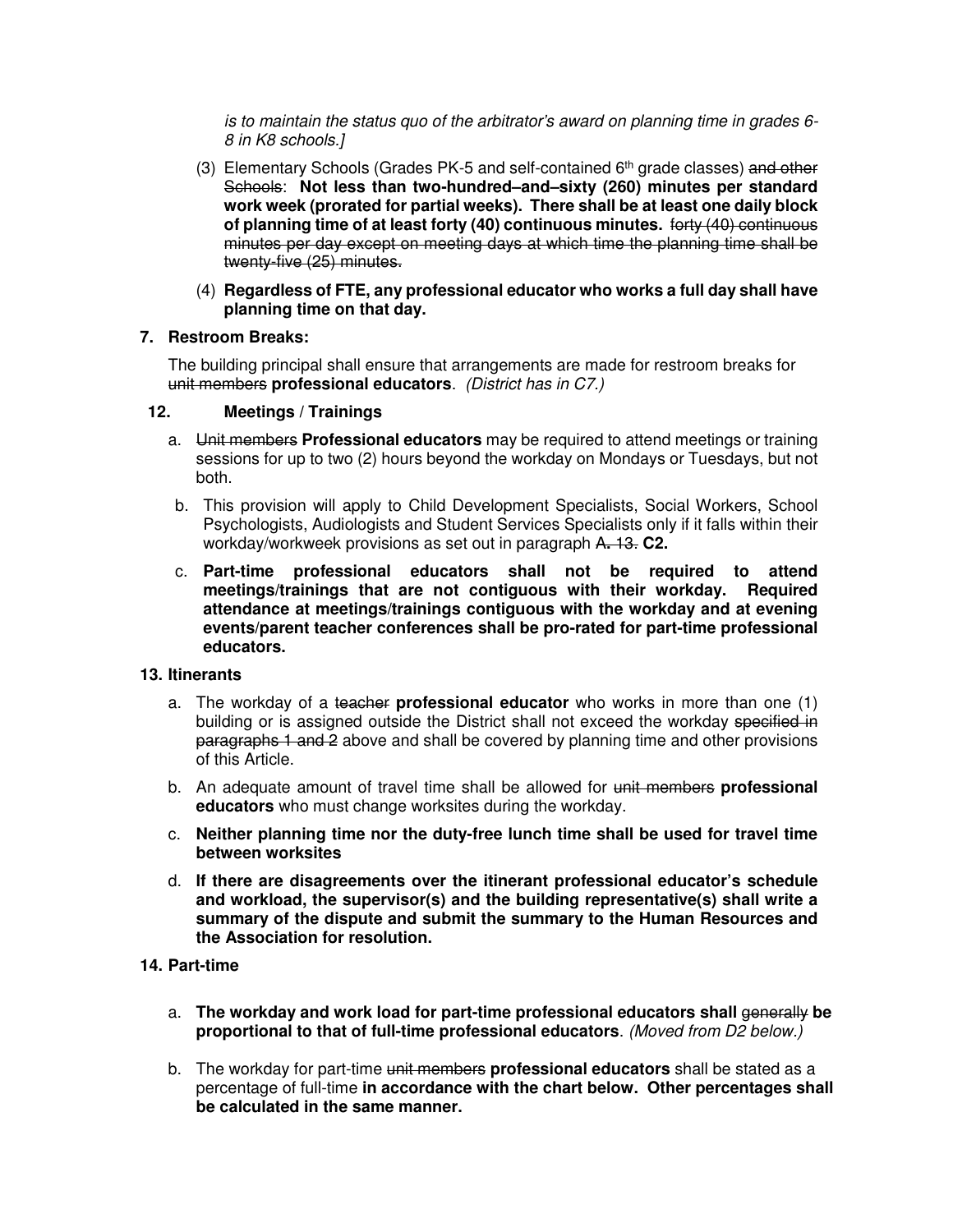| <b>Percentage</b> | Time              | <b>Percentage</b> | <b>Time</b>       |
|-------------------|-------------------|-------------------|-------------------|
| $10\%$ (.10)      | 45 minutes        | $10\%$ (.10)      | 48 minutes        |
| 20% (.20)         | 1 hr. 30 minutes  | 20% (.20)         | 1 hr. 36 minutes  |
| $25\%$ (.25)      | 1 hr. 53 minutes  | 25% (.25)         | 2 hours           |
| $30\%$ (.30)      | 2 hrs. 15 minutes | $30\%$ (.30)      | 2 hrs. 24 minutes |
| 40% (.40)         | 3 hours           | 40% (.40)         | 3 hrs. 12 minutes |
| 50% (.50)         | 3 hrs. 45 minutes | 50% (.50)         | 4 hours           |
| $60\%$ (.60)      | 4 hrs. 30 minutes | $60\%$ (.60)      | 4 hrs. 48 minutes |
| 66% 2/3%          | 5 hours           | 66% 2/3%          | 5 hrs. 20 minutes |
| 70% (.70)         | 5 hrs. 15 minutes | 70% (.70)         | 5 hrs. 36 minutes |
| 75% (.75)         | 5 hrs. 38 minutes | 75% (.75)         | 6 hours           |
| $80\%$ (.80)      | 6 hours           | $80\%$ (.80)      | 6 hrs. 24 minutes |
| $90\%$ (.90)      | 6 hrs. 45 minutes | $90\%$ (.90)      | 7 hrs. 12 minutes |
| $100\% (1.0)$     | 7 hrs. 30 minutes | 100% (1.0)        | 8 hours           |

- c. **FTE for part-time professional educators may fluctuate from year to year from .5 FTE to .66 FTE, .67 FTE to .74 FTE, .75 FTE to .99 FTE based on the needs of the particular assignment. A reduction** in **FTE that results in a reduction of benefits/planning time/lunch etc. for the professional educator shall be considered a layoff subject to the provisions of Article 11.**
- d. **If there are disagreements over the part-time professional educator's schedule and/or workload, the supervisor and the building representative shall write a summary of the dispute and submit the summary to the Human Resources and the Association for resolution.**

# **D.** Work Load

1. Except as modified by the workday provisions of this Agreement, the work load of unit members **professional educators** shall be generally comparable to that which existed in the 1997-98 **2010-2011** school year.

# **2. Duties:**

Duties assigned during the workday to unit members **professional educators** shall not infringe upon their duty-free lunch period and/or planning and preparation time. Good faith consideration of fairness and balance will be made in assigning such duties to unit members **professional educators**. (Moved from C10.)

### 3. **Progress/Grade Reports:**

Unit members **Professional educators shall** will be responsible for no more than four (4) progress/grade reports per year, except a mid-term report may be necessary when a student is in danger of failing or her/his behavior or achievement shows a significant decline.

3. Teachers **Professional educators** shall make arrangements as may be necessary to meet with students and parents at reasonable times outside the normal workday. Regularly scheduled parent conference days are not covered by this Section.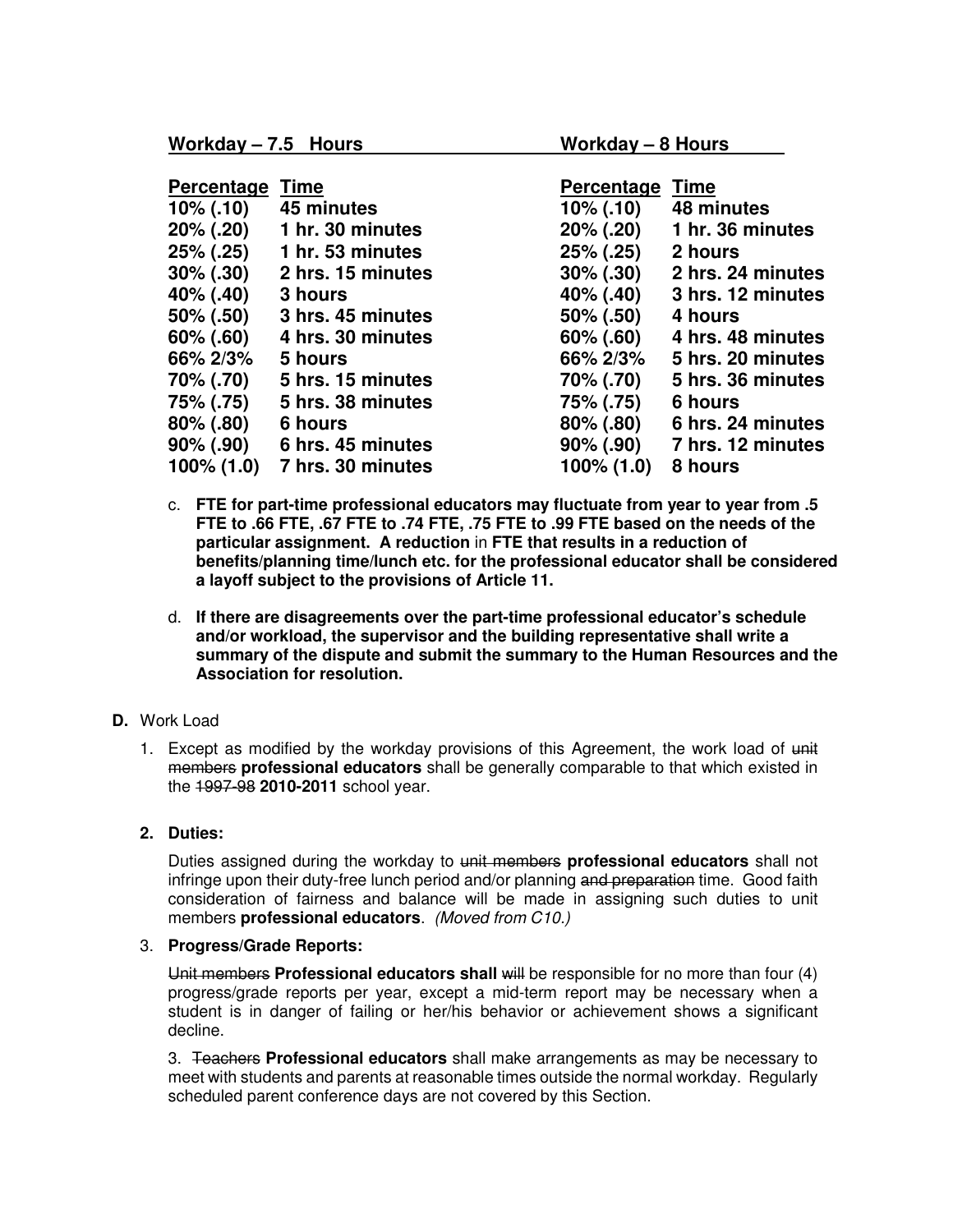- 4. Every effort will be made to employ substitute teachers to cover classes of absent teachers; and, unit members **professional educators** shall not be required to substitute for other unit members **professional educators** except in true emergency situations. Teachers may request up to two (2) substitutes**, The District shall maintain a system that allows professional educators an option to select their preferred substitutes.**
- 5. **IEPs**
	- a. Beginning in 1999-2000, Unit members **Professional educators** who are required to conference regarding IEPs shall have a substitute provided to allow for such meetings to occur within the workday. If a unit member **professional educator**  volunteers to attend such conference outside of the workday, such member shall be compensated at his/her per diem hourly rate for conferences **which take place beyond the contract day.**
	- b. Beginning in 1999-2000, Unit members **Professional educators** who are required to write student plans other than IEPs, including Gifted Student plans or 504 plans, shall be provided at the member's **professional educator's** option either release time or compensation at his/her per diem hourly rate. One hour will **shall** be allotted per each student plan.
- 6. The District shall supply and maintain materials in current adoptions. All unit members shall have access to a copy machine and an adequate amount of paper to meet the required needs of instruction. (Moved from Article 12, Section A 4. District still has in Article 12, A4.) The District shall provide unit members **professional educators** with related core instructional materials and an opportunity for in-service before requiring implementation of new adoptions, programs or curricula. (Moved from Article 15, Section C. District has in 15D.)

 Commencing in the 2000-2001 school year each unit member of the bargaining unit will **shall** receive seventy-five dollars (\$75) one-hundred dollars per school year to purchase materials. This stipend is in addition to those materials and supplies that are normally budgeted by the District. (Moved from Article 12, Section A6. Moved to 21,F. )

- 7. Each unit member **professional educator** may request access to a phone in a private area during the time they are on duty **the contract day,** and a good faith effort will be made to provide such access. (Moved from Article 12, Section E.)
- 8. Unit members shall have access to a computer as may be necessary to carry out their responsibilities. (Moved from Article 12, Section F.) All unit members **professional educators** shall have access to a copy machine and an adequate amount of paper to meet the required needs of instruction. (Last line moved from #11 above.)
- 9. Each unit member **professional educator will shall** be compensated for up to four (4) hours at the unit member's **professional educator's** hourly rate for disassembling and reassembling materials for remodeling/painting in the unit member's **professional educator's** classroom, or the employee **professional educator** may have a half (1/2) day substitute at his/her option. **Professional educators shall not be asked to move furniture and other heavy classroom items.**
- **10. Workload Committee** 
	- **a. Beginning no later than March 2014, the District and the Association shall establish a Workload Committee consisting of ten (10) members; five appointed by the association and five (5) appointed by the District. Association-appointed**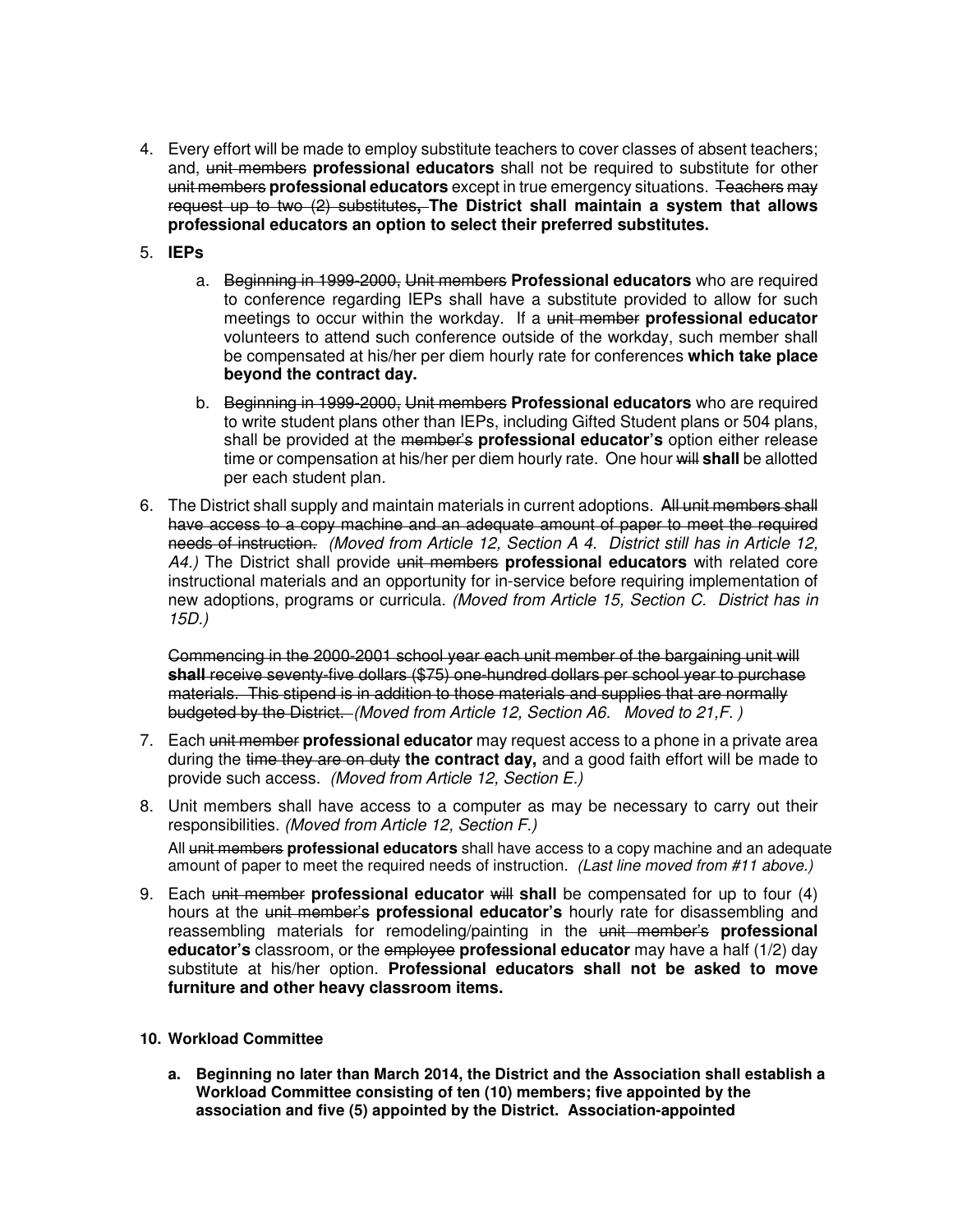**representatives shall be released, without loss of pay, to participate in Workload Committee activities. The District shall provide substitutes as necessary.** 

- **b. The Workload Committee shall consider options for eliminating aspects of current workload including:** 
	- **1. developing a mechanism for reviewing issues and data (including budget information) relating to then various elements that impact workload;**
	- **2. offsetting new workload created by new initiatives/mandates including:**
	- **3. equity of duties;**
	- **4. substitute coverage for testing;**
	- **5. workload for special education;**
	- **6. access to assessment kits for special education specialists; and**
	- **7. Other options developed by the Committee.**
- **c. A professional educator who has a concern about her/his workload or who believes her/his workload is inequitable shall first discuss the concern with her/his immediate supervisor. If the concern is not resolved by the supervisor, the professional educator may file a written request for review by the Workload Committee.** 
	- **1. The Workload Committee shall consider at least the following factors:** 
		- **a. The instructional level of the classroom (e.g. elementary, middle level, high school);**
		- **b. The number of students assigned to the classroom or to the professional educator;**
		- **c. The average number of students assigned to similar classrooms or professional educators;**
		- **d. The number and characteristics of students with special needs;**
		- **e. The availability of educational assistants or other special assistance; and**
		- **f. Any other relevant factors identified by the professional educator, the administrator or supervisor, or the Committee.**
	- **2. The Workload Committee shall consider the following options for recommendation/resolution:** 
		- **a. Transfer or reassignment of students to balance classroom assignments/caseloads;**
		- **b. Adding certified or classified staff;**
		- **c. Assistance or additional time for specific activities such as grading or reporting grades;**
		- **d. Reduction of other duties;**
		- **e. Financial, physical space, time or other limitations; or**
		- **f. Any other option deemed reasonable by the Committee**

**3. For recommendations concerning Section D5c, the Chief Academic Officer (CAO) or designee shall receive the recommendation of the Workload Committee and make a final decision within (10) days.** 

- **d. The Superintendent may adopt, implement or submit Workload committee recommendations to the Board of Education for its consideration, unless a duty to bargain is triggered.**
- **e. The Workload Committee shall not have the authority to modify the terms of the collective bargaining agreement.**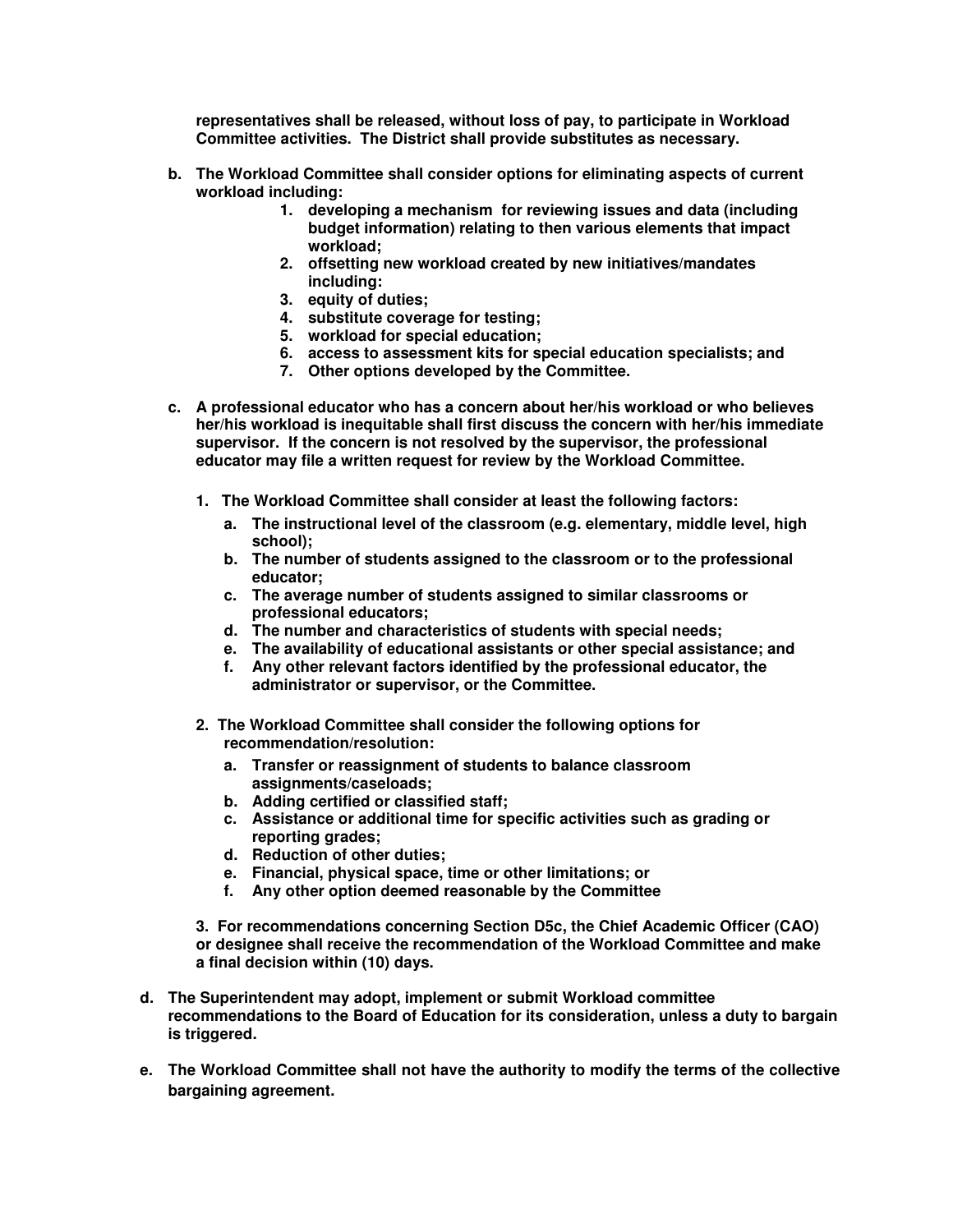# **Tentative Agreement – 02/18/14**

# ARTICLE 21 PROFESSIONAL COMPENSATION

### A. Retirement Contributions Assumed

In the event Ballot Measure 8 is found unconstitutional by the Oregon Supreme Court, the parties agree to discuss employer PERS pick-up under the following conditions: With respect to all **professional educator** unit member compensation earned for services performed, the District shall continue to cease withholding from unit member's monthly salaries the contributions required by ORS 237.071, 239.201 and 239.203 and shall "pick-up," assume and pay the amount legally authorized employee contribution to the Employees Retirement Fund for the unit members then participating in the Public Employees Retirement System (PERS). The full amount of required contributions "picked-up" and paid to PERS shall be considered as "salary" for the purpose of computing a unit member's "final average salary," but shall not be considered "salary" for the purposes of determining the amount of contribution required to be contributed pursuant to ORS 237.071. Such contributions shall be credited to unit member accounts in PERS and shall be considered to be unit member contributions for the purposes of ORS 237.001 to 237.320. In the event PERS "pick-up" becomes unlawful, the salary schedule shall be increased by six percent (6%) at each step.

- A. Salary Schedules(See accompanying compensation proposal.)
	- 1. Index. The salary schedule index is **indices are** set forth in Appendix A-1. (See accompanying compensation proposal.)
	- 2. Appendix A-2 sets forth the basic annual salaries for the period July 1, **2013**, through June 30, **2014**. Effective at the beginning of the first payroll period following ratification of this Agreement by the membership of the Association, **The 2013-14 salary schedule shall be increased by 2.3% retroactive to July 1, 2013.**
	- 3. **Appendix A-3 sets forth the basic annual salaries for the period between July 1, 2014 and June 30, 2015. Effective July 1, 2014, the salary schedule shall be increased 2.3%.**
	- 4. **Appendix A-4 sets forth the basic annual salaries for the period between July 1, 2015 and June 30, 2016. Effective July 1, 2015, the salary schedule shall be increased by 2.3%.**
	- 5. **Professional educators with a doctorate degree in field related to assignment shall receive an additional \$1500 per school year.**
	- 6. **Professional educators who have received and retain a National Board Certification shall receive an additional \$1500 per school year.**

## B. **Salary Placement**

## **1. Educational Credit**

**All professional educators shall be placed on the salary schedule based upon their prior work experience and education/training level.** 

(The intent is to incorporate sections from the Inservice Guidelines document, dated 7/1/1989, on salary placement for graduate credits earned prior to licensing.)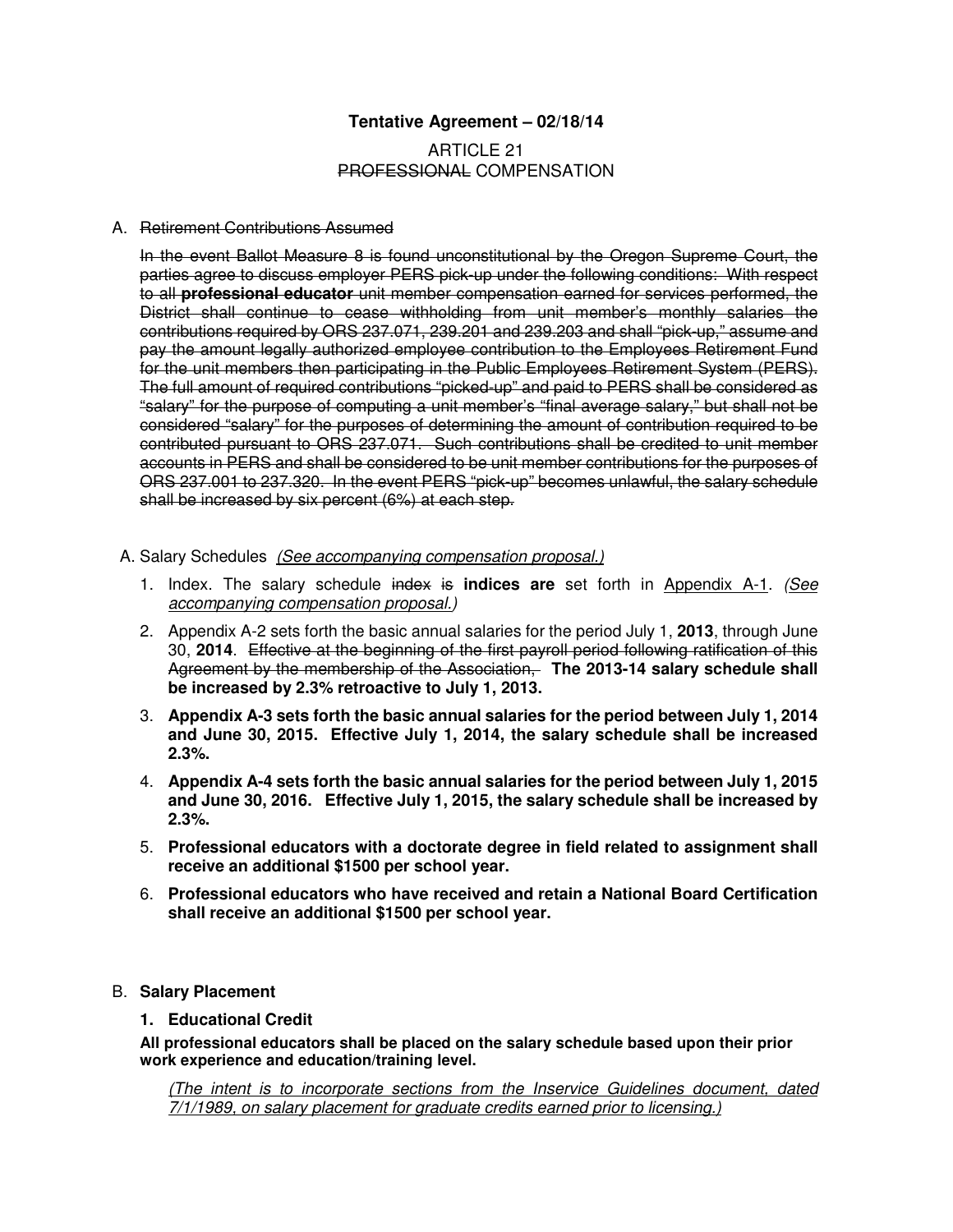- 2. Experience Credit
	- a. Newly hired temporary or probationary **professional educators** teachers who have previous teaching experience/**experience working in a PK-12 school setting** where the responsibility was similar to that of **professional educators** teachers in the Portland Public Schools shall be given experience credit on the following basis:
		- (1) One (1) year of credit for each full year of full-time teaching **experience** (minimum one hundred thirty-five (135) days within the regular school year); and
		- (2) One (1) year of credit for each two (2) years of part-time teaching **experience** that is half-time or more but less than full-time (minimum of one hundred thirty-five (135) days within the school year).
		- (3) Verification of teaching experience will be made by the Human Resources Department.
	- b. Central Staff Professional Librarians**, and other** Central Office unit members **professional educators**, shall be placed on the salary schedule in accordance with the educational requirements for teachers. In determining years allowed for the equivalency of outside experience for teacher-librarians, teachers of speech and hearing and teachers in special schools who are otherwise qualified, one hundred thirtyfive (135) days, while employed on a professional full-time basis, shall be counted.
	- c. Any unit member **professional educator** who resigns shall, upon re-employment, be placed on the salary schedule on the same basis as a new hire, except that, if the unit member **professional educator** completes the year and is re-employed prior to opening of school the succeeding year, the Superintendent may use his discretion in recommending to the **District** Board that the resignation be rescinded.
	- d. Kindergarten or nursery school t Teaching experience shall be granted **for prior kindergarten or nursery school teaching provided** if the teaching was done **in a licensed position and** in a standard school administered by the public school system, or in a private school accredited or approved under state laws of standardization.
	- e. **Full-time** administrative and teaching experience in an accredited institution of higher education shall be counted as teaching experience, provided such experience consisted of at least one hundred thirty-five (135) days within a school year.(Intent: not retro-active.)
	- f. Credit for a sabbatical leave of absence for study during previous employment with this District shall be allowed as experience, subject to the 135 days school year criterion. No credit for leaves of absence from a school district outside of Portland **PPS** will be allowed as experience.
	- g. Salary adjustments on the basis of experience will be made only after official verification, and shall become effective during the payroll period in which approved. and the year in which approved and the year in which the adjustment occurs. Such salary adjustments will not be retroactive, except that experience verified within sixty (60) days of the start of employment shall be retroactive to the first day of employment.
	- h. It shall be the policy to verify. p Previous experience by an official statement from the appropriate school district, agency or county official. In the event that records have been destroyed, a notarized statement from two (2) responsible eitizens **adults**, other than relatives, having knowledge of the unit member's experience, may be accepted.
	- i. A **professional educator** teacher assigned to a vocational teaching position shall be granted salary credit for a related vocational experience on the following basis: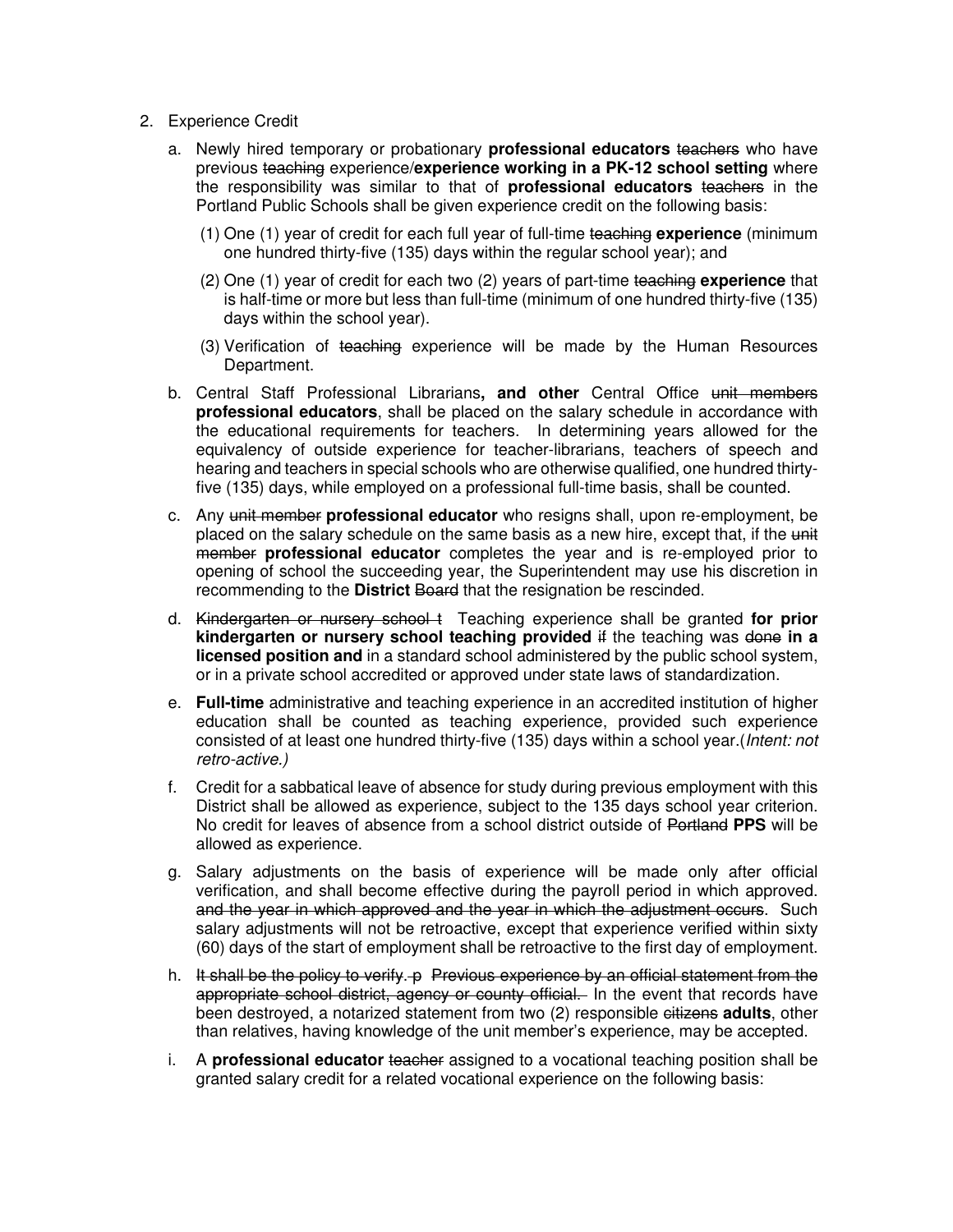- (1) Non-degreed teacher applicants shall be eligible for placement on the "BA" column of the teachers' salary schedule provided they have four (4) years of verifiable work experience in an occupational field related to the teaching assignment. They shall receive one (1) salary step for each year of experience in excess of four (4) years but not to exceed ten (10) years of credit. Eight (8) months of experience in a 12 month period shall be considered to be one (1) year of experience.
- (2) Degreed teachers **applicants** who are required to have related work experience in order to qualify for a vocational license shall receive credit for each year of work experience required for the licensure. Eight (8) months of experience in a 12-month period shall be considered the public school system, or in a private school accredited or approved under state laws of standardization.

Teachers of distributive education classes must verify two (2) years of sales or salesrelated experience in order to qualify for their teaching licenses. Two (2) years of teaching experience for salary purposes shall be granted on this basis, subject to the eight-month rule.

- j. School psychologists' placement and progression shall be on the MA+45/BA+105 column of the teachers' salary schedule with one (1) step for each full year of experience as a full-time school psychologist and one (1) step for each year of experience as a teacher, counselor, clinical psychologist or similar occupation.
- k. Speech and **L**anguage **P**athologists' placement and progression shall be on the MA+45/BA+105 column of the teachers' salary schedule with one (1) step for each full year of experience as a full-time teacher or speech and language pathologist and one (1) step for each two (2) years of experience as a part-time teacher or speech and language pathologist with part-time meaning at least half time.
- l. In the case of social workers, Plus hour credit shall be given for course work taken following obtaining a Master of Social Work degree (MSW). For newly employed social workers, one (1) year of experience credit shall be given for each full year of experience as a social worker with a **Master of Social Work degree** (MSW), and one (1) year of experience credit for each one (1) year of experience as a social worker prior to a MSW or as a teacher, counselor, caseworker, or similar occupation. Plus hour credit shall be given for course work taken following obtaining a Master of Social Work degree (MSW). (Moved from beginning of paragraph.)
- m. In the case of child development specialists, behavior management specialists and student service specialists, Placement on the salary schedule **for child development specialists, behavior management specialists and student service specialists** shall be as follows:
	- (1) One step for each full year of experience as a social worker, teacher, counselor, child development specialist, behavior management specialist, student service specialist or **in a** similar occupation **as determined by the District.**
	- (2) Credit will be given for relevant course work beyond a Bachelor Degree taken after initial employment in a position similar to that as a social worker, teacher, counselor, child development specialist, behavior management specialist, student service specialist or similar occupation. Credit will be given for Master's degree.

# **C. Salary Advancement**

1. Advancement by reason of change in educational status **(lane advancement)** shall be in accordance with **the article on Professional Growth**. the article on Professional Growth / Inservice Classes.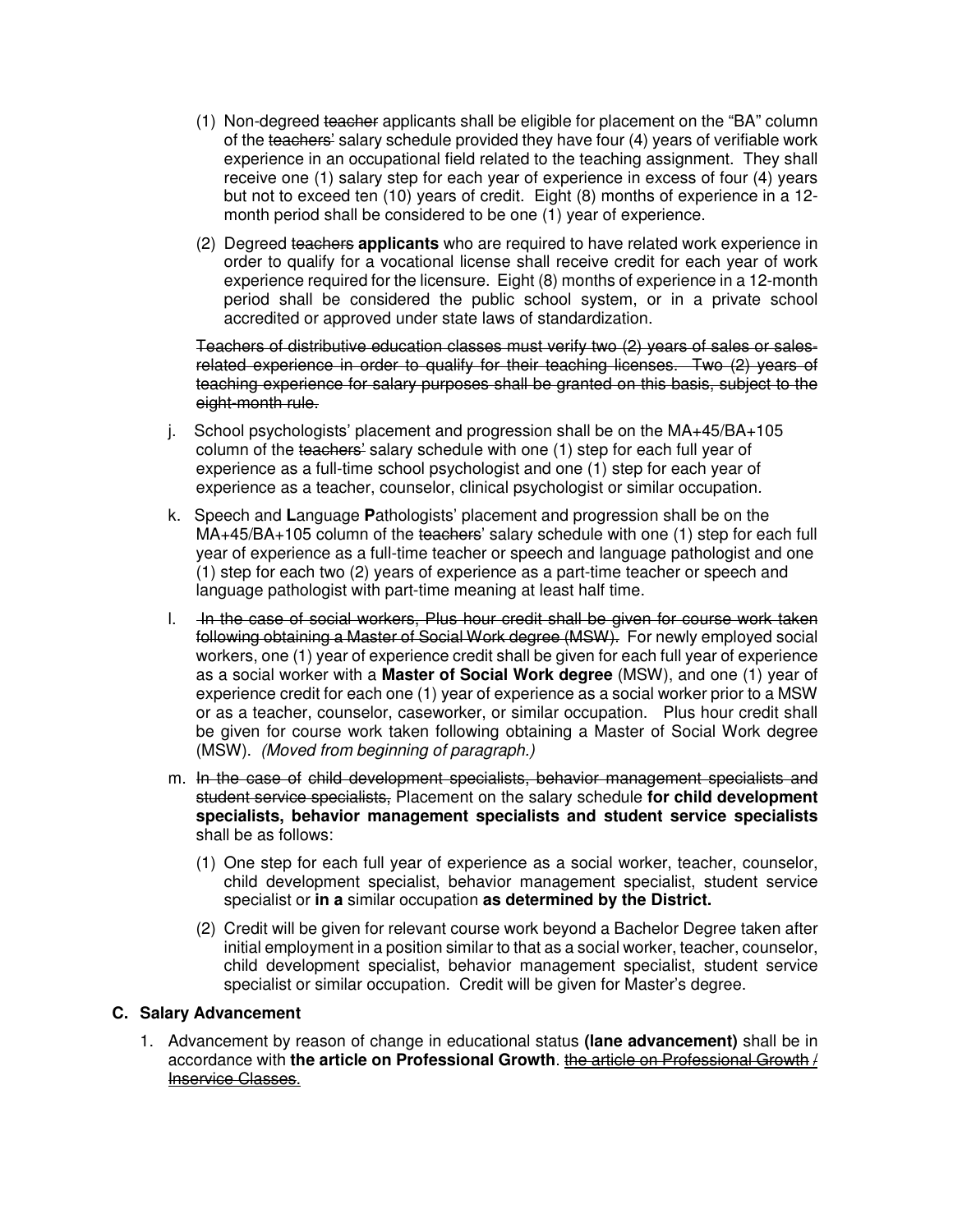- 2. Employees, who earn a credit level necessary to advance to another column on the salary schedule, shall be paid at the new salary level within twenty (20) workdays of supplying verification to the District. Such salary adjustments will not be retroactive, except that credits verified by October 31 shall be retroactive to the beginning of the school year. within twenty (20) workdays of supplying verification to the District. (originally from Article 15, A2).
- 3. Annual salary increments shall be granted July 1 for any professional employment after that date. **Effective July 1 of each year, professional educators, except those on the highest step of each column, shall receive a step increase.**
- 4. A unit member **professional educator** who works half-time or more shall be entitled to an increment if s/he works fifty percent (50%) or more of his/her work year. Regularly credited sick or other paid leave for which unit members **professional educators** receive full or partial pay shall count as days worked.
- D. Payroll Checks
	- 1. Unit members **Professional educators** may individually elect to receive their annual compensation on ten (10) or twelve (12) equal monthly payments by submitting their request in writing to the District's Payroll Office prior to the end of the preceding school year. In the absence of such written request, twelve (12) payments will be deemed to have been selected.
	- 2. The method of payment selected by a unit member **professional educator** cannot be changed during the course of the school year.
	- 3. In cases where payments on a 10-month basis are selected, the last payment will be subject to the three months of authorized payroll deductions, **(**i.e., unit member **professional educator** contributions to health and welfare insurance, credit union, etc**.)**, except for Association dues and fair share deductions.
	- 4. Unit members **Professional educators** shall be paid on the last teacher workday business day of the month. except for June. During the summer period checks shall be mailed to the designated address of the unit member **professional educator**, at the end of each month. The parties shall continue to discuss the possibility of moving to a system of bi-monthly paychecks.
	- 5. If a **professional educator** unit member resigns, retires, or is dismissed before receiving the entire number of monthly payments selected under Paragraph 1, the District shall **make a lump sum payment within two (2) business days to the professional educator.** continue to make monthly payments on all earned but unpaid salary in equal payments in accordance with such designation or in a lump sum payment. If the **professional educator**  unit member desires a lump sum payment s/he shall make such written request to the District.
	- 6. Salary payments for extended responsibility assignments of a seasonal nature, such as coaching, shall be paid at the unit member's **professional educator's** option: (a) in a lump sum at the end of a season, or (b) prorated over a three-month period during the season, or (c) prorated over the months remaining in the work year following the beginning of that season. In addition, if a unit member has actually started the seasonal extended responsibility assignment during a school year, except for insufficient student participation, s/he will receive the entire salary for that assignment unless the unit member is physically unable to perform. (Moved to Article 9 Section C and amended.)
	- 7. **Part-time and Extended Contracts**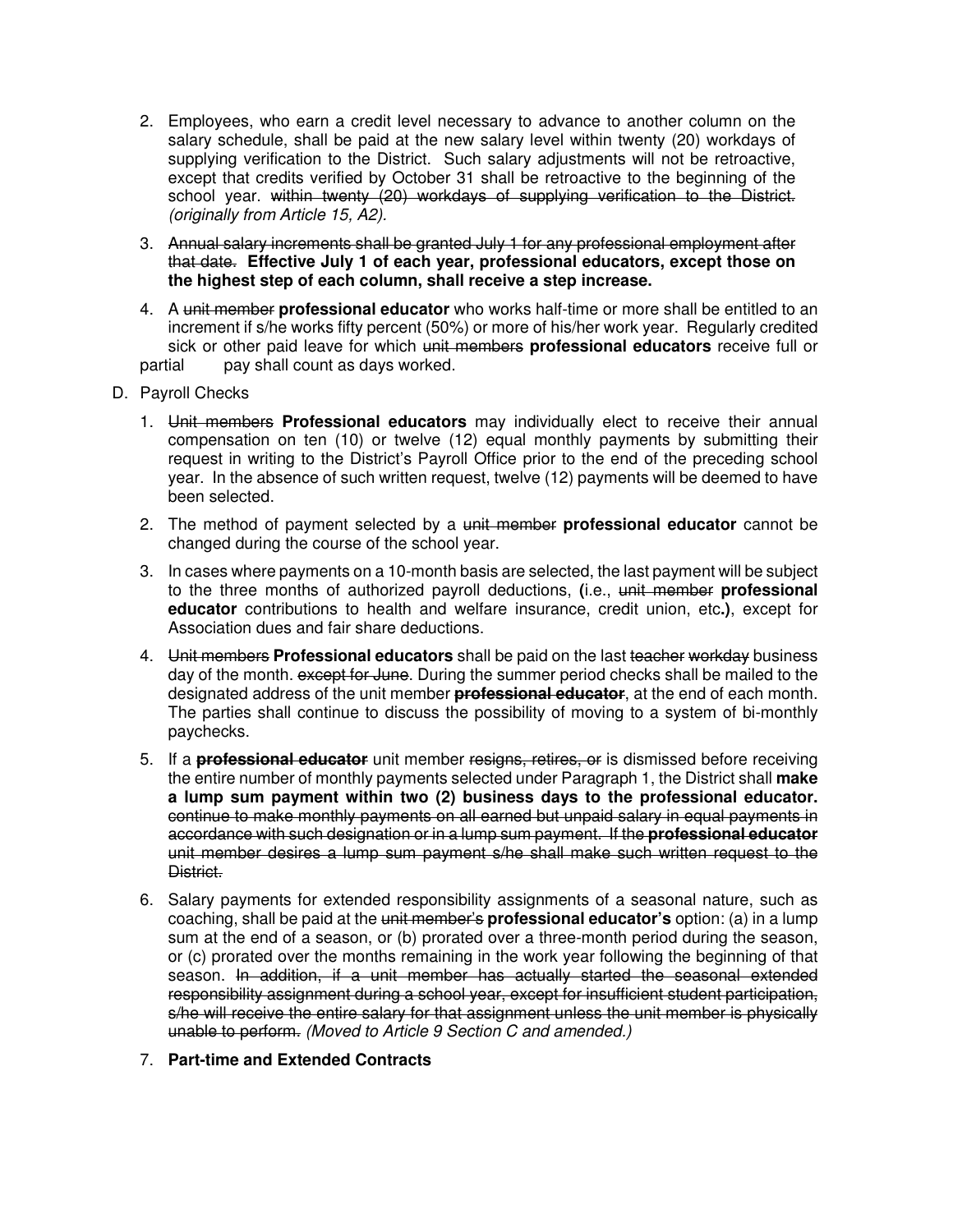- **a. Professional educators, who work less than full-time, shall be paid at a pro-rata portion of the full time salary. Part-time contracts shall be paid out over the regular 10- or 12 month paychecks. Other unpaid leave/time shall be deducted in the next paycheck.**
- **b. Professional educators, who are granted an extended contract to work beyond the normal work year, shall be paid at their normal per diem rate for each additional day (or portion thereof). Extended contracts that are known at the beginning of the year shall be paid out as part of the normal paychecks (over 10 or 12 paychecks). Other extended hours/contract days shall be paid in the next month's paycheck after the work has been completed.**

## **E. Special Salary Provisions** (Moved from Appendix B.)

All special salary placements are set forth in Appendices B & C.

**1. If there are no applicable special salary provisions or extended responsibility provisions listed in the contract, professional educators shall be paid their per diem hourly rate for work specifically requested by the District beyond the work day/year.** 

Rate of pay for all **professional educators** on special professional assignment by the appropriate administrator shall be prorated on their annual salary. (Moved from Appendix B, Section 3.)

- **2. Upon mutual agreement between the professional educator and the administrator, professional educators may be paid special salary provisions as listed below. Changes in this section are effective upon ratification of this contract.** 
	- **a. The daily rate for the base salary is the per diem rate of the base salary in Appendix A (Step 1 on the BA+0 column).**
	- **b. Professional educators working** in the regular day school, evening high school, and home instruction program shall receive Forty Dollars and Eighty-Nine Cents (\$40.89) .22 times the daily rate for the base salary per hour. Such teachers **professional educators** shall not teach more than two (2) hours per day or five (5) hours in any one day of the week. (Moved from Appendix B, Section 1.)
	- **c. Professional educators** Unit members assigned as Student Activity Advisors and for student supervision at times after the workday pursuant to the Memorandum of Understanding dated February 1, 1990, shall be paid Fifteen Dollars (\$15.00) **0.13 times the base salary daily rate per hour an hour.** Non-paid volunteers may be used in these positions only if, due to a lack of funding, such positions would not otherwise be filled by unit members. (Moved from Appendix C, Section 3.)
	- d. A **professional educator** teacher appointed to substitute in an administrative or supervisory position shall be paid his/her teaching salary plus Thirty One Dollars and Sixty-One Cents (\$31.61) **0.17 times the base salary daily rate** per working day for a short-term emergency period. When the **professional educator** teacher assumes full responsibility for the **administrative or supervisory** position for an extended period of time, s/he shall receive the pay of the regular appointment. Such teacher **A professional educator** who serves in such position while the principal is in the city, but out of the building for one-half (1/2) day or more, shall receive such pay. If a principal is out of the city or incapacitated, a substitute for the **professional educator** teacher shall also be provided in addition to such pay. (Moved from Appendix B, Section 5.) (
	- e. Rate of pay for teachers of in-service classes shall be Three Hundred Seventy-Five Dollars (\$375) **2.0 times the base salary daily rate** per credit hour.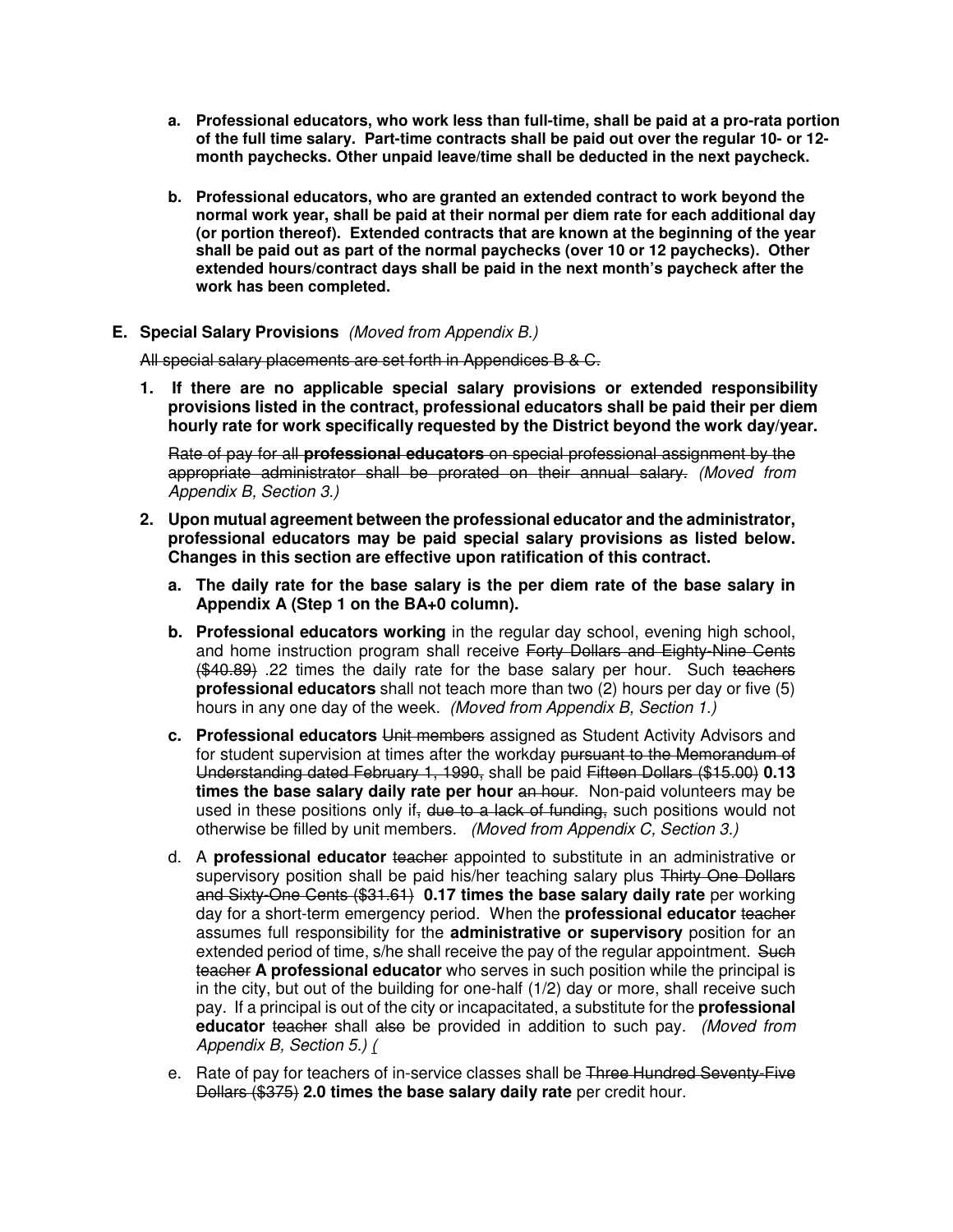- f. Teachers **Professional Educators** of Outdoor School shall receive an additional **0.65 times the base salary daily rate. for the base salary** Hundred Twenty Dollars (\$120) per day. **If Outdoor School is held on a Sunday, and the professional educator volunteers to work, he/she shall be paid 1.3 times the base salary daily rate.**
- g. Rates of pay for summer school teachers **professional educators for each halfday session of summer school** shall be Six Hundred Two Dollars and Eighty-One Cents (\$602.81) **3.2 times the base salary daily rate.** for one-half (1/2) day session.
- g. Coordinators in horticultural instruction shall receive 16% of base in addition to regularly established salary. (Moved from Appendix B, Section 6.) Moved to Appendix C.)
- h. With respect to 2012-2013 The above rates in paragraphs 1, 5, and 10 will be increased at the same percentage as that applied to the base salary step on the salary schedule. (Moved from Appendix B, Section 10.) (Deletion of this item is contingent upon changing the rates in this section to a percent of base salary.)
- **3. Each school year the Human Resources Department shall post the rates of pay for all rates included in Section F: Special Salary Provisions.**

# **H. Fingerprinting**

 **The District** agrees to annually budget a fund to pay for the cost of fees charged by agencies for fingerprinting and the accompanying criminal check required by TSPC or the ODE. (Moved from Article 16.)

# **I. Materials and Supplies Stipend**

Each member of the bargaining unit will **professional educator shall** receive seventy five dollars (\$75) **one hundred dollars (\$100)** per school year to purchase materials. This stipend is in addition to those materials and supplies that are normally budgeted by the District. (Moved from Article 12.)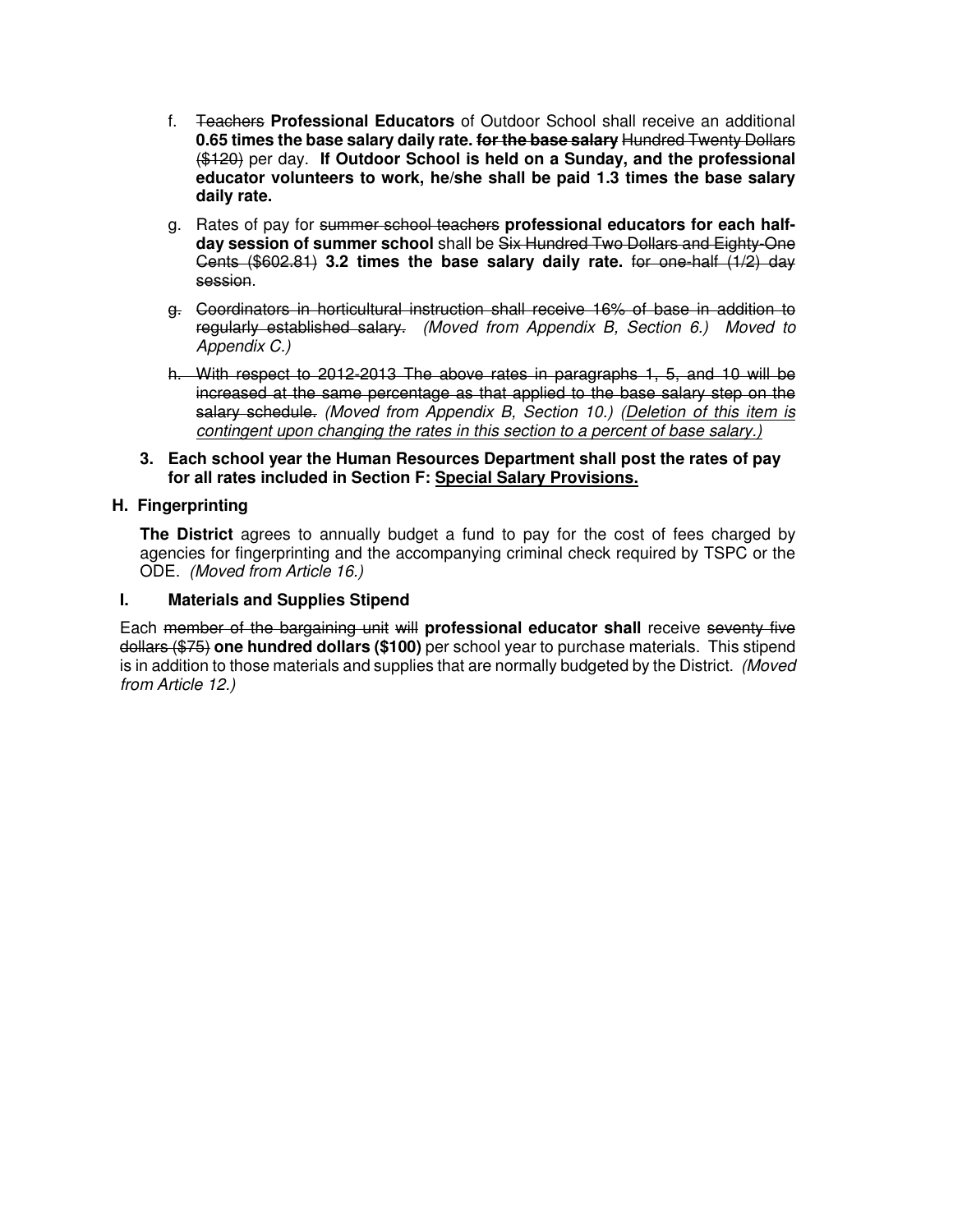# **TENTATIVE AGREEMENT – 021814 ARTICLE 22 RETIREMENT ALLOWANCES; SEVERANCE PAY**

- A. For net severance pay, credits accrued on and between July, 1971, to June 30, 1974, teachers shall be entitled payments upon termination of employment to the extent they would have been entitled thereto had the severance pay plans provided for in the 1971 Professional Agreement and the 1973 Professional Agreement remained in operation in accordance with their terms and to the extent that such credits are not hereafter eliminated by the use of sick leave days under circumstances which would eliminate the severance pay credit where the plan continued in operation.
- B. Except as provided in Section A, the severance pay plan previously in effect shall not operate after June 30, 1974.
- A. Unused Sick Leave

Pursuant to Chapter 646, Oregon Laws 1973 (Senate Bill 622), the District shall request that the Public Employees Retirement Board add to the gross amount of salary used in determining the "final average salary" as defined in ORS 237.003(12) (for utilization in determining total retirement allowances) the monetary value of one-half (1/2) of the accumulated unused sick leave for each **professional educator** unit member of the District. whose retirement is first effective on or after July 1, 1973.

- B. Early Retirement Incentive**s**
	- 1. **Insurance** 
		- a. The District shall contribute to the **School District No. 1 Health and Welfare** Trust the cost of medical/hospitalization plan for **professional educators** unit members who: (a) elect early retirement on or after June 30, 1998 and are eligible to retire under the Public Employees Retirement System (PERS); (b) have completed at least fifteen (15) years of service with the District **by September 30,2016**; (c) are at least sixty (60) years of age, but not yet eligible for Medicare; and (d) are eligible under such plan then offered by the Trust.
		- b. The District shall pay one-half (1/2) of the cost for the spouse/or domestic partner of the retiree enrolled in the Plan.
		- c. For retirees, the list of benefits in existence on the date of execution of this Agreement shall be maintained by the District for the full term of this Agreement.
		- $d.$  Self-pay for such cost shall be available for qualified early retirees exercising this option to age sixty (60). This provision shall also apply, for up to five (5) years or until eligible for Medicare, whichever comes first, for **professional educators** unit members who become unable to work because of disability as determined by PERS, or the Disability Insurance Program provided by the Health and Welfare Trust. **After June 30, 2016,** a qualifying retiree below age sixty (60) must maintain their coverage in order to be eligible for District contributions to commence at age sixty (60). **A professional educator** An employee below age sixty (60), however, may elect to have District contributions commence upon retirement, but the District shall then cease its contributions at the end of sixty (60) months. Such **professional educator** employee may continue to maintain his/her coverage on a self-pay basis until age sixty-five (65). (Section moved from Article 14.)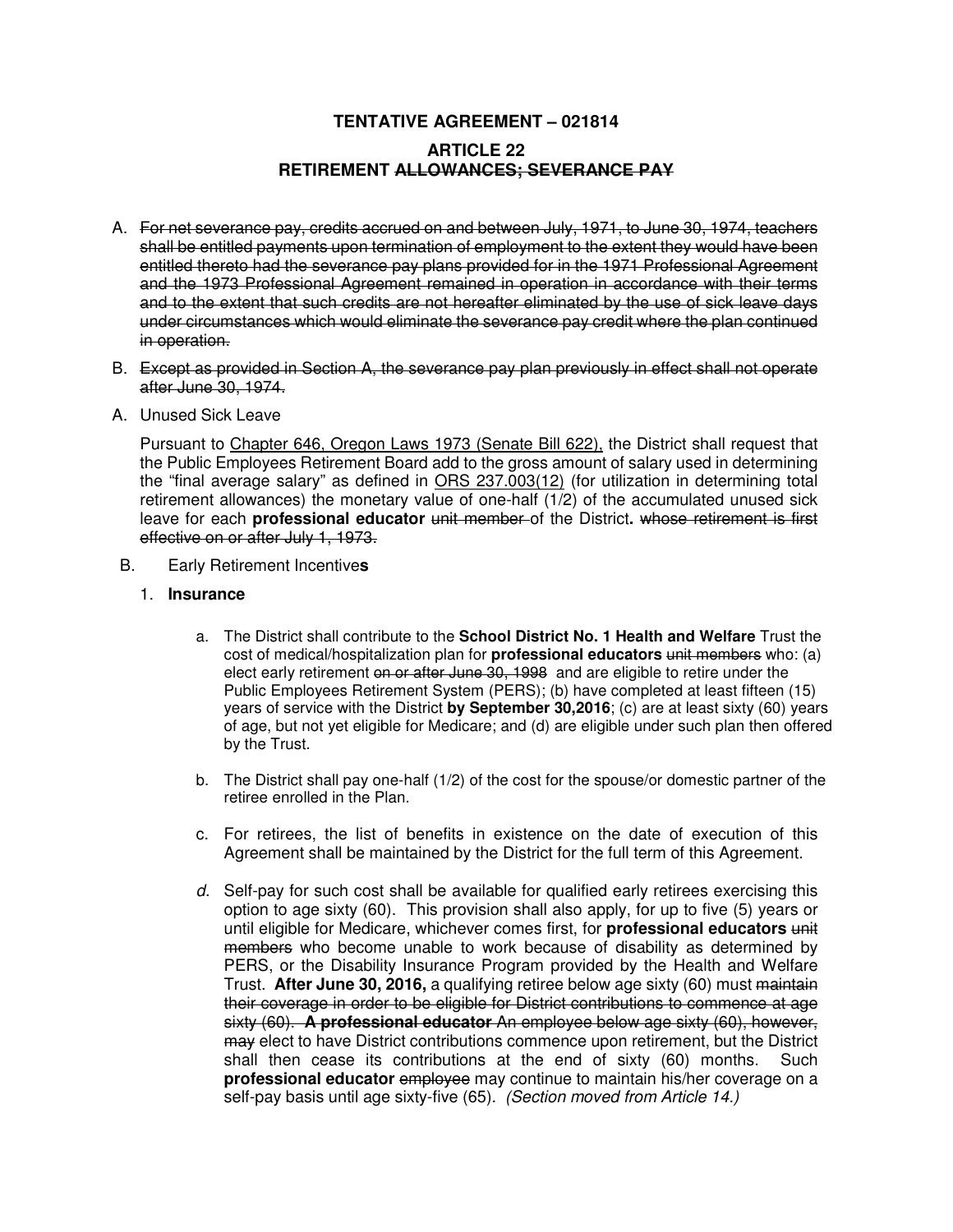# 2. **Stipend**

The District shall provide an early retirement incentive **of four hundred twenty-five dollars (\$425)** to **professional educators** unit members of half-time or more who elect early retirement. The amount in 1998-1999 shall be four hundred seventy-five dollars (\$475). The amount in 1999-2000 shall be four hundred sixty-five dollars (\$465). The amount in 2000-2001 shall be four hundred fifty dollars (\$450). The amount in 2001-2002 shall be four hundred twenty-five dollars (\$425). To qualify, **professional educators** unit members must meet the following criteria:

- a. They must be eligible to retire under the Oregon Public Employees Retirement System, and
- b. They must have **accumulated** fifteen (15) years of consecutive service with the District by September 30, 2016 in a position that is covered by the bargaining unit.
- 2. Such payments shall extend for sixty (60) months or until the **professional educator** unit member reaches age sixty-two (62), whichever is first. A **professional educator** unit member must give written notice of retirement no later than sixty (60) days prior to the effective date. In the event of a reduction in force as described in Article 11, the fifteen (15) years of service requirement will be reduced to ten (10) for unit members within the categories from which staff reduction must occur. Upon death of a **professional educator** unit member receiving the early retiree incentive, the remaining payments will be made to the surviving spouse or estate of the retiree.

# C. **Early Notice of Retirement:**

**Professional educators who give early notice of retirement shall receive early notice incentives in accordance with the provisions of Article 10, Section B1.**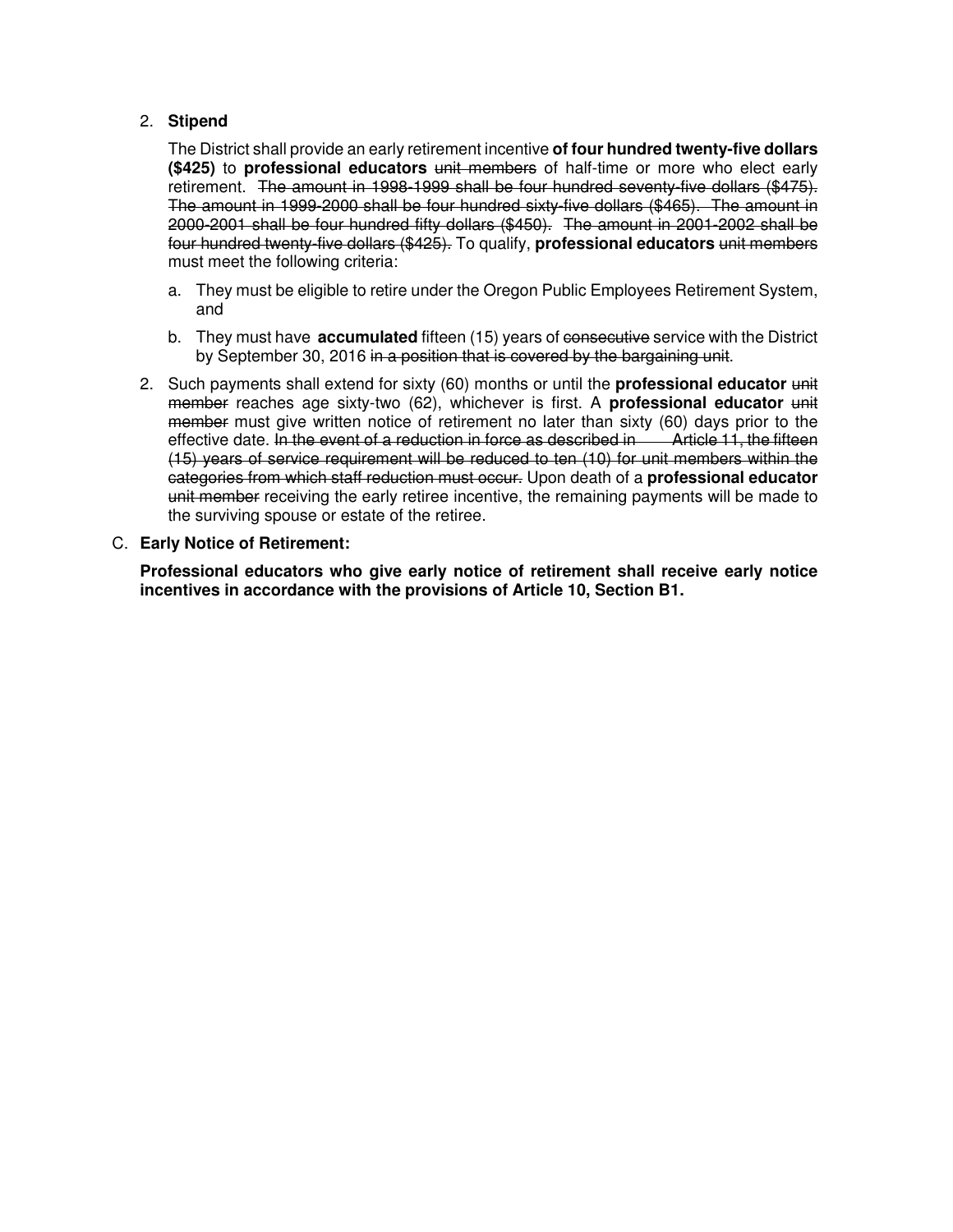# **TENTATIVE AGREEMENT – 021814 ARTICLE 23 DURATION**

- A. This Agreement shall become effective the 1st day of July, 2011 **2013** and shall continue through June 30, **2016.**
- B. Should there be an intervening change in financial resources available to the District which would demonstrably and drastically reduce the District's revenue, and thus, fiscal stability below the level being planned for at the time of the development of this agreement, the parties will meet to analyze the impact and resulting status and to mutually make modifications that may be judged to be necessary and in the best interests of the parties.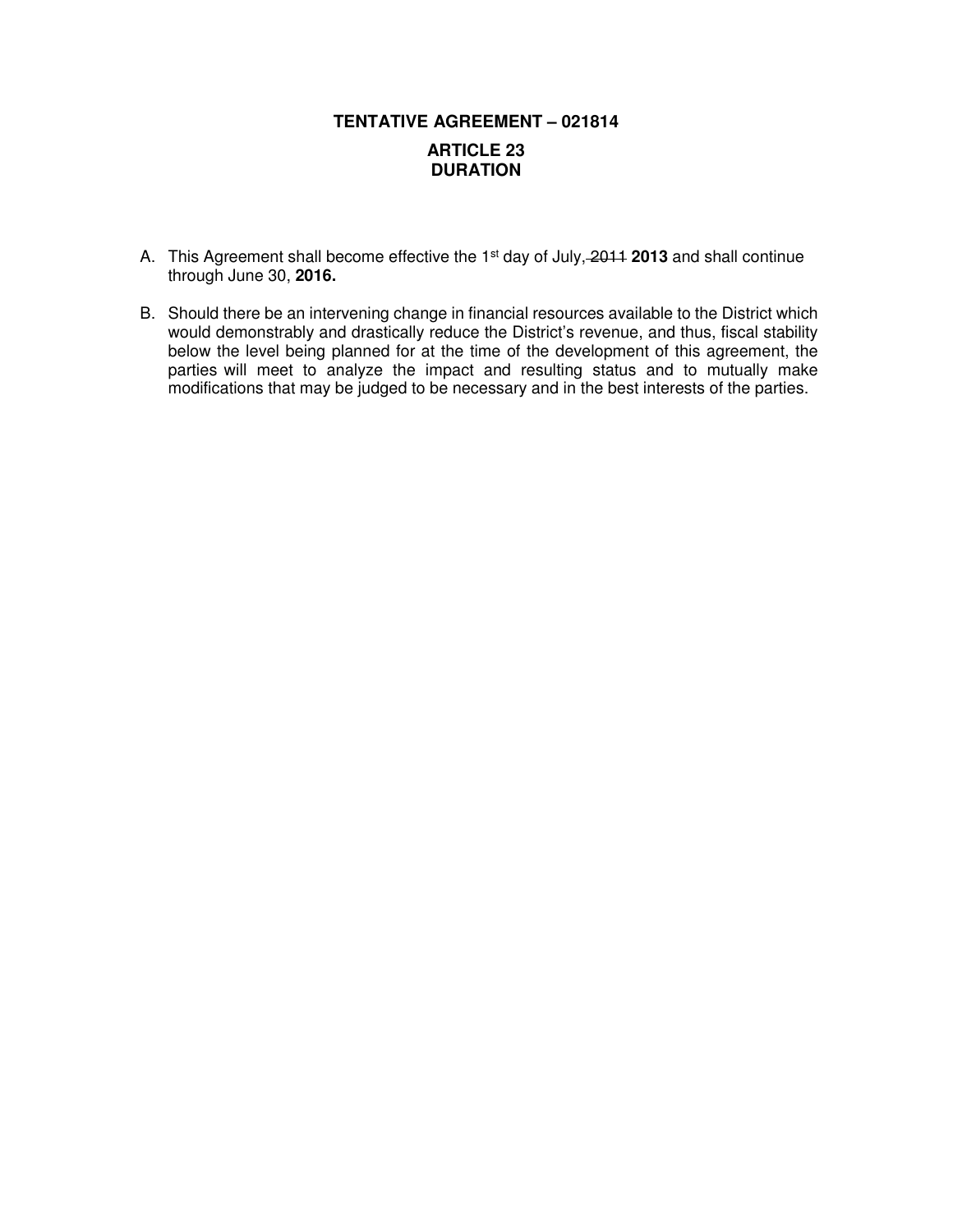# **TENTATIVE AGREEMENT – 12/17/2013 ARTICLE 24 EXTENDED RESPONSIBILITY**

- A. Extended responsibility pay is for activities and responsibilities performed, primarily, outside the standard workday. It is understood that, except for those that are extensions of the classrooms **or job assignment**, extra **extended** responsibility pay positions are voluntary. (Moved from Appendix C, Section 8.)
- **B. Extended responsibilities that are an extension of the assignment are indicated on Appendix C by \*. Such extended responsibilities shall be required and shall be automatically calculated in the professional educator's salary. If the school does not have a regular classroom assignment (e.g. no newspaper class), than the extended responsibility would not be included under this section. In such cases, the extended responsibility would be voluntary.**
- **C. When part-time professional educators hold an extended responsibility, the percentage of the extended responsibility shall be determined by what portion of the responsibility they are responsible for. For example a .5 FTE professional educator who is responsible for a full coaching extended responsibility shall be paid 100% of the extended responsibility rate. However a .5 FTE TOSA shall receive .5 of the extended responsibility rate with the expectation that she/he perform .5 of the extended responsibility duties.**
- **D. Professional educators** Unit members assigned **with an** extended responsibilities **responsibility assignment** as set forth in Appendix C, attached to and incorporated in this Agreement, shall be compensated in accordance with the provisions of this Agreement without deviation. (Moved from Appendix B, Section 9.)
- **E.** Unit members will **Professional Educators shall** not be required to participate in nondistrict sponsored activities as a prerequisite to being placed in extra **extended** responsibility positions. (Moved from Appendix C, Section 12.)
- **F.** Unit members **Professional Educators** may request information regarding the general expectations for the extended responsibility assignment before they **accepting** commence the assignment. (Moved from Appendix C, Section 13.)
- G. When a category of positions is added or "Special Project Assignments" which continue more than two (2) years are not addressed in this Appendix **C,** the District will refer such issue to a Contract Administration agenda with the Association for review and**,** inclusion into the Appendix **C** pay schedule.
- **G.** The Extended Responsibility Base amount **rate shall be the BA, step 1 rate.** is the figure against which All extended responsibility percentages **in Appendix C shall be calculated using this base rate.** are factored for the duration of this Agreement. These are the amounts to be used for figuring extended responsibility pay:

| .<br>$-1$ $-$<br>$-1$<br><u>. 100. 1044</u> | . | /Soo companeation proposal              |
|---------------------------------------------|---|-----------------------------------------|
| <del>EVIV EVIT</del>                        |   | <del>rocc compensation proposal.</del>  |
| Futuro vosre                                |   | /Soo componention proposal              |
| <del>rature veurs</del>                     |   | <del>, poco componadilon proposam</del> |

(Copied from Appendix C first paragraph.)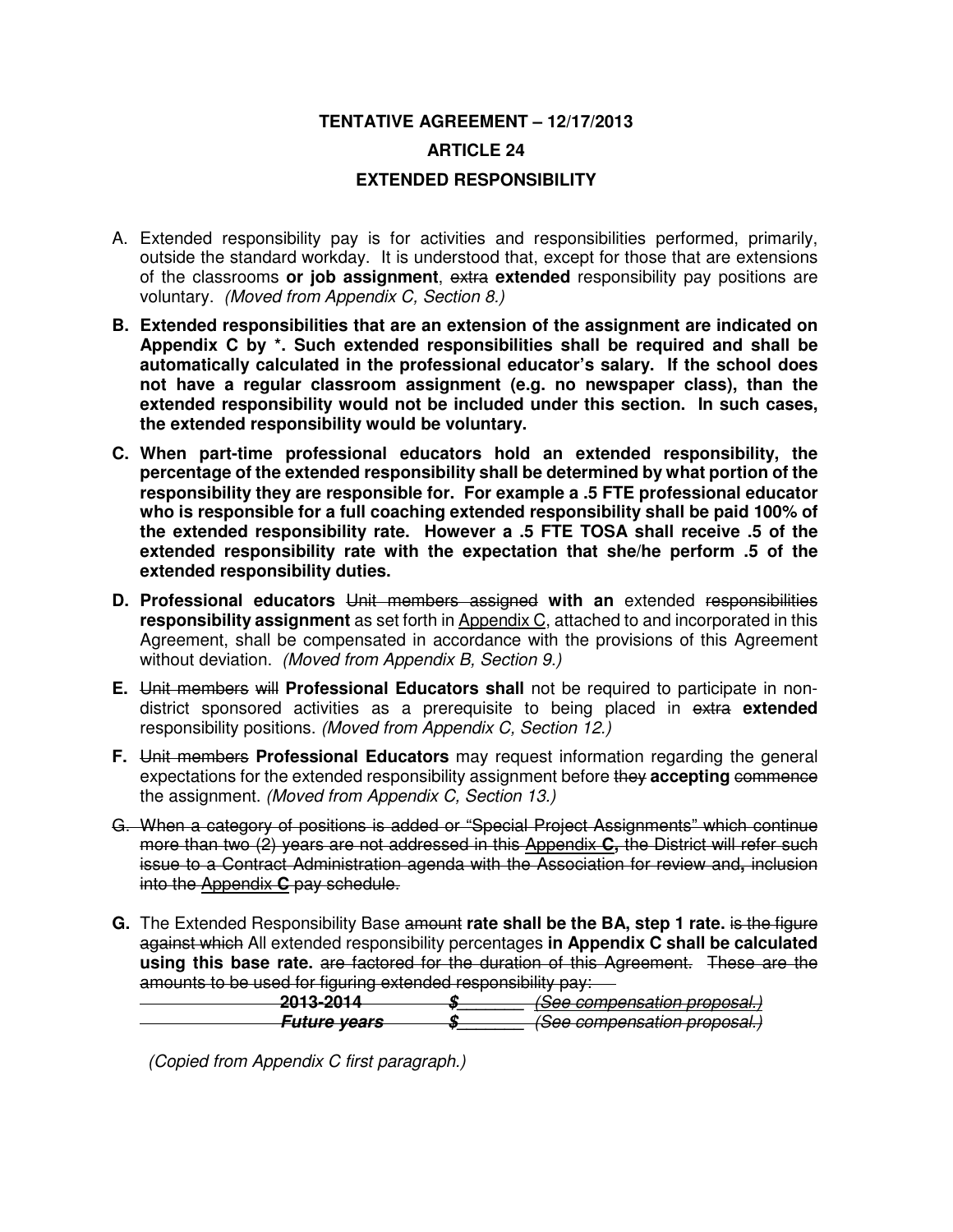- **H. Placement on the extended responsibility schedule shall be based on prior experience in the particular position. However, experience in a category with more than one level shall apply to another level (e.g. vocal music A and B). Experience as an assistant coach shall not be counted toward experience as a head coach.**
- **I.** Increases for extended responsibility pay for Athletic Directors become effective beginning July 1, 2009**. Experience credit shall be given for each year in a particular extended responsibility position.**
- **J. With the exception of extended responsibility positions that are an extension of the classroom or assignment, extended responsibility positions are voluntary, but when filling these positions, the District will give first priority to current bargaining unit members.**
- **K. Extended Responsibilities Committee**

**A joint committee of six (6) members (three (3) designated by the Association and three (3) by the District) shall be formed to review the extended responsibility schedule (Appendix C). This Committee is expected to:** 

- **1. Review and/or develop current job descriptions for all extended responsibilities positions.**
- **2. Develop a comparison of the extended responsibilities pay with comparable positions in other school districts in the Portland metropolitan area.**
- **3. Develop a classification system for extended responsibilities taking into consideration the number of students, number of events, hours worked and length of season.**
- **4. Make recommendations to the Superintendent and the Association President in the rate of pay based on the classification system developed above.**
- **5. Make recommendations to the Superintendent and the Association President for deletions, additions and changes to the list of position on the extended responsibilities schedule.**
- **6. Develop a system to review requests to add new extended responsibilities positions or to change the rate of pay for current positions based on the point systems developed above.**
- **7. Extended responsibilities indicated by a double asterisk (\*\*), shall be reviewed by the Extended Responsibility Committee to determine whether they shall be continued or deleted from the schedule. No new extended responsibility contracts in these areas shall be granted until the Committee completes its review.**
- **8. The Committee shall meet within three months of ratification of the Agreement.**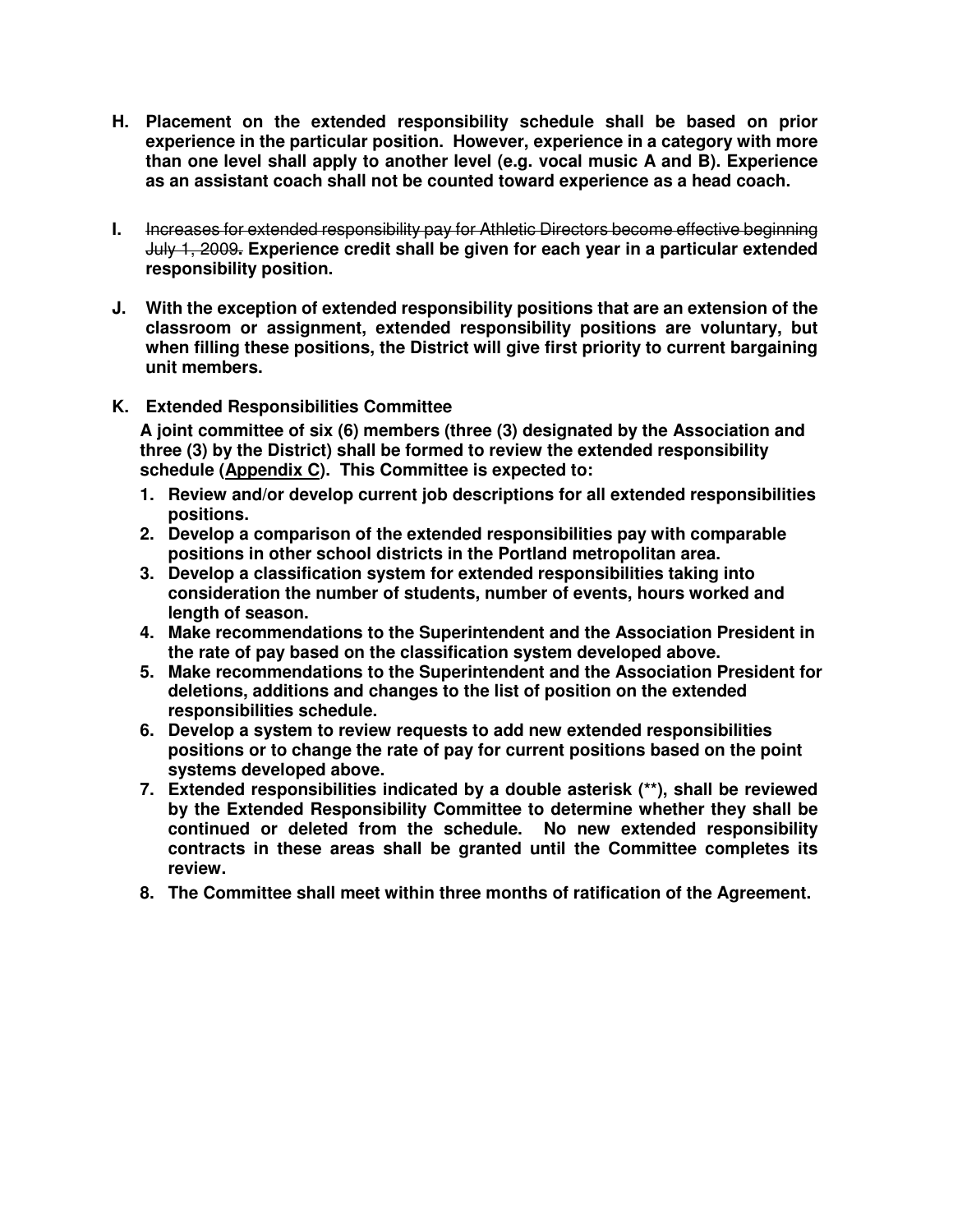| 3A+105<br>M <sub>+45</sub><br><b>06+4E</b><br><b>M+30</b> | 1.3609<br>1.3023 | 1.4071<br>1.3465 | 1.4550<br>1.3923 | 1.5044<br>1.4397 | 1.5556<br>1.4886 | 1.6085<br>1.5392 | 1.6632<br>1.5916 | 1.7197<br>1.6457 | 1.7782<br>1.7016 | 1.8386<br>1.7595 | 1.9012<br>1.8193 | 1.9971<br>1.9125 |
|-----------------------------------------------------------|------------------|------------------|------------------|------------------|------------------|------------------|------------------|------------------|------------------|------------------|------------------|------------------|
| <b>BA+75</b><br>$M+15$                                    | 1.2462           | 1.2886           | 1.3324           | <b>1.3777</b>    | 1.4245           | 1.4729           | 1.5230           | 1.5748           | 1.6283           | 1.6837           | 1.7410           | 1.8314           |
| <b>BA+60</b><br>$2+M$                                     | 1,1925           | 1.2331           | 1.2750           | 1.3183           | 1.3632           | 1.4095           | 1.4574           | 1.5070           | 1.5582           | 1.6112           | 1.6660           | 1.7539           |
| BA <sub>145</sub>                                         | 1.1412           | 1.1800           | 1.2201           | 1.2616           | 1.3045           | 1.3488           | 1.3947           | 1.4421           | +4911            | 1.5418           | 1.5942           | 1.6797           |
| <b>BA+30</b>                                              | 1.0920           | 1.1292           | 1.1675           | 1.2072           | 1.2483           | 1.2907           | 1.3346           | 1.3800           | 1.4269           | 1.4754           | 1.5256           | 1.6088           |
| $\frac{8A+15}{2}$                                         | 1.0450           | 1.0805           | 1.1173           | 1.1553           | 1.1945           | 1.2351           | 1.2771           | 1.3206           | 1.3655           | 1.4119           | 1.4599           | 1.5408           |
| $\overline{\text{BAA}}$                                   | 1.0000           | 0780-1           | 1.0692           | 1.1055           | 1.1431           | 1.1820           | 1.2221           | 1.2637           | 1.3067           | 1.3511           | 1.3970           | 1.4758           |
|                                                           | ⋖                | മ                | $\circ$          | ≏                | ш                | щ                | U                | ᆂ                |                  |                  |                  |                  |

# INDEX TO SALARY SCHEDULE EFFECTIVE JULY 1, 2011 **INDEX TO SALARY SCHEDULE EFFECTIVE JULY 1, 2011 APPENDIX A-1**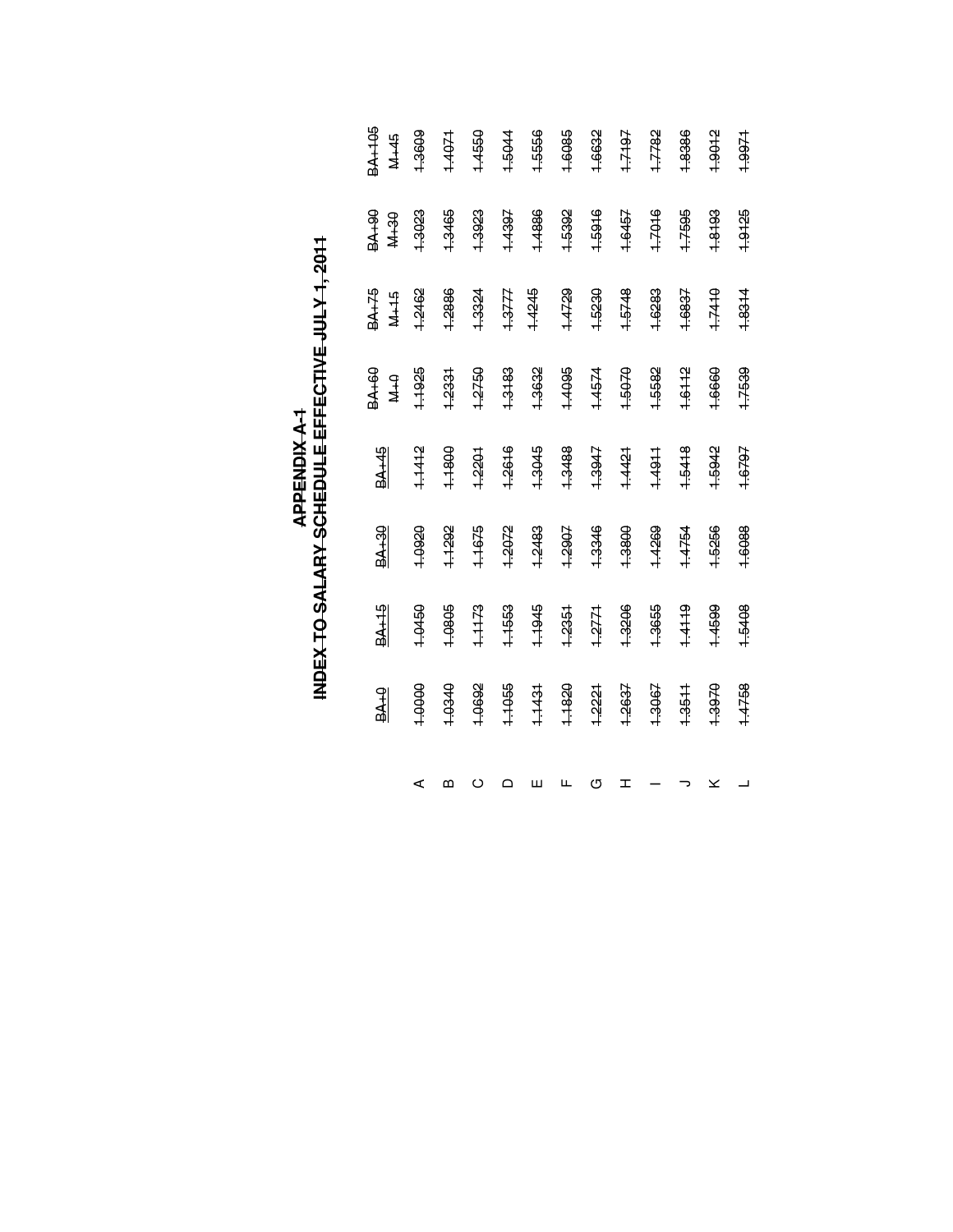| 1.0000<br>$BA+0$ | 1.0450<br>$BA+15$ | 1.0920<br>BA+30 | $BA+45$<br>1.1412 | 1.1925<br>BA <sub>+60</sub><br>$M+O$ | BA <sub>+75</sub><br>1.2462<br>$M+15$ | 1.3023<br>BA <sub>+90</sub><br>$N+30$ | BA+105<br>1.3609<br>$M+45$ |
|------------------|-------------------|-----------------|-------------------|--------------------------------------|---------------------------------------|---------------------------------------|----------------------------|
|                  | 1.0805            | 1.1292          | 1.1800            | 1.2331                               | 1.2886                                | 1.3465                                | 1.4071                     |
| 1.0692           | 1.1173            | 1.1675          | 1.2201            | 1.2750                               | 1.3324                                | 1.3923                                | 1.4550                     |
| 1.1055           | 1.1553            | 1.2072          | 1.2616            | 1.3183                               | 1.3777                                | 1.4397                                | 1.5044                     |
| 1.1431           | 1.1945            | 1.2483          | 1.3045            | 1.3632                               | 1.4245                                | 1.4886                                | 1.5556                     |
| 1.1820           | 1.2351            | 1.2907          | 1.3488            | 1.4095                               | 1.4729                                | 1.5392                                | 1.6085                     |
| 1.2221           | 1.2771            | 1.3346          | 1.3947            | 1.4574                               | 1.5230                                | 1.5916                                | 1.6632                     |
| 1.2637           | 1.3206            | 1.3800          | 1.4421            | 1.5070                               | 1.5748                                | 1.6457                                | 1.7197                     |
| 1.3067           | 1.3655            | 1.4269          | 1.4911            | 1.5582                               | 1.6283                                | 1.7016                                | 1.7782                     |
| 1.3511           | 1.4119            | 1.4754          | 1.5418            | 1.6112                               | 1.6837                                | 1.7595                                | 1.8386                     |
| 1.3970           | 1.4599            | 1.5256          | 1.5942            | 09991                                | 1.7410                                | 1.8193                                | 1.9012                     |
| 1.4758           | 1.5408            | 1.6088          | 1.6797            | 1.7539                               | 1.8314                                | 1.9125                                | 1.9971                     |
| 1.5053           | 1.5716            | 1.6410          | 1.7133            | 1.7890                               | 1.8680                                | 1.9508                                | 2.0370                     |

# **APPENDIX A-1<br>INDEX TO SALARY SCHEDULE EFFECTIVE JULY 1, 2013 INDEX TO SALARY SCHEDULE EFFECTIVE JULY 1, 2013 APPENDIX A-1**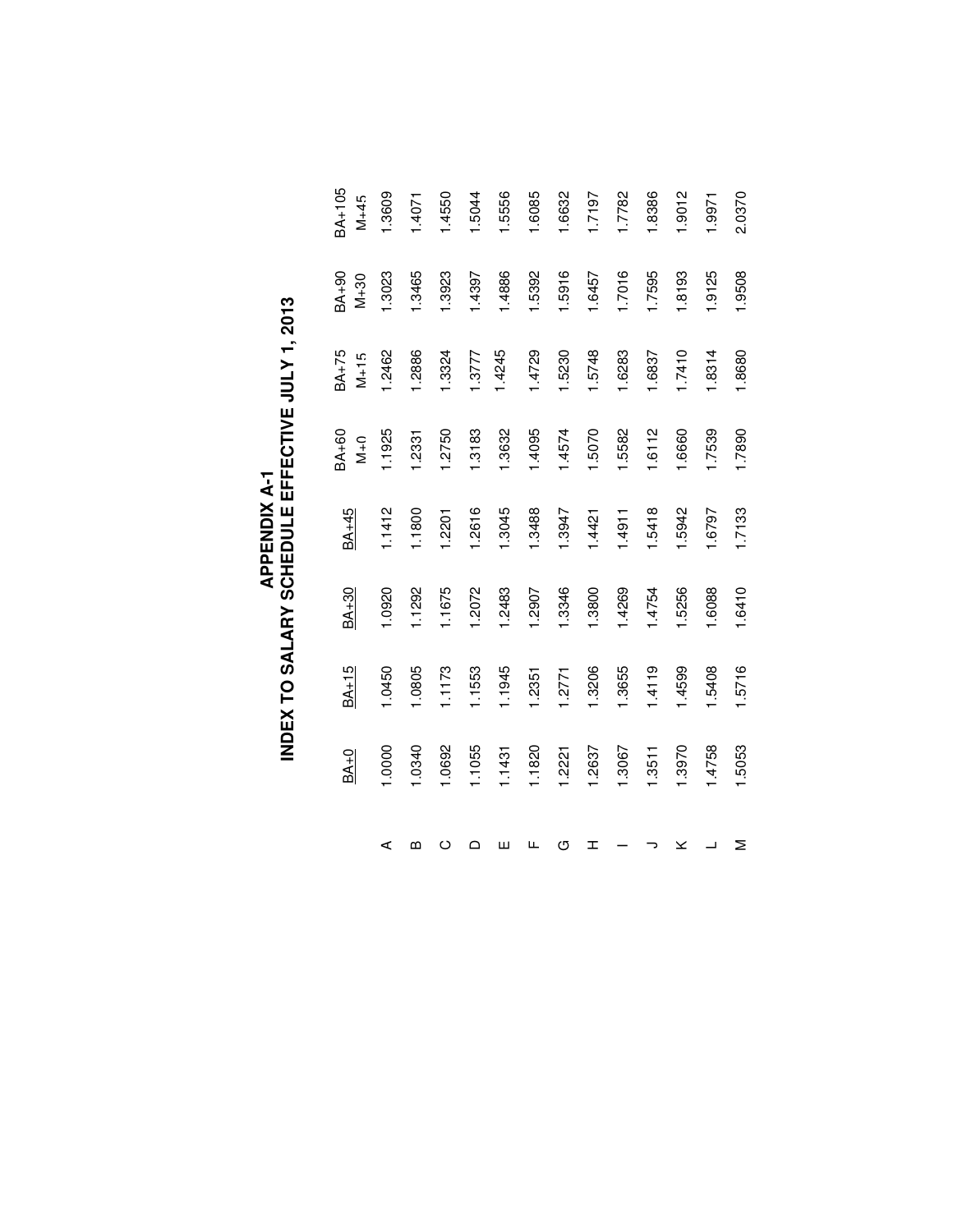|          | $BA+0$ | $BA+15$ | $BA+30$ | $BA+45$ | BA <sub>+60</sub><br>$\frac{1}{2}$ | BA+75<br>$M + 15$ | $06+96$<br>$M + 30$ | BA <sub>+105</sub><br>$M+45$ |
|----------|--------|---------|---------|---------|------------------------------------|-------------------|---------------------|------------------------------|
| ⋖        | 1.0000 | 1.0450  | 1.0920  | 1.1412  | 1.1925                             | 1.2462            | <b>3023</b>         | 1.3609                       |
| m        | 1.0340 | 1.0805  | 1.1292  | 1.1800  | 1.2331                             | 1.2886            | 1.3465              | 1.4071                       |
| $\circ$  | 1.0692 | 1.1173  | 1.1675  | 1.2201  | 1.2750                             | 1.3324            | 1.3923              | 1.4550                       |
| $\Omega$ | 1.1055 | 1.1553  | 1.2072  | 1.2616  | 1.3183                             | 1.3777            | 1.4397              | 1.5044                       |
| Ш        | 1.1431 | 1.1945  | 1.2483  | 1.3045  | 1.3632                             | 1.4245            | 1.4886              | 1.5556                       |
| щ        | 1.1820 | 1.2351  | 1.2907  | 1.3488  | 1.4095                             | 1.4729            | 5392                | 1.6085                       |
| ৩        | 1.2221 | 1.2771  | 1.3346  | 1.3947  | 1.4574                             | 1.5230            | 1.5916              | 1.6632                       |
| H        | 1.2637 | 1.3206  | 1.3800  | 1.4421  | 1.5070                             | 1.5748            | 1.6457              | 1.7197                       |
|          | 1.3067 | 1.3655  | 1.4269  | 1.4911  | 1.5582                             | 1.6283            | 1.7016              | 1.7782                       |
|          | 1.3511 | 1.4119  | 1.4754  | 1.5418  | 1.6112                             | 1.6837            | 1.7595              | 1.8386                       |
| ×        | 1.3970 | 1.4599  | 1.5256  | 1.5942  | 1.6660                             | 1.7410            | 1.8193              | 1.9012                       |
| ┙        | 1.4446 | 1.5094  | 1.5774  | 1.6485  | 1.7228                             | 1.8004            | 1.8814              | 1.9664                       |
| Σ        | 1.4939 | 1.5609  | 1.6313  | 1.7047  | 1.7816                             | 1.8618            | 1.9456              | 2.0335                       |

# **APPENDIX A-1<br>INDEX TO SALARY SCHEDULE EFFECTIVE JULY 1, 2014 INDEX TO SALARY SCHEDULE EFFECTIVE JULY 1, 2014 APPENDIX A-1**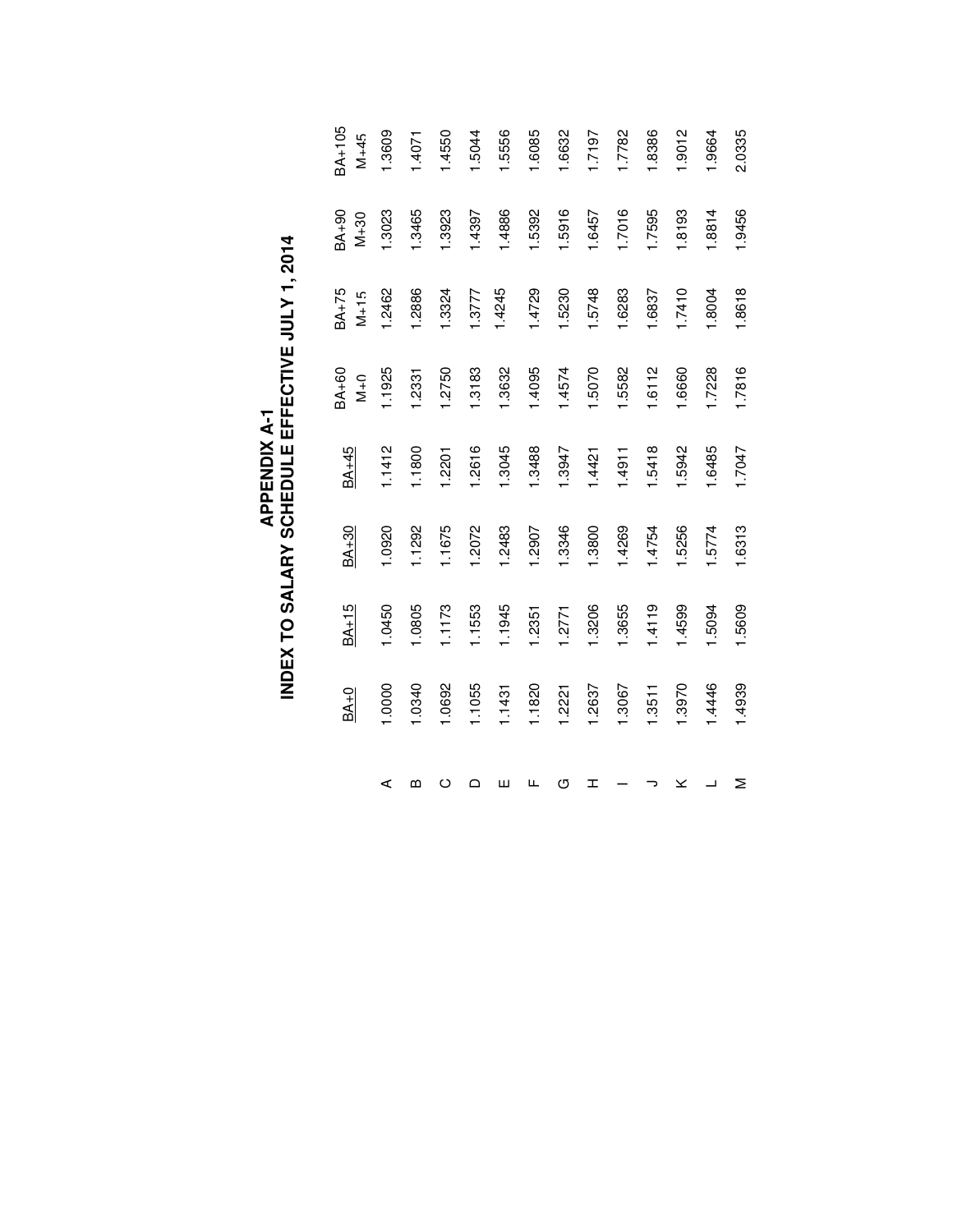# SALARY SCHEDULE FOR JULY 1, 2011 – JUNE 30, 2012 **SALARY SCHEDULE FOR JULY 1, 2011 – JUNE 30, 2012 APPENDIX A-2**

| <b>BALLAS</b><br>M <sub>+45</sub> | 48,837 | 50,495 | 52,214  | 53,987 | 55,824 | 57,723 | 59,686 | 61,713 | 63,812 | 65,980 | 68,226 | 71,668 |
|-----------------------------------|--------|--------|---------|--------|--------|--------|--------|--------|--------|--------|--------|--------|
| <b>94+48</b><br><b>08+7N</b>      | 16,734 | 48,320 | 49,964  | 51,665 | 53,420 | 55,236 | 57,116 | 59,058 | 61,064 | 63,141 | 65,287 | 68,632 |
| $M+15$<br>BA+75                   | 44,721 | 46,243 | 47,815  | 49,440 | 61,120 | 52,856 | 54,654 | 56,513 | 58,433 | 60,421 | 62,478 | 65,722 |
| <b>BA+60</b><br>$\frac{9}{2}$     | 42,794 | 44,251 | 45,755  | 47,309 | 48,920 | 50,581 | 52,300 | 54,080 | 55,918 | 57,820 | 59,786 | 62,940 |
| <b>BA<sub>145</sub></b>           | 40,953 | 42,345 | 43,785  | 45,274 | 46,813 | 48,403 | 50,050 | 51,751 | 53,510 | 55,329 | 57,209 | 60,278 |
| $\frac{8A+30}{2}$                 | 39,188 | 40,522 | 41,897  | 43,322 | 44,796 | 46,318 | 47,893 | 49,523 | 51,206 | 52,946 | 54,748 | 57,733 |
| $\frac{BA+15}{AB}$                | 37,501 | 38,775 | 40,095  | 41,459 | 42,866 | 44,323 | 45,830 | 47,391 | 49,002 | 50,667 | 52,390 | 55,293 |
| 9.449                             | 35,886 | 37,106 | 38,369  | 39,672 | 41,021 | 42,417 | 43,856 | 45,349 | 46,892 | 48,486 | 50,133 | 52,961 |
|                                   | ⋖      | m      | $\circ$ |        | Щ      | Щ.     | G      | I      |        | ┓      | ¥      | 4      |

Add \$1,500 for earned Doctorate in field related to assignment. Add \$1,500 for earned Doctorate in field related to assignment.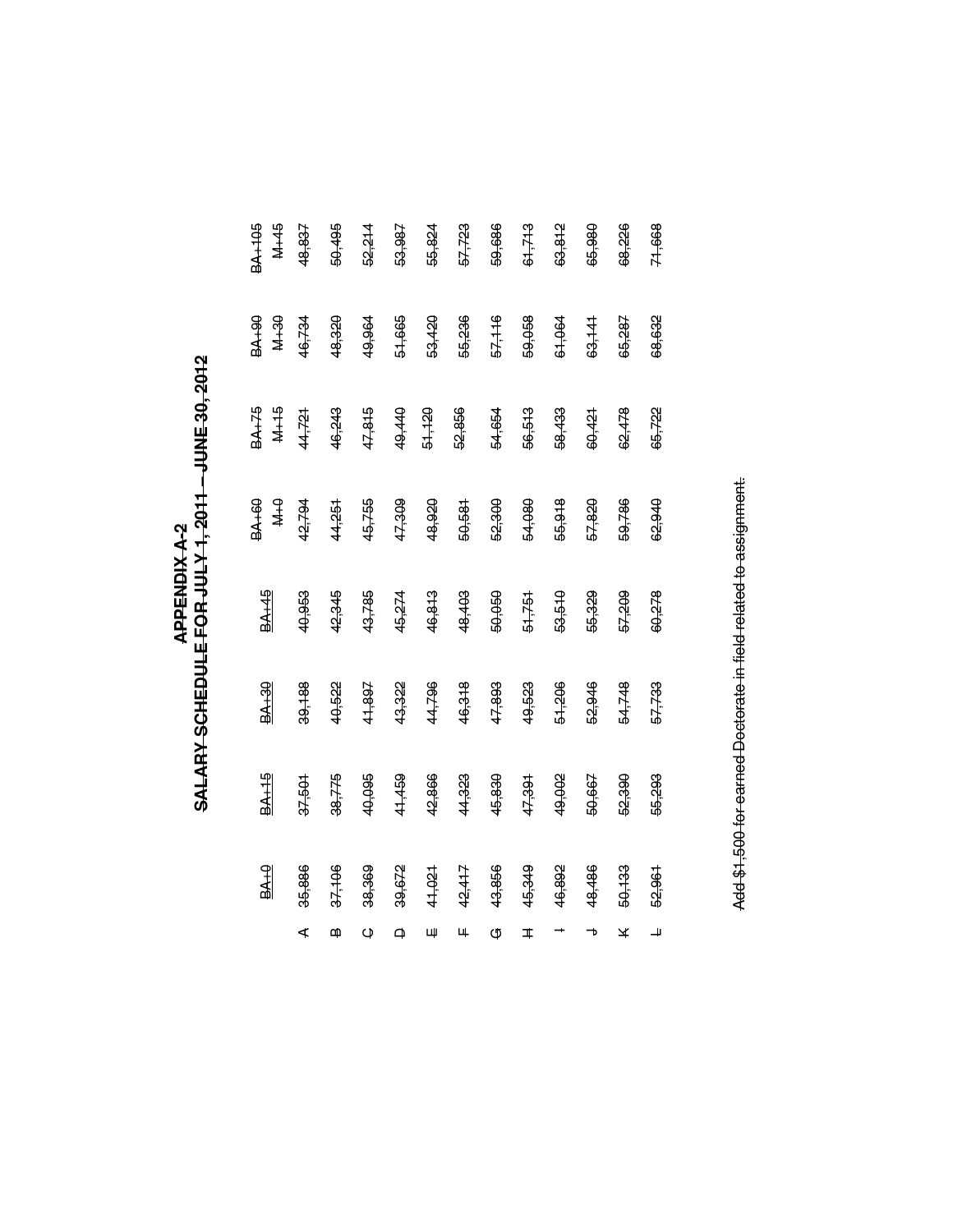**APPENDIX A-2<br>SALARY SCHEDULE FOR JULY 1, 2013 – JUNE 30, 2014 SALARY SCHEDULE FOR JULY 1, 2013 – JUNE 30, 2014 APPENDIX A-2** 

|        | $BA+0$ | $BA+15$ | <b>BA+30</b> | $BA+45$ | <b>BA+60</b><br>$0+o$ | BA <sub>+75</sub><br>$M+15$ | BA <sub>+90</sub><br>$M+30$ | $M+45$<br>BA <sub>+105</sub> |
|--------|--------|---------|--------------|---------|-----------------------|-----------------------------|-----------------------------|------------------------------|
| ⋖      | 36,711 | 38,364  | 40,089       | 41,895  | 43,778                | 45,750                      | 47,809                      | 49,960                       |
| ഥ      | 37,959 | 39,667  | 41,454       | 43,319  | 45,269                | 47,307                      | 49,431                      | 51,656                       |
| Õ      | 39,251 | 41,017  | 42,861       | 44,792  | 46,807                | 48,915                      | 51,113                      | 53,415                       |
| $\Box$ | 40,584 | 42,413  | 44,318       | 46,315  | 48,397                | 50,577                      | 52,853                      | 55,229                       |
| Ш      | 41,964 | 43,852  | 45,826       | 47,890  | 50,045                | 52,296                      | 54,649                      | 57,108                       |
| Щ      | 43,393 | 45,342  | 47,383       | 49,516  | 51,744                | 54,072                      | 56,506                      | 59,051                       |
| U      | 44,865 | 46,884  | 48,995       | 51,201  | 53,503                | 55,911                      | 58,430                      | 61,059                       |
| I      | 46,392 | 48,481  | 50,662       | 52,941  | 55,324                | 57,813                      | 60,416                      | 63,132                       |
|        | 47,971 | 50,129  | 52,384       | 54,741  | 57,204                | 59,777                      | 62,468                      | 65,280                       |
| っ      | 49,601 | 51,832  | 54,164       | 56,602  | 59,150                | 61,811                      | 64,593                      | 67,498                       |
| ⊻      | 51,286 | 53,595  | 56,007       | 58,525  | 61,161                | 63,915                      | 66,789                      | 69,795                       |
|        | 54,179 | 56,565  | 59,061       | 61,664  | 64,388                | 67,234                      | 70,211                      | 73,316                       |
| Σ      | 55,262 | 57,696  | 60,242       | 62,898  | 65,676                | 68,578                      | 71,615                      | 74,782                       |

Add \$1,500 for earned Doctorate in field related to assignment. Add \$1,500 for earned Doctorate in field related to assignment. Add \$1500 for National Board Certification. Add \$1500 for National Board Certification.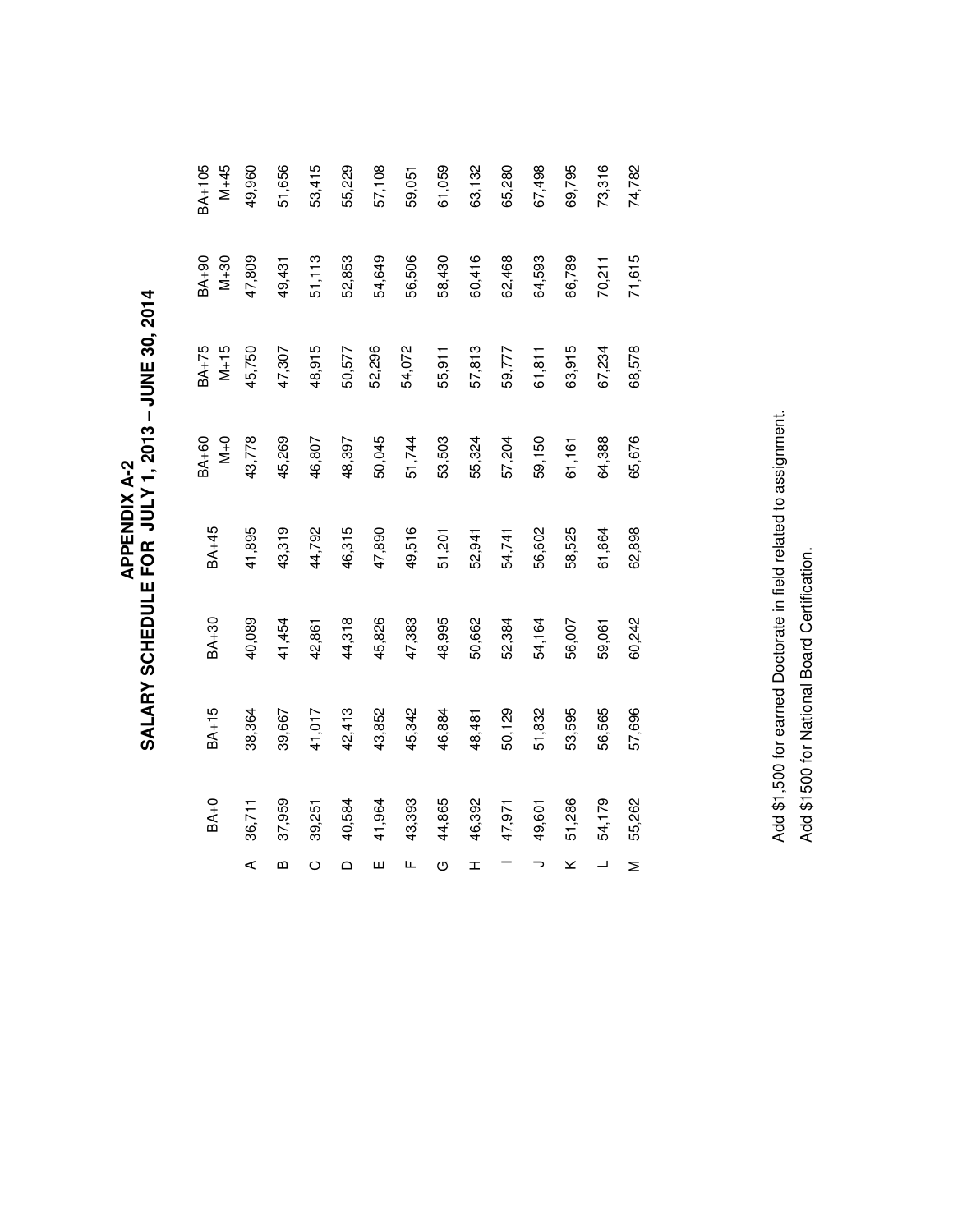APPENDIX A-3<br>SALARY SCHEDULE FOR JULY 1, 2014 – JUNE 30, 2015 **SALARY SCHEDULE FOR JULY 1, 2014 – JUNE 30, 2015 APPENDIX A-3** 

|                          | $BA+0$ | BA+15  | BA+30  | $BA+45$ | <b>BA+60</b><br>$N+0$ | $BA+75$<br>$M+15$ | BA <sub>+90</sub><br>$M + 30$ | BA <sub>+105</sub><br>$M+45$ |
|--------------------------|--------|--------|--------|---------|-----------------------|-------------------|-------------------------------|------------------------------|
| ⋖                        | 37,650 | 39,344 | 41,114 | 42,966  | 44,898                | 46,919            | 49,031                        | 51,238                       |
| m                        | 38,930 | 40,681 | 42,514 | 44,426  | 46,426                | 48,516            | 50,695                        | 52,977                       |
| $\circ$                  | 40,255 | 42,066 | 43,956 | 45,937  | 48,004                | 50,165            | 52,420                        | 54,781                       |
| $\Omega$                 | 41,622 | 43,497 | 45,451 | 47,499  | 49,634                | 51,870            | 54,205                        | 56,641                       |
| ш                        | 43,037 | 44,973 | 46,998 | 49,114  | 51,325                | 53,633            | 56,046                        | 58,568                       |
| Щ                        | 44,502 | 46,502 | 48,595 | 50,782  | 53,067                | 55,454            | 57,951                        | 60,560                       |
| U                        | 46,012 | 48,083 | 50,247 | 52,510  | 54,871                | 57,340            | 59,923                        | 62,620                       |
| I                        | 47,578 | 49,720 | 51,957 | 54,295  | 56,738                | 59,291            | 61,961                        | 64,746                       |
|                          | 49,197 | 51,411 | 53,723 | 56,140  | 58,667                | 61,305            | 64,066                        | 66,949                       |
| っ                        | 50,869 | 53,157 | 55,549 | 58,049  | 60,662                | 63,391            | 66,245                        | 69,223                       |
| ×                        | 52,597 | 54,965 | 57,439 | 60,021  | 62,725                | 65,549            | 68,496                        | 71,580                       |
| $\overline{\phantom{0}}$ | 54,389 | 56,829 | 59,390 | 62,064  | 64,863                | 67,784            | 70,835                        | 74,034                       |
| Σ                        | 56,244 | 58,768 | 61,416 | 64,182  | 67,076                | 70,096            | 73,251                        | 76,560                       |

Add \$1,500 for earned Doctorate in field related to assignment. Add \$1,500 for earned Doctorate in field related to assignment. Add \$1500 for National Board Certification. Add \$1500 for National Board Certification.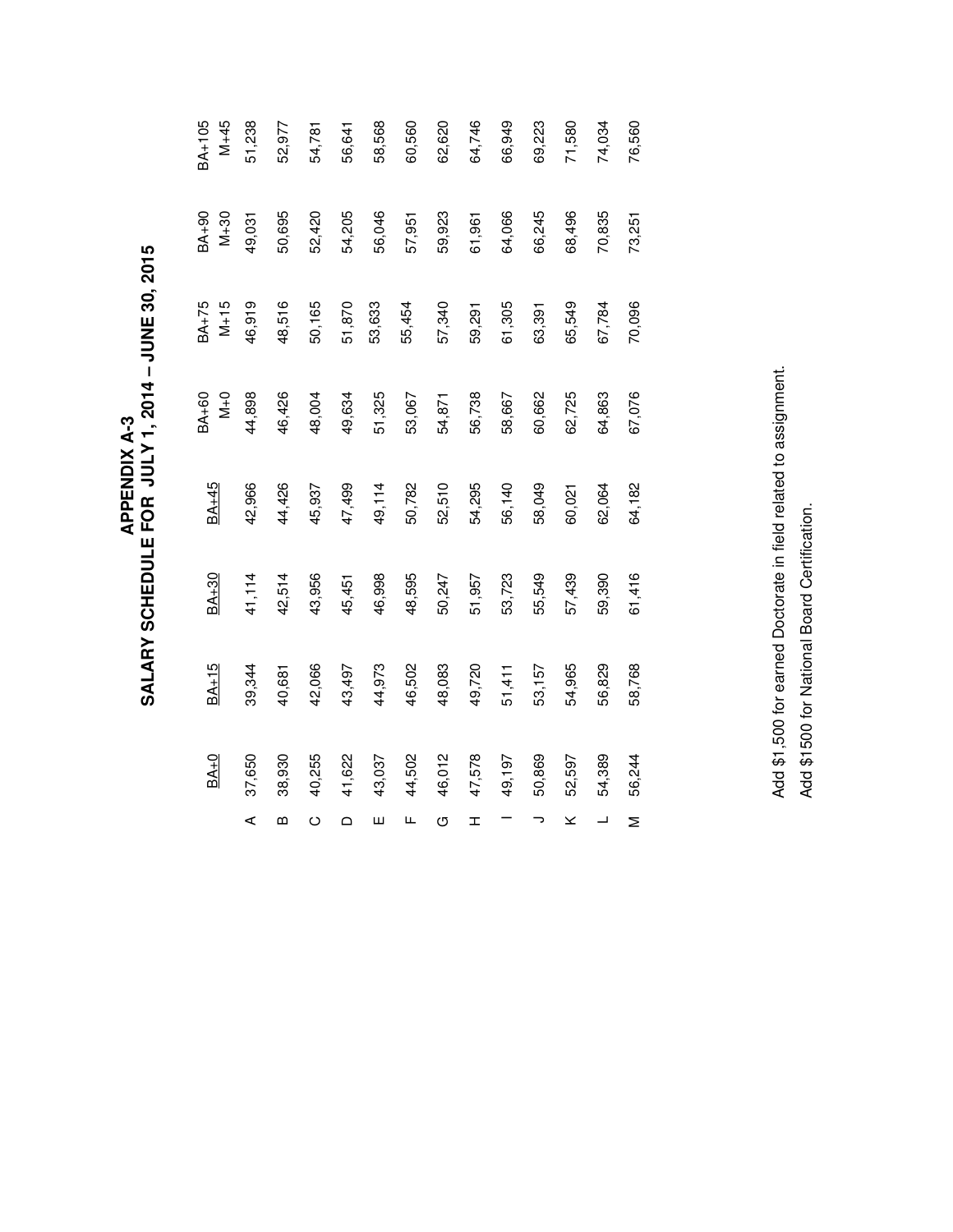Add \$1500 for earned Doctorate in field related to assignment. Add \$1500 for earned Doctorate in field related to assignment. Add \$1500 for National Board Certification. Add \$1500 for National Board Certification.

|        |         |         |        | BA+60         | BA <sub>+75</sub> | BA <sub>+90</sub> | BA <sub>+105</sub> |
|--------|---------|---------|--------|---------------|-------------------|-------------------|--------------------|
| $BA+0$ | $BA+15$ | $BA+30$ | BA+45  | $\frac{1}{2}$ | $M+15$            | $M+30$            | $MA+45$            |
| 38,516 | 40,249  | 42,060  | 43,954 | 45,930        | 47,998            | 50,159            | 52,416             |
| 39,825 | 41,617  | 43,492  | 45,448 | 47,494        | 49,632            | 51,861            | 54,196             |
| 41,181 | 43,033  | 44,967  | 46,994 | 49,108        | 51,319            | 53,626            | 56,040             |
| 42,579 | 44,497  | 46,497  | 48,592 | 50,776        | 53,063            | 55,451            | 57,943             |
| 44,027 | 46,007  | 48,079  | 50,244 | 52,505        | 54,866            | 57,335            | 59,915             |
| 45,526 | 47,571  | 49,712  | 51,950 | 54,288        | 56.730            | 59,284            | 61,953             |
| 47,070 | 49,189  | 51,403  | 53,718 | 56,133        | 58,659            | 61,302            | 64,060             |
| 48,672 | 50,864  | 53,152  | 55,544 | 58,043        | 60,655            | 63,386            | 66,236             |
| 50,328 | 52,593  | 54,959  | 57,431 | 60,016        | 62,715            | 65,539            | 68,488             |
| 52,039 | 54,380  | 56,826  | 59,384 | 62,057        | 64,849            | 67,768            | 70.815             |
| 53,807 | 56,229  | 58,760  | 61,402 | 64,167        | 67,057            | 70,072            | 73.226             |
| 55,640 | 58,136  | 60,756  | 63,492 | 66,355        | 69,343            | 72,464            | 75.737             |
| 57,538 | 60,119  | 62,829  | 65,658 | 68,619        | 71,708            | 74,936            | 78.321             |

APPENDIX A-4<br>SALARY SCHEDULE FOR JULY 1, 2015 – JUNE 30, 2016 **SALARY SCHEDULE FOR JULY 1, 2015 – JUNE 30, 2016 APPENDIX A-4**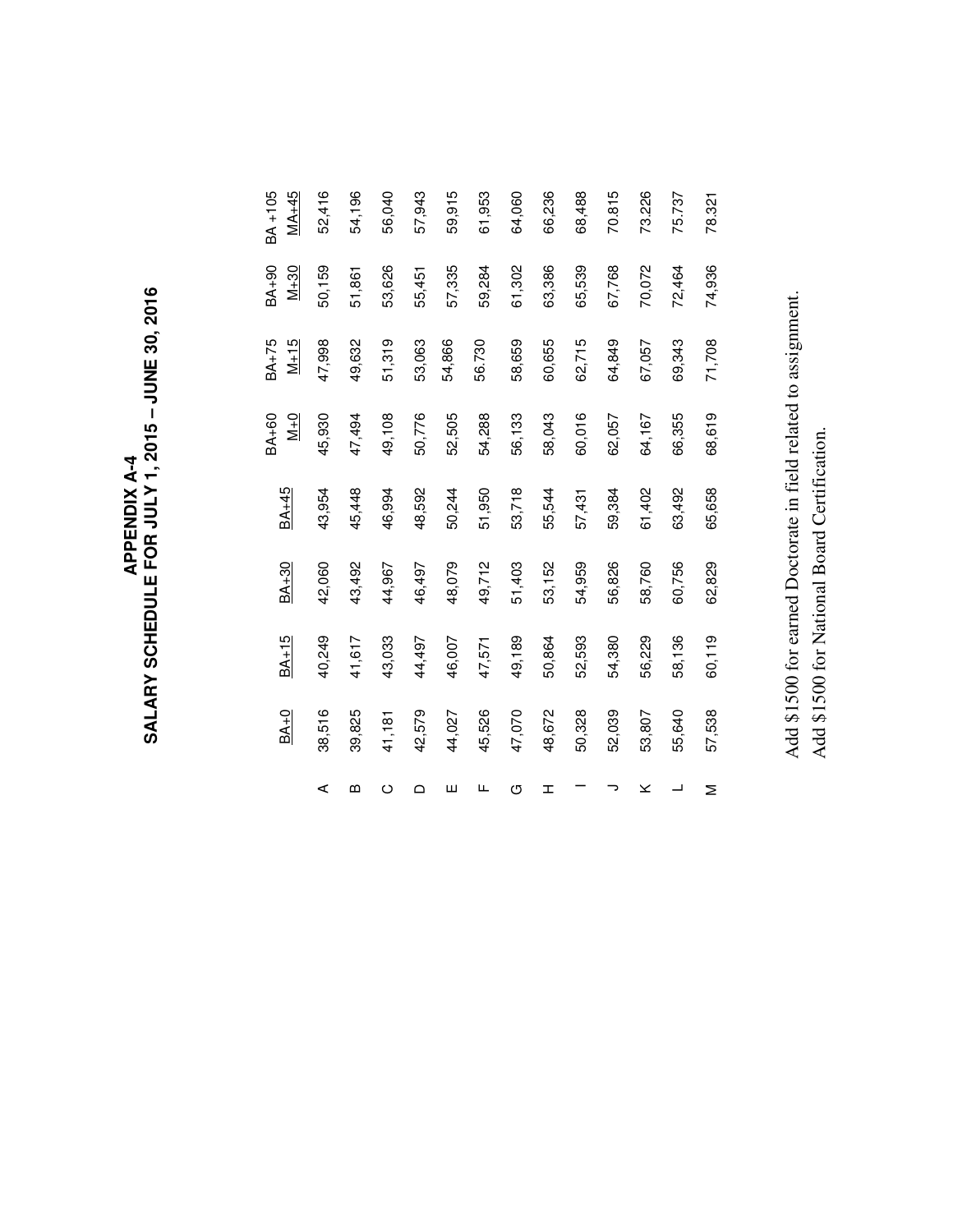# **TENTATIVE AGREEMENT: 10/31/13**

# **APPENDIX B SPECIAL SALARY PROVISIONS**

- 1. Hourly teachers in the regular day school, evening high school, and home instruction program shall receive Forty Dollars and Eighty-Nine Cents (\$40.89) per hour. Such teachers shall not teach more than two (2) hours per day or five (5) hours in any one day of the week. (Moved to Article 20.)
- 2. Rate of pay for teachers of inservice classes shall be Three Hundred Seventy-Five Dollars (\$375) per credit hour. (Moved to Article 20.)
- 3. Rate of pay for all unit members on special professional assignment by the appropriate administrator shall be prorated on their annual salary. (Moved to Article 20.)
- 4. Central Staff Professional Librarians are employed on a twelve-calendar-month basis with one (1) month vacation pay. (Moved to Article 20.)
- 5. A teacher appointed to substitute in an administrative or supervisory position shall be paid his/her teaching salary plus Thirty One Dollars and Sixty-One Cents (\$31.61) per working day for a short-term emergency period. When the teacher assumes full responsibility for the position for an extended period of time, s/he shall receive the pay of the regular appointment. Such teacher who serves in such position while the principal is in the city, but out of the building for one-half (1/2) day or more, shall receive such pay. If a principal is out of the city or incapacitated, a substitute for the teacher shall also be provided. (Moved to Article 20.)
- 6 Coordinators in horticultural instruction shall receive 16% of base in addition to regularly established salary. (Moved to Appendix C.)
- 7. Teachers of Outdoor School shall receive an additional Hundred Twenty Dollars (\$120) per day. (Moved to Article 20.)
- 8. Head High School/Middle School Librarians shall be placed by the District on a work year of 200 days. Up to ten (10) additional days will be available when warranted by workload. Any other librarians may be placed by the District on a work year of up to 210 days. Counselors shall be placed by the District on a work year of 200 days and may be extended to 210 days. Athletic Directors may be placed on a work year of 198 days with the approval of his/her supervisor. (Moved to Article 20.)
- 9. Unit members assigned extended responsibilities, as set forth in Appendix C, attached to and incorporated in this Agreement, shall be compensated in accordance with the provisions of this Agreement without deviation. (Moved to new Article 24.)
- 10. Rates of pay for summer school teachers shall be Six Hundred Two Dollars and Eighty-One Cents (\$602.81) for one-half (1/2) day session. (Moved to Article 20.)

With respect to 2012-2013 the above rates in paragraphs 1, 5, and 10 will be increased at the same percentage as that applied to the base salary step on the salary schedule. (Moved to Article 20.)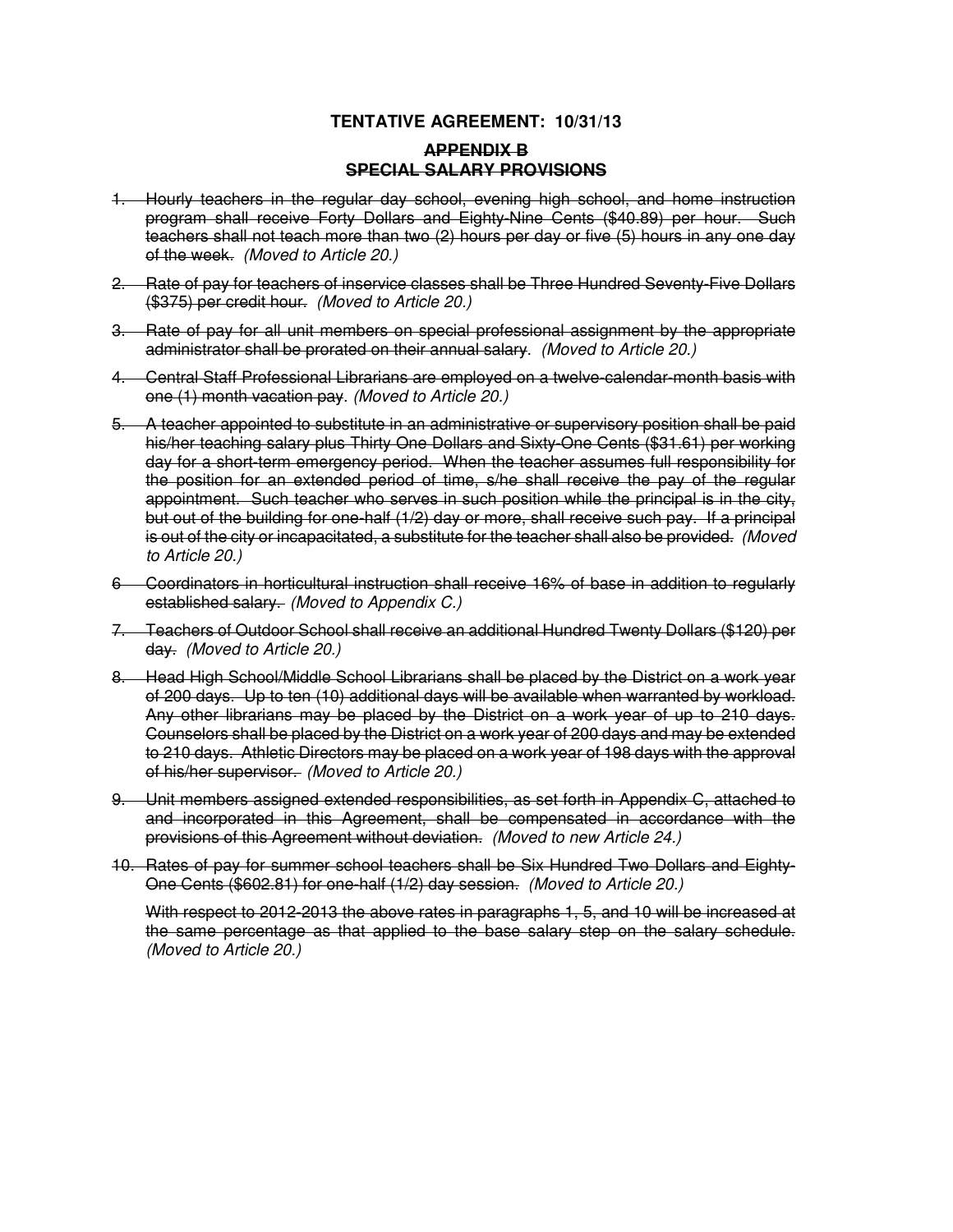# **TENTATIVE AGREEMENT – 12/17/13 APPENDIX C EXTENDED RESPONSIBILITY SCHEDULE**

- 1. Extended responsibility pay is for activities and responsibilities performed, primarily, outside the standard workday. It is understood that, except for those that are extensions of the classrooms **or job assignment**, extra **extended** responsibility pay positions are voluntary. (Moved from Appendix C, Section 8.) **Extended responsibilities that are an extension of the assignment are indicated on Appendix C by \*. Such extended responsibilities shall be required and shall be automatically calculated in the professional educator's salary. If the school does not have a regular classroom assignment (e.g. no newspaper class), the extended responsibility would not be included under this section. In such cases, the extended responsibility would be voluntary.**
- 2. Extended responsibility pay shall only be paid as provided in this contract at the rates indicated without variation. (Moved from 9 below.)
- 3. The extended responsibility base **rate shall be the base salary rate in Appendix A (Step 1 on the BA + 0 column).** -amount This is the figure against which all extended responsibility percentages are factored for the duration of this Agreement. These are the amounts to be used for figuring extended responsibility pay: 86.

| <del>2011-</del> | \$35,88 |
|------------------|---------|
| 2013             |         |

- **4. Extended responsibilities indicated by a double asterisk (\*\*), shall be reviewed by the Extended Responsibility Committee to determine whether they shall be continued or deleted from the schedule. No new extended responsibility contracts in these areas shall be granted until the Committee completes its review.**
- 5. Extended Responsibility Schedule: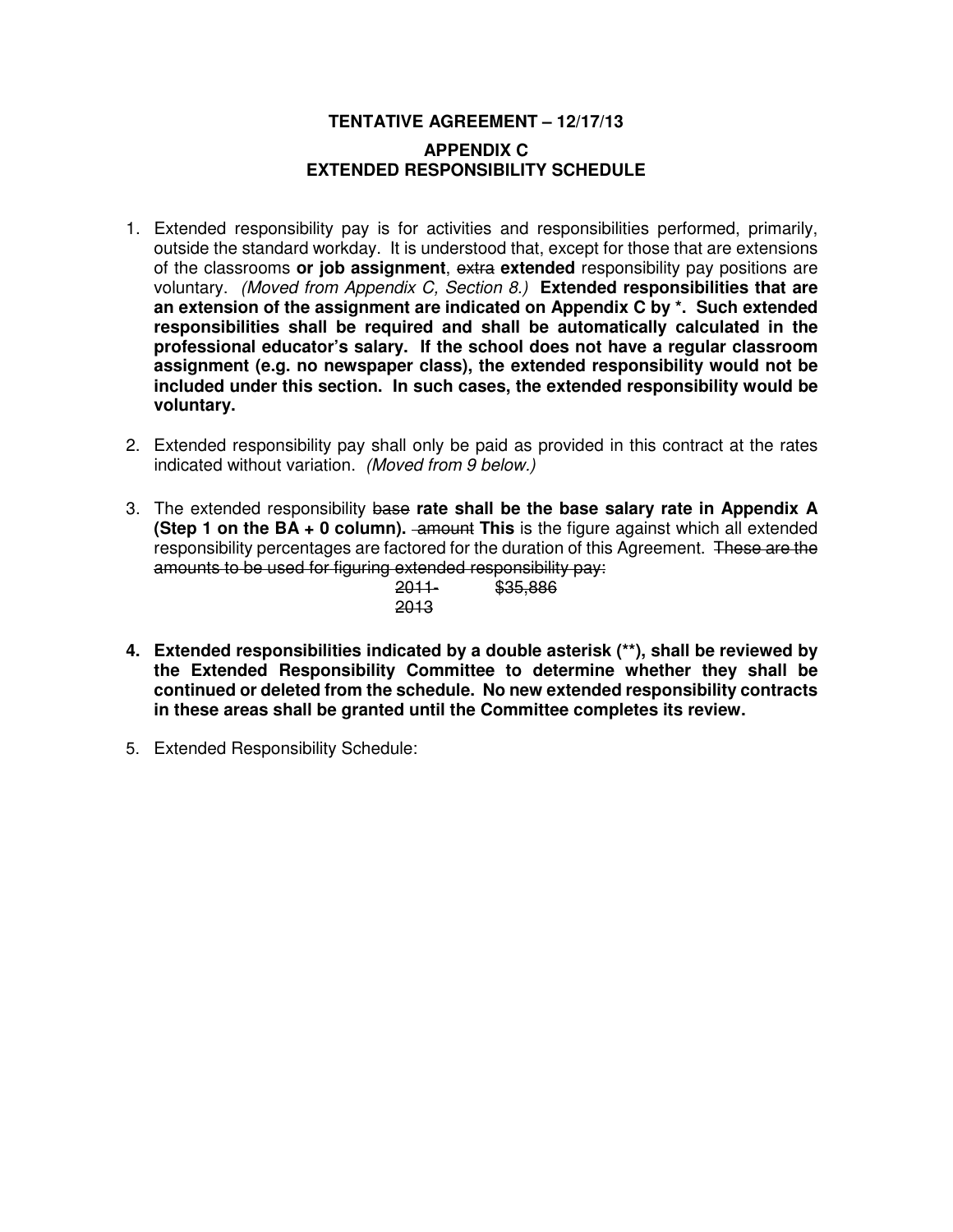|                                    |                         | PERCENT OF BASE |                 |
|------------------------------------|-------------------------|-----------------|-----------------|
| <b>POSITION</b>                    | 1st Year                | 2nd Year        | 3rd Year        |
| <b>High School Positions</b>       |                         |                 |                 |
| *Athletic Director                 |                         |                 |                 |
| Fall                               | 9.5                     | 10              | 11              |
| Winter                             | 13                      | 14              | 15              |
| Spring                             | 9.5                     | 10              | $\overline{11}$ |
| <b>Assistant Athletic Director</b> |                         |                 |                 |
| $\overline{F}$ all                 | 5                       | 5.5             | 6               |
| Winter                             | $\overline{6}$          | 6.5             | $\overline{7}$  |
| Spring                             | $\overline{5}$          | 5.5             | $\overline{6}$  |
| <b>Head Coach</b>                  |                         |                 |                 |
| Football                           | 16                      | 17              | 18              |
| Basketball                         | 16                      | 17              | $\overline{18}$ |
| Gymnastics                         | 15                      | $\overline{16}$ | $\overline{17}$ |
| Wrestling                          | $\overline{15}$         | $\overline{16}$ | $\overline{17}$ |
| <b>Baseball</b>                    | 15                      | 16              | 17              |
| <b>Track</b>                       | 15                      | $\overline{16}$ | $\overline{17}$ |
| Softball                           | $\overline{15}$         | 16              | $\overline{17}$ |
| Volleyball                         | $\overline{15}$         | 15.5            | $\overline{16}$ |
| Soccer                             | 15                      | 15.5            | 16              |
| Cross Country                      | $\overline{12}$         | 13              | $\overline{14}$ |
| *Swimming                          | $\overline{11}$         | 12              | $\overline{13}$ |
| *Tennis                            | $\overline{11}$         | 11.5            | $\overline{12}$ |
| Golf <sup>*</sup>                  | $\overline{11}$         | 11.5            | $\overline{12}$ |
| Dance Team                         | 11                      | $\overline{12}$ | $\overline{13}$ |
| Crew                               | 11                      | 12              | 13              |
| <b>Assistant Coach</b>             |                         |                 |                 |
| Football - Varsity                 | 11                      | 12              | 13              |
| <b>Track - Varsity</b>             | $\overline{10}$         | $\overline{11}$ | $\overline{12}$ |
| Football - Other                   | 9                       | 10              | $\overline{11}$ |
| <b>Basketball</b>                  | $\overline{9}$          | $\overline{10}$ | $\overline{11}$ |
| Gymnastics                         | $\overline{9}$          | $\overline{10}$ | $\overline{11}$ |
| Softball                           | 9                       | 10              | $\overline{11}$ |
| Wrestling                          | $\overline{9}$          | 10              | $\overline{11}$ |
| Baseball                           | 9                       | 10              | 11              |
| <b>Track</b>                       | $\overline{9}$          | 10              | $\overline{11}$ |
| Volleyball                         | 8                       | 9               | 10              |
| Soccer                             | 8                       | 9               | 10              |
| <b>Cross Country</b>               | $\overline{\mathbf{4}}$ | 5               | 6               |
| Swimming                           | 4                       | 5               | $\overline{6}$  |
| Notes for Coaching/Athletics       |                         |                 |                 |

- A. For extended seasons due to participation in OSAA sponsored state competition, coaches of athletic teams having more than five (5) students will receive eight percent (8%) per week of their regular extended responsibility pay.
- B. Coaches of teams having five (5) or less students participating and nonathletic activity advisors, such as band, rally and forensics who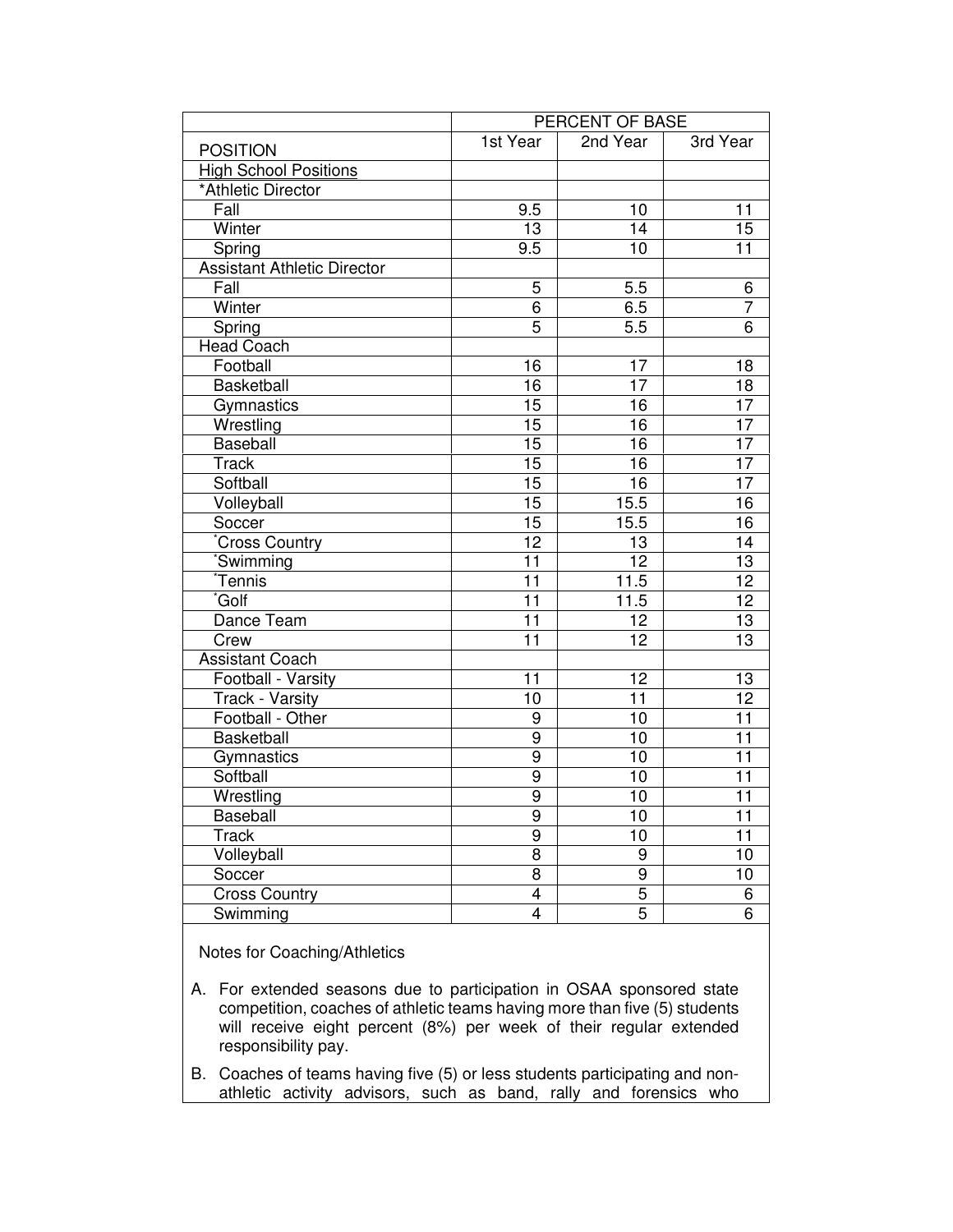participate in extended seasons, shall receive four percent (4%) per week of their regular extended responsibility pay.

C. For sports positions, an additional coaching assignment will be authorized when warranted by the number of students participating. (From 11 below.)

| <b>Activities Director</b>  | 8                | 9                       | 10              |
|-----------------------------|------------------|-------------------------|-----------------|
| Department Chair (A)        | 11               | 12                      | 13              |
| Department Chair (B)        | 7.5              | 8                       | 8.5             |
| Department Chair (C)        | 3.5              | $\overline{4}$          | 4.5             |
| *Drama (A)                  | 17               | 18                      | 19              |
| *Drama (B)                  | 11               | 12                      | 13              |
| *Drama (C)                  | $\overline{7.5}$ | 8                       | 8.5             |
| *Forensics (A)              | 14               | 15                      | 16              |
| *Forensics (B)              | 9                | 10                      | 11              |
| *Instrumental Music (A)     | 13               | 14                      | 15              |
| *Instrumental Music (B)     | 7.5              | 8                       | 8.5             |
| *Vocal Music (A)            | 13               | 14                      | 15              |
| *Vocal Music (B)            | 7.5              | 8                       | 8.5             |
| *Newspaper                  | 10               | 11                      | 12 <sup>2</sup> |
| *Yearbook                   | 10               | $\overline{11}$         | 12 <sup>2</sup> |
| **Intramurals - High School | 8                | 9                       | 10              |
| Cheer Rally - Varsity       | $\overline{7}$   | 7.5                     | 8               |
| Cheer $R$ ally - JV         | 3.5              | 4                       | 4.5             |
| Pep Club (A)                | 5.5              | 6                       | 6.5             |
| Pep Club (B)                | 3.5              | $\overline{\mathbf{4}}$ | 4.5             |
| Pep Club (C)                | $+5$             | $\overline{2}$          | 2.5             |
| College and Financial Aid   | 10               | 11                      | 12              |
| Coords.                     |                  |                         |                 |
| Career Ed                   | 4.5              | 5                       | 5.5             |
| Testing                     | 4.5              | $\overline{5}$          | 5.5             |
| <b>TAG</b>                  | 6.5              | $\overline{7}$          | 7.5             |
| Technology Computer         | 6.5              | $\overline{7}$          | 7.5             |
| Coordinators                |                  |                         |                 |

D. \*2% less if only boys' or girls' teams.

High School categories with more than 1 level: A, B or C.

1. DEPARTMENT CHAIRPERSON

- A 7 or more unit members in the department
- B 4-6 unit members in the department
- C 0-3 unit members in the department
- Note: Department Chairperson in Counseling, Business Education, Industrial Ed, Science will use the following criteria because of the nature of their assignment.
	- A 5 or more unit members in the department
	- B 2-4 unit members in the department
	- C 0-1 unit members in the department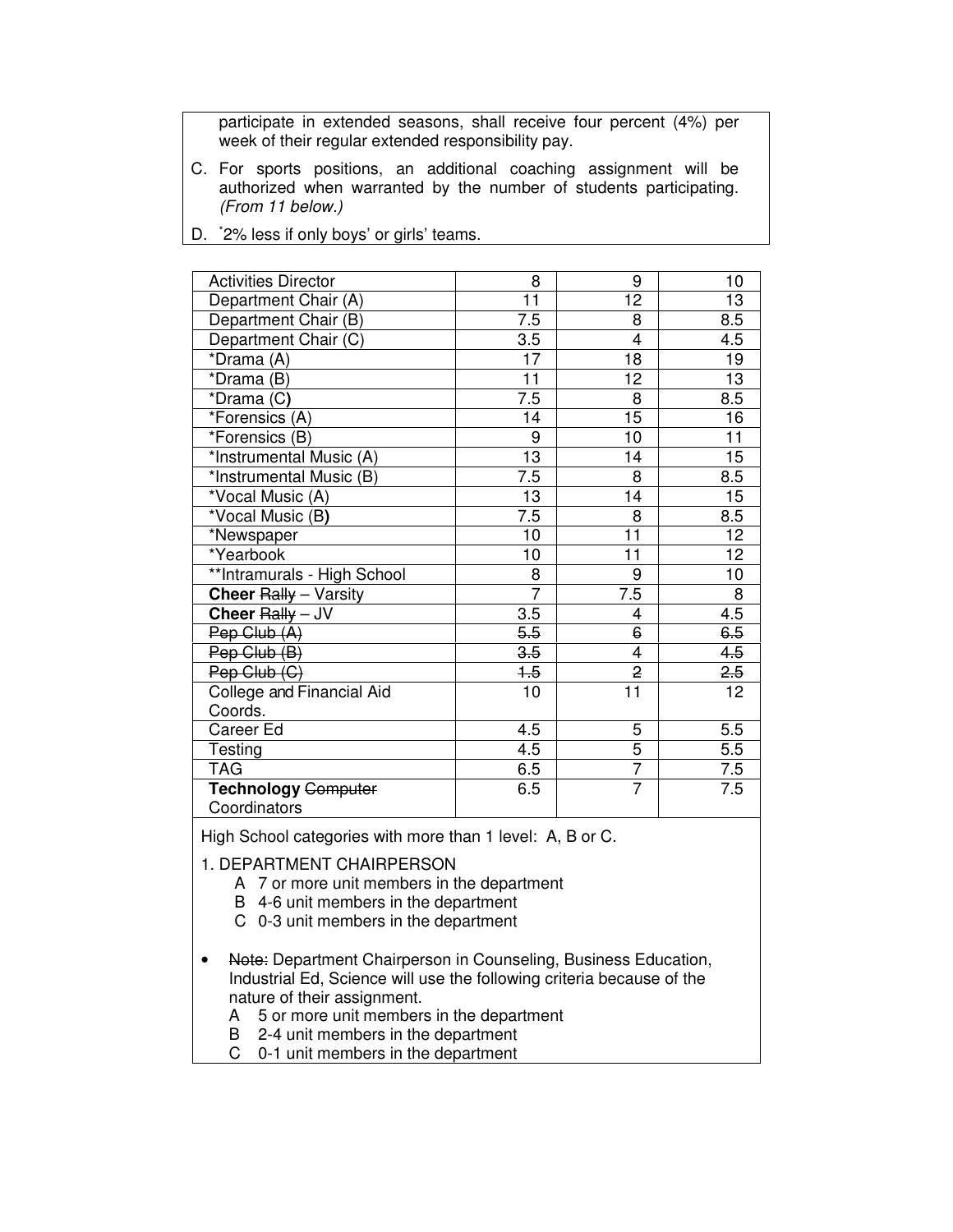| Note: All high school librarians shall be placed on A Schedule and<br>may be given AV Coordinator duties within such department chair<br>pay.        |             |                                                                                   |  |  |
|------------------------------------------------------------------------------------------------------------------------------------------------------|-------------|-----------------------------------------------------------------------------------|--|--|
| Head Librarians / Media Specialists, when designated, shall receive<br>extended responsibility pay as Department Chairpersons. (Moved<br>from $4.$ ) |             |                                                                                   |  |  |
| Shop Foremen at Benson High School shall be placed on Department<br>Chair A. (Moved from 7.)                                                         |             |                                                                                   |  |  |
| 2.DRAMA                                                                                                                                              | A<br>В<br>C | 3 or more major productions<br>at least 2 major productions<br>1 major production |  |  |
| 3.FORENSICS                                                                                                                                          | A<br>в      | at least 5 speech tournaments<br>less than 5 speech tournaments                   |  |  |
| 4.MUSIC                                                                                                                                              | A<br>B      | at least 3 major productions<br>less than 3 productions                           |  |  |
| <b>PEP CI</b>                                                                                                                                        |             | more than 50 students<br>26-49 students<br><del>10-25 students</del>              |  |  |

| PK-5, PK-8, Elementary Middle School Positions |          |                |          |  |
|------------------------------------------------|----------|----------------|----------|--|
|                                                |          |                |          |  |
| <b>Intramurals</b>                             |          |                |          |  |
| $A - 4\frac{1}{2}$ hours/week for 28<br>weeks  | 6.5      | 7              | 7.5      |  |
| B - 3 hours/week for 28<br>weeks               | 4.5      | 5              | 5.5      |  |
| <b>Safety Patrol</b>                           | 3.5      | 4              | 4.5      |  |
| Head Teachers                                  | 11       | 12             | 13       |  |
| Career Ed – Elementary (PK-5)                  |          |                |          |  |
| A - 451+ student school                        | 3.5      | 4              | 4.5      |  |
| B - 351-450 student school                     | 2.5      | 3              | 3.5      |  |
| C - 0-350 student school                       | 1.5      | $\overline{2}$ | 2.5      |  |
| Career Ed - PK-8                               | 4.5      | 5              | 5.5      |  |
| Career Ed - Middle                             | 3.5      | 4              | 4.5      |  |
| Testing – Elementary (PK-5)                    |          |                |          |  |
| A - 400+ student school                        | 4.5      | 5              | 5.5      |  |
| B - 300-399 student school                     | 3.5      | 4              | 4.5      |  |
| C - 0-299 student school                       | 2.5      | 3              | 3.5      |  |
| Testing - PK-8                                 | 6.0      | 6.5            | 7        |  |
| Testing - Middle                               | 5<br>4.5 | 5.55           | 6<br>5.5 |  |
| Energy (also high school)                      | 2.5      | 3              | 3.5      |  |
|                                                |          |                |          |  |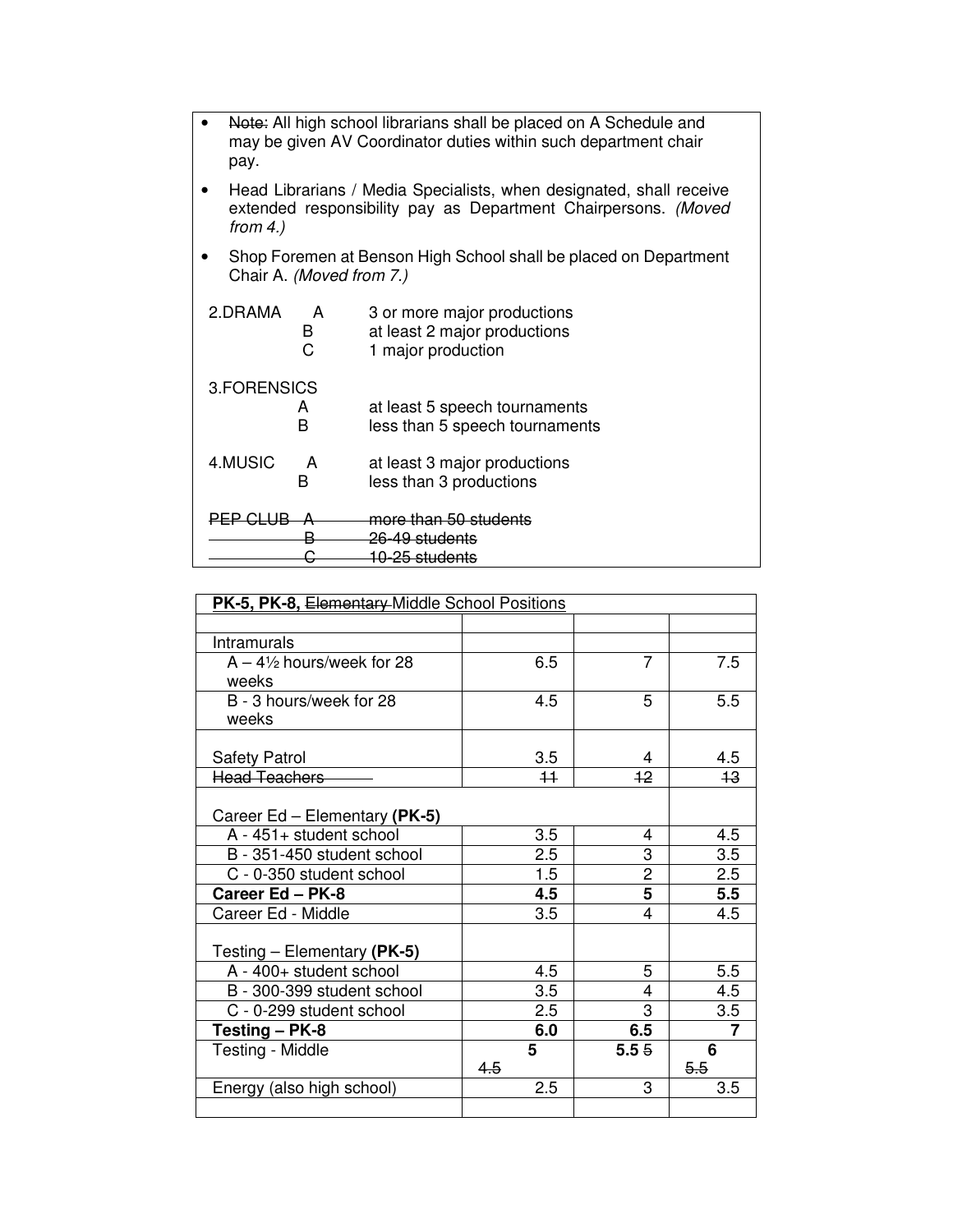| TAG - Elementary (PK-5)         |      |         |         |
|---------------------------------|------|---------|---------|
| A - 400+ student school         | 4.5  | 5       | 5.5     |
| B - 300-399 student school      | 3.5  | 4       | 4.5     |
| C - 0-299 student school        | 2.5  | 3       | 3.5     |
| TAG - K-8                       | 5.5  | 6       | 6.5     |
| TAG - Middle                    | 4.5  | 5       | $5.5\,$ |
|                                 |      |         |         |
| <b>Basic Skills Coordinator</b> | 7.5  |         |         |
|                                 |      |         |         |
| *PK-5 Elementary/Middle         | 3    | 3.5     | 4       |
| <b>School Music</b>             |      |         |         |
| *PK-8 Music                     | 4    | 4.5     | 5       |
| *PK-5 Elementary /Middle        | $3+$ | $3.5 +$ | 41      |
| <b>School Media Specialist</b>  |      |         |         |
| *PK-8 Media Specialist          | 4    | 4.5     | 5       |
|                                 |      |         |         |
|                                 |      |         |         |
| <b>PK-5/Middle School</b>       | 4.5  | 5       | 5.5     |
| <b>Technology Computer</b>      |      |         |         |
| Coordinators                    |      |         |         |
| <b>PK-8 Technology</b>          | 5.5  | 6       | 6.5     |
| <b>Coordinators</b>             |      |         |         |

| Other Positions (PK-12)                                 |      |                |     |
|---------------------------------------------------------|------|----------------|-----|
| Job Placement Liaison                                   | 6.5  | 7              | 7.5 |
| <b>Cluster Community Career</b>                         | $+5$ | 2              | 2,5 |
| Ed. Coordinator                                         |      |                |     |
| <b>Inservice Coordinators</b>                           | 4.5  | 5              | 5.5 |
| <b>Consultants</b>                                      | 7.5  | 8              | 8.5 |
| Energy                                                  | 2.5  | 3              | 3.5 |
| <b>AV Coordinator</b>                                   | 2.5  | 3              | 3.5 |
| Radio-TV Coordinator                                    | 1.5  | $\overline{2}$ | 2.5 |
| <b>TV Producers and Directors</b>                       | 4.5  | 5              | 5.5 |
| <b>Released Time Mentors</b>                            | 3.0  | 3.5            | 4.0 |
| Curriculum Coordinator/Unit, Team or Grade Level Leader |      |                |     |
| Up to 4 unit members                                    | 4    | 4.5            | 5   |
| 5-8 unit members                                        | 6    | 6.5            | 7   |
| 9 or more unit members                                  | 8    | 8.5            | 9   |
| <b>Technology Project</b>                               | 4    |                |     |
| <b>Facilitator</b>                                      |      |                |     |
|                                                         |      |                |     |
| <b>Technical Advisors</b>                               |      |                |     |
| *Psychologist                                           | 12   |                |     |
| (plus 1 day / week release                              |      |                |     |
| time)                                                   |      |                |     |
| *Social Worker                                          | 12   |                |     |
| *Motor Team                                             | 12   |                |     |
| <b>Academic Specialist</b>                              | 10   |                |     |
| *Speech                                                 | 12   |                |     |
| (plus 1 day / week release                              |      |                |     |
| time)                                                   |      |                |     |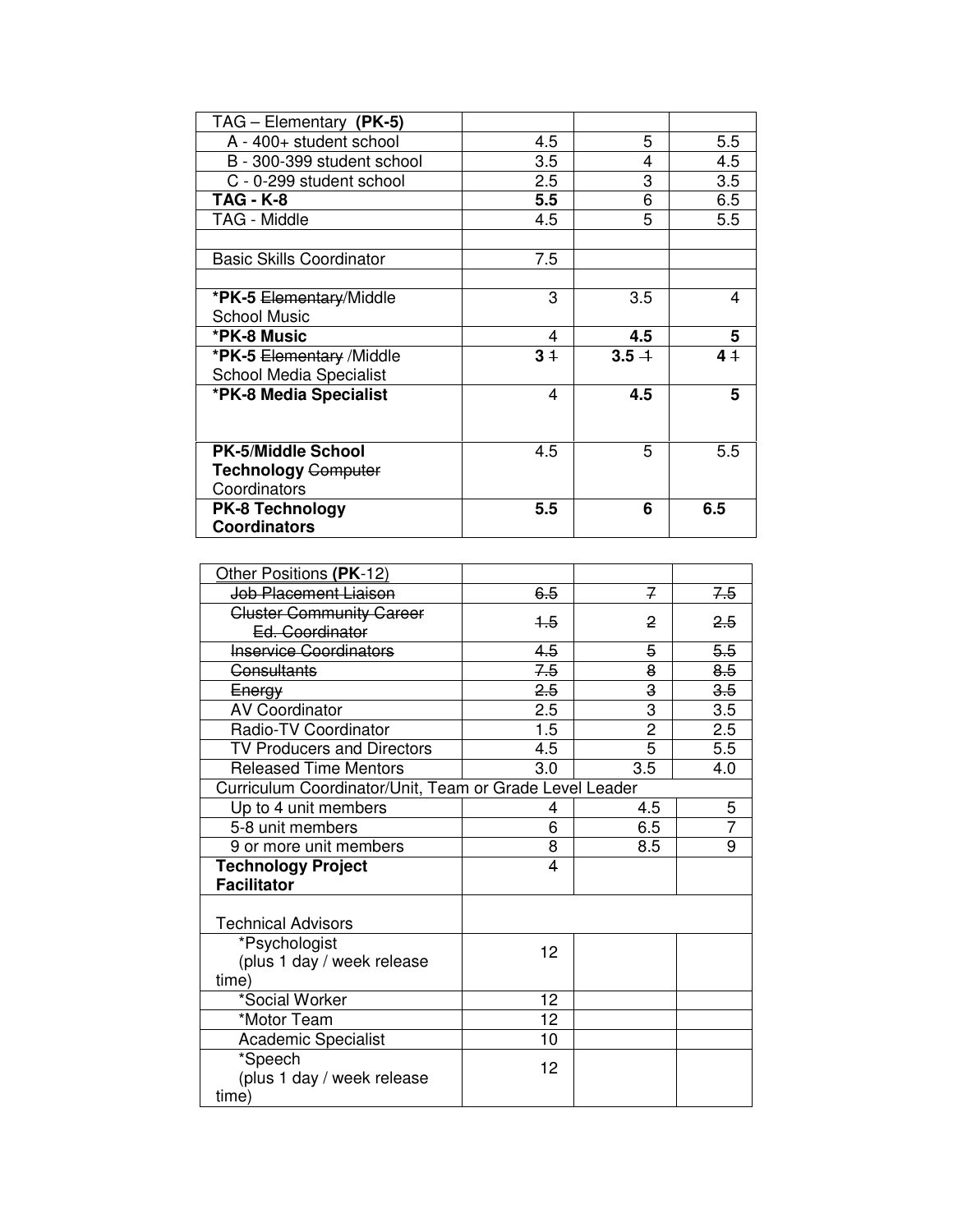| **Pre-referral Teachers               | 6 |    |    |
|---------------------------------------|---|----|----|
| **Title Seven Resource                | 4 |    |    |
| Teacher (Project WRITE)               |   |    |    |
| ** Chapter One Migrant                | 4 |    |    |
| <b>Resource Teacher</b>               |   |    |    |
| **Title Seven Resource                | 4 |    |    |
| Teacher                               |   |    |    |
| (Project ACE)                         |   |    |    |
| **Title Seven Resource                | 4 |    |    |
| Teacher                               |   |    |    |
| (Project GOAL)                        |   |    |    |
| **Curriculum Associate:               |   | 12 | 13 |
| <b>Building-Wide Total Curriculum</b> |   |    |    |
| Involvement                           |   |    |    |

# OTHER POSITIONS (K-12)

| Teacher on Special Assignment (TOSA):  |          |    |     |
|----------------------------------------|----------|----|-----|
| *For New Adoptions                     | 8        |    |     |
| <b>Regional Director Instructional</b> | 16       |    |     |
| Specialists and                        |          |    |     |
| *Curriculum Department                 |          |    |     |
| <b>TOSA</b>                            |          |    |     |
| *Special Ed TOSA                       | $16 + 2$ |    |     |
|                                        |          |    |     |
| <b>Coordinator - Horticulture</b>      | 16       |    |     |
| <b>Instruction</b>                     |          |    |     |
| *CDS Parent Liaison                    | 7.5      | 8  | 8.5 |
| <b>Head Teacher - DART</b>             |          | 12 | 13  |
| **Special Projects                     | 1-16     |    |     |

## **1. Notes for Coaching/Athletics** (From here to PEP Club, embedded in charts above.)

- a. For extended seasons due to participation in OSAA sponsored state competition, coaches of athletic teams having more than five (5) students will receive eight percent (8%) per week of their regular extended responsibility pay.
- b. Coaches of teams having five (5) or less students participating and non-athletic activity advisors, such as band, rally and forensics who participate in extended seasons, shall receive four percent (4%) per week of their regular extended responsibility pay.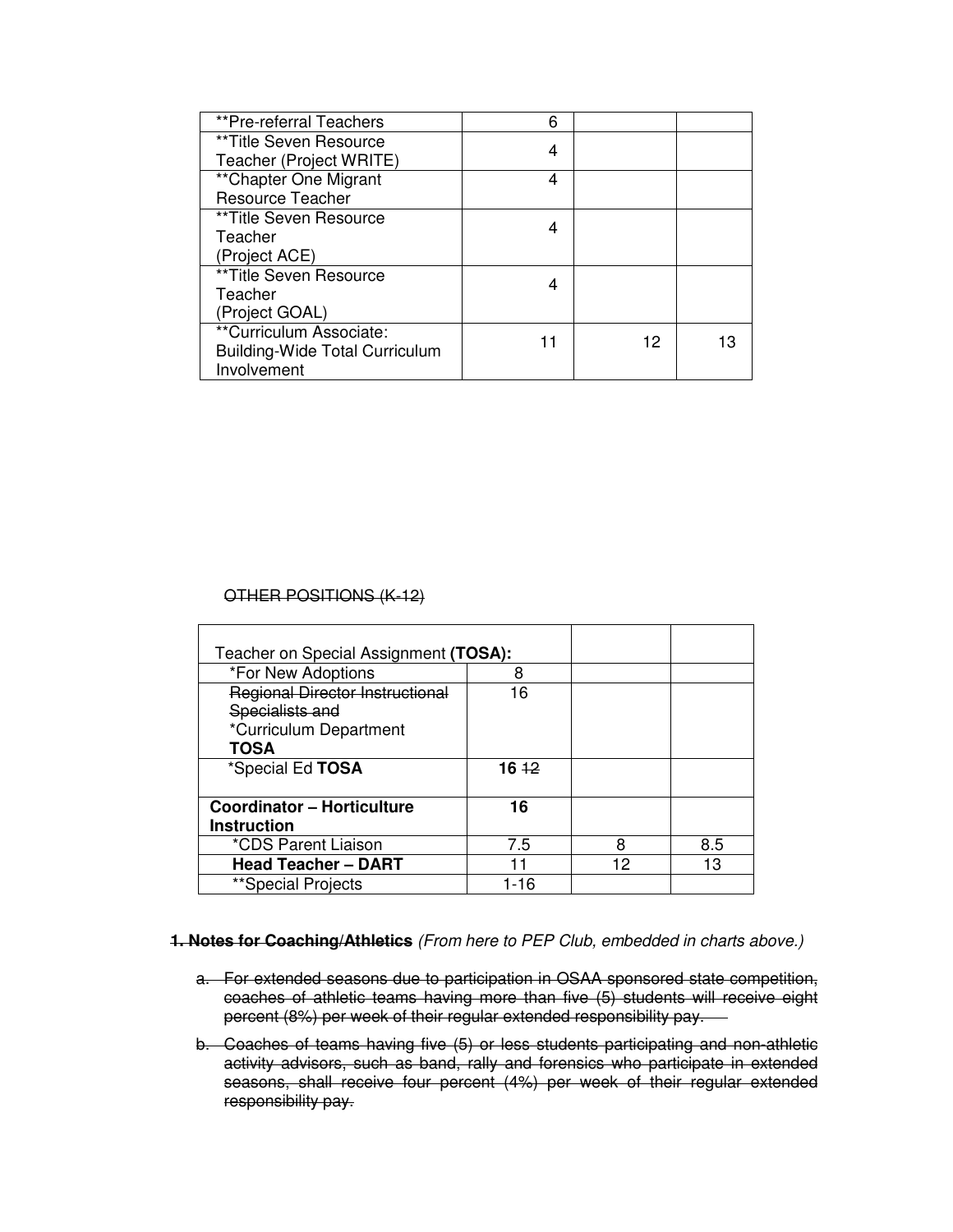- c. For sports positions, an additional coaching assignment will be authorized when warranted by the number of students participating. (From 11 below.)
- d. 2% less if only boys' or girls' teams.
- 6. Unit members assigned as Student Activity Advisors and for student supervision at times after the workday pursuant to the Memorandum of Understanding dated February 1, 1990, shall be paid Fifteen Dollars (\$15.00) an hour. So as not to supplant unit members, a principal may use non-paid volunteers in these positions only if, due to a lack of funding, such positions would not otherwise be filled. (Moved to Article 21.)
	- 5. High School categories with more than 1 level: A, B or C. a. DEPARTMENT CHAIRPERSON
		- A 7 or more unit members in the department
		- B 4-6 unit members in the department
		- C 0-3 unit members in the department
		- b. Note: Department Chairperson in Counseling, Business Education, Industrial Ed, Science will use the following criteria because of the nature of their assignment.
			- A 5 or more unit members in the department
			- B 2-4 unit members in the department
			- C 0-1 unit members in the department
		- c. Note: All high school librarians shall be placed on A Schedule and may be given AV Coordinator duties within such department chair pay.
		- d. Head Librarians/Media Specialists, when designated, shall receive extended responsibility pay as Department Chairpersons. (Moved from 4.)
		- e. Shop Foremen at Benson High School shall be placed on Department Chair A. (Moved from 7.)
		- f. DRAMA
			- A 3 or more major productions
			- **B** at least 2 major productions
			- C 1 major production
		- g. FORENSICS
			- at least 5 speech tournaments
			- B less than 5 speech tournaments
		- h. MUSIC
			- at least 3 major productions
			- **B** less than 3 productions
		- i. PEP CLUB
			- A more than 50 students
			- $B = 26-49$  students
			- $-10-25$  students
- 8. Extended responsibility pay is for activities and responsibilities performed, primarily, outside the standard workday. It is understood that, except for those that are extensions of the classrooms, extra responsibility pay positions are voluntary. (Moved to Article 24.)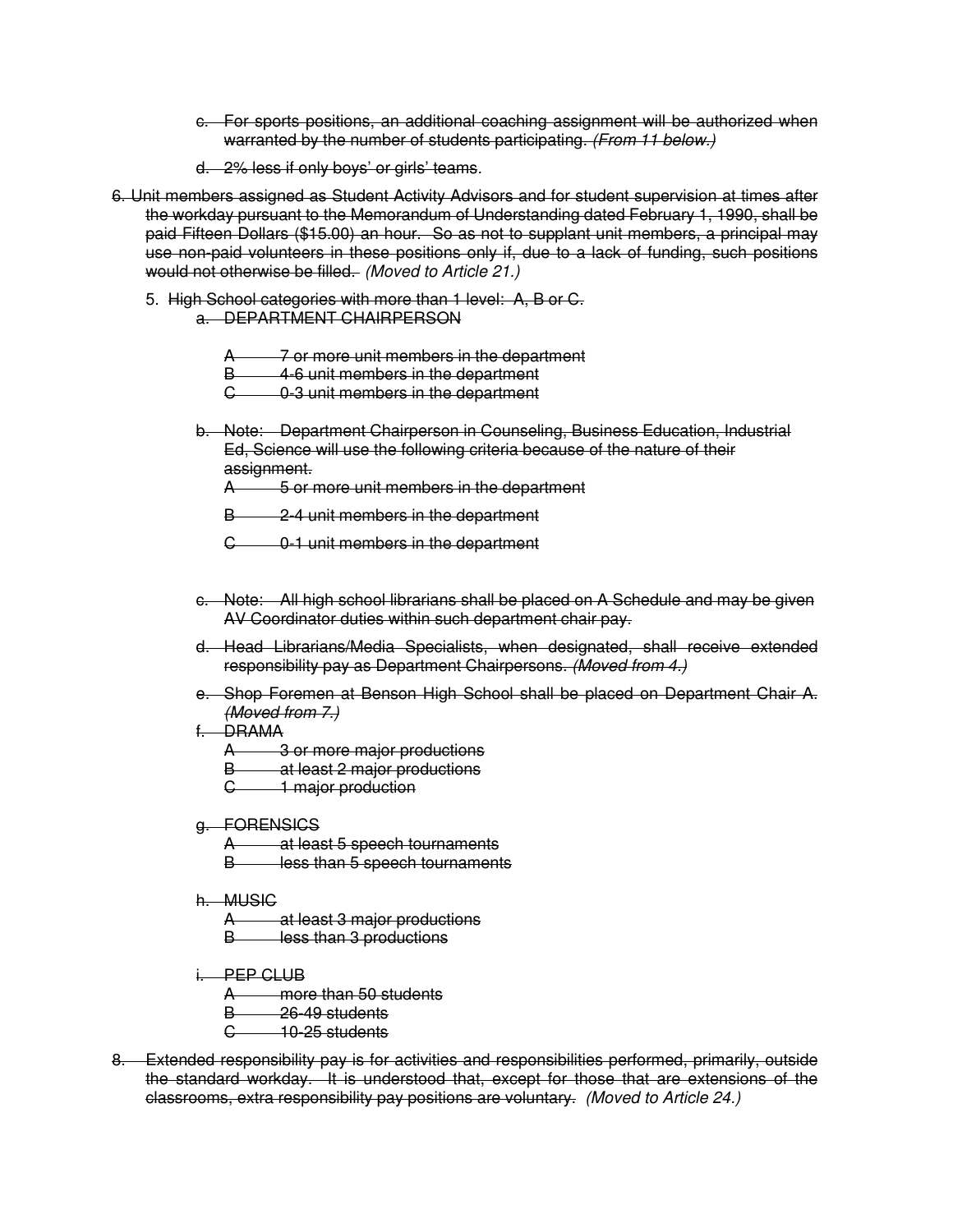- 9. Extended responsibility pay shall only be paid as provided in this contract at the rates indicated without variation. (Moved to Article 24.)
- 10. When a category of positions is added or "Special Project Assignments" which continue more than two (2) years are not addressed in this Appendix, the District will refer such issue to a Contract Administration agenda with the Association for review and inclusion into the Appendix pay schedule. (Moved to Article 24.)
- 12. Unit members will not be required to participate in non-district sponsored activities as a prerequisite to being placed in extra responsibility positions. (Moved to Article 24.)
- 13. Unit members may request information regarding the general expectations for the extended responsibility assignment before they commence the assignment. (Moved to Article 24.)
- 14. Increases for extended responsibility pay for Athletic Directors become effective beginning July 1, 2009. (Moved to Article 24.)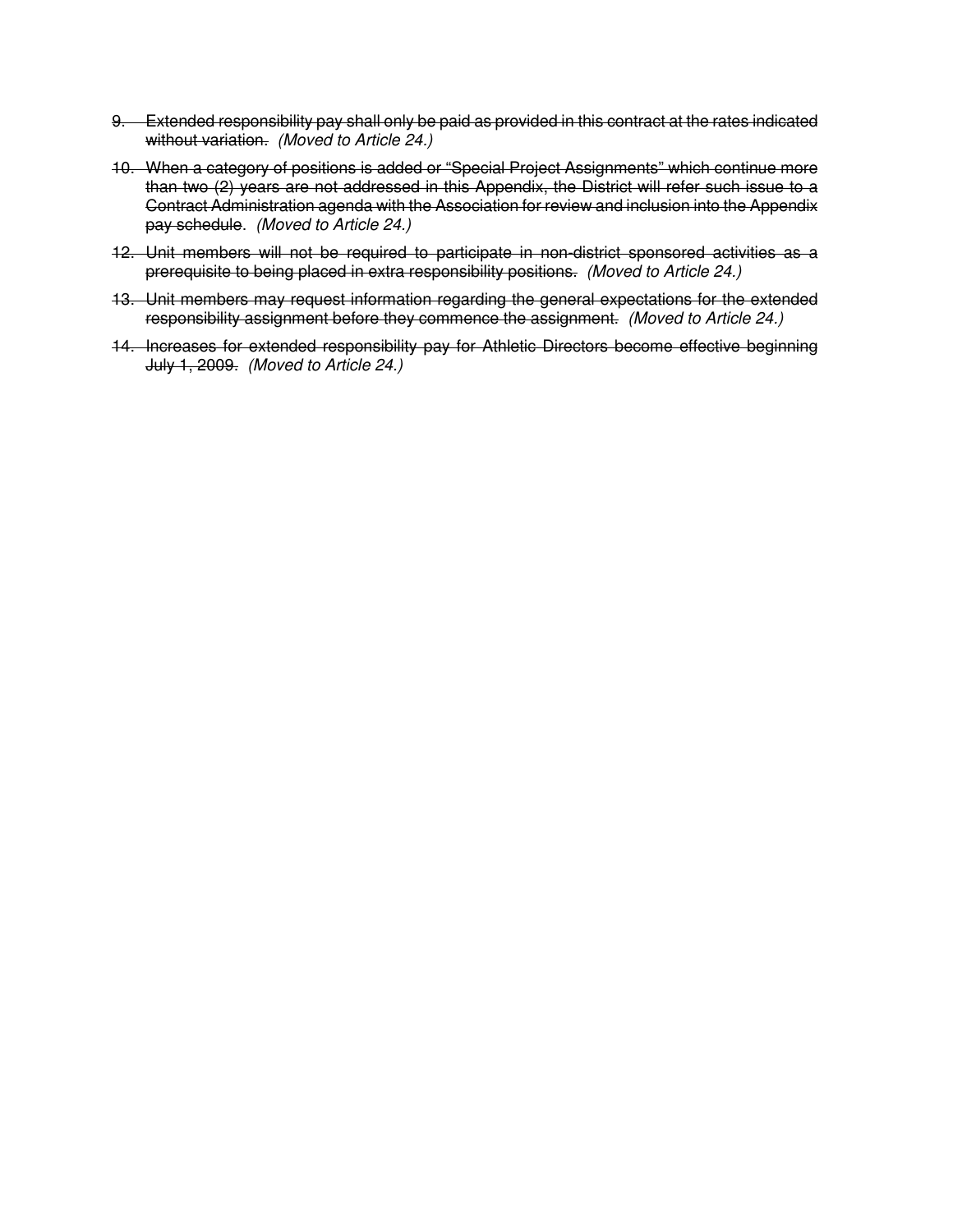# TENTATIVE AGREEMENT – 9/6/2013

# APPENDIX D MEMORANDUM OF AGREEMENT 21st CENTURY SCHOOLS ACT

The Joint Contract Administration Committee will function as the District Site Committee in matters related to the 21<sup>st</sup> Century Schools Act. The Joint Contract Administration Committee will be solely responsible for establishing its own procedures for compliance with this Act. If the District decides to participate in building site committees, then Contract Administration will be responsible for determining the procedures by which the site committees would function. Any such procedures would be in compliance with the Agreement between School District No. 1 and the Portland Association of Teachers.

*(Any further discussion will be incorporated into Article 17.)*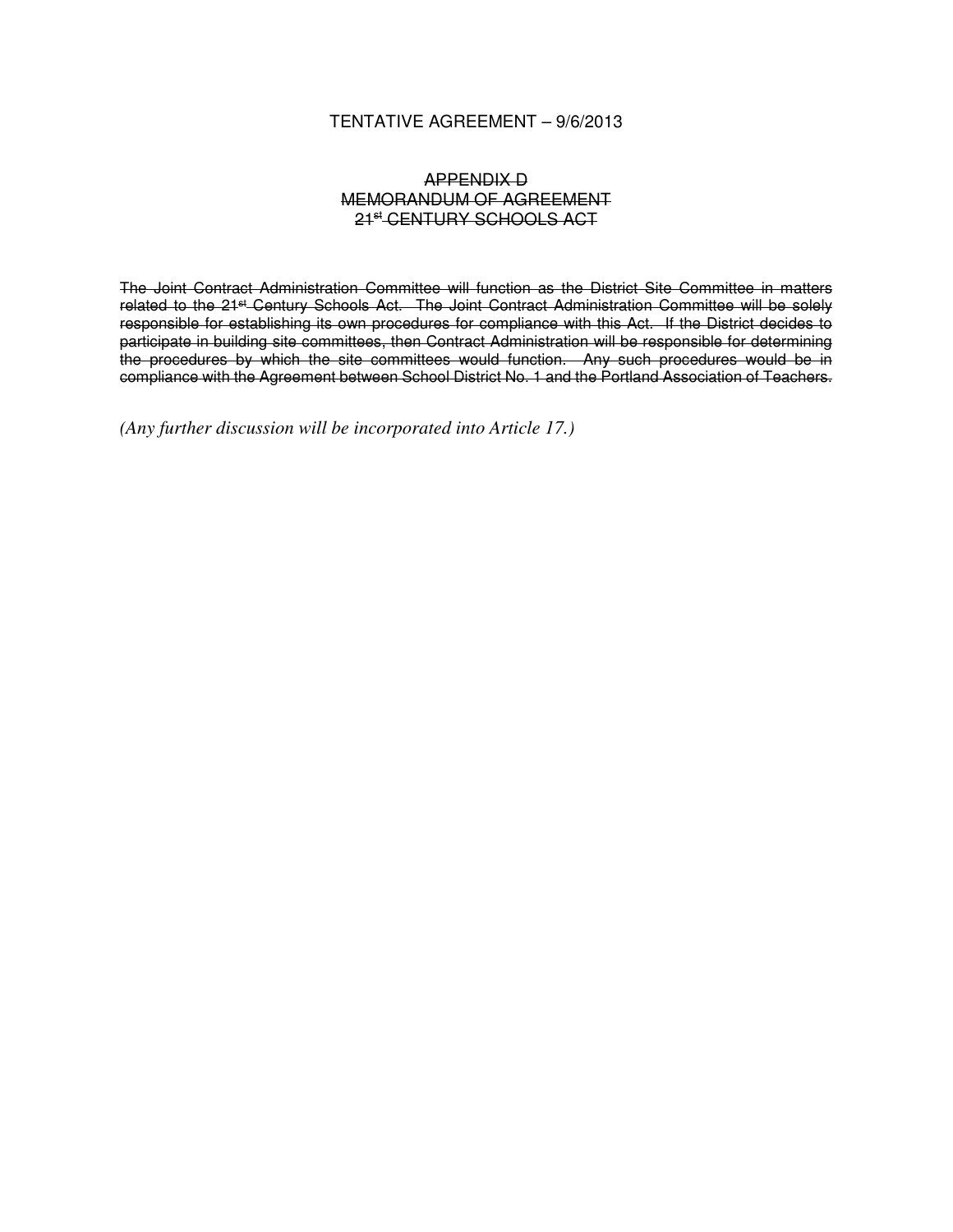# TENTATIVE AGREEMENT – 8/14/13

# APPENDIX E MEMORANDUM OF UNDERSTANDING MENTOR TEACHER PROGRAM

### **Portland Public Schools**

This Memorandum of Understanding sets forth the basis for a Mentor Teacher Program within the Portland Public Schools pursuant to the 21<sup>st</sup> Century Schools Act.

- A. Job descriptions for the mentor teachers and relevant procedures will be developed by a joint committee under the auspices of the contract administration committee.
- B. No teacher shall be designated as a mentor without the consent of the teacher.
- C. A teacher must have contract status in Portland Public Schools to be eligible to be designated as a mentor.
- D. At least ninety (90) hours of direct contact between the mentor and the beginning teacher shall occur during the course of the school year.
- E. The mentor teacher shall not participate in the evaluation of the beginning teacher. Observations made by the mentor shall be solely for the purpose of providing assistance to the beginning teacher and shall not be used in the evaluation of the beginning teacher or shared with any person.
- F. The mentor program shall not be used as a part of a program of assistance for any teacher.
- G. Teachers released from their regular duties for participation in approved activities related to the Mentor Teacher Program shall continue to receive their regular compensation and shall not be charged leave.
- H. A mentor teacher shall receive extended responsibility pay of One Thousand One Hundred Twenty-seven Dollars and Forty-six Cents (\$1127.46) per school year. This amount will be increased by the base salary increases in the 2012 - 2013 school year.
- I. The District may expand or discontinue the Mentor Teacher Program at its discretion.
- J. This Memorandum of Understanding shall become part of the Agreement and shall remain in effect through June 30, 2013.
- K. Mentors and new teachers who are asked and volunteer to work up to five (5) days outside of the school year will be compensated at their per diem rate of pay. The PAT/PPS mentor committee will make recommendations to the Superintendent regarding this program by June 1, 2013.

(Original MOU language incorporated into Article 15.)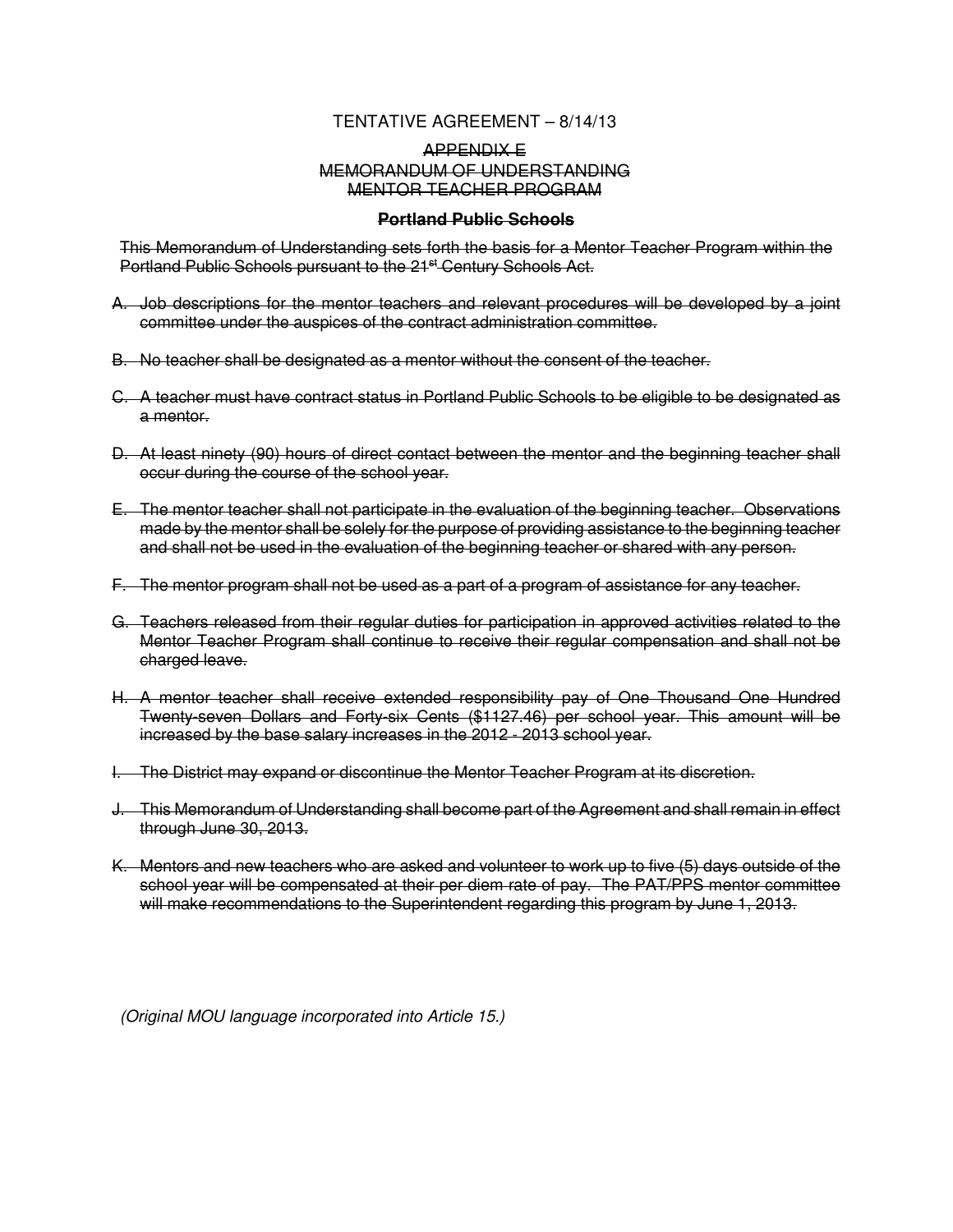### TENTATIVE AGREEMENT APPENDIX F MEMORANDUM OF UNDERSTANDING **WORKLOAD**

The Association acknowledges that in 2011 through June 30, 2013, workload changes may occur if the District seeks savings by taking reasonable advantage of FTE attrition or as a result of layoff.

Such topic will be a subject at regular contract administration meetings commencing no later than November, 2011.

*(This language is incorporated into Article 20.)*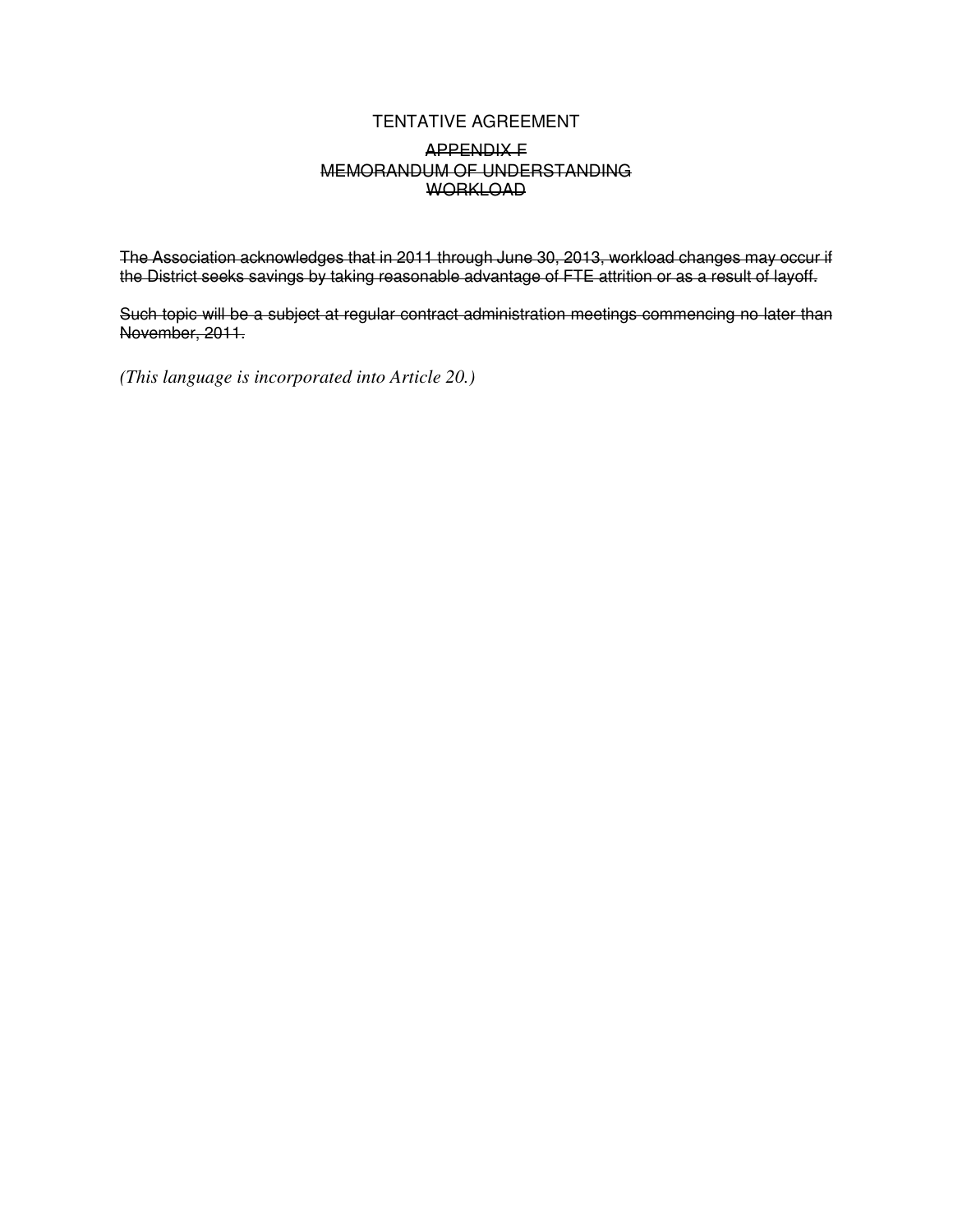### TENTATIVE AGREEMENT – 8/12/2013 APPENDIX G DOMESTIC PARTNER

A "domestic partnership" is defined as one in which two (2) persons:

- 1. Share the same permanent residence for at least six (6) months immediately preceding the signing of an Affidavit and intended to continue indefinitely;
- 2. Have a close personal relationship with each other;
- 3. Are not legally married to anyone;
- 4. Are not related to each other by blood in a degree of kinship closer than would bar marriage in the State of Oregon;
- 5. Are each eighteen (18) years of age or older;
- 6. Were mentally competent to consent to contract when the domestic partnership began;
- 7. Are each other's sole domestic partner; and
- 8. Are jointly responsible for each other's common welfare including "basic living expenses."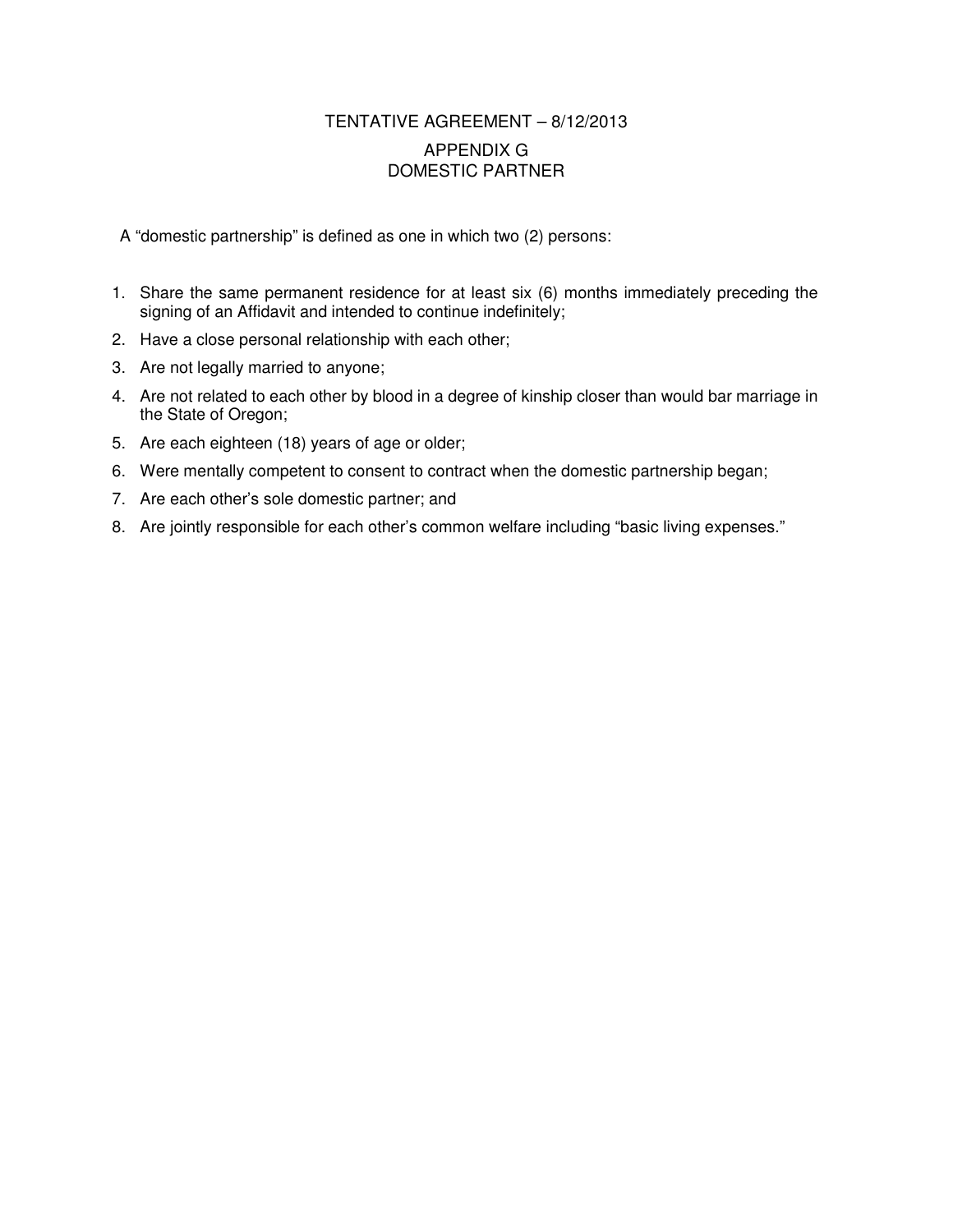#### TENTATIVE AGREEMENT – 08/12/13

#### APPENDIX H MEMORANDUM OF UNDERSTANDING CONTINUING PROFESSIONAL DEVELOPMENT

During the 1999-2000 school year, a task force consisting of four (4) representatives appointed by the Association President and four (4) representatives appointed by the Superintendent shall develop and recommend to the Board a District Continuing Professional Development Plan (CPD). Such plan will include an appeal process for any individual whose verification of completion is denied.

*(Language is incorporated into Article 16.)*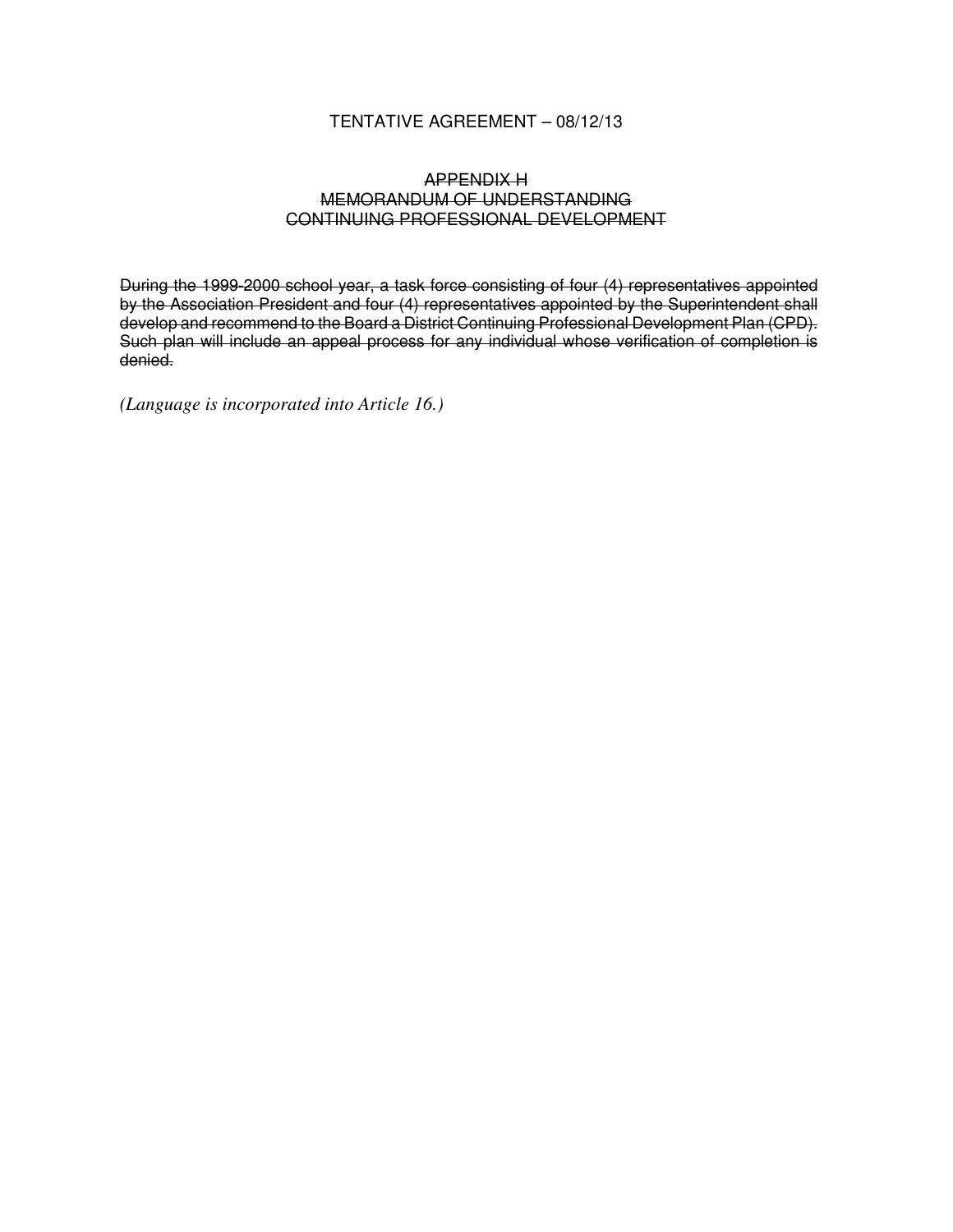#### TENTATIVE AGREEMENT – 09/06/13

#### APPENDIX I MEMORANDUM OF UNDERSTANDING **EVALUATION**

Portland Public Schools and the Portland Association of Teachers agreed to form a committee to update the Teacher Evaluation Process Handbook. The committee was comprised of five (5) representatives appointed by each party. The committee made recommendations to the superintendent by the end of the 2010-2011 school year. The recommended changes to the Handbook were mutually agreed upon by the District and the Association.

The work group will continue to meet in the 2011-2012 school year to continue its work on the evaluation process.

*(Further discussion of this language is incorporated into Article 8A.)*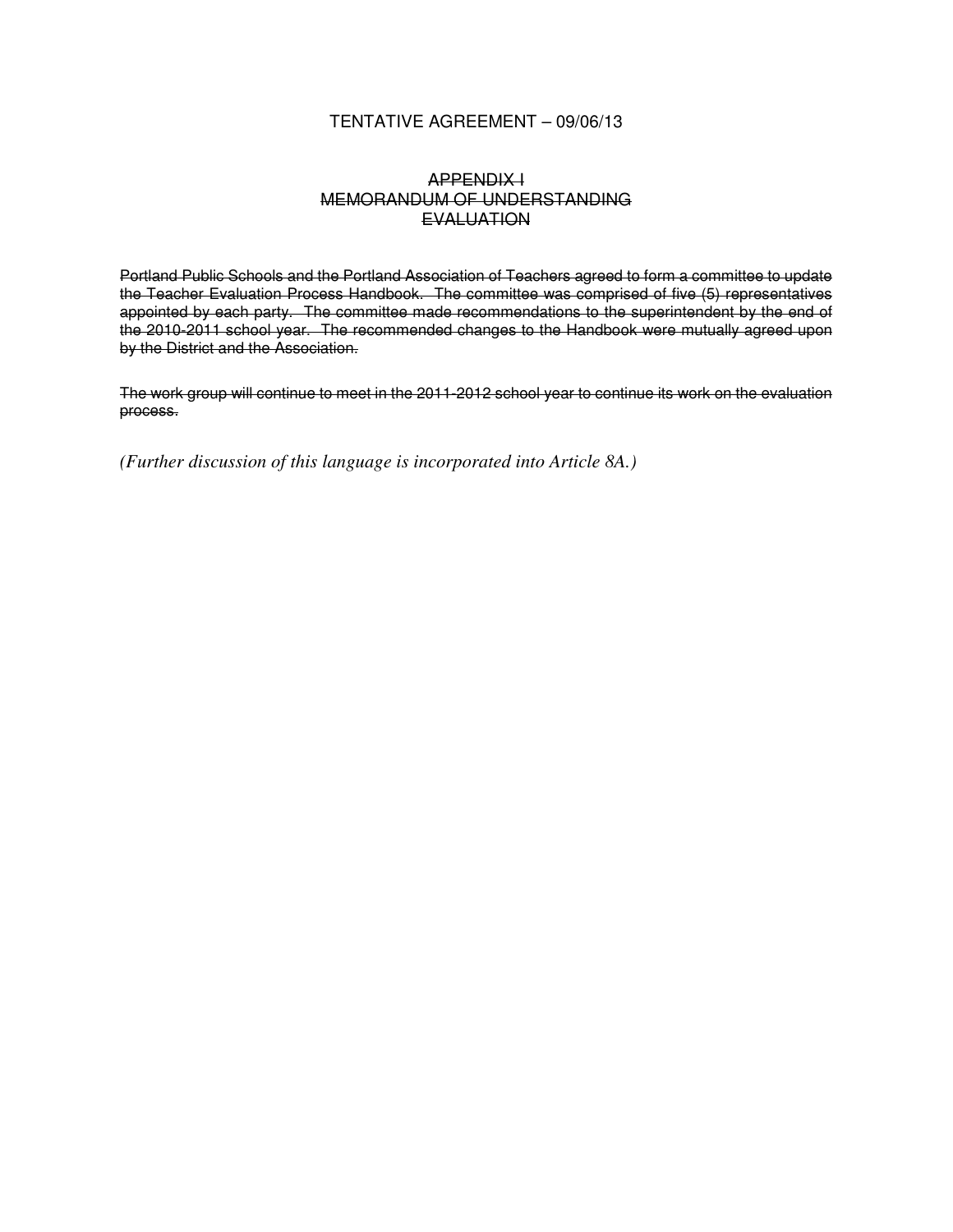#### TENTATIVE AGREEMENT – 09/06/13

#### APPENDIX J MEMORANDUM OF UNDERSTANDING WORKDAY/WORK YEAR/SCHOOL CALENDAR

During the course of negotiations in 2010, the parties agreed to delete student day language in sections (A)(3) and (A)(4) of Article 20. The intent of the parties is to maximize individual student's instructional opportunities. By making such changes, it is not the intent of the parties to increase the teacher workday, workweek, or workload for any teacher, and it is not the intent of the parties to add or forecast classes for the general student body. If an administrator requests in writing that a unit member provide instruction (e.g. tutoring, small group instruction, or teaching a class) outside of the member's workday, and the unit member volunteers to do so, such member will be compensated at their per diem hourly rate of pay.

#### (Incorporated to Article 20 and partially to Article 21.)

Notwithstanding the above, working together in a labor-management committee, representatives of the District and representatives of the Association shall review any issues related to Article 20 of this agreement. Any changes to Article 20 shall be mutually agreed upon by the District and the Association by May 1, 2013. Such changes will be memorialized in a jointly executed memorandum of understanding and implemented whenever feasible before the expiration of this contract.

*(Further discussion of this language is incorporated into Articles 20 and 21.)*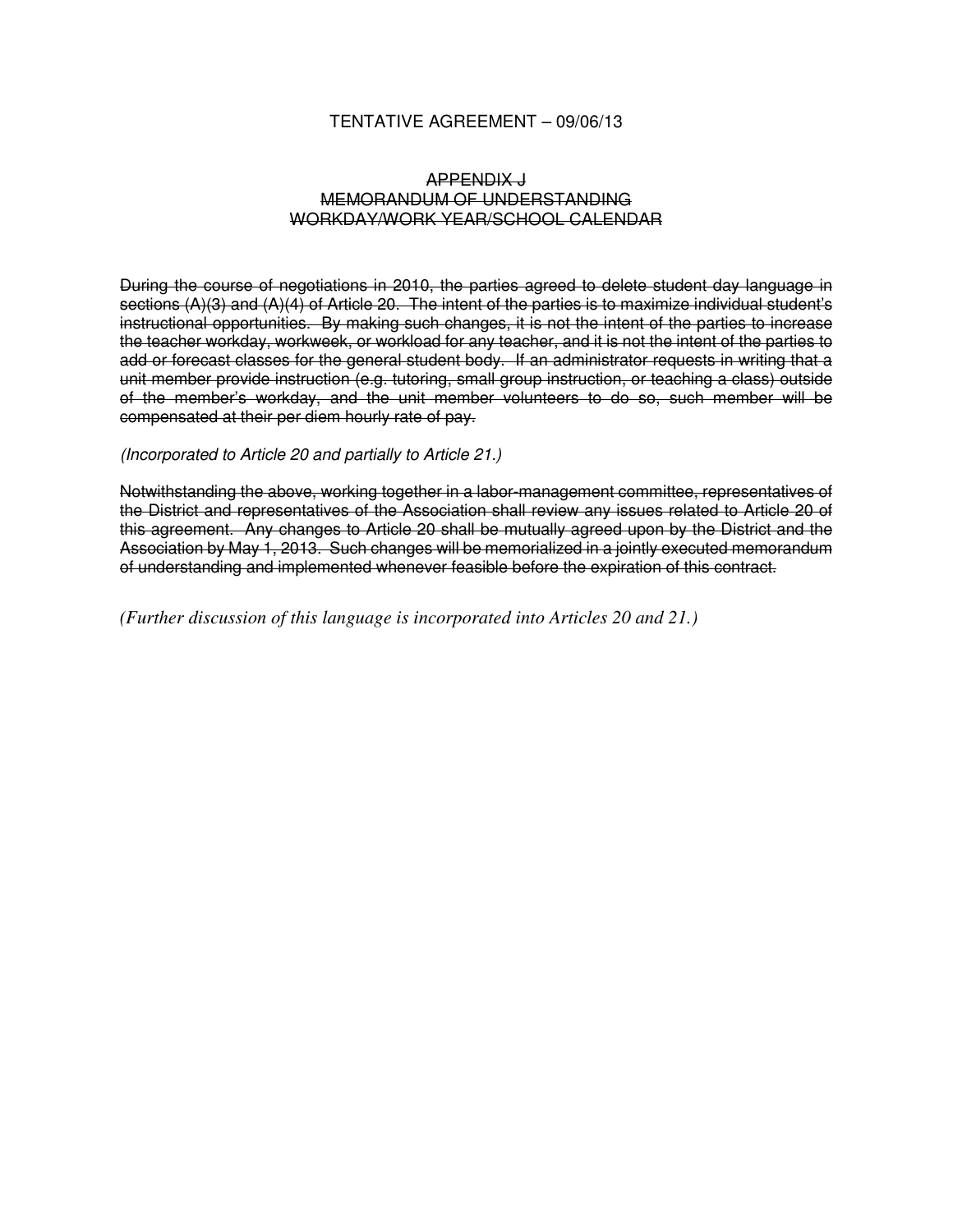#### TENTATIVE AGREEMENT – 12/06/13

#### APPENDIX K MEMORANDUM OF UNDERSTANDING INSURANCE PROTECTION

The District and Association will request that the Health and Welfare Trust submit benefit plans to OEBB upon ratification of the Agreement but not later than March 31, 2010.

If a comparable plan exists at less cost, then the Association reserves the right to propose benefit adjustments and request that the Trust resubmit the amended plans to OEBB.

If mandated by law to participate in OEBB, the plans will be those most comparable to the existing Association plans offered by the Trust immediately prior to enrollment in OEBB. If participating in OEBB, as of the enrollment date in the OEBB, the District will submit to the OEBB the amount of the premium for health and welfare benefits for bargaining unit members on a ninety-three percent (93%) District and seven percent (7%) bargaining unit member contribution basis. The premium percentage contribution levels set forth herein above shall be adjusted for part-time and retired employees as set forth elsewhere in this agreement.

The District and Association will request that the Trust determine the Trust's composite rate based on the OEBB rates.

The District will contribute to the Trust the "savings differential" from its participation in the OEBB for the 12-month OEBB benefit year commencing on the initial enrollment date. The "savings differential" for such year shall be calculated by deducting the District contribution sent to OEBB allocable to PAT participants from the amount the District would have contributed to the Trust for the same employees, utilizing for the 12-month period the Trust rates of the February preceding the enrollment date. These savings will be applied to offset any increases in OEBB beginning with the second year of participation.

The District and Association will request that the Trust Administrative committee develop a process of which reserves, proportional to PAT membership, and in excess of that required to maintain the Trust entity, will be utilized, together with the savings generated pursuant to the preceding paragraph, to reduce OEBB premium increases. This will occur in accordance with the following: All increases will be paid from this reserves/savings pool on a 93% District, 7% employee basis, not to exceed 15% of the total reserves/savings pool at the beginning of the second year of participation.

(No longer needed because of changes in regulations/law about needing to provide comparability data with OEBB.)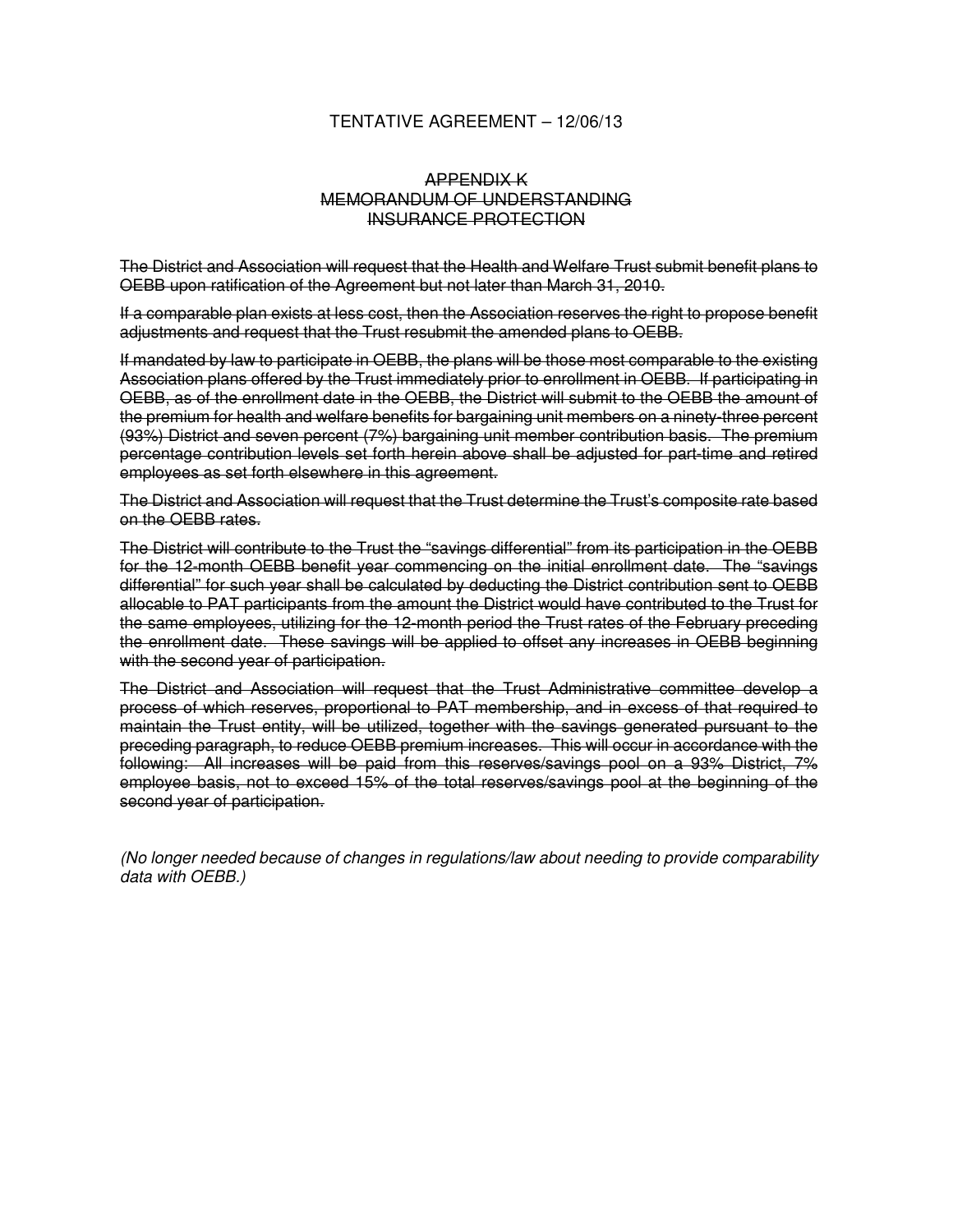# **TENTATIVE AGREEMENT**

# **Appendix X (new)**

## **Definition of Subject**

- 2. **For purposes of determining competence under this Agreement "subject" shall be defined as an area of study roughly equivalent to a traditional department at the secondary level. It shall include, but not be limited to: Math, Social Studies, Language Arts, Science, Health, Art, Special Education, and World Languages. For certain areas of study, including PE, Music, and CTE, "subject" is more narrowly defined to specific types of courses as indicated in the table below.**
- 3. **Since professional educators must also be properly licensed for their assignments, assignment notices shall typically include endorsement areas such as Spanish, Chemistry or Advanced Math.**

| <b>Area of Study</b>                                 | <b>Subject</b>                               |  |
|------------------------------------------------------|----------------------------------------------|--|
| <b>Music</b>                                         | <b>Band</b>                                  |  |
|                                                      | Orchestra                                    |  |
|                                                      | <b>Vocal music/choir</b>                     |  |
| <b>PE</b>                                            | <b>Adaptive PE</b>                           |  |
|                                                      | <b>PE</b>                                    |  |
| <b>CTE: Agricultural Science and Technology</b>      | <b>Sustainable Agriculture</b>               |  |
| <b>CTE: Business Management &amp; Administration</b> | <b>Accounting and Financial Services</b>     |  |
|                                                      | <b>Administrative Services</b>               |  |
|                                                      | <b>General Business Education</b>            |  |
|                                                      | <b>Marketing Office Technology</b>           |  |
| <b>CTE: Financial Services</b>                       | <b>Accounting and Financial Services</b>     |  |
| <b>CTE: Health Sciences</b>                          | <b>Dental Sciences</b>                       |  |
|                                                      | <b>Medical Assisting</b>                     |  |
|                                                      | <b>Nursing Sciences</b>                      |  |
| <b>CTE: Industrial &amp; Engineering Systems</b>     | <b>Commercial &amp; Residential Electric</b> |  |
|                                                      | <b>Construction Technology</b>               |  |
|                                                      | <b>Industrial Automation</b>                 |  |
| <b>CTE: Manufacturing Technology</b>                 | <b>Building Construction</b>                 |  |
|                                                      | <b>Metal Fabrication</b>                     |  |
|                                                      | <b>Precision Machining</b>                   |  |
| <b>CTE: Marketing / Management</b>                   | <b>Marketing Management</b>                  |  |
|                                                      |                                              |  |
| <b>CTE: Natural Resources Management</b>             | <b>Natural Resources</b>                     |  |
| <b>CTE: Transportation Technology</b>                | <b>Automotive</b>                            |  |
|                                                      | <b>Diesel Mechanics</b>                      |  |
| <b>CTE: Visual, Performing, and Media Arts</b>       | <b>Digital Media</b>                         |  |
|                                                      | Photography                                  |  |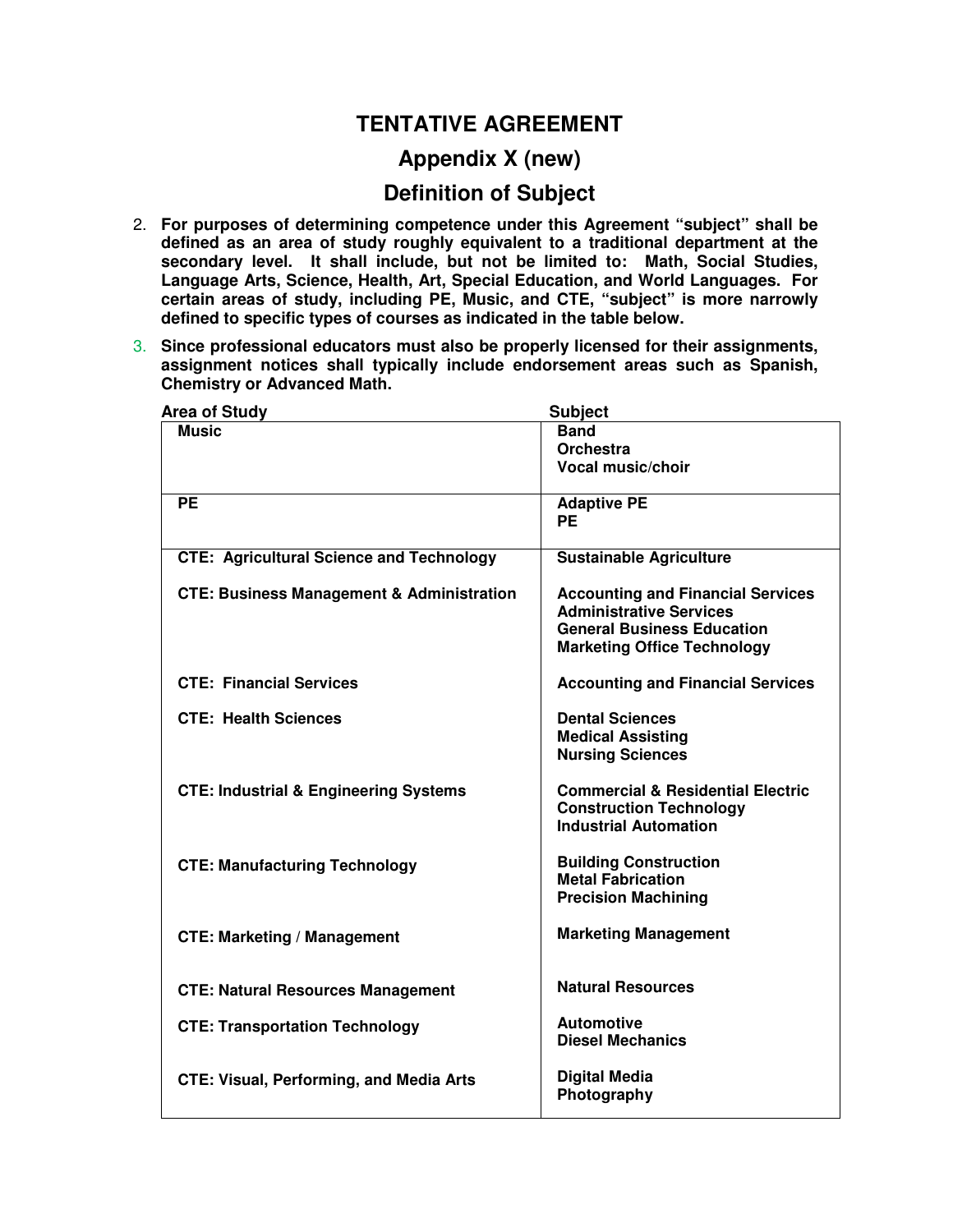|  | <b>Video Production</b><br><b>Web Design</b> |
|--|----------------------------------------------|
|  |                                              |

- 4. **Subjects under CTE are Programs of Study (POS) for students. High school elective courses with similar titles to CTE programs of study are not included in the definition of "subject" for CTE areas of study.**
- 5. **CTE teachers are vetted through an Instructor Appraisal Process. Applicants, with assistance from the CTE Regional Coordinator, assemble an Instructor Appraisal Committee (IAC). If approved, the IAC recommends a Professional Development Plan and NCES codes/courses that the instructor is allowed to teach.**
- 6. **Either party may bring additional areas of study/ subjects to contract administration to be considered for inclusion in the chart above. Such additions must be mutually agreed upon. Additions to the chart may not take effect during the traditional staffing period in the spring/summer.**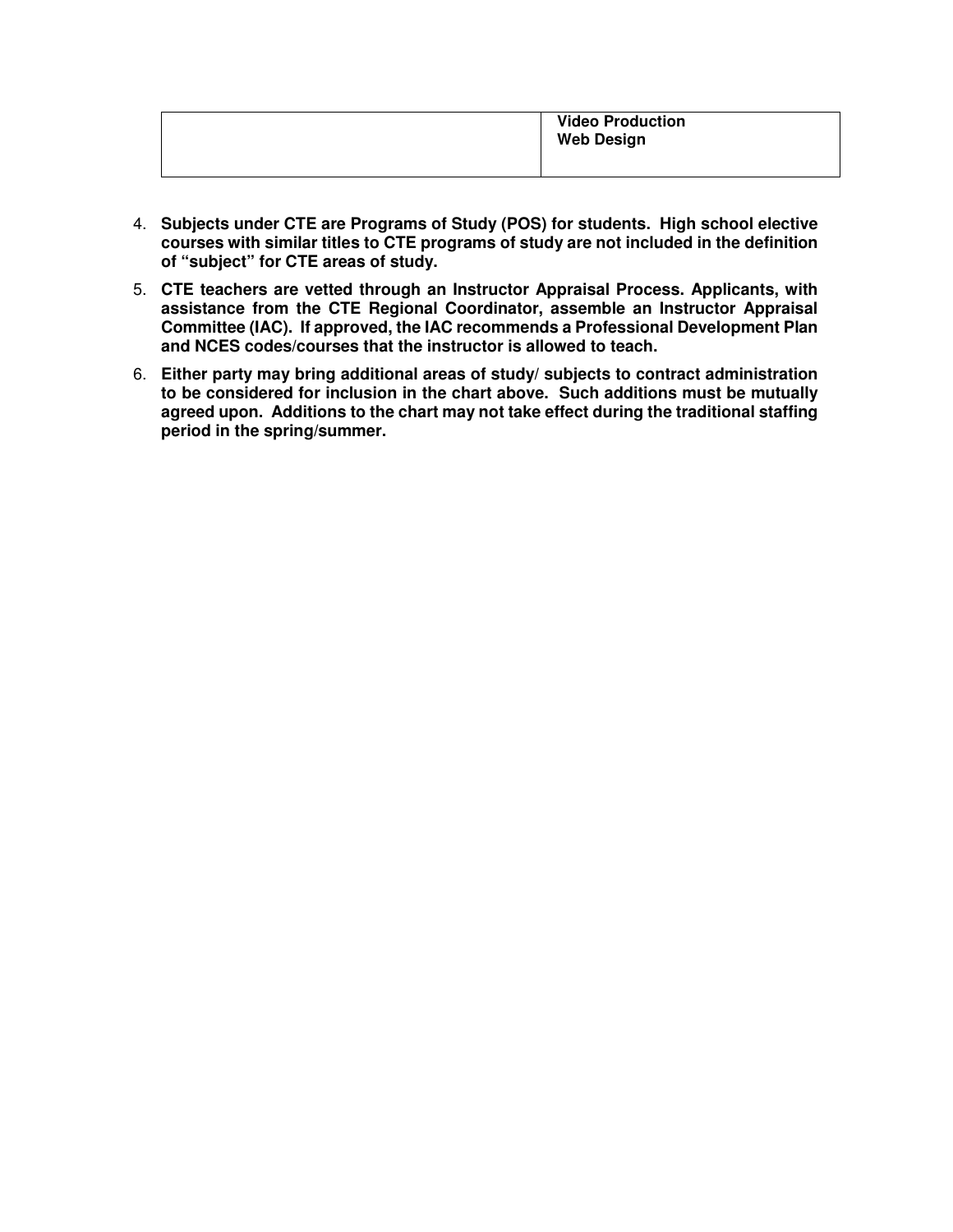#### **TENTATIVE Agreement – 02/18/14**

#### (new) **Appendix Y: Maintenance of Insurance Benefits**

**Article 14 - Insurance Protection, Section 3 provides for the maintenance of the benefits over the term of this Agreement. The benefits to be maintained shall be amended to allow the School District No. 1 Health and Welfare Trust to choose Regence Blue Cross/Blue Shield as the third-party medical claims payer for the self-funded health plans only as specifically described below:** 

- **a. Effective February 1, 2014 the benefit levels for Level 3 (out of network) claims under the Trust's self-insured medical plans are modified to conform with Regence's operational practices, specifically as follows:** 
	- **(1.) Direct payment shall not be required to out-of–network providers, and**
	- **(2.) Regence's definition of "usual and customary" rates shall apply.**

 **All other plan benefits shall continue as described in the Trust's plan documents.** 

**b. This agreement is not intended to bind the School District No. 1 Health and Welfare Trust from changing medical claims payers at any time. Should the Trust choose to replace Regence as a third-party claims payer, the new claims payer shall use definitions (usual and customary, medical necessity, and durable medical supplies, etc.) in the same manner that they were defined by the third-party claims payer in place immediately prior to Regence.**